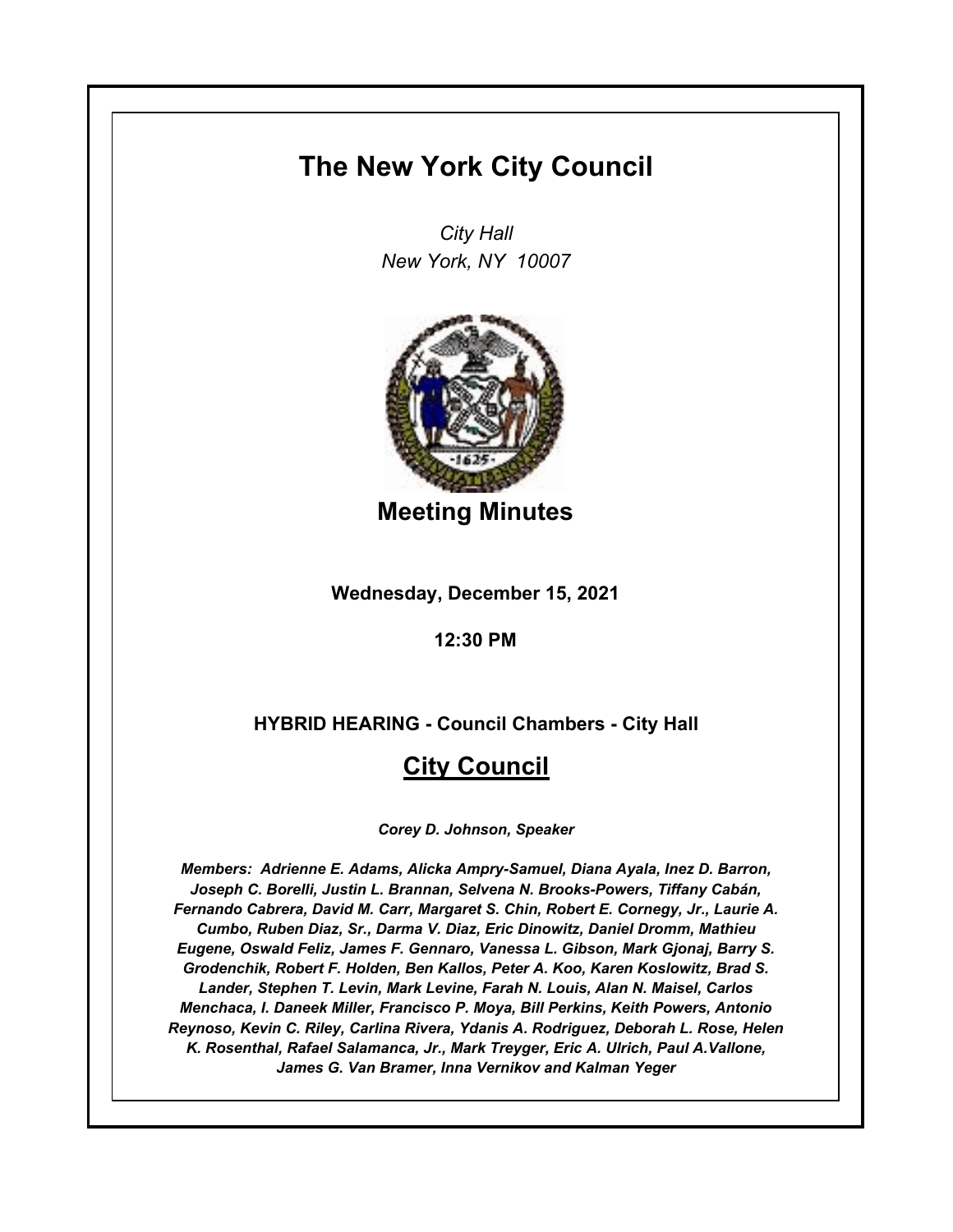*The Majority Leader (Council Member Cumbo) presiding as the Acting President Pro Tempore.*

1. Roll Call

Present: Speaker Johnson, Adams, Ampry-Samuel, Ayala, Barron, Borelli, Brannan, Brooks-Powers, Cabán, Cabrera, Carr, Carr, Chin, Cornegy Jr., Cumbo, D. Diaz, Dinowitz, Dromm, Eugene, Feliz, Gennaro, Gibson, Gjonaj, Grodenchik, Holden, Kallos, Koo, Koslowitz, Lander, Levin, Levine, Louis, Maisel, Menchaca, Miller, Moya, Powers, Reynoso, Riley, Rivera, Rodriguez, Rose, Rosenthal, Salamanca Jr., Treyger, Ulrich, Vallone, Van Bramer, Vernikov and Yeger

**Absent:** R. Diaz Sr. and Perkins

### 2. Invocation

*The Invocation was delivered by the Rev. Mark E. Erson, Pastor, spiritual leader at St. John's Lutheran Church, located at 81 Christopher Street, New York, NY 10014.*

*The Speaker (Council Member Johnson) moved to spread the Invocation in full upon the Record.*

*The presence of a quorum was announced by the Majority Leader and Acting President Pro Tempore (Council Member Cumbo).*

*There were 49 Council Members marked present at this hybrid Stated Meeting held in the Council Chambers at City Hall.*

#### 3. Adoption of Minutes

*Council Member Gjonaj moved that the Minutes of the Stated Meeting of November 23, 2021 be adopted as printed.*

# 4. Messages & Papers from the Mayor

**Communication from the Mayor - Submitting the name of Ms. Gail Nayowith to the Council for its advice and consent regarding her appointment to the Board of Health, pursuant to Sections 31 and 553 of the City Charter. M 0358-2021**

> *Attachments:* Mayor's Appointment Letter, Committee Report, Res. No. 1878, December 15, 2021 - Stated Meeting Agenda with Links to Files

**This Mayor's Message was Referred to Comm by Council to the Committee on Rules, Privileges and Elections**

# 5. Communications from City, County & Borough Offices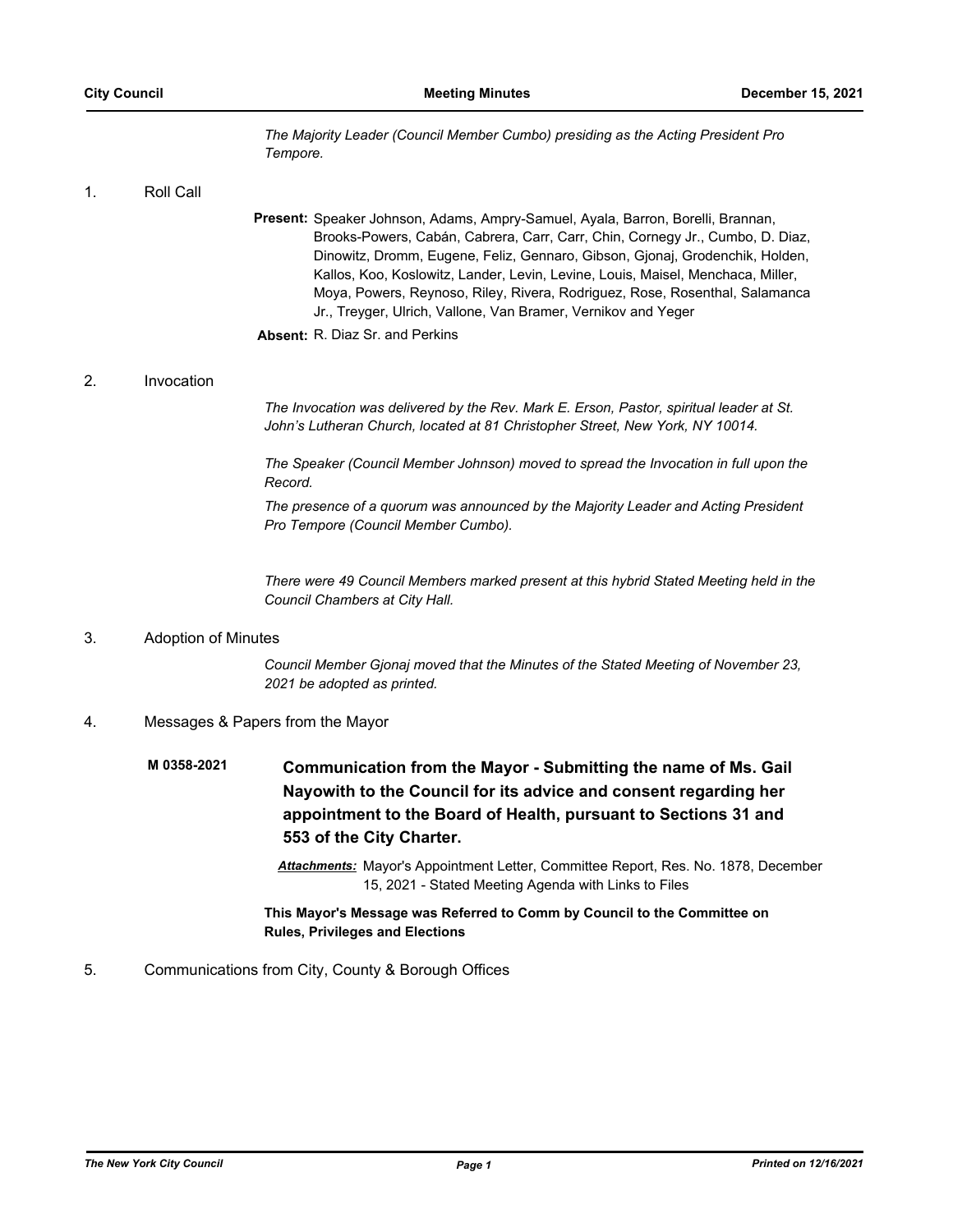|    | M 0359-2021                         | Communication from the Office of Management & Budget -<br>Transfer City funds between various agencies in Fiscal Year 2022<br>to implement changes to the City's expense budget, pursuant to<br>Section 107(b) of the New York City Charter (MN-1) |  |  |  |
|----|-------------------------------------|----------------------------------------------------------------------------------------------------------------------------------------------------------------------------------------------------------------------------------------------------|--|--|--|
|    |                                     | <b>Attachments:</b> (MN-1), Memorandum, Res. No. 1876, Committee Report, Complete<br>Package, December 15, 2021 - Stated Meeting Agenda with Links to Files                                                                                        |  |  |  |
|    |                                     | This Communication was Referred to Comm by Council to the Committee on<br><b>Finance</b>                                                                                                                                                           |  |  |  |
|    | M0360-2021                          | Communication from the Office of Management & Budget -<br>Appropriation of new City revenues in Fiscal Year 2022, pursuant<br>to Section 107(e) of the New York City Charter (MN-2)                                                                |  |  |  |
|    |                                     | Attachments: (MN-2) - Exhibit A, (MN-2) - Exhibit B, Memorandum, Res. No. 1877,<br>Committee Report, Complete Package, December 15, 2021 - Stated<br>Meeting Agenda with Links to Files                                                            |  |  |  |
|    |                                     | This Communication was Referred to Comm by Council to the Committee on<br><b>Finance</b>                                                                                                                                                           |  |  |  |
| 6. | <b>Petitions and Communications</b> |                                                                                                                                                                                                                                                    |  |  |  |
|    |                                     | None                                                                                                                                                                                                                                               |  |  |  |

# 7. Land Use Call-Ups

*The Majority Leader and Acting President Pro Tempore (Council Member Cumbo) put the question whether the Council would agree with and adopt such motion which was decided in the affirmative by the following vote:*

**By Council Member Powers: Pursuant to Sections 11.20b and 11.20c of the Council Rules and Section 197-d(b)(3) of the New York City Charter, the Council hereby resolves that the actions of the City Planning Commission on Uniform Land Use Review Procedure Application Numbers C 210453 ZSM and C 210454 ZSM (415 Madison Avenue) shall be subject to Council review. M 0361-2021**

*Attachments:* December 15, 2021 - Stated Meeting Agenda with Links to Files

**A motion was made that this Land Use Call-Up be Approved, by Council approved by Roll Call.**

**Affirmative:** Speaker Johnson, Adams, Ampry-Samuel, Ayala, Barron, Borelli, Brannan, Brooks-Powers, Cabán, Cabrera, Carr, Chin, Cornegy Jr., Cumbo, D. Diaz, Dinowitz, Dromm, Eugene, Feliz, Gennaro, Gibson, Gjonaj, Grodenchik, Holden, Kallos, Koo, Koslowitz, Lander, Levin, Levine, Louis, Maisel, Menchaca, Miller, Moya, Powers, Reynoso, Riley, Rivera, Rodriguez, Rose, Rosenthal, Salamanca Jr., Treyger, Ulrich, Vallone, Van Bramer, Vernikov and Yeger Affirmative: 49 -

**Absent:** 2 - R. Diaz Sr. and Perkins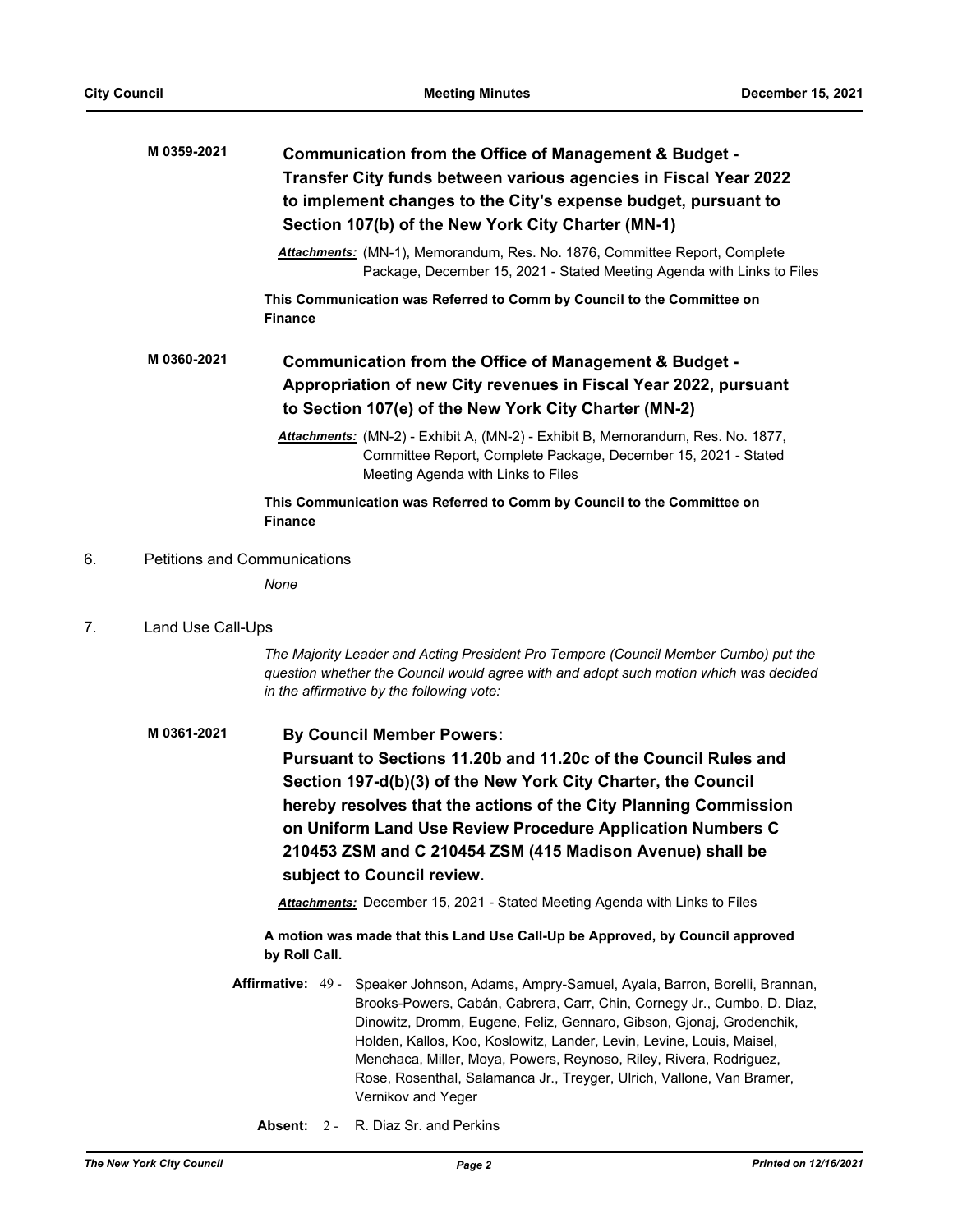*At this point, the Majority Leader and Acting President Pro Tempore (Council Member Cumbo) declared that the aforementioned items were adopted and referred to the Committee on Land Use and to the appropriate Land Use Subcommittee.*

- 8. Communication from the Speaker
- 9. Discussion of General Orders
- 10. Reports of Special Committees

*None*

11. Reports of Standing Committees

Report of the Committee on Civil and Human Rights

#### **A Local Law to amend the administrative code of the city of New York, in relation to prohibiting employers from posting job listings without minimum and maximum salary information Int 1208-2018-B**

*Attachments:* Summary of Int. No. 1208-B, Summary of Int. No. 1208-A, Summary of Int. No. 1208, Int. No. 1208, October 31, 2018 - Stated Meeting Agenda with Links to Files, Hearing Transcript - Stated Meeting 10-31-2018, Minutes of the Stated Meeting - October 31, 2018, Proposed Int. No. 1208-A - 11/12/21, Committee Report 12/2/21, Hearing Testimony 12/2/21, Proposed Int. No. 1208-B - 12/10/21, Committee Report 12/14/21, Committee Report - Stated Meeting, Fiscal Impact Statement, December 15, 2021 - Stated Meeting Agenda with Links to Files

## **A motion was made that this Introduction be Approved by Council approved by Roll Call.**

- Affirmative: 41 Speaker Johnson, Adams, Ampry-Samuel, Ayala, Barron, Brannan, Brooks-Powers, Cabán, Cabrera, Chin, Cornegy Jr., Cumbo, D. Diaz, Dinowitz, Dromm, Eugene, Feliz, Gibson, Gjonaj, Grodenchik, Kallos, Koo, Koslowitz, Lander, Levin, Levine, Louis, Maisel, Menchaca, Miller, Moya, Powers, Riley, Rivera, Rodriguez, Rose, Rosenthal, Salamanca Jr., Treyger, Vallone and Van Bramer
	- **Negative:** 7 Borelli, Carr, Gennaro, Holden, Ulrich, Vernikov and Yeger
- **Non-voting:** 1 Reynoso
	- **Absent:** 2 R. Diaz Sr. and Perkins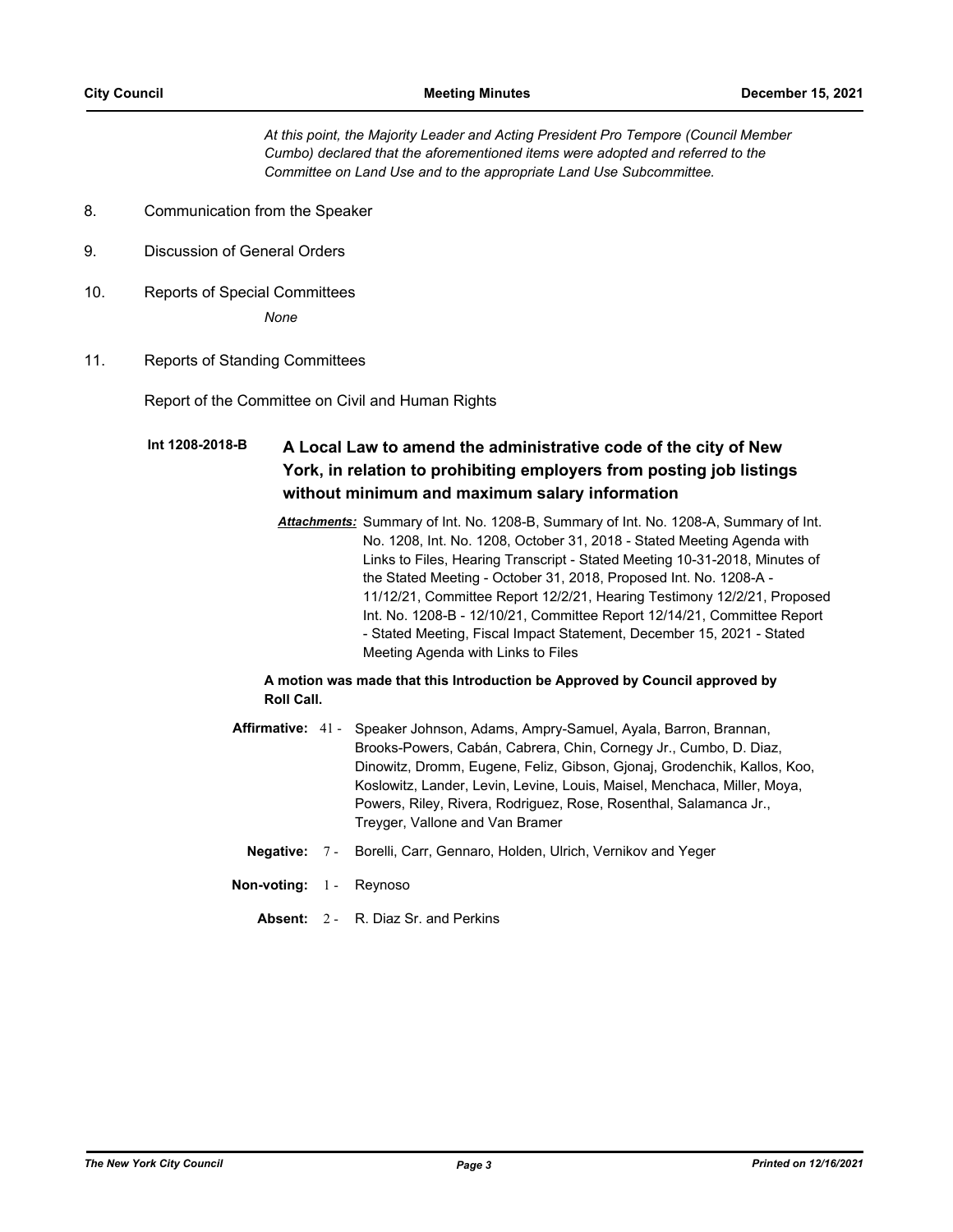#### **A Local Law to amend the administrative code of the city of New York, in relation to open captioning at motion picture theaters Int 2020-2020-A**

*Attachments:* Summary of Int. No. 2020-A, Summary of Int. No. 2020, Int. No. 2020, July 28, 2020 - Stated Meeting Agenda with Links to Files, Hearing Transcript - Stated Meeting 7-28-20, Minutes of the Stated Meeting - July 28, 2020, Committee Report 12/2/21, Hearing Testimony 12/2/21, Proposed Int. No. 2020-A - 12/10/21, Committee Report 12/14/21, Committee Report - Stated Meeting, Fiscal Impact Statement, December 15, 2021 - Stated Meeting Agenda with Links to Files

# **A motion was made that this Introduction be Approved by Council approved by Roll Call.**

- **Affirmative:** Speaker Johnson, Adams, Ampry-Samuel, Ayala, Barron, Brannan, Brooks-Powers, Cabán, Cabrera, Chin, Cornegy Jr., Cumbo, D. Diaz, Dinowitz, Dromm, Eugene, Feliz, Gibson, Gjonaj, Kallos, Koo, Koslowitz, Lander, Levin, Levine, Louis, Maisel, Menchaca, Miller, Moya, Powers, Riley, Rivera, Rodriguez, Rose, Rosenthal, Salamanca Jr., Treyger, Ulrich and Van Bramer Affirmative: 40 -
	- **Negative:** 7 Borelli, Carr, Gennaro, Holden, Vallone, Vernikov and Yeger
	- **Abstain:** 1 Grodenchik
- **Non-voting:** 1 Reynoso
	- **Absent:** 2 R. Diaz Sr. and Perkins

Report of the Committee on Consumer Affairs and Business Licensing

# **A Local Law to amend the administrative code of the city of New York, in relation to restricting eating utensils and extra eating containers, and clarifying the definition of third-party courier service Int 1775-2019-C**

*Attachments:* Summary of Int. No. 1775-C, Summary of Int. No. 1775-A, Summary of Int. No. 1775, Int. No. 1775, October 17, 2019 - Stated Meeting Agenda with Links to Files, Hearing Transcript - Stated Meeting 10-17-19, Minutes of the Stated Meeting - October 17, 2019, Proposed Int. No. 1775-A - 10/15/20, Proposed Int. No. 1775-B - 2/23/21, Committee Report 12/7/21, Proposed Int. No. 1775-C - 12/13/21, Committee Report 12/14/21, Committee Report - Stated Meeting, Fiscal Impact Statement, December 15, 2021 - Stated Meeting Agenda with Links to Files

**This Introduction was Laid Over by Council**

*The New York City Council Page 4 Printed on 12/16/2021*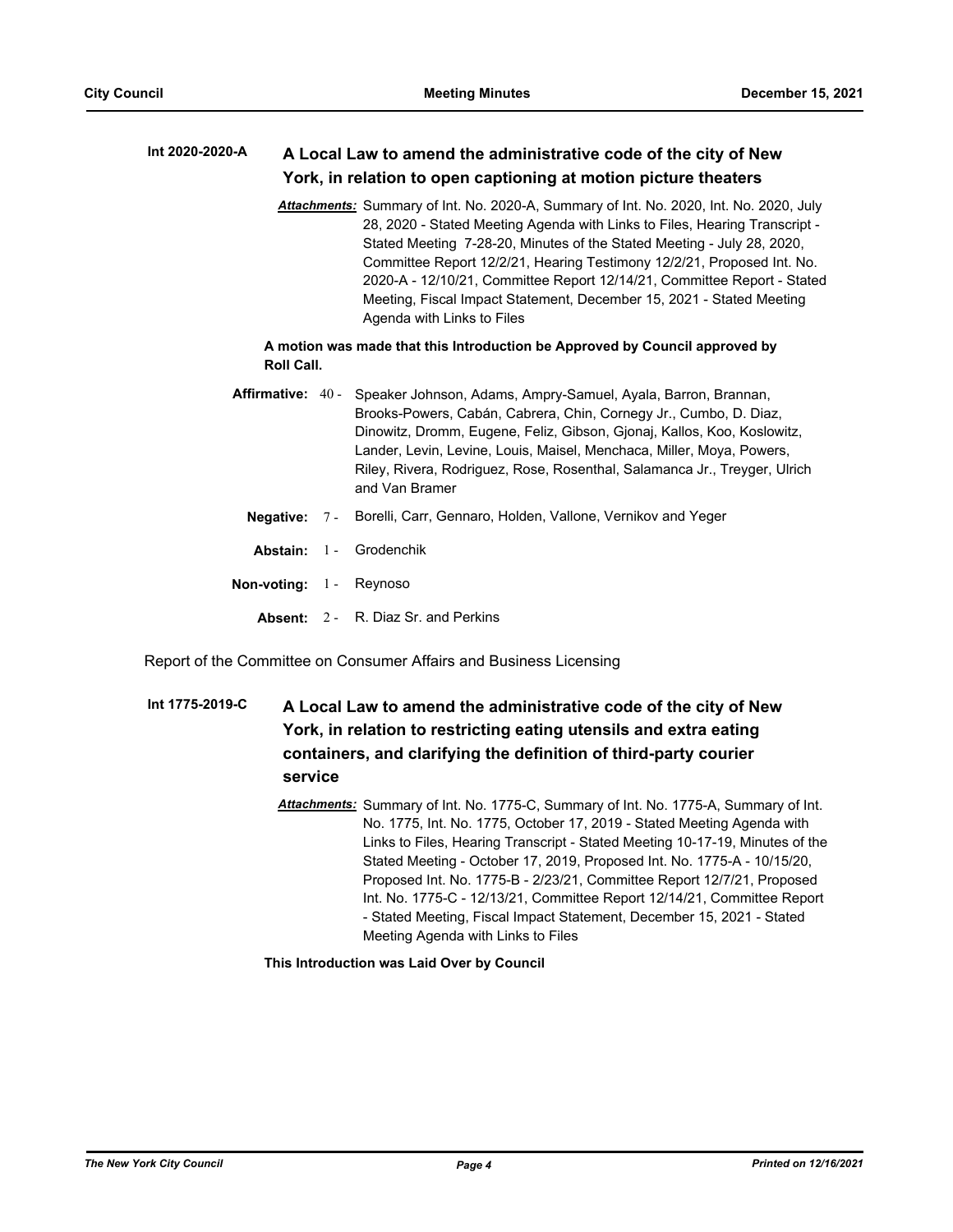# **A Local Law to amend the administrative code of the city of New York, in relation to authorizing the department of consumer and worker protection to issue temporary operating licenses to sidewalk cafe applicants if certain requirements are satisfied Int 2096-2020-A**

*Attachments:* Summary of Int. No. 2096-A, Summary of Int. No. 2096, Int. No. 2096, September 23, 2020 - Stated Meeting Agenda with Links to Files, Hearing Transcript - Stated Meeting 9-23-20, Minutes of the Stated Meeting - September 23, 2020, Committee Report 9/30/20, Hearing Testimony 9/30/20, Hearing Transcript 9/30/20, Proposed Int. No. 2096-A - 12/9/21, Committee Report 12/14/21, Committee Report - Stated Meeting, Fiscal Impact Statement, December 15, 2021 - Stated Meeting Agenda with Links to Files

# **A motion was made that this Introduction be Approved by Council approved by Roll Call.**

- Affirmative: 47 Speaker Johnson, Adams, Ampry-Samuel, Ayala, Barron, Borelli, Brannan, Brooks-Powers, Cabán, Cabrera, Carr, Chin, Cornegy Jr., Cumbo, D. Diaz, Dinowitz, Dromm, Eugene, Feliz, Gennaro, Gibson, Gjonaj, Grodenchik, Holden, Kallos, Koo, Koslowitz, Lander, Levin, Levine, Louis, Maisel, Menchaca, Miller, Moya, Powers, Riley, Rivera, Rodriguez, Rose, Rosenthal, Salamanca Jr., Treyger, Ulrich, Vallone, Van Bramer and Vernikov
	- **Negative:** 1 Yeger
- **Non-voting:** 1 Reynoso
	- **Absent:** 2 R. Diaz Sr. and Perkins

**A Local Law to amend the administrative code of the city of New York, in relation to the preparation of plans in connection with petitions for revocable consents for sidewalk cafes Int 2134-2020**

> *Attachments:* Summary of Int. No. 2134, Int. No. 2134, Committee Report 9/30/20, Hearing Testimony 9/30/20, Hearing Transcript 9/30/20, October 15, 2020 - Stated Meeting Agenda with Links to Files, Hearing Transcript - Stated Meeting 10-15-20, Minutes of the Stated Meeting - October 15, 2020, Committee Report 12/14/21, Committee Report - Stated Meeting, Fiscal Impact Statement, December 15, 2021 - Stated Meeting Agenda with Links to Files

# **A motion was made that this Introduction be Approved by Council approved by consent Roll Call.**

Report of the Committee on Environmental Protection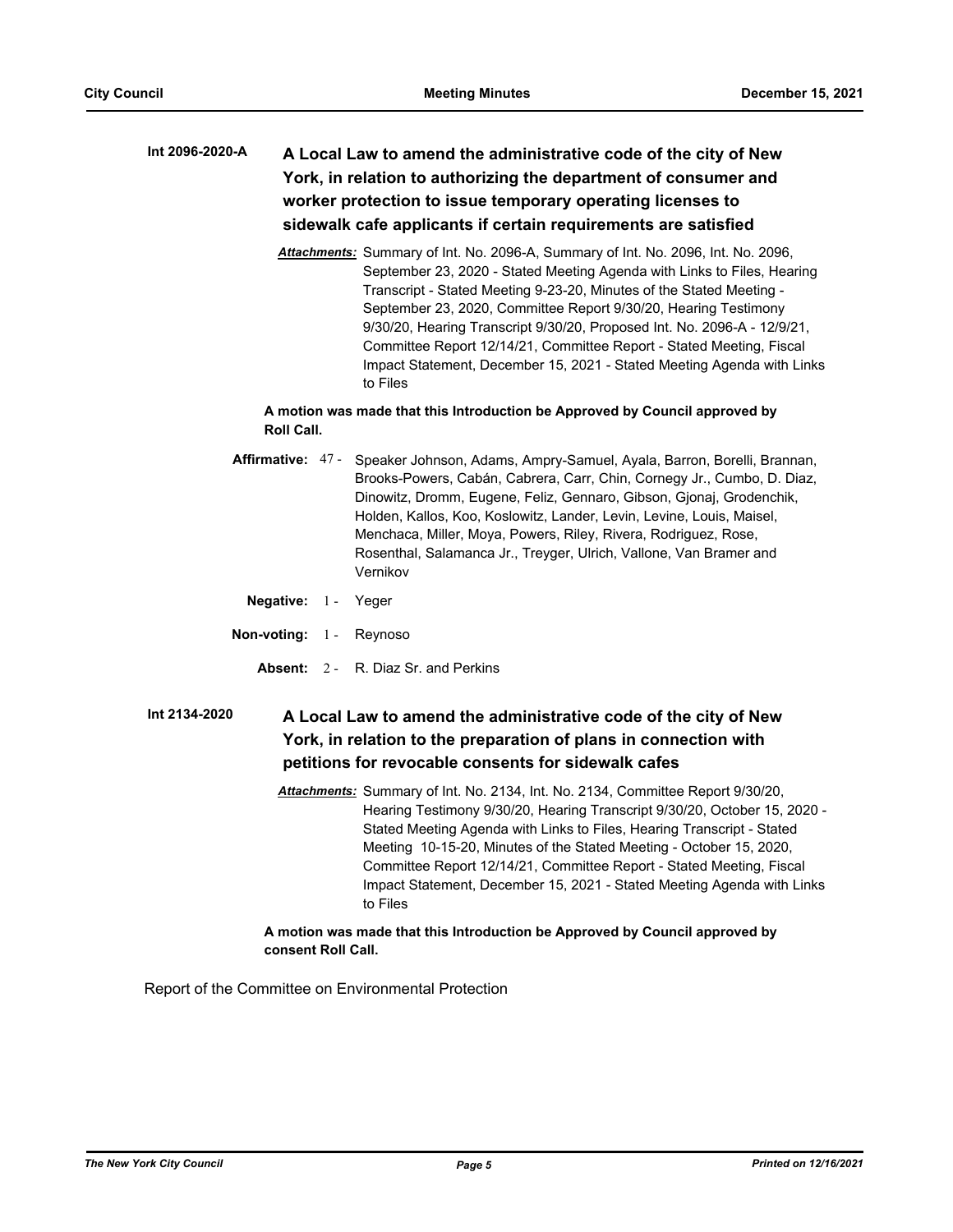#### **A Local Law to amend the administrative code of the city of New York, in relation to reducing unnecessary illumination in city-owned spaces Int 0271-2018-A**

*Attachments:* Summary of Int. No. 271-A, Summary of Int. No. 271, Int. No. 271, January 31, 2018 - Stated Meeting Agenda, Hearing Transcript - Stated Meeting 01-31-2018, Minutes of the Stated Meeting - January 31, 2018, Committee Report 12/1/21, Hearing Testimony 12/1/21, Proposed Int. No. 271-A - 12/9/21, Committee Report 12/14/21, Fiscal Impact Statement, Committee Report - Stated Meeting, December 15, 2021 - Stated Meeting Agenda with Links to Files

**A motion was made that this Introduction be Approved by Council approved by consent Roll Call.**

## **A Local Law to amend the administrative code of the city of New York, in relation to nighttime illumination during peak avian migration periods Int 0274-2018-A**

*Attachments:* Summary of Int. No. 274-A, Summary of Int. No. 274, Int. No. 274, January 31, 2018 - Stated Meeting Agenda, Minutes of the Stated Meeting - January 31, 2018, Hearing Transcript - Stated Meeting 01-31-2018, Committee Report 12/1/21, Hearing Testimony 12/1/21, Proposed Int. No. 274-A - 12/9/21, Committee Report 12/14/21, Fiscal Impact Statement, Committee Report - Stated Meeting, December 15, 2021 - Stated Meeting Agenda with Links to Files

**A motion was made that this Introduction be Approved by Council approved by consent Roll Call.**

#### **A Local Law to amend the administrative code of the city of New York, in relation to the use of substances with certain emissions profiles Int 2317-2021-A**

*Attachments:* Summary of Int. No. 2317-A, Summary of Int. No. 2317, Int. No. 2317, May 27, 2021 - Stated Meeting Agenda with Links to Files, Hearing Transcript - Stated Meeting 5-27-21, Minutes of the Stated Meeting - May 27, 2021, Committee Report 11/17/21, Hearing Testimony 11/17/21, Proposed Int. No. 2317-A - 12/9/21, Committee Report 12/14/21, Fiscal Impact Statement, Committee Report - Stated Meeting, December 15, 2021 - Stated Meeting Agenda with Links to Files

# **A motion was made that this Introduction be Approved by Council approved by Roll Call.**

- **Affirmative:** Speaker Johnson, Adams, Ampry-Samuel, Ayala, Barron, Brannan, Brooks-Powers, Cabán, Cabrera, Chin, Cornegy Jr., Cumbo, D. Diaz, Dinowitz, Dromm, Eugene, Feliz, Gennaro, Gibson, Gjonaj, Kallos, Koo, Koslowitz, Lander, Levin, Levine, Louis, Maisel, Menchaca, Miller, Moya, Powers, Riley, Rivera, Rodriguez, Rose, Rosenthal, Salamanca Jr., Treyger and Van Bramer Affirmative: 40 -
	- **Negative:** 7 Borelli, Carr, Holden, Ulrich, Vallone, Vernikov and Yeger
	- **Abstain:** 1 Grodenchik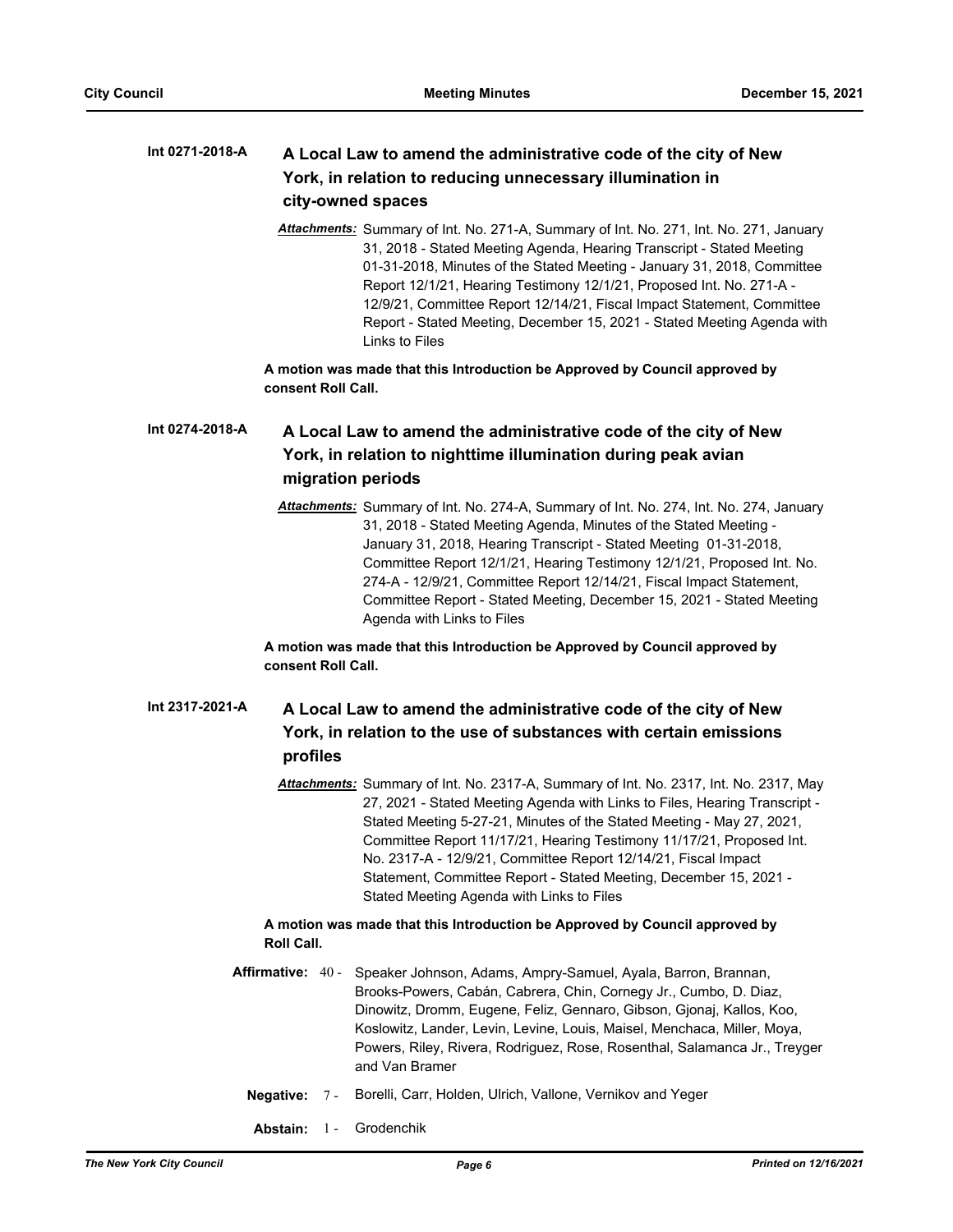**Non-voting:** 1 - Reynoso **Absent:** 2 - R. Diaz Sr. and Perkins

Report of the Committee on Finance

**A Local Law in relation to the date of submission by the mayor of a preliminary management report, the date of submission by the mayor of the preliminary certificate regarding debt and reserves and appropriations and expenditures for capital projects, the date of submission by the mayor of the preliminary budget, the date of publication by the director of the independent budget office of a report on revenues and expenditures, the date of submission by the community boards of statements in regard to the preliminary budget, the date of submission by the commissioner of finance of an estimate of the assessed valuation of real property and statement of real property taxes due, expected to be received, and uncollected, the date of submission by the mayor of a tax benefit report, the date of submission by the borough boards of statements on budget priorities, the date of submission by the borough presidents of proposed modifications of the preliminary budget, the date of publication by the director of the independent budget office of a report analyzing the preliminary budget, and the date of submission by the campaign finance board of estimates of the financial needs of the campaign finance board, relating to the fiscal year two thousand twenty-three Int 2470-2021**

> *Attachments:* Summary of Int. No. 2470, Int. No. 2470, December 9, 2021 - Stated Meeting Agenda, Committee Report 12/15/21, Fiscal Impact Statement, December 15, 2021 - Stated Meeting Agenda with Links to Files

**A motion was made that this Introduction be Approved by Council approved by consent Roll Call.**

**Resolution approving the new designation and changes in the designation of certain organizations to receive funding in the Expense Budget. Res 1869-2021**

> *Attachments:* Res. No. 1869, Charts for Resolution, Committee Report, Complete Package, December 15, 2021 - Stated Meeting Agenda with Links to Files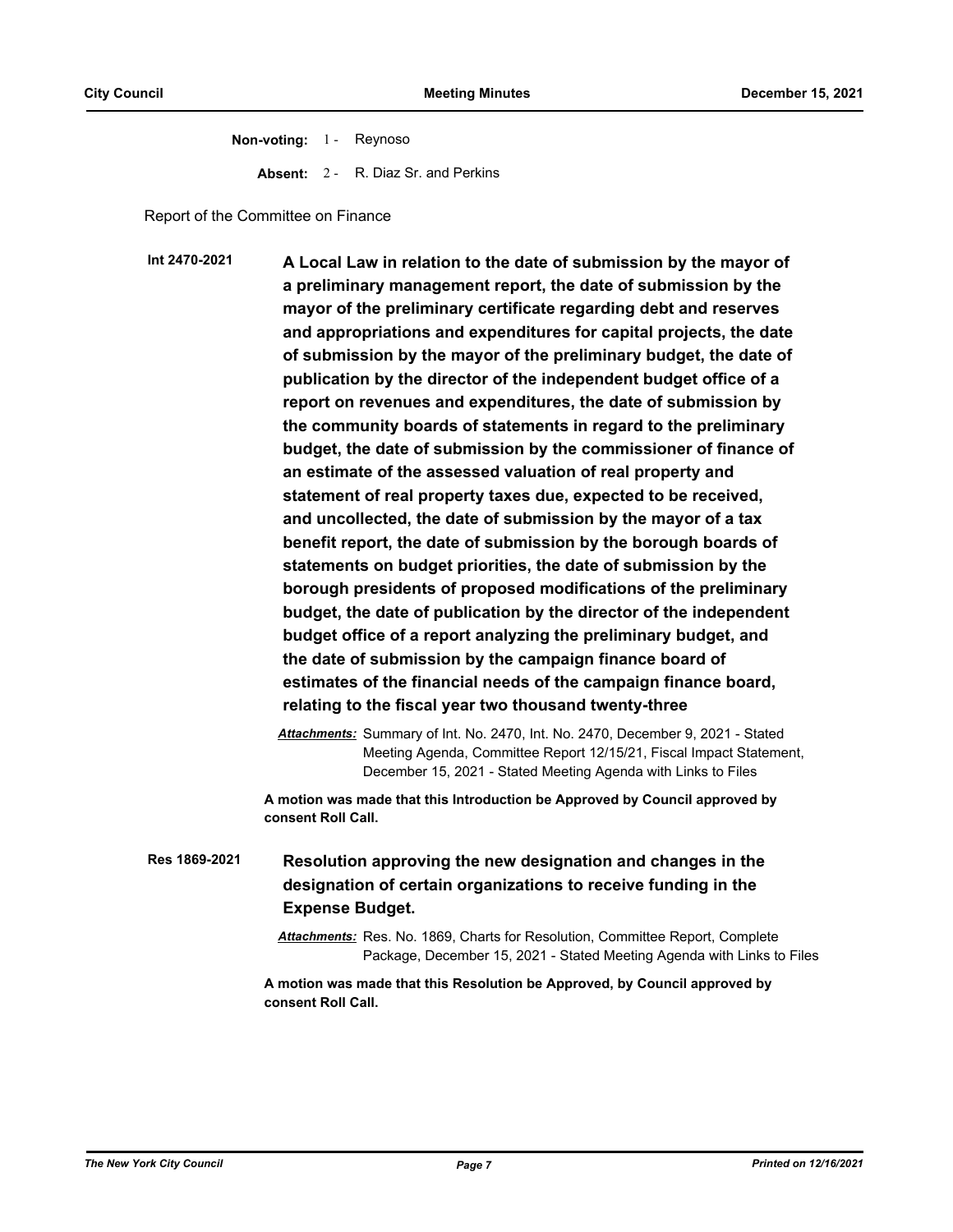| Res 1870-2021                                                                                                             |  |  | Resolution supporting an undertaking, subject to appropriation,                                                                                                                                                                                                                                                                                                                                                                                                           |  |
|---------------------------------------------------------------------------------------------------------------------------|--|--|---------------------------------------------------------------------------------------------------------------------------------------------------------------------------------------------------------------------------------------------------------------------------------------------------------------------------------------------------------------------------------------------------------------------------------------------------------------------------|--|
|                                                                                                                           |  |  | to pay an entity an amount equivalent to any shortfall in loan                                                                                                                                                                                                                                                                                                                                                                                                            |  |
| payments by taxi medallion owners who have restructured their<br>debt pursuant to the taxi medallion owner relief program |  |  |                                                                                                                                                                                                                                                                                                                                                                                                                                                                           |  |
| Attachments: Res. No. 1870, Committee Report, December 15, 2021 - Stated Meeting<br>Agenda with Links to Files            |  |  |                                                                                                                                                                                                                                                                                                                                                                                                                                                                           |  |
| <b>Roll Call.</b>                                                                                                         |  |  | A motion was made that this Resolution be Approved, by Council approved by                                                                                                                                                                                                                                                                                                                                                                                                |  |
|                                                                                                                           |  |  | Affirmative: 47 - Speaker Johnson, Adams, Ampry-Samuel, Ayala, Barron, Borelli, Brannan,<br>Brooks-Powers, Cabán, Cabrera, Carr, Chin, Cornegy Jr., Cumbo, D. Diaz,<br>Dinowitz, Dromm, Eugene, Feliz, Gennaro, Gibson, Gjonaj, Grodenchik,<br>Holden, Kallos, Koo, Koslowitz, Lander, Levin, Levine, Louis, Maisel,<br>Menchaca, Miller, Moya, Powers, Riley, Rivera, Rodriguez, Rose,<br>Rosenthal, Salamanca Jr., Treyger, Ulrich, Vallone, Van Bramer and<br>Vernikov |  |
| Negative: $1 -$                                                                                                           |  |  | Yeger                                                                                                                                                                                                                                                                                                                                                                                                                                                                     |  |
| Non-voting: $1 -$                                                                                                         |  |  | Reynoso                                                                                                                                                                                                                                                                                                                                                                                                                                                                   |  |
|                                                                                                                           |  |  | <b>Absent: 2 - R. Diaz Sr. and Perkins</b>                                                                                                                                                                                                                                                                                                                                                                                                                                |  |
| M 0359-2021                                                                                                               |  |  | Communication from the Office of Management & Budget -                                                                                                                                                                                                                                                                                                                                                                                                                    |  |
|                                                                                                                           |  |  | Transfer City funds between various agencies in Fiscal Year 2022                                                                                                                                                                                                                                                                                                                                                                                                          |  |
|                                                                                                                           |  |  | to implement changes to the City's expense budget, pursuant to                                                                                                                                                                                                                                                                                                                                                                                                            |  |
|                                                                                                                           |  |  | Section 107(b) of the New York City Charter (MN-1)                                                                                                                                                                                                                                                                                                                                                                                                                        |  |
|                                                                                                                           |  |  | Attachments: (MN-1), Memorandum, Res. No. 1876, Committee Report, Complete<br>Package, December 15, 2021 - Stated Meeting Agenda with Links to Files                                                                                                                                                                                                                                                                                                                      |  |
|                                                                                                                           |  |  | A motion was made that this Communication be Approved, by Council approved<br>by consent Roll Call.                                                                                                                                                                                                                                                                                                                                                                       |  |
| Res 1876-2021                                                                                                             |  |  | <b>RESOLUTION APPROVING THE MODIFICATION (MN-1) OF UNITS</b><br>OF APPROPRIATION AND THE TRANSFER OF CITY FUNDS<br>BETWEEN AGENCIES PROPOSED BY THE MAYOR PURSUANT<br>TO SECTION 107(b) OF THE NEW YORK CITY CHARTER.                                                                                                                                                                                                                                                     |  |
|                                                                                                                           |  |  | Attachments: (MN-1), Memorandum, Res. No. 1876, Committee Report, Complete<br>Package, December 15, 2021 - Stated Meeting Agenda with Links to Files                                                                                                                                                                                                                                                                                                                      |  |
|                                                                                                                           |  |  | <b>Contract Contract Contract Contract</b>                                                                                                                                                                                                                                                                                                                                                                                                                                |  |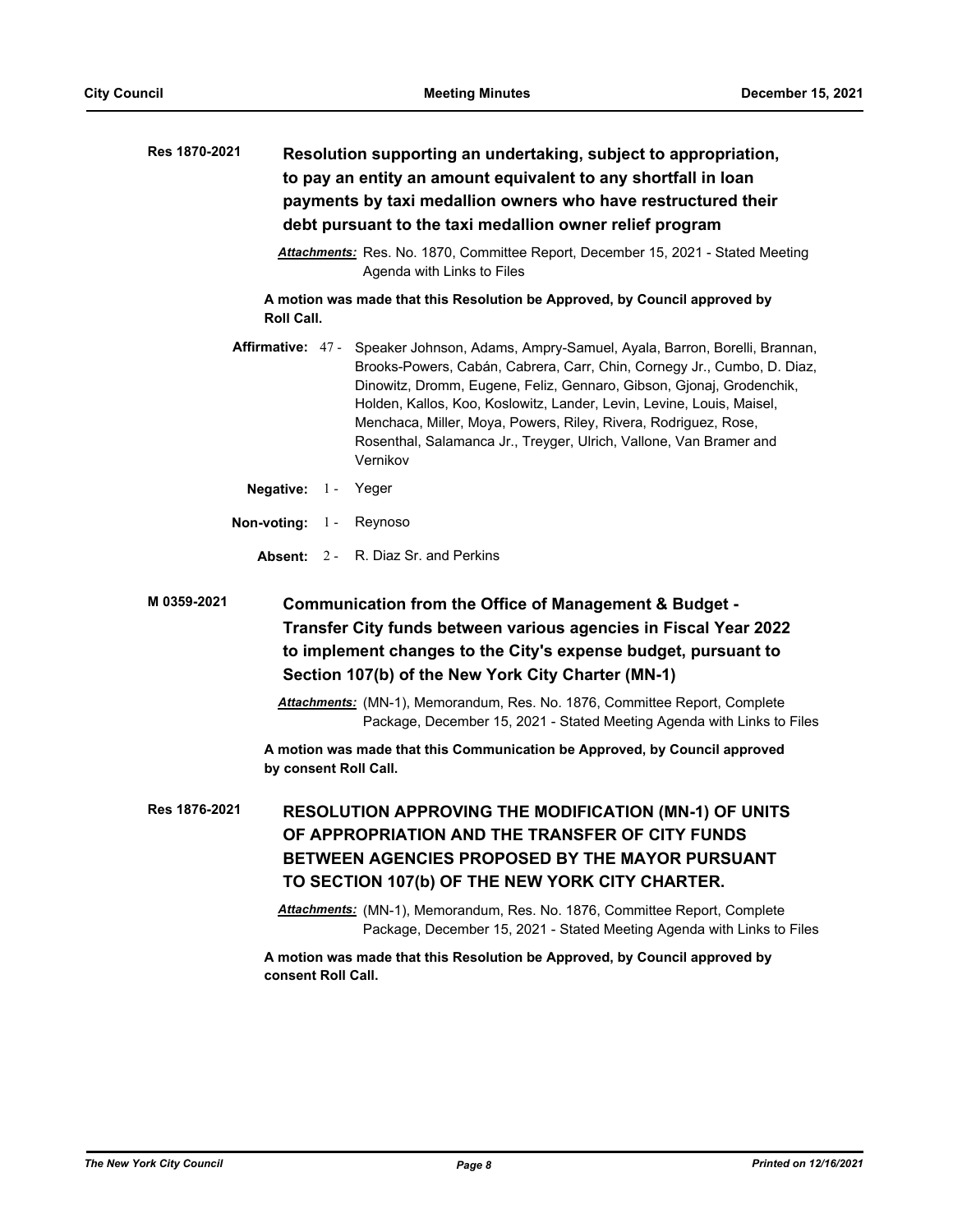| M 0360-2021   | Communication from the Office of Management & Budget -<br>Appropriation of new City revenues in Fiscal Year 2022, pursuant<br>to Section 107(e) of the New York City Charter (MN-2)     |  |  |  |  |
|---------------|-----------------------------------------------------------------------------------------------------------------------------------------------------------------------------------------|--|--|--|--|
|               | Attachments: (MN-2) - Exhibit A, (MN-2) - Exhibit B, Memorandum, Res. No. 1877,<br>Committee Report, Complete Package, December 15, 2021 - Stated<br>Meeting Agenda with Links to Files |  |  |  |  |
|               | A motion was made that this Communication be Approved, by Council approved<br>by consent Roll Call.                                                                                     |  |  |  |  |
| Res 1877-2021 | <b>RESOLUTION APPROVING A MODIFICATION (MN-2) PURSUANT</b><br>TO SECTION 107(e) OF THE CHARTER OF THE CITY OF NEW<br>YORK.                                                              |  |  |  |  |
|               | Attachments: (MN-2) - Exhibit A, (MN-2) - Exhibit B, Memorandum, Res. No. 1877,<br>Committee Report, Complete Package, December 15, 2021 - Stated<br>Meeting Agenda with Links to Files |  |  |  |  |
|               | A motion was made that this Resolution be Approved, by Council approved by<br>consent Roll Call.                                                                                        |  |  |  |  |
|               | Report of the Committee on Fire and Emergency Management                                                                                                                                |  |  |  |  |

**A Local Law to amend the New York city fire code, in relation to the advancement and regulation of energy storage systems and the adoption of current fire safety standards as incorporated in the 2015 edition of the international fire code. Int 2430-2021-A**

> *Attachments:* Summary of Int. No. 2430, Int. No. 2430, October 21, 2021 - Stated Meeting Agenda with Links to Files, Hearing Transcript - Stated Meeting 10-21-21, Committee Report 11/1/21, Hearing Testimony 11/1/21, Hearing Transcript 11/1/21, Proposed Int. No. 2430-A - 12/9/21, Committee Report 12/14/21, Committee Report - Stated Meeting, Fiscal Impact Statement, December 15, 2021 - Stated Meeting Agenda with Links to Files

**A motion was made that this Introduction be Approved by Council approved by consent Roll Call.**

Report of the Committee on General Welfare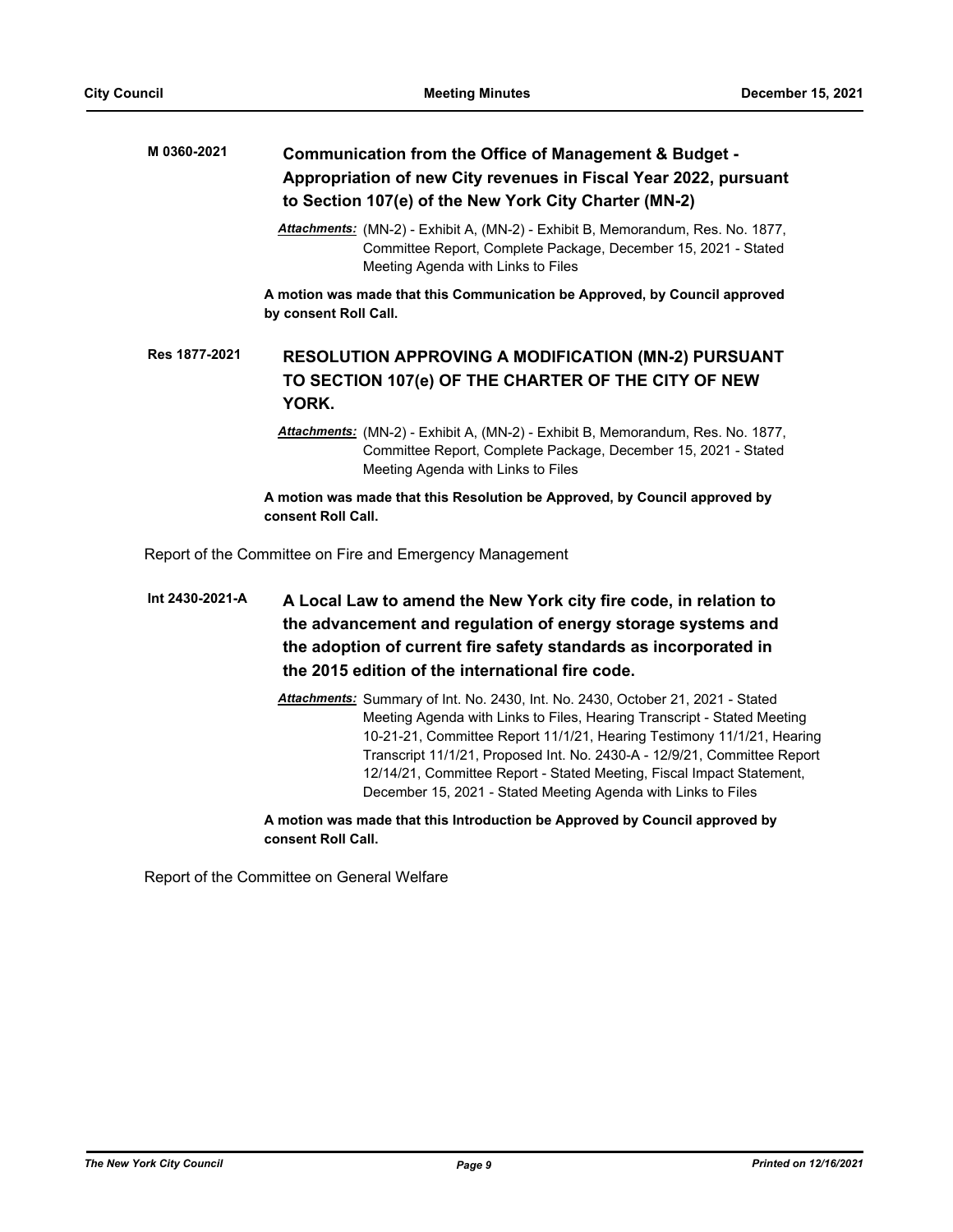#### **A Local Law to amend the administrative code of the city of New York, in relation to information about the use of psychiatric medication for youth in foster care Int 1358-2019-A**

*Attachments:* Summary of Int. No. 1358-A, Summary of Int. No. 1358, Int. No. 1358, January 24, 2019 - Stated Meeting Agenda with Links to Files, Hearing Transcript - Stated Meeting 1-24-19, Committee Report 6/25/19, Hearing Testimony 6/25/19, Hearing Transcript 6/25/19, Proposed Int. No. 1358-A - 12/10/21, Committee Report 12/14/21, Committee Report - Stated Meeting, Fiscal Impact Statement, December 15, 2021 - Stated Meeting Agenda with Links to Files

**A motion was made that this Introduction be Approved by Council approved by consent Roll Call.**

# **A Local Law to amend the administrative code of the city of New York, in relation to enhancing the application for and the transparency of the emergency assistance grant program Int 2081-2020-A**

*Attachments:* Summary of Int. No. 2081-A, Summary of Int. No. 2081, Int. No. 2081, September 16, 2020 - Stated Meeting Agenda with Links to Files, Hearing Transcript - Stated Meeting 9-16-20, Minutes of the Stated Meeting - September 16, 2020, Committee Report 9/15/21, Hearing Testimony 9/15/21, Hearing Transcript 9/15/21, Proposed Int. No. 2081-A - 12/10/21, Committee Report 12/14/21, Committee Report - Stated Meeting, Fiscal Impact Statement, December 15, 2021 - Stated Meeting Agenda with Links to Files

# **A motion was made that this Introduction be Approved by Council approved by consent Roll Call.**

Report of the Committee on Governmental Operations

#### **A Local Law to amend the New York city charter, in relation to establishing an office for neighborhood safety and the prevention of gun violence Int 0066-2018-A**

*Attachments:* Summary of Int. No. 66-A, Summary of Int. No. 66, Int. No. 66, January 31, 2018 - Stated Meeting Agenda, Minutes of the Stated Meeting - January 31, 2018, Hearing Transcript - Stated Meeting 01-31-2018, Committee Report 10/19/21, Hearing Testimony 10/19/21, Hearing Transcript 10/19/21, Proposed Int. No. 66-A - 12/13/21, Committee Report 12/14/21, Committee Report - Stated Meeting, Fiscal Impact Statement, December 15, 2021 - Stated Meeting Agenda with Links to Files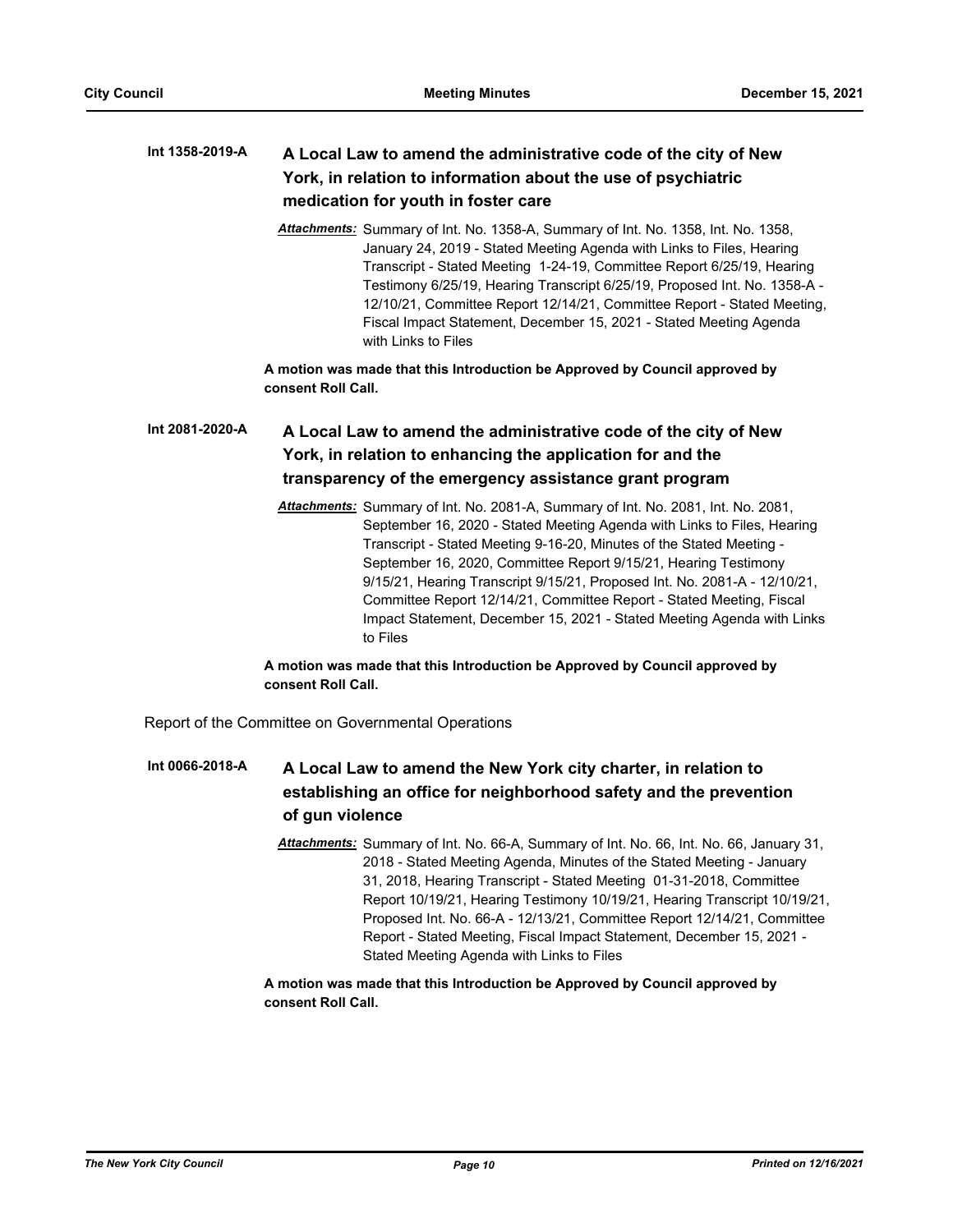#### **A Local Law to amend the administrative code of the city of New York, in relation to requiring the posting of mayoral executive orders online within one business day of execution Int 2117-2020-A**

*Attachments:* Summary of Int. No. 2117-A, Summary of Int. No. 2117, Int. No. 2117, October 15, 2020 - Stated Meeting Agenda with Links to Files, Hearing Transcript - Stated Meeting 10-15-20, Minutes of the Stated Meeting - October 15, 2020, Proposed Int. No. 2117-A - 12/9/21, Committee Report 12/14/21, Committee Report - Stated Meeting, Fiscal Impact Statement, December 15, 2021 - Stated Meeting Agenda with Links to Files

**A motion was made that this Introduction be Approved by Council approved by consent Roll Call.**

# **A Local Law to amend the New York city charter and the administrative code of the city of New York, in relation to expanding language access and requiring the inclusion of video content in the voter guide Int 2438-2021-A**

*Attachments:* Summary of Int. No. 2438-A, Summary of Int. No. 2438, Int. No. 2438, October 21, 2021 - Stated Meeting Agenda with Links to Files, Hearing Transcript - Stated Meeting 10-21-21, Committee Report 11/29/21, Hearing Testimony 11/29/21, Proposed Int. No. 2438-A - 12/13/21, Committee Report 12/14/21, Committee Report - Stated Meeting, Fiscal Impact Statement, December 15, 2021 - Stated Meeting Agenda with Links to Files

## **A motion was made that this Introduction be Approved by Council approved by Roll Call.**

- Affirmative: 46 Speaker Johnson, Adams, Ampry-Samuel, Ayala, Barron, Borelli, Brannan, Brooks-Powers, Cabán, Cabrera, Chin, Cornegy Jr., Cumbo, D. Diaz, Dinowitz, Dromm, Eugene, Feliz, Gennaro, Gibson, Gjonaj, Grodenchik, Holden, Kallos, Koo, Koslowitz, Lander, Levin, Levine, Louis, Maisel, Menchaca, Miller, Moya, Powers, Riley, Rivera, Rodriguez, Rose, Rosenthal, Salamanca Jr., Treyger, Ulrich, Vallone, Van Bramer and Yeger
	- **Negative:** 2 Carr and Vernikov
- **Non-voting:** 1 Reynoso
	- **Absent:** 2 R. Diaz Sr. and Perkins

Report of the Committee on Health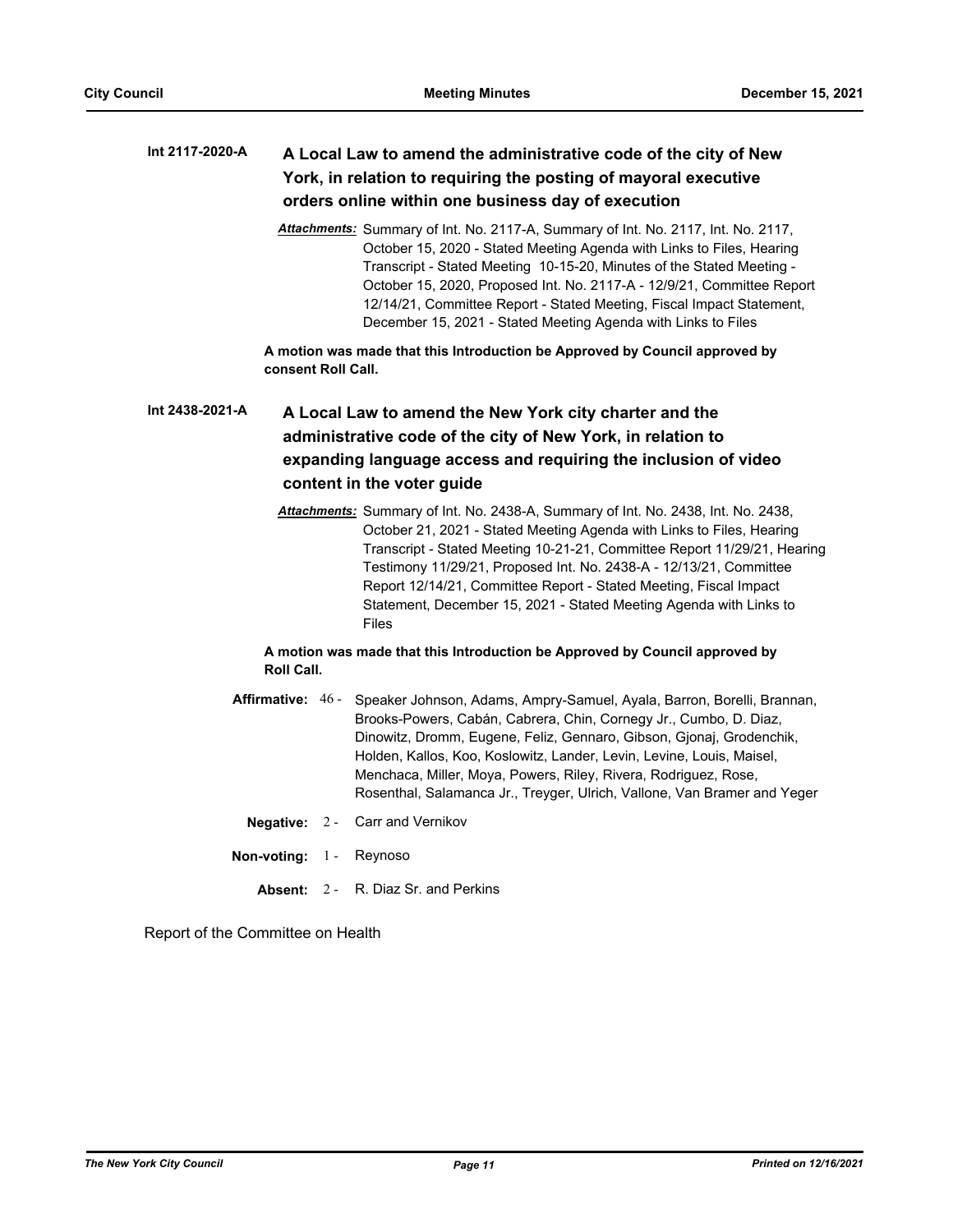#### **A Local Law to amend the administrative code of the city of New York, in relation to requiring added sugar notifications in chain restaurants Int 1326-2019-B**

*Attachments:* Summary of Int. No. 1326-B, Summary of Int. No. 1326-A, Summary of Int. No. 1326, Int. No. 1326, January 9, 2019 - Charter Meeting with Links to Files, Hearing Transcript - Charter Meeting 1-9-19, Minutes of the Charter Meeting - January 9, 2019, Committee Report 2/25/19, Hearing Testimony 2/25/19, Hearing Transcript 2/25/19, Proposed Int. No. 1326-A - 10/3/21, Proposed Int. No. 1326-B - 12/9/21, Committee Report 12/14/21, Committee Report - Stated Meeting, Fiscal Impact Statement, December 15, 2021 - Stated Meeting Agenda with Links to Files

## **A motion was made that this Introduction be Approved by Council approved by Roll Call.**

- Affirmative: 43 Speaker Johnson, Adams, Ampry-Samuel, Ayala, Barron, Brannan, Brooks-Powers, Cabán, Cabrera, Chin, Cornegy Jr., Cumbo, D. Diaz, Dinowitz, Dromm, Eugene, Feliz, Gennaro, Gibson, Gjonaj, Grodenchik, Holden, Kallos, Koo, Koslowitz, Lander, Levin, Levine, Louis, Maisel, Menchaca, Miller, Moya, Powers, Riley, Rivera, Rodriguez, Rose, Rosenthal, Salamanca Jr., Treyger, Vallone and Van Bramer
	- **Negative:** 5 Borelli, Carr, Ulrich, Vernikov and Yeger
- **Non-voting:** 1 Reynoso
	- **Absent:** 2 R. Diaz Sr. and Perkins

Report of the Committee on Housing and Buildings

# **A Local Law in relation to the establishment of a task force to study and make recommendations regarding the potential conversion of vacant or commercially unviable office space to other uses Int 2246-2021-A**

*Attachments:* Summary of Int. No. 2246-A, Summary of Int. No. 2246, Int. No. 2246, March 25, 2021 - Stated Meeting Agenda with Links to Files, Hearing Transcript - Stated Meeting 3-25-21, Minutes of the Stated Meeting - March 25, 2021, Committee Report 11/9/21, Hearing Testimony 11/9/21, Hearing Transcript 11/9/21, Proposed Int. No. 2246-A - 12/10/21, Committee Report 12/14/21, Committee Report - Stated Meeting, Fiscal Impact Statement, December 15, 2021 - Stated Meeting Agenda with Links to Files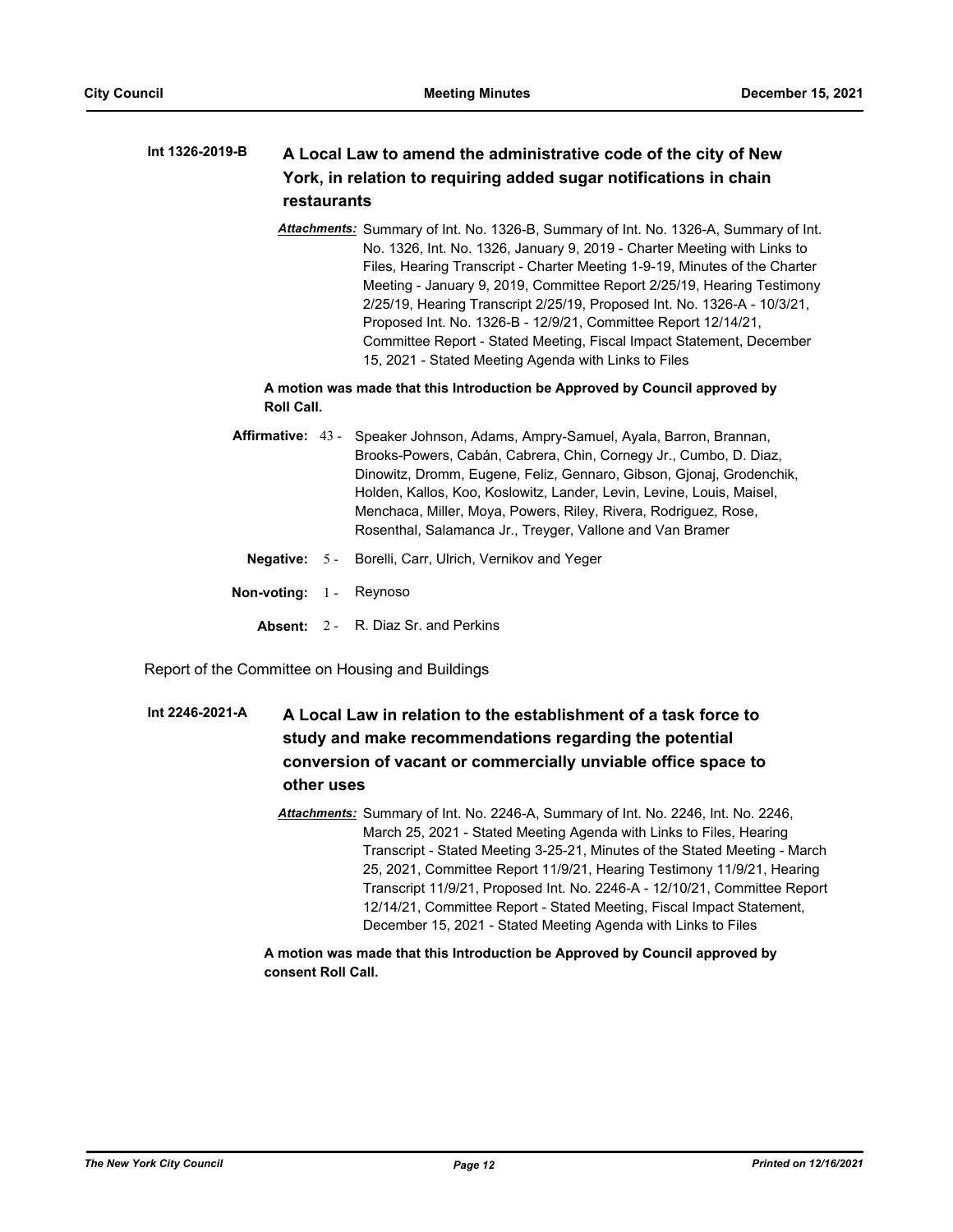#### **A Local Law to amend the administrative code of the city of New York, in relation to stove safety knobs. Int 2265-2021-B**

*Attachments:* Summary of Int. No. 2265-B, Summary of Int. No. 2265-A, Summary of Int. No. 2265, Int. No. 2265, April 22, 2021 - Stated Meeting Agenda with Links to Files, Hearing Transcript - Stated Meeting 4-22-21, Minutes of the Stated Meeting - April 22, 2021, Committee Report 9/13/21, Hearing Testimony 9/13/21, Hearing Transcript 9/13/21, Proposed Int. No. 2265-A - 12/2/21, Proposed Int. No. 2265-B - 12/12/21, Committee Report 12/14/21, Committee Report - Stated Meeting, Fiscal Impact Statement, December 15, 2021 - Stated Meeting Agenda with Links to Files

**A motion was made that this Introduction be Approved by Council approved by consent Roll Call.**

**A Local Law to amend the New York city charter and the administrative code of the city of New York, in relation to enforcement of provisions of the zoning resolution related to eligibility requirements with respect to the development, acquisition, rehabilitation, preservation, sale or rental of affordable housing administered by the department of housing preservation and development Int 2411-2021-A**

> *Attachments:* Summary of Int. No. 2411-A, Summary of Int. No. 2411, Int. No. 2411, October 7, 2021 - Stated Meeting Agenda with Links to Files, Hearing Transcript - Stated Meeting 10-7-21, Committee Report 11/9/21, Hearing Testimony 11/9/21, Hearing Transcript 11/9/21, Minutes of the Stated Meeting - October 7, 2021, Proposed Int. No. 2411-A - 12/10/21, Committee Report 12/14/21, Committee Report - Stated Meeting, Fiscal Impact Statement, December 15, 2021 - Stated Meeting Agenda with Links to Files

## **A motion was made that this Introduction be Approved by Council approved by Roll Call.**

- **Affirmative:** Speaker Johnson, Adams, Ampry-Samuel, Ayala, Barron, Brannan, Brooks-Powers, Cabán, Cabrera, Chin, Cornegy Jr., Cumbo, D. Diaz, Dinowitz, Dromm, Eugene, Feliz, Gennaro, Gibson, Gjonaj, Grodenchik, Holden, Kallos, Koo, Koslowitz, Lander, Levin, Levine, Louis, Maisel, Menchaca, Miller, Moya, Powers, Riley, Rivera, Rodriguez, Rose, Rosenthal, Salamanca Jr., Treyger, Vallone and Van Bramer Affirmative: 43 -
	- **Negative:** 5 Borelli, Carr, Ulrich, Vernikov and Yeger
- **Non-voting:** 1 Reynoso
	- **Absent:** 2 R. Diaz Sr. and Perkins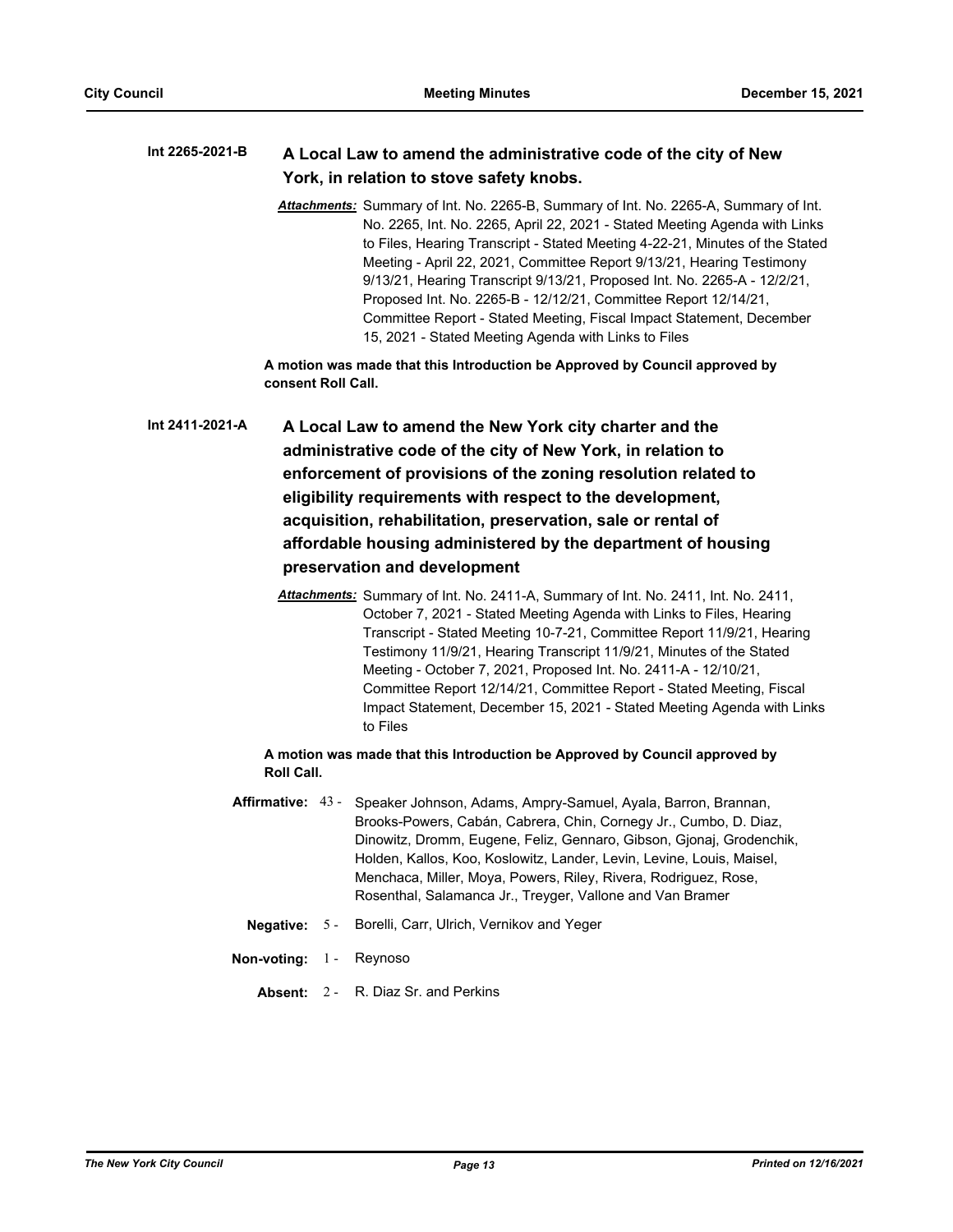# **A Local Law to amend the administrative code of the city of New York, in relation to penalties for failing to certify correction of immediately hazardous conditions and the reinspection of immediately hazardous conditions at construction sites Int 2449-2021-A**

*Attachments:* Summary of Int. No. 2449-A, Summary of Int. No. 2449, Int. No. 2449, Committee Report 11/9/21, Hearing Testimony 11/9/21, Hearing Transcript 11/9/21, November 10, 2021 - Stated Meeting Agenda with Links to Files, Proposed Int. No. 2449-A - 12/10/21, Committee Report 12/14/21, Committee Report - Stated Meeting, Fiscal Impact Statement, December 15, 2021 - Stated Meeting Agenda with Links to Files

**A motion was made that this Introduction be Approved by Council approved by consent Roll Call.**

#### **A Local Law to amend the administrative code of the city of New York, in relation to exemption from taxation of alterations and improvements to multiple dwellings Int 2476-2021**

*Attachments:* Summary of Int. No. 2476, Int. No. 2476, Committee Report 11/29/21, Hearing Testimony 11/29/21, December 9, 2021 - Stated Meeting Agenda, Committee Report 12/14/21, Committee Report - Stated Meeting, Fiscal Impact Statement, December 15, 2021 - Stated Meeting Agenda with Links to Files

## **A motion was made that this Introduction be Approved by Council approved by Roll Call.**

- Affirmative: 45 Speaker Johnson, Adams, Ampry-Samuel, Ayala, Barron, Borelli, Brannan, Brooks-Powers, Cabrera, Carr, Chin, Cornegy Jr., Cumbo, D. Diaz, Dinowitz, Dromm, Eugene, Feliz, Gennaro, Gibson, Gjonaj, Grodenchik, Holden, Kallos, Koo, Koslowitz, Levine, Louis, Maisel, Menchaca, Miller, Moya, Powers, Riley, Rivera, Rodriguez, Rose, Rosenthal, Salamanca Jr., Treyger, Ulrich, Vallone, Van Bramer, Vernikov and Yeger
	- **Negative:** 3 Cabán, Lander and Levin
- **Non-voting:** 1 Reynoso
	- **Absent:** 2 R. Diaz Sr. and Perkins

Report of the Committee on Mental Health, Disabilities and Addiction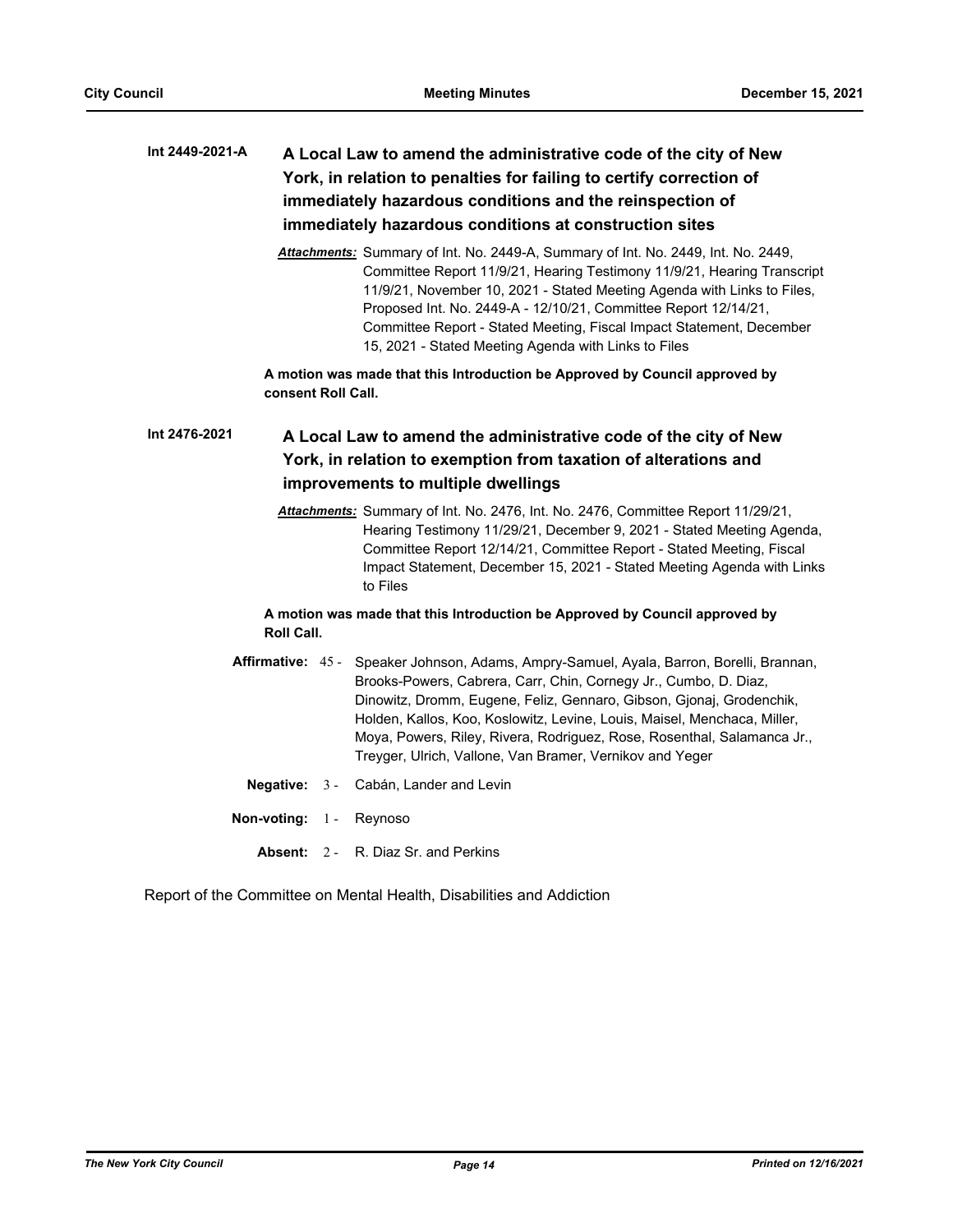#### **A Local Law in relation to reporting on the mental health of New Yorkers during the COVID-19 public health crisis Int 2005-2020-A**

*Attachments:* Summary of Int. No. 2005-A, Summary of Int. No. 2005, Int. No. 2005, July 28, 2020 - Stated Meeting Agenda with Links to Files, Hearing Transcript - Stated Meeting 7-28-20, Minutes of the Stated Meeting - July 28, 2020, Committee Report 9/22/20, Hearing Testimony 9/22/20, Hearing Transcript 9/22/20, Proposed Int. No. 2005-A - 12/9/21, Committee Report 12/14/21, Committee Report - Stated Meeting, Fiscal Impact Statement, December 15, 2021 - Stated Meeting Agenda with Links to Files

## **A motion was made that this Introduction be Approved by Council approved by consent Roll Call.**

Report of the Committee on Parks and Recreation

**A Local Law in relation to renaming a park in the Borough of Queens, Archie Spigner Park, and to amend the official map of the city of New York accordingly Int 2462-2021**

> *Attachments:* Summary of Int. No. 2462, Int. No. 2462, November 23, 2021 - Stated Meeting Agenda with Links to Files, Committee Report 12/14/21, Committee Report - Stated Meeting, Fiscal Impact Statement, December 15, 2021 - Stated Meeting Agenda with Links to Files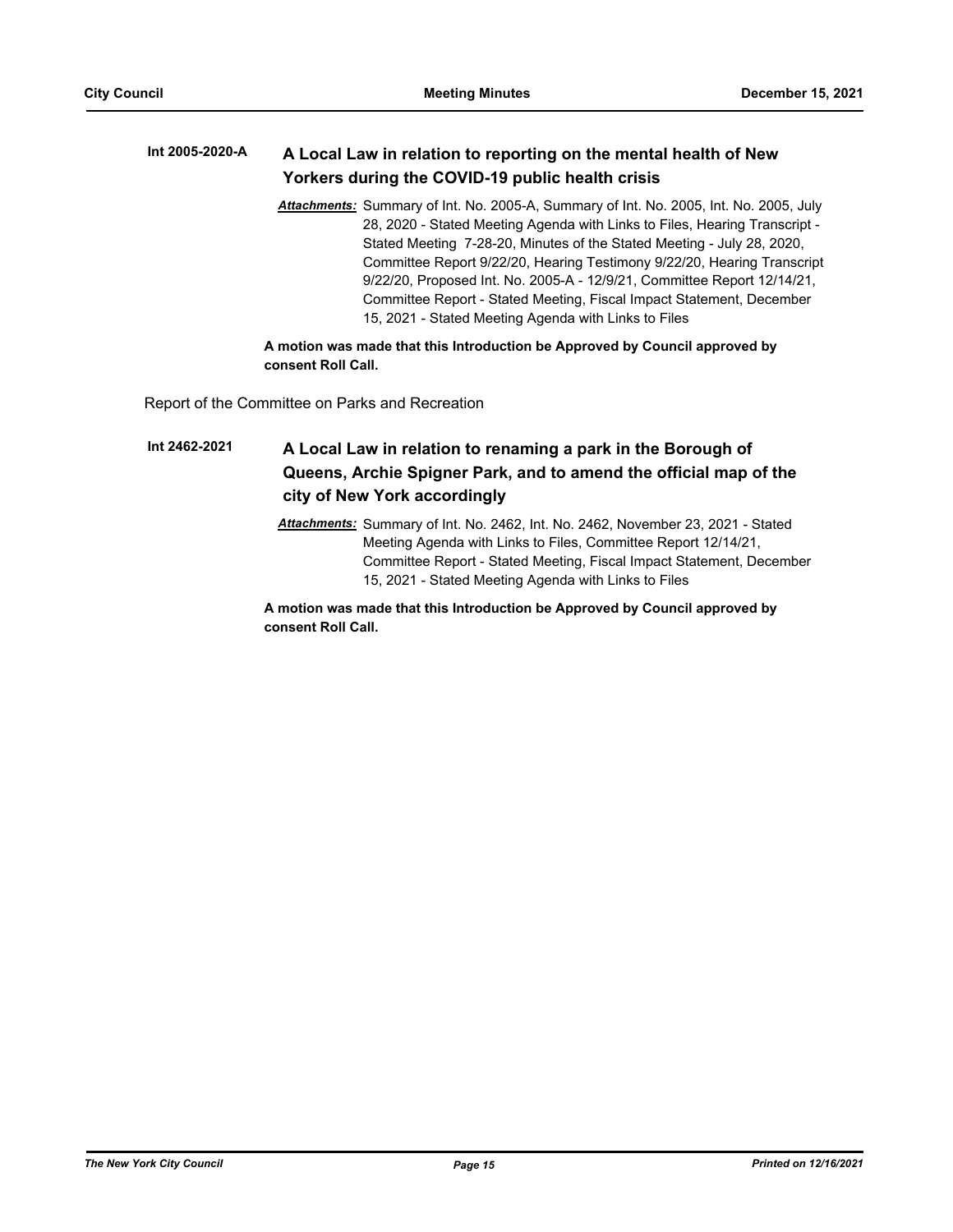**A Local Law in relation to the naming of 199 thoroughfares and public places, Frances Perkins Place, Borough of Manhattan, TIN PAN ALLEY, Borough of Manhattan, Sumner Redstone Way, Borough of Manhattan, Mother Maude Ford Way, Borough of Queens, Alex Pauline Road, Borough of Queens, Alex Pauline Road, Borough of Queens, Boxing Row, Borough of Brooklyn, Weyman Carey Way, Borough of Brooklyn, Police Officer Randolph Holder Way, Borough of Manhattan, Cicely Tyson Way, Borough of Manhattan, Detective Robert A. Cardona Way, Borough of Manhattan, Hector "Macho" Camacho Way, Borough of Manhattan, John Johnson Way, Borough of the Bronx, Robert "Black Rob" Ross Way, Borough of Manhattan, Pura Belpre Way, Borough of Manhattan, Israel Martinez Way, Borough of the Bronx, Mexico-Tenochtitlan, Borough of Manhattan, Melissa Kruppa Way, Borough of Staten Island, Sharon Nearby Way, Borough of Staten Island, FDNY FF Jimmy Martinez Way, Borough of Staten Island, Anton Updale Way, Borough of Staten Island, Sergeant Leif E. Eikeseth Way, Borough of Staten Island, Ira D Hudson Way USN Pearl Harbor KIA, Borough of Staten Island, SGT Donald W. Tinney Jr. Street, Borough of Staten Island, Firefighter James J. Marshall Jr. Lane, Borough of Staten Island, Firefighter James J. Marshall Sr. Lane, Jennifer Diane Caputo Way, Borough of Staten Island, Dr. Ahmad Jaber Way, Borough of Brooklyn, Joseph Joyce Way, Borough of Brooklyn, Justin Wallace Way, Borough of Queens, Deborah Hoyle Way, Borough of Queens, Father Andrew Struzzieri Way, Borough of Queens, Clarence "SPUD" Josey Jr. Way, Borough of Queens, Neville Facey Way, Borough of Queens, Cathy LeBlanc Way, Borough of Queens, Benjamin Wright Way, Borough of Queens, Stephen Cooper Way, Borough of Queens, Darryl E. Greene Way, Borough of Queens, Johnny Pacheco Way, Borough of the Bronx, PFC Buford Brown Way, Borough of the Bronx, Reverend Luciano Soto Way, Borough of the Bronx, Dr. Carolyn G. Williams Way, Borough of the Bronx, Thomasina Bushby Way, Borough of the Bronx, Celia Cruz Salsa Legend, Borough of the Bronx, Sylvester Royer Corner, Borough of the Bronx, William 'Bill' Howard Sr. Way, Borough of Brooklyn, Rev. Dr. Robert E. Cornegy, Sr. Way, Borough of Brooklyn, Dr. Sam Pinn Jr. Way, Borough of Brooklyn, Carmelo Sanchez Way, Borough of the Bronx, Roxanne Reid Way, Borough of the Bronx, Beverly Roberts Way, Borough of the Bronx, Juan Antonio Rossy Way, Borough of the Bronx, John McKelvey Sr. Way Villa Rosa Bonheur, Borough of the Bronx, Tenzing Norgay Sherpa Way, Int 2477-2021**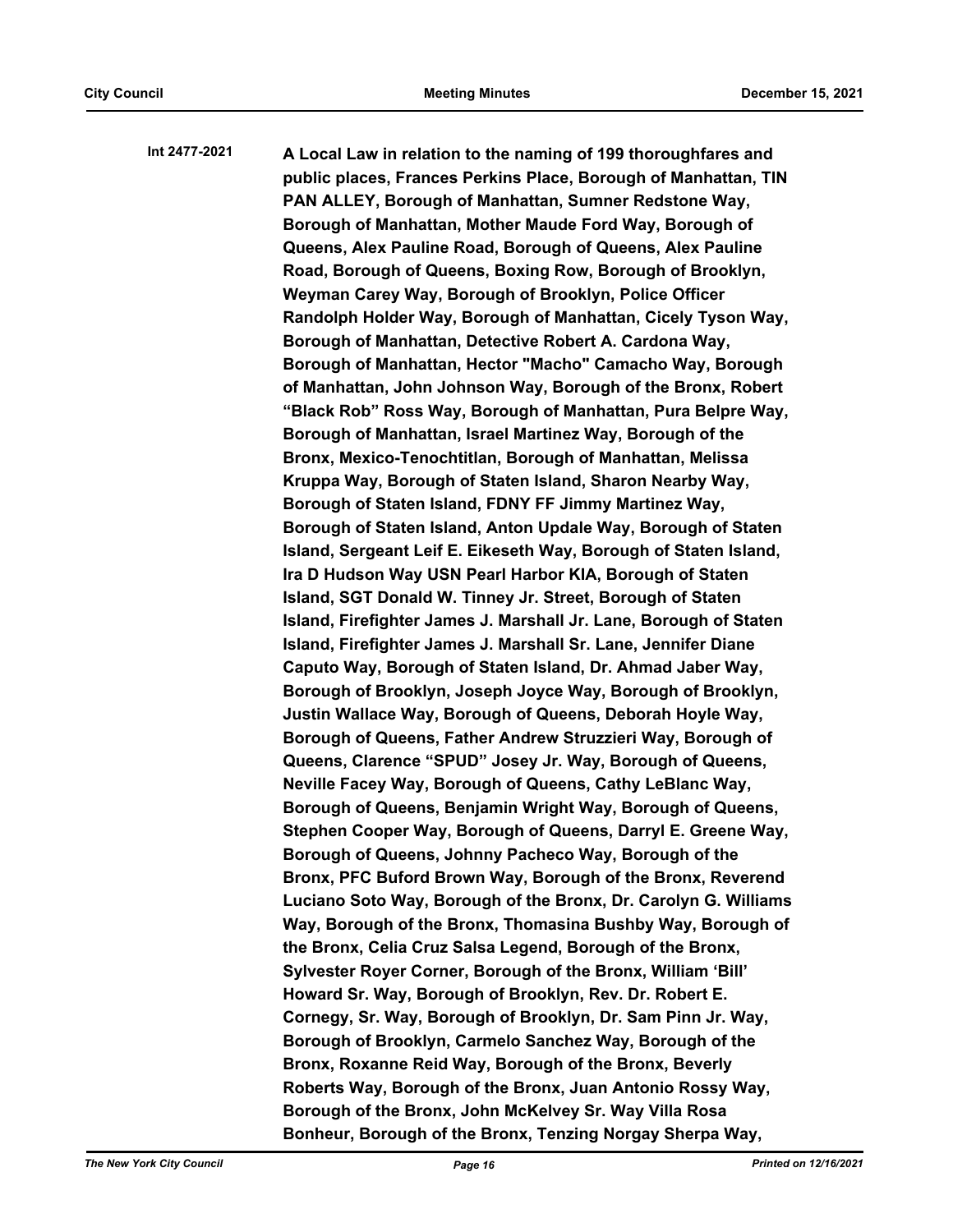**Borough of Queens, Joseph Ricevuto Way, Borough of Queens, Steve Knobel Way, Borough of Queens, Stanley, Kathleen & Robert Rygor Way, Borough of Queens, Monti Castañeda Corner, Borough of Queens, Peter Magnani Way, Borough of Queens, Ebenezer "Ben" Edwards Way, Borough of Brooklyn, Phil Foglia Way, Borough of the Bronx, Joseph Migliucci Way, Borough of the Bronx, Madonia Road, Borough of the Bronx, St. John's Way, Borough of Queens, Little Bangladesh Avenue, Borough of Queens, Eleanor Dowe Blvd, Borough of the Bronx, Curtis Hamilton Way, Borough of the Bronx, Hetty Fox Lane, Borough of the Bronx, Andy "The Barber" Foxe Way, Borough of the Bronx, Winifred A.R. Bama Way, Borough of the Bronx, Bishop Roy Bryant Sr. DD Way, Borough of the Bronx, Hon. Aurelia Greene Way, Borough of the Bronx, Rosella Gregg Way, Borough of the Bronx, Mother Cordelia Gilford Way, Borough of the Bronx, Thomas 'Tommy' A. Solfio Way, Borough of the Bronx, Mario D'Agostino Way, Borough of the Bronx, Conti's Pastry Shoppe Boulevard, Borough of the Bronx, Joe Chiodi Way, Borough of the Bronx, Michael Prince Way, Borough of the Bronx, Ibrahim al-Hamdi Way, Borough of the Bronx, Joseph Oddo Way, Borough of the Bronx, Gjergj Kastrioti Skenderbeu Way, Borough of the Bronx, PePe Cardona Way, Borough of the Bronx, Carmine Palladino Way, Borough of the Bronx, Dominick Schiano Way, Borough of the Bronx, Fan Noli Way, Borough of the Bronx, Melvin "Mel" Doby Memorial Way, Borough of Queens, Reverend Laura G. Lowery Way, Borough of Queens, Union Course Racetrack, Borough of Queens, Maureen Walthers Way, Borough of Queens, Joseph Magnus Way, Borough of Queens, Phil "Scooter" Rizzuto Corner, Borough of Queens, Sarah Whiting Way, Borough of Queens, Ganesh Temple Street, Borough of Queens, Rabbi Dr. Asher Murciano Way, Borough of Queens, Ivan Mrakovcic Way, Borough of Queens, rue Barry Lewis Way, Borough of Queens, Detective Brian Simonsen Way, Borough of Queens, Police Officer FRANK G. MACRI WAY, Borough of Queens, Salvatore "Buddy" Scotto Way, Borough of Brooklyn, Andreas Stylianou Way, Borough of Brooklyn, Joseph Ferris Way, Borough of Brooklyn, Nicholas Heyward Sr. Place, Borough of Brooklyn, Elisa Torres Way, Borough of Brooklyn, District Attorney Kenneth P. Thompson Way, Borough of Brooklyn, Rita's Way, Borough of Brooklyn, Genevieve (Jenny) Eason Way, Borough of Manhattan, David Dinkins Drive, Borough of Manhattan, Rev. Dr. J. G. McCann Way, Borough of Manhattan, Marie Andrée Bichotte Way, Borough of Brooklyn, Frank Scollo**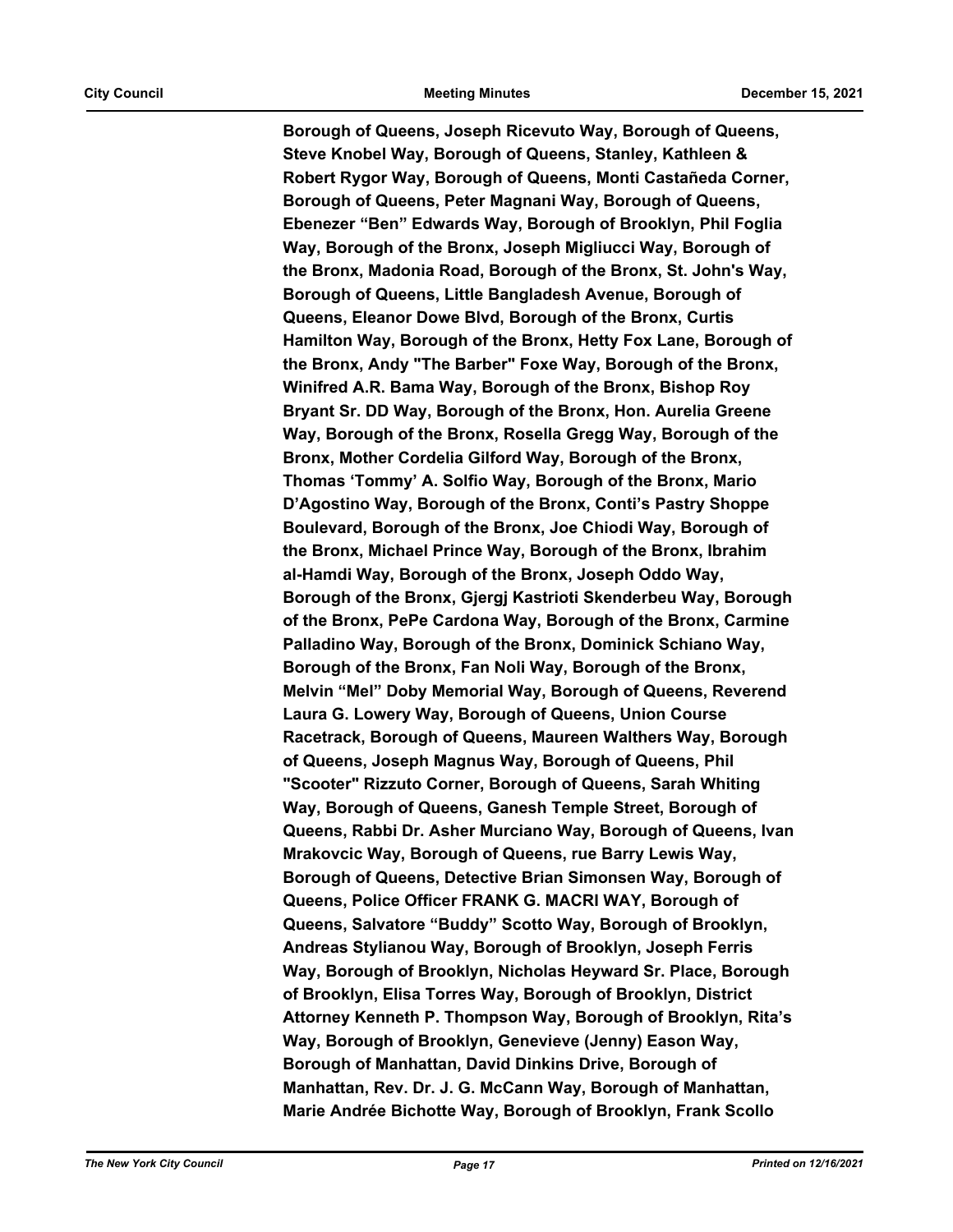**Way, Borough of Brooklyn, The Brooklyn/Bedford Park 9/11 Memorial, Borough of Brooklyn, Patrick Solomita Way, Borough of Brooklyn, John A. Cortese Way, Borough of Brooklyn, Dr. Louis A. Grecco Way, Borough of Staten Island, Louis C. Antonelli Way, Borough of Staten Island, BILL MCCREARY WAY. Borough of Queens, Archie Spigner Way, Borough of Queens, Theresa Irene Merritt Way, Borough of Queens, Robert Oliver, Jr. Way, Borough of Queens, Barbara Jackson Way, Borough of Queens, Ortner Vernon Murray, Borough of Queens, Rodney Johnson Way, Borough of Queens, James Edward Heath Way, Borough of Queens, Michael Perna Way, Borough of Queens, Mary Moody Way, Borough of Queens, Marguerite Henderson Way, Borough of Queens, Ann Petry Place, Borough of Manhattan, Althea Gibson Street, Borough of Manhattan, Judge Sheila Abdus Salaam Way, Borough of Manhattan, Bishop James P. Roberts, Sr. Way, Borough of Manhattan, Rev. Allen James Way, Borough of Manhattan, Bishop C.M. "Sweet Daddy" Grace Lane, Borough of Manhattan, Audre Lorde Way, Borough of Manhattan, Saint Tikhon Way, Borough of Manhattan, Wynn Handman Way, Borough of Manhattan, Ludie Brown Way, Borough of the Bronx, Vonte S. Murray Way, Borough of the Bronx, Onaje Allan Gumbs Way, Borough of the Bronx, Patricia Wiley Way, Borough of the Bronx, Avenues for Justice Way, Borough of Manhattan, Donald Suggs Jr. Way, Borough of Manhattan, Terrence McNally Way, Borough of Manhattan, Rafael "Bullumba" Landestoy Way, Borough of Manhattan, Isaiah Ché Moronta Way, Borough of Manhattan, Edith Prentiss Way, Borough of Manhattan, Coogan's Way, Borough of Manhattan, Gregorio Luperon High School Way, Borough of Manhattan, Hugo Cabrera Way, Borough of Manhattan, Víctor Víctor Way, Borough of Manhattan, Johnny Ventura Way, Borough of Manhattan, Quisqueya Plaza, Borough of Manhattan, Rev. Maggie Howard Way, Borough of Staten Island, Social Activist Joseph N. Gumbs Way, Borough of Staten Island, Bartolomeo Giove Way, Borough of Staten Island, Principal Marie A. Munoz Way, Borough of Staten Island, James "Jim" Smith Way, Borough of Staten Island, Pearl Harbor Cpl. Vincent Kechner Way, Borough of Staten Island, Eric Garner Way, Borough of Staten Island, Little Liberia Way, Borough of Staten Island, Firefighter Sean D. Kenny Way, Borough of Staten Island, Joseph Triffoglio Way, Borough of Staten Island, Nick Troianiello Way, Borough of Staten Island, Detective James V. Nemorin Way, Borough of Staten Island, Detective Rodney J. Andrews Way, Borough of Staten Island, Vincent Gattullo Way, Borough of**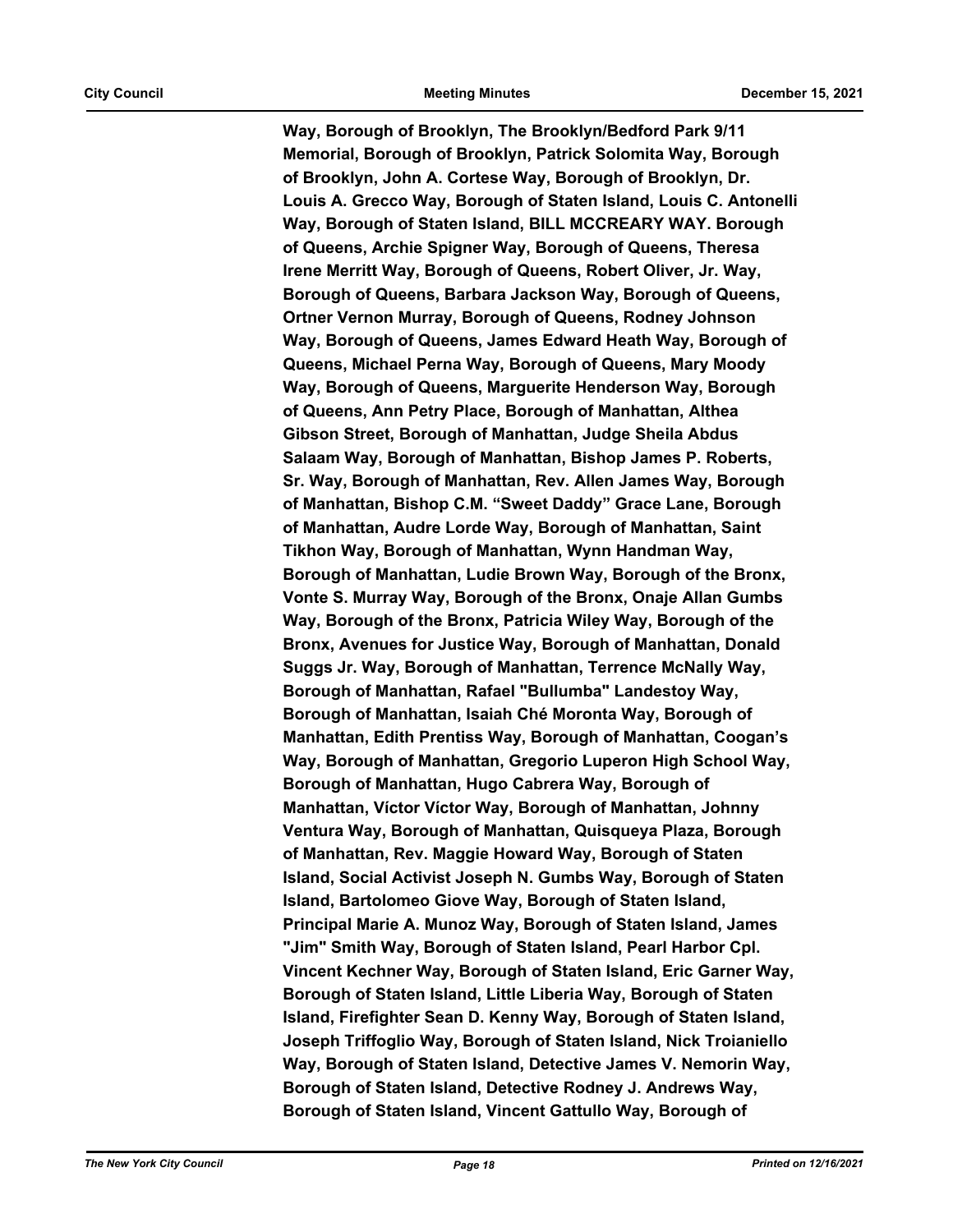**Staten Island, Educator Lawrence E. Ambrosino Way, Borough of Staten Island, Shimon Peres Place , Borough of Manhattan, Jacques d'Amboise Place, Borough of Manhattan, Freddy Perez Way, Borough of the Bronx, George Rodriguez Way, Borough of the Bronx, Ray Santos Way, Borough of the Bronx, Commissioner Louis E. Rios Way, Borough of the Bronx, Danilo Lachapel Way, Borough of the Bronx, The Point Community Development Corporation Way, Borough of the Bronx, Nos Quedamos Way, Borough of the Bronx, Russell M. Alston Way, Borough of the Bronx, Rev. T. Wendell Foster Way, Borough of the Bronx, P.O. Jorge Luis Gonzalez Way, Borough of the Bronx, Luis Angel "Supa" Torres Way, Borough of the Bronx, Grace Maldonado Way, Borough of the Bronx, Carmen Belén Bermúdez Way, Borough of the Bronx, Mrs. Esther 'Marie' Davis Way, Borough of the Bronx, General Colin L. Powell Way, Borough of the Bronx, Charlotte L. Taylor Way, Borough of Brooklyn, Clare Droesch Way, Borough of Queens, Lew M. Simon Way, Borough of Queens, Scott E. Jordan Way, Borough of Queens, Paul Russo Way, Borough of Queens, Claire Shulman Way, Borough of Queens, FERRIGNO PLACE, Borough of Queens, Ann Jawin Way, Borough of Queens, Little Manila Avenue, Borough of Queens, Daniel Andrews Way, Borough of Queens, Prodigy Way, Borough of Queens, Dre's Way, Borough of Queens, Jose Miranda, Sr. Way, Borough of the Bronx, Urban Health Plan Boulevard, Borough of the Bronx, Pietro Sclafani Way, Borough of Brooklyn, Kenneth Casilla Way, Borough of Brooklyn and the repeal of sections 24 and 48 of local law number 24 for the year 2019, section 27 of local law number 26 for the year 2020, Local Law 17 for the year 1993, sections 7, 22, 38, 40, 57, 61, 70, 77, 80 of local law number 14 for the year 2021, section 4 of local law 110 for the year 2017, section 5 of local law 158 for the year 2019 and section 75 of local law number 62 for the year 2003.**

*Attachments:* Summary of Int. No. 2477, Int. No. 2477, Message of Necessity, Committee Report, Committee Report - Stated Meeting, Fiscal Impact Statement, December 15, 2021 - Stated Meeting Agenda with Links to Files

*with Message of Necessity.*

**A motion was made that this Introduction be Approved by Council approved by Roll Call.**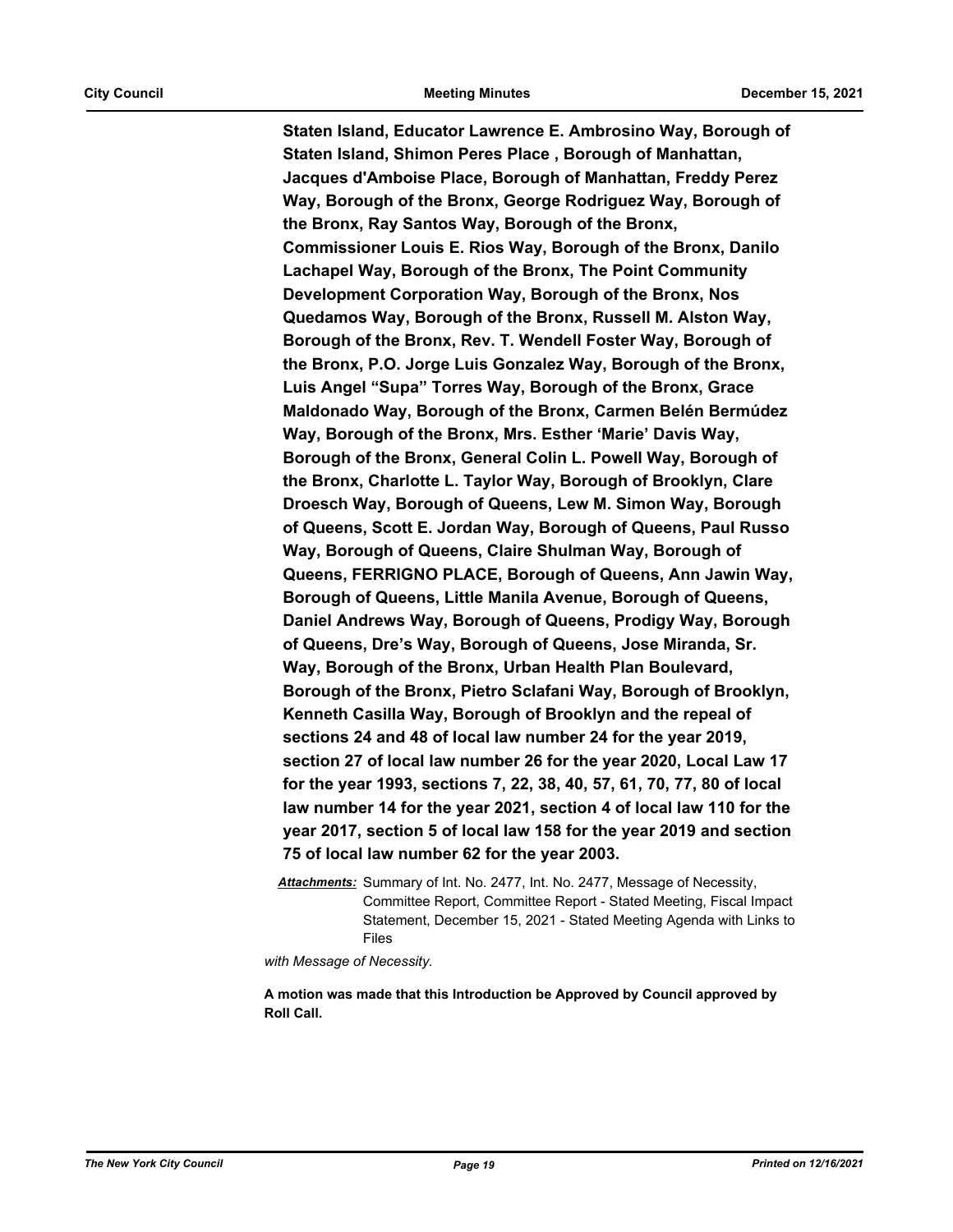|                    | Affirmative: 47 - Speaker Johnson, Adams, Ampry-Samuel, Ayala, Barron, Borelli, Brannan,<br>Brooks-Powers, Cabán, Cabrera, Carr, Chin, Cornegy Jr., Cumbo, D. Diaz, |  |  |  |  |
|--------------------|---------------------------------------------------------------------------------------------------------------------------------------------------------------------|--|--|--|--|
|                    | Dinowitz, Dromm, Eugene, Feliz, Gennaro, Gibson, Gionai, Grodenchik,                                                                                                |  |  |  |  |
|                    | Holden, Kallos, Koo, Koslowitz, Lander, Levin, Levine, Louis, Maisel,                                                                                               |  |  |  |  |
|                    | Menchaca, Miller, Moya, Powers, Riley, Rivera, Rodriguez, Rose,                                                                                                     |  |  |  |  |
|                    | Rosenthal, Salamanca Jr., Treyger, Ulrich, Vallone, Van Bramer and                                                                                                  |  |  |  |  |
|                    | Vernikov                                                                                                                                                            |  |  |  |  |
| Abstain: 1 - Yeger |                                                                                                                                                                     |  |  |  |  |

**Non-voting:** 1 - Reynoso

**Absent:** 2 - R. Diaz Sr. and Perkins

Report of the Committee on Public Safety

**A Local Law to amend the New York city charter and the administrative code of the city of New York, in relation to police department domestic violence, sexual crimes, and human trafficking training, review, and reporting; and the mayor's office to end domestic and gender based violence fatality review and advisory committees Int 2439-2021-A**

> *Attachments:* Summary of Int. No. 2439-A, Summary of Int. No. 2439, Int. No. 2439, Committee Report 10/18/21, Hearing Testimony 10/18/21, Hearing Transcript 10/18/21, October 21, 2021 - Stated Meeting Agenda with Links to Files, Hearing Transcript - Stated Meeting 10-21-21, Proposed Int. No. 2439-A - 12/9/21, Committee Report 12/14/21, Committee Report - Stated Meeting, Fiscal Impact Statement, December 15, 2021 - Stated Meeting Agenda with Links to Files

## **A motion was made that this Introduction be Approved by Council approved by Roll Call.**

- **Affirmative:** Speaker Johnson, Adams, Ampry-Samuel, Ayala, Barron, Borelli, Brannan, Brooks-Powers, Cabrera, Carr, Chin, Cornegy Jr., Cumbo, D. Diaz, Dinowitz, Dromm, Eugene, Feliz, Gennaro, Gibson, Gjonaj, Grodenchik, Holden, Kallos, Koo, Koslowitz, Lander, Levin, Levine, Louis, Maisel, Menchaca, Miller, Moya, Powers, Riley, Rivera, Rodriguez, Rose, Rosenthal, Salamanca Jr., Treyger, Ulrich, Vallone, Van Bramer, Vernikov and Yeger Affirmative: 47-
	- **Negative:** 1 Cabán
- **Non-voting:** 1 Reynoso
	- **Absent:** 2 R. Diaz Sr. and Perkins

Report of the Committee on Rules, Privileges and Elections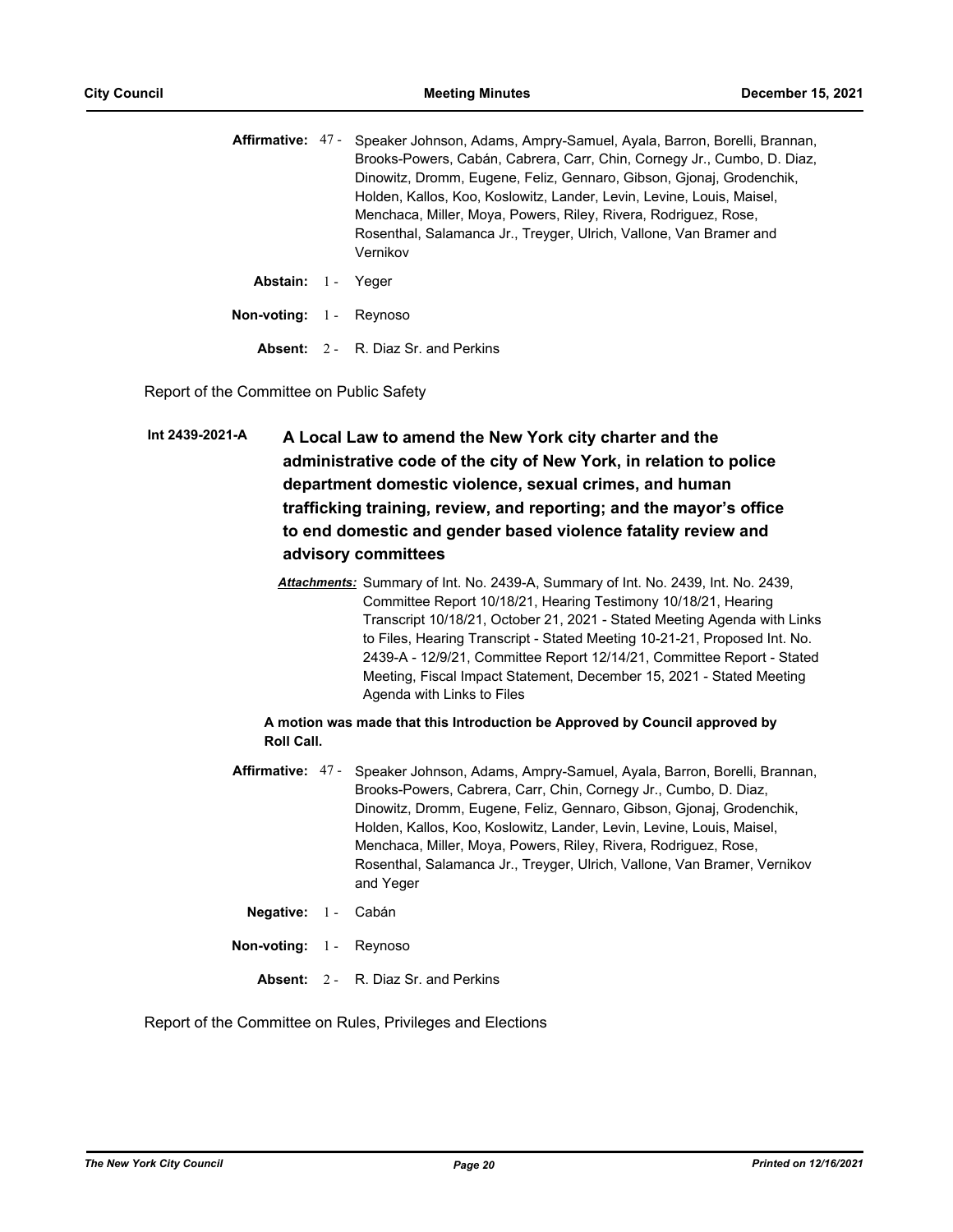| M 0358-2021 | Communication from the Mayor - Submitting the name of Ms. Gail<br>Nayowith to the Council for its advice and consent regarding her<br>appointment to the Board of Health, pursuant to Sections 31 and<br>553 of the City Charter.<br><b>Attachments:</b> Mayor's Appointment Letter, Committee Report, Res. No. 1878, December<br>15, 2021 - Stated Meeting Agenda with Links to Files |  |                                                                                                                                                                                                                                                                                                                                                                                                                                                      |  |  |
|-------------|----------------------------------------------------------------------------------------------------------------------------------------------------------------------------------------------------------------------------------------------------------------------------------------------------------------------------------------------------------------------------------------|--|------------------------------------------------------------------------------------------------------------------------------------------------------------------------------------------------------------------------------------------------------------------------------------------------------------------------------------------------------------------------------------------------------------------------------------------------------|--|--|
|             |                                                                                                                                                                                                                                                                                                                                                                                        |  |                                                                                                                                                                                                                                                                                                                                                                                                                                                      |  |  |
|             | A motion was made that this Mayor's Message be Approved, by Council approved<br>by Roll Call.                                                                                                                                                                                                                                                                                          |  |                                                                                                                                                                                                                                                                                                                                                                                                                                                      |  |  |
|             |                                                                                                                                                                                                                                                                                                                                                                                        |  | Affirmative: 45 - Speaker Johnson, Adams, Ampry-Samuel, Ayala, Barron, Brannan,<br>Brooks-Powers, Cabán, Cabrera, Chin, Cornegy Jr., Cumbo, D. Diaz,<br>Dinowitz, Dromm, Eugene, Feliz, Gennaro, Gibson, Gjonaj, Grodenchik,<br>Holden, Kallos, Koo, Koslowitz, Lander, Levin, Levine, Louis, Maisel,<br>Menchaca, Miller, Moya, Powers, Riley, Rivera, Rodriguez, Rose,<br>Rosenthal, Salamanca Jr., Treyger, Ulrich, Vallone, Van Bramer and Yeger |  |  |
|             | Negative: $3 -$                                                                                                                                                                                                                                                                                                                                                                        |  | Borelli, Carr and Vernikov                                                                                                                                                                                                                                                                                                                                                                                                                           |  |  |

- **Non-voting:** 1 Reynoso
	- **Absent:** 2 R. Diaz Sr. and Perkins

#### **RESOLUTION APPROVING THE APPOINTMENT BY THE MAYOR OF GAIL B. NAYOWITH AS A MEMBER OF THE NEW YORK CITY BOARD OF HEALTH. Res 1878-2021**

*Attachments:* Mayor's Appointment Letter, Committee Report, Res. No. 1878, December 15, 2021 - Stated Meeting Agenda with Links to Files

**A motion was made that this Resolution be Approved, by Council approved by Roll Call.**

- Affirmative: 45 Speaker Johnson, Adams, Ampry-Samuel, Ayala, Barron, Brannan, Brooks-Powers, Cabán, Cabrera, Chin, Cornegy Jr., Cumbo, D. Diaz, Dinowitz, Dromm, Eugene, Feliz, Gennaro, Gibson, Gjonaj, Grodenchik, Holden, Kallos, Koo, Koslowitz, Lander, Levin, Levine, Louis, Maisel, Menchaca, Miller, Moya, Powers, Riley, Rivera, Rodriguez, Rose, Rosenthal, Salamanca Jr., Treyger, Ulrich, Vallone, Van Bramer and Yeger
	- **Negative:** 3 Borelli, Carr and Vernikov
- **Non-voting:** 1 Reynoso
	- **Absent:** 2 R. Diaz Sr. and Perkins

Report of the Committee on Technology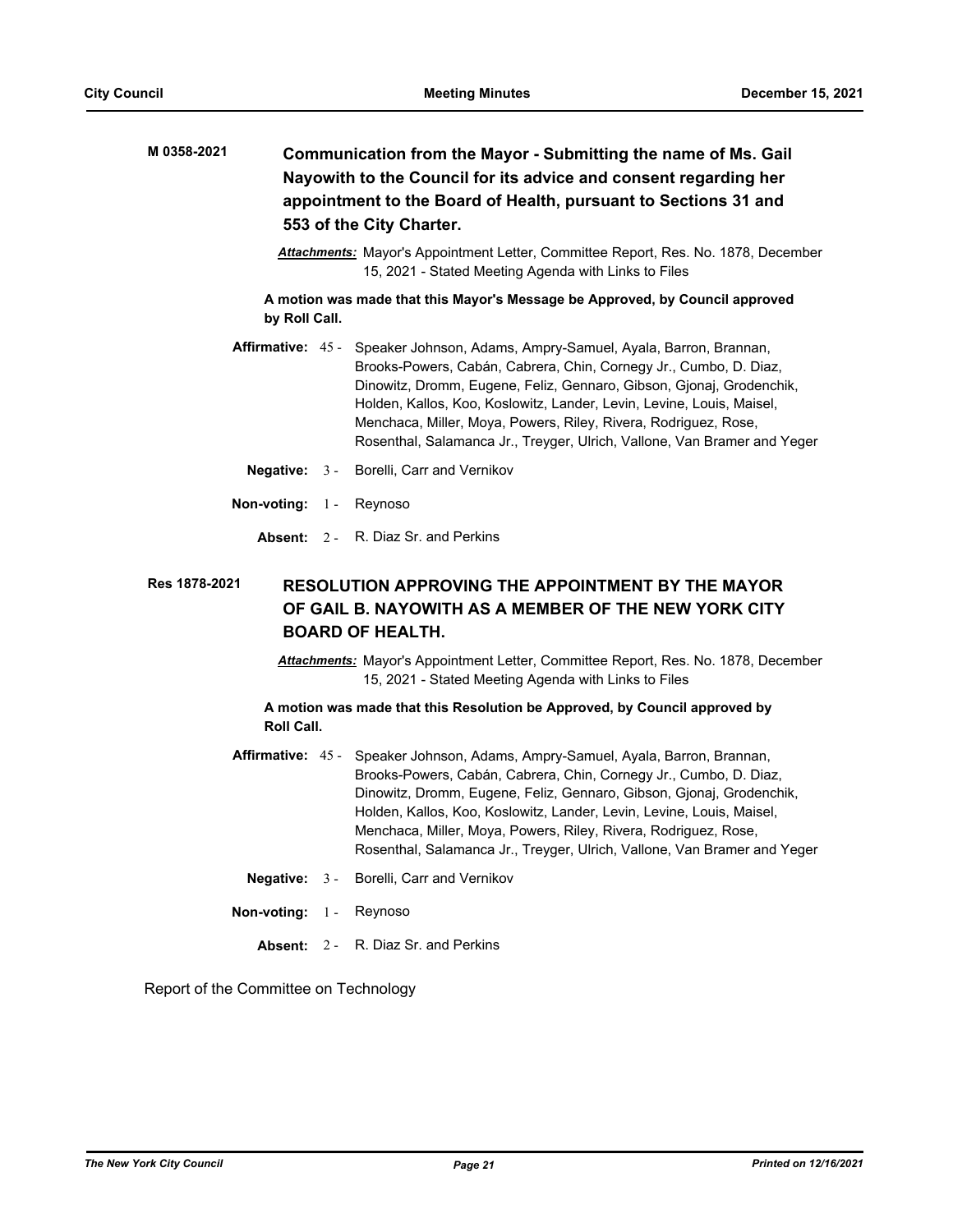#### **A Local Law to amend the administrative code of the city of New York, in relation to reporting on algorithmic tools used by city agencies Int 1806-2019-A**

*Attachments:* Summary of Int. No. 1806-A, Summary of Int. No. 1806, Int. No. 1806, November 26, 2019 - Stated Meeting Agenda, Hearing Transcript - Stated Meeting 11-26-19, Minutes of the Stated Meeting - November 26, 2019, Committee Report 1/22/20, Hearing Testimony 1/22/20, Hearing Transcript 1/22/20, Proposed Int. No. 1806-A - 12/13/21, Committee Report 12/14/21, Committee Report - Stated Meeting, Fiscal Impact Statement, December 15, 2021 - Stated Meeting Agenda with Links to Files

**A motion was made that this Introduction be Approved by Council approved by consent Roll Call.**

#### **A Local Law to amend the New York city charter, in relation to designating a geospatial information officer Int 2158-2020-A**

*Attachments:* Summary of Int. No. 2158, Int. No. 2158, November 19, 2020 - Stated Meeting Agenda with Links to Files, Hearing Transcript - Stated Meeting 11-19-20, Minutes of the Stated Meeting - November 19, 2020, Committee Report 9/24/21, Hearing Testimony 9/24/21, Hearing Transcript 9/24/21, Proposed Int. No. 2158-A - 12/13/21, Committee Report 12/14/21, Committee Report - Stated Meeting, Fiscal Impact Statement, December 15, 2021 - Stated Meeting Agenda with Links to Files

**A motion was made that this Introduction be Approved by Council approved by consent Roll Call.**

Report of the Committee on Women and Gender Equity

#### **A Local Law to amend the administrative code of the city of New York, in relation to establishing a street harassment prevention advisory board Int 2424-2021-B**

*Attachments:* Summary of Int. No. 2424-B, Summary of Int. No. 2424-A, Summary of Int. No. 2424, Int. No. 2424, October 7, 2021 - Stated Meeting Agenda with Links to Files, Hearing Transcript - Stated Meeting 10-7-21, Minutes of the Stated Meeting - October 7, 2021, Proposed Int. No. 2424-A - 11/26/21, Committee Report 11/29/21, Hearing Testimony 11/29/21, Proposed Int. No. 2424-B - 12/9/21, Committee Report 12/14/21, Committee Report - Stated Meeting, Fiscal Impact Statement, December 15, 2021 - Stated Meeting Agenda with Links to Files

# **A motion was made that this Introduction be Approved by Council approved by consent Roll Call.**

12. General Orders Calendar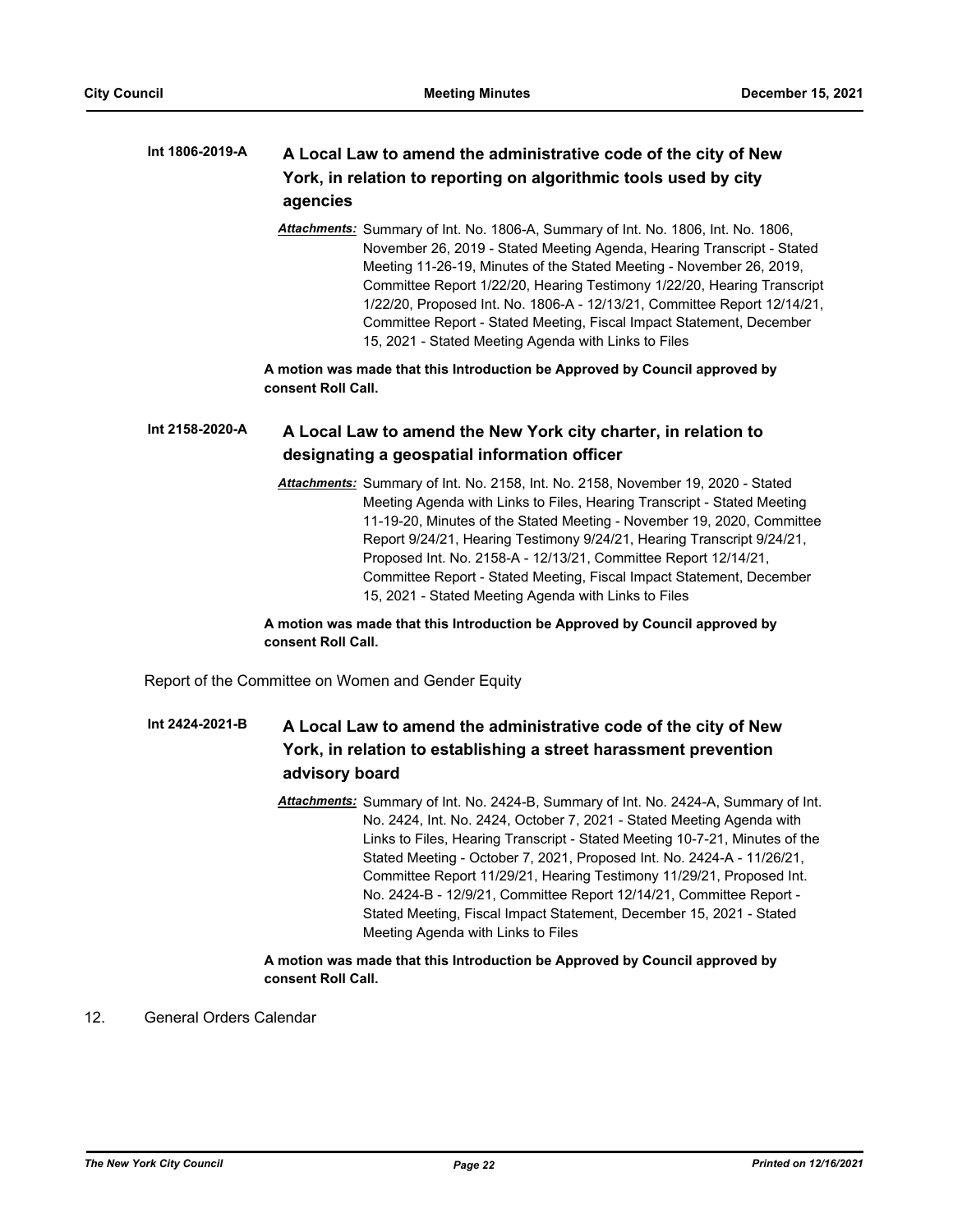#### **A Local Law to amend the administrative code of the city of New York, in relation to increasing penalties related to using joint living work quarters for artists contrary to zoning Int 2443-2021-A**

*Attachments:* Summary of Int. No. 2443-A, Summary of Int. No. 2443, Int. No. 2443, Committee Report 11/9/21, REVISED - Calendar of the Zoning Subcommittee - November 9, 2021, November 10, 2021 - Stated Meeting Agenda with Links to Files, Hearing Transcript - Stated Meeting 11-10-21, Calendar of the Zoning Subcommittee and Land Use Meetings - December 9, 2021, Proposed Int. No. 2443-A - 12/8/21, Committee Report - Zoning - 12/9/21, Committee Report - Land Use - 12/9/21, December 9, 2021 - Stated Meeting Agenda, Committee Report - Stated Meeting, Committee Report - Stated Meeting, Fiscal Impact Statement, December 15, 2021 - Stated Meeting Agenda with Links to Files

# **A motion was made that this Introduction be Approved by Council approved by Roll Call.**

- **Affirmative:** Speaker Johnson, Adams, Ampry-Samuel, Ayala, Barron, Borelli, Brannan, Brooks-Powers, Cabán, Cabrera, Carr, Chin, Cornegy Jr., Cumbo, D. Diaz, Dinowitz, Dromm, Eugene, Feliz, Gennaro, Gibson, Gjonaj, Grodenchik, Holden, Kallos, Koo, Koslowitz, Lander, Levin, Levine, Louis, Maisel, Menchaca, Miller, Moya, Powers, Riley, Rivera, Rodriguez, Rose, Rosenthal, Salamanca Jr., Treyger, Ulrich, Vallone, Van Bramer and Vernikov Affirmative: 47-
	- **Negative:** 1 Yeger
- **Non-voting:** 1 Reynoso
	- **Absent:** 2 R. Diaz Sr. and Perkins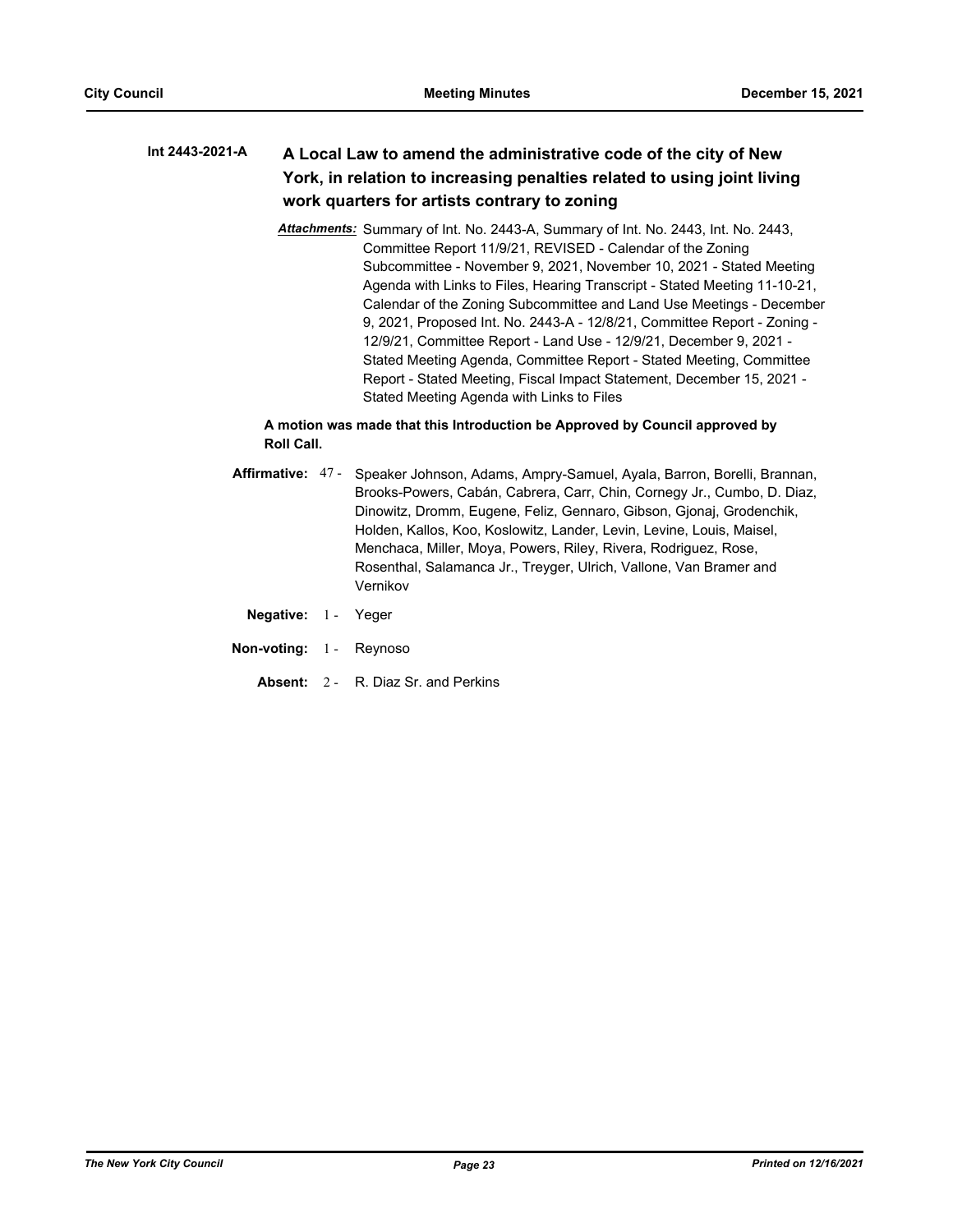| LU 0949-2021 | Application No. 20225010 RSY (Coney Island Amusement Park          |
|--------------|--------------------------------------------------------------------|
|              | Project Plan - Third Amendment to the Special Process              |
|              | <b>Agreement) Third Amendment to agreement for special process</b> |
|              | to amend Paragraph 5(b) of the Special Process Agreement to        |
|              | change seventeen (17) years to twenty-seven (27) years to          |
|              | promote the development and programming of the lands within        |
|              | the Coney Island Amusement Park for amusement purposes,            |
|              | pursuant to the Coney Island Amusement Park Project Plan           |
|              | "CIAPPP" described in the Special Process Agreement. The           |
|              | expiration date of each of the Interim Leases shall not be later   |
|              | than December 31, 2037.                                            |

*Attachments:* Calendar of the Zoning Subcommittee Meeting - December 2, 2021, Calendar of the Subcommittee Meetings and Land Use Meeting - December 7, 2021, Hearing Testimony - Zoning 12-2-21 LU 949.pdf, Hearing Testimony - Zoning 12-7-21, Calendar of the Zoning Subcommittee and Land Use Meetings - December 9, 2021, December 9, 2021 - Stated Meeting Agenda, Committee Report, Res. No. 1855, LOCATING ENVIRONMENTAL REVIEW MATERIALS FOR CERTAIN LAND USE APPLICATIONS, December 15, 2021 - Stated Meeting Agenda with Links to Files

**A motion was made that this Land Use Application be Approved, by Council approved by consent Roll Call.**

- **Resolution approving an application submitted by the New York City Economic Development Corporation and New York City Department of Parks and Recreation, Application No. 20225010 RSY (Preconsidered L.U. No. 949), authorizing a third amendment to a previously executed agreement between the Mayor and Council establishing a Special Process for City Council Review and Approval of the "Coney Island Amusement Park Project Plan", Community Board 13, Council District 47. Res 1855-2021**
	- *Attachments:* Calendar of the Zoning Subcommittee Meeting December 2, 2021, Calendar of the Subcommittee Meetings and Land Use Meeting - December 7, 2021, December 9, 2021 - Stated Meeting Agenda, Committee Report, Res. No. 1855, December 15, 2021 - Stated Meeting Agenda with Links to Files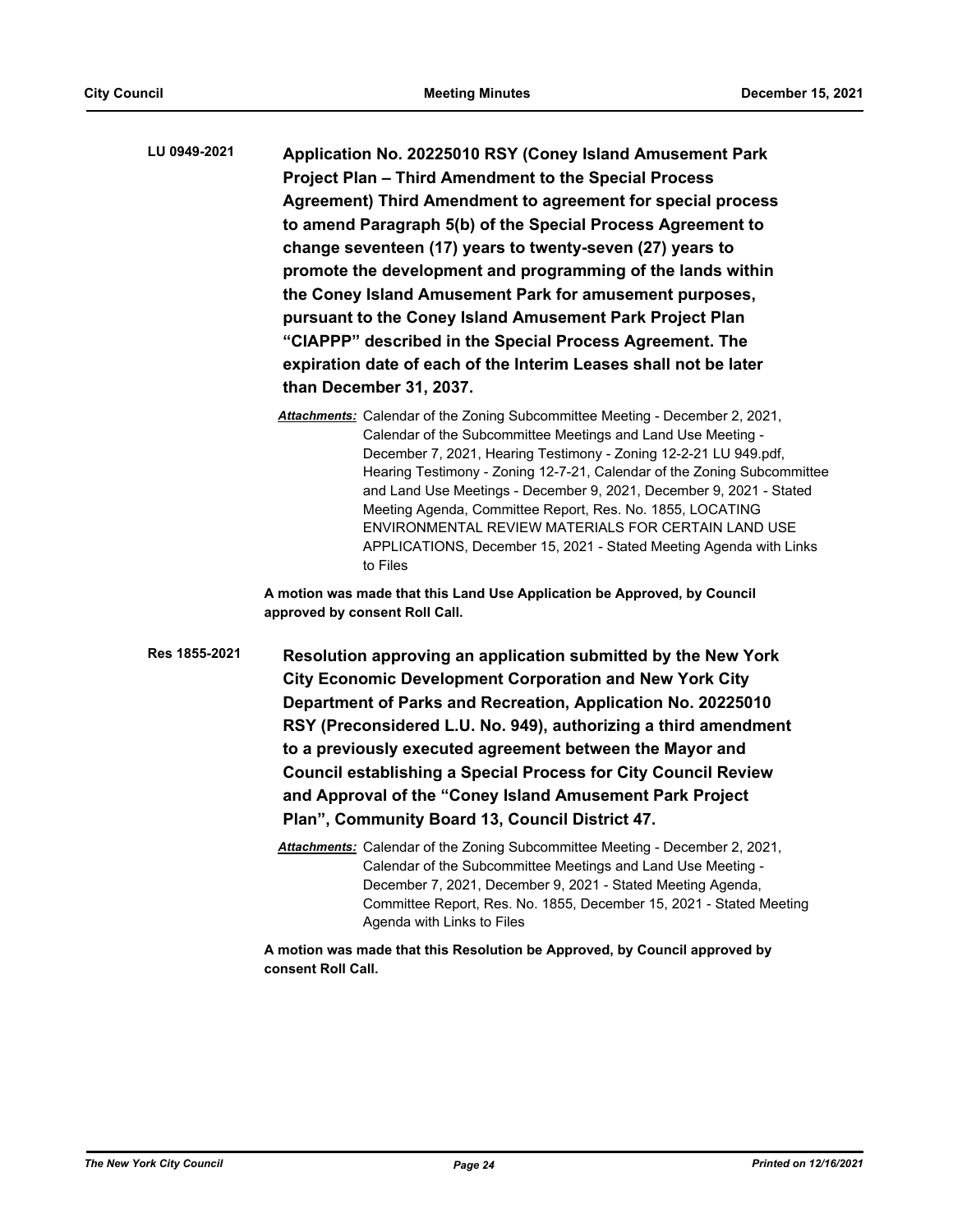**Application No. C 210412 ZSM (175 Park Avenue) submitted by Commodore Owner LLC pursuant to Sections 197-c and 201 of the New York City Charter for the grant of a special permit pursuant to Section 81-685 of the Zoning Resolution, in conjunction with a special permit pursuant to 81-64 (Special Floor Area Provisions for Qualifying Sites), to modify: the qualifying site definition of Section 81-613 (Definitions); the floor area requirements for an increase in floor area pursuant Row A of the table in Section 81-64 (Special Floor Area Provisions for Qualifying Sites); the street wall regulations of Sections 81-43 (Street Wall Continuity along Designated Streets) and 81-671 (Special Street Wall Requirements); the height and setback requirements of Section 81-27 (Alternative Height and Setback Regulations – Daylight Evaluation) and Section 81-66 (Special Height and Setback Requirements); the mandatory district plan elements of Section 81-42 (Retail Continuity along Designated Streets), and 81-45 (Pedestrian Circulation Space), Section 81-674 (Ground floor use provisions) & Section 37-53 (Design Standards for Pedestrian Circulation Space); the publicly accessible space requirements of Section 81-681 (Mandatory Requirements for Qualifying Sites) and Section 37-70 (Public Plazas); and the requirements of Section 11-42 (Lapse of Authorization or Special Permit Granted by the City Planning Commission Pursuant to the 1961 Zoning Resolution) to extend the time for substantial construction to be completed prior to the lapse of any special permit granted for the qualifying site; in connection with a proposed commercial building, on property located at 175 Park Avenue (Block 1280, Lot 30), within a qualifying site consisting of two zoning lots – Development Site Zoning Lot (Block 1280, Lot 30) and Grand Central Zoning Lot (Block 1280, Lots 1, 54, 154, 8154, 8254, 9001 & 9154), in a C5-3 District, within the Special Midtown District (Grand Central Subdistrict), Borough of Manhattan, Community District 5, Council District 4. LU 0899-2021**

> *Attachments:* October 21, 2021 - Stated Meeting Agenda with Links to Files, Hearing Transcript - Stated Meeting 10-21-21, Calendar of the Zoning Subcommittee Meeting - November 9, 2021, REVISED - Calendar of the Zoning Subcommittee - November 9, 2021, Calendar of the Subcommittee Meetings and Land Use Meeting - December 7, 2021, Hearing Testimony - Zoning 11-9-21, December 9, 2021 - Stated Meeting Agenda, Committee Report, Res. No. 1879, Restrictive Declaration, LOCATING ENVIRONMENTAL REVIEW MATERIALS FOR CERTAIN LAND USE APPLICATIONS, City Planning Commission Approval Letter, December 15, 2021 - Stated Meeting Agenda with Links to Files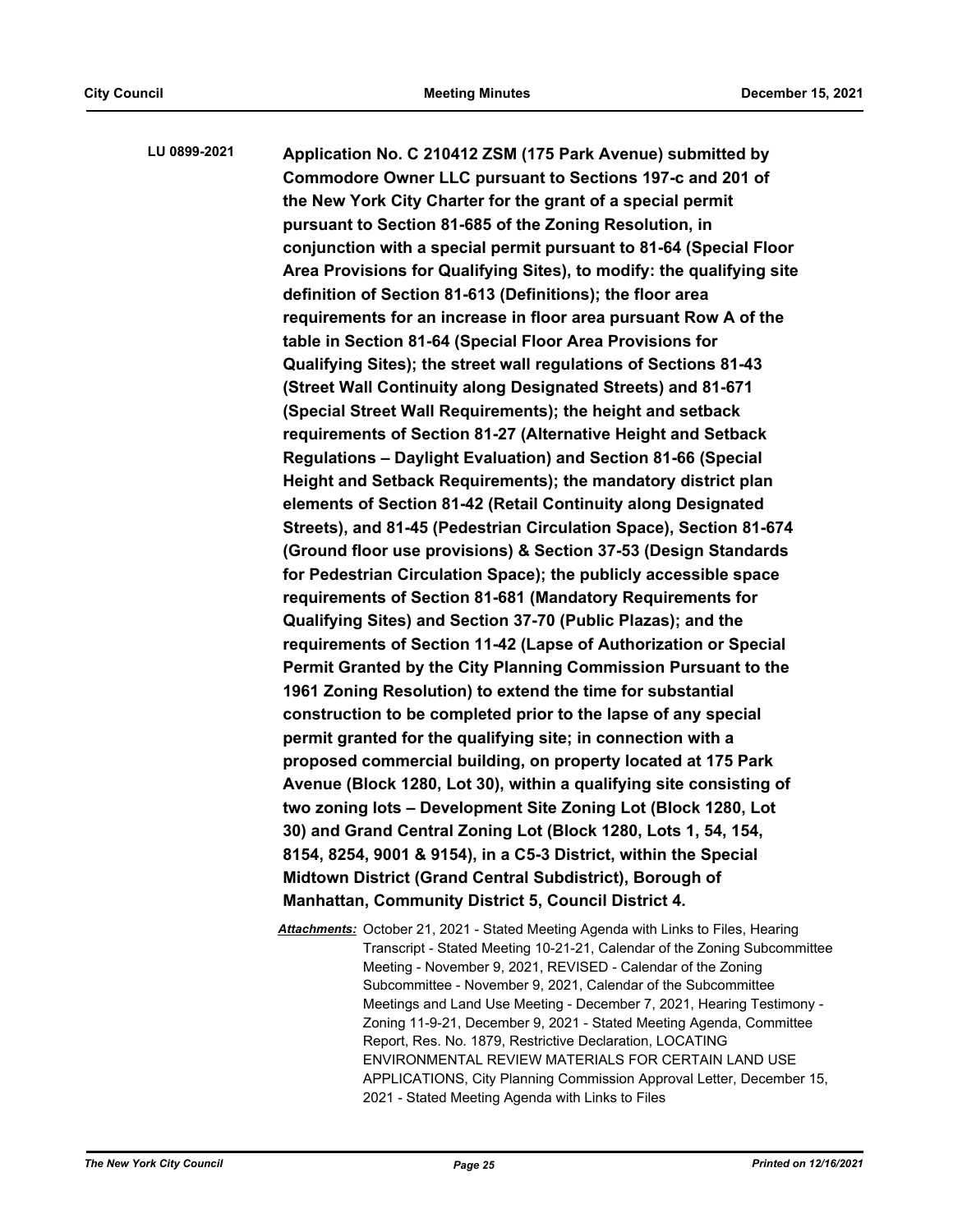**A motion was made that this Land Use Application be Approved, by Council approved by consent Roll Call.**

**Resolution approving with modifications the decision of the City Planning Commission on ULURP No. C 210412 ZSM, for the grant of a special permit (L.U. No. 899). Res 1879-2021**

> *Attachments:* October 21, 2021 - Stated Meeting Agenda with Links to Files, Hearing Transcript - Stated Meeting 10-21-21, Calendar of the Zoning Subcommittee Meeting - November 9, 2021, REVISED - Calendar of the Zoning Subcommittee - November 9, 2021, Calendar of the Subcommittee Meetings and Land Use Meeting - December 7, 2021, Restrictive Declaration, Committee Report, Res. No. 1879, LOCATING ENVIRONMENTAL REVIEW MATERIALS FOR CERTAIN LAND USE APPLICATIONS, City Planning Commission Approval Letter, December 15, 2021 - Stated Meeting Agenda with Links to Files

**A motion was made that this Resolution be Approved, by Council approved by consent Roll Call.**

- **Application No. C 210413 ZSM (175 Park Avenue) submitted by Commodore Owner LLC pursuant to Sections 197-c and 201 of the New York City Charter for the grant of a special permit pursuant to Section 81-621 of the Zoning Resolution to allow Use Group 5 uses (transient hotel), on property located at 175 Park Avenue (Block 1280, Lot 30), in a C5-3 District, within the Special Midtown District (East Midtown Subdistrict), Borough of Manhattan, Community District 5, Council District 4. LU 0900-2021**
	- *Attachments:* October 21, 2021 Stated Meeting Agenda with Links to Files, Hearing Transcript - Stated Meeting 10-21-21, Calendar of the Zoning Subcommittee Meeting - November 9, 2021, REVISED - Calendar of the Zoning Subcommittee - November 9, 2021, Calendar of the Subcommittee Meetings and Land Use Meeting - December 7, 2021, Hearing Testimony - Zoning 11-9-21 LU, December 9, 2021 - Stated Meeting Agenda, Committee Report, Res. No. 1880, Restrictive Declaration, LOCATING ENVIRONMENTAL REVIEW MATERIALS FOR CERTAIN LAND USE APPLICATIONS, City Planning Commission Approval Letter, December 15, 2021 - Stated Meeting Agenda with Links to Files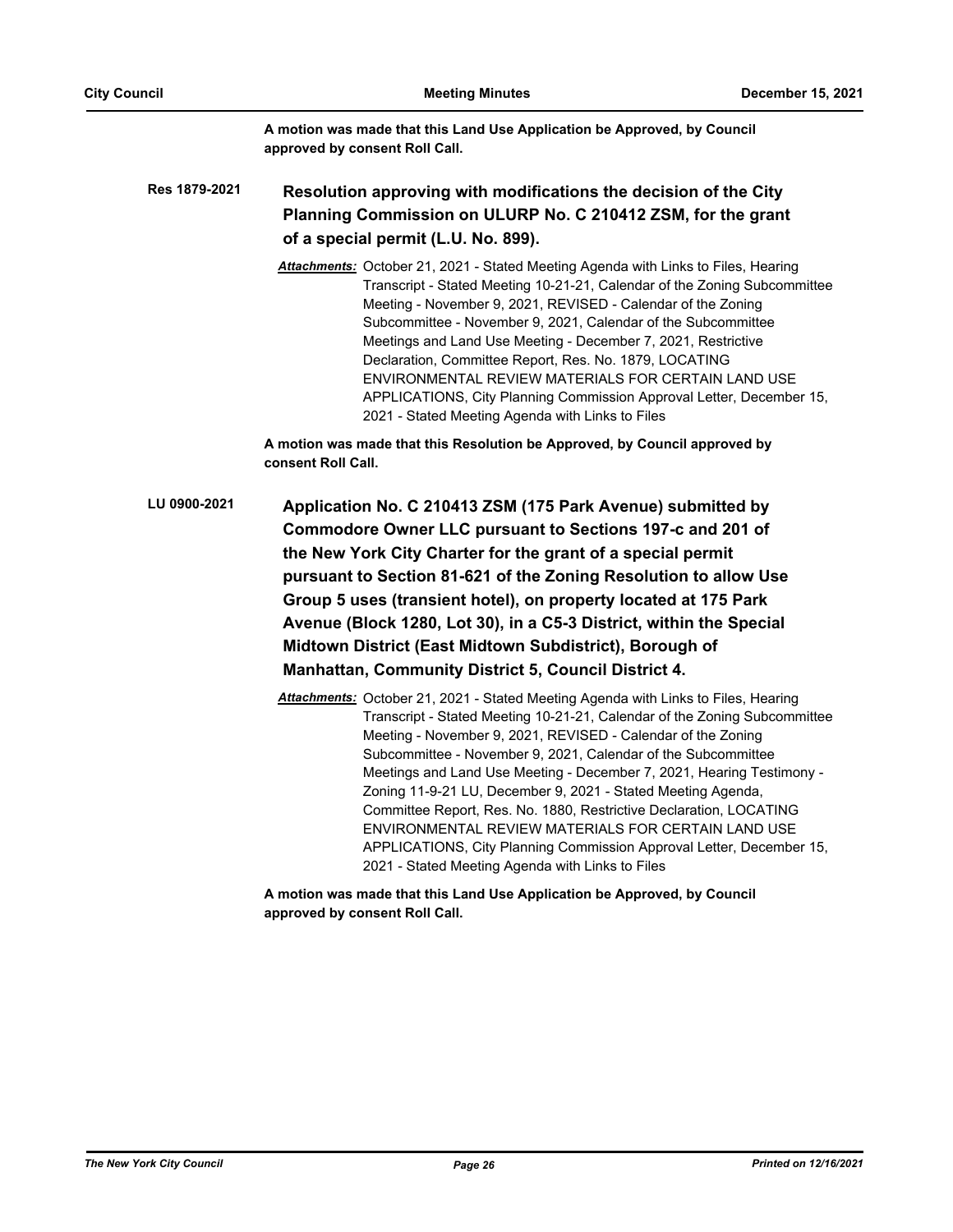| Res 1880-2021 | Resolution approving with modifications the decision of the City |
|---------------|------------------------------------------------------------------|
|               | Planning Commission on ULURP No. C 210413 ZSM, for the grant     |
|               | of a special permit (L.U. No. 900).                              |

*Attachments:* October 21, 2021 - Stated Meeting Agenda with Links to Files, Hearing Transcript - Stated Meeting 10-21-21, Calendar of the Zoning Subcommittee Meeting - November 9, 2021, REVISED - Calendar of the Zoning Subcommittee - November 9, 2021, Calendar of the Subcommittee Meetings and Land Use Meeting - December 7, 2021, Committee Report, Res. No. 1880, Restrictive Declaration, LOCATING ENVIRONMENTAL REVIEW MATERIALS FOR CERTAIN LAND USE APPLICATIONS, City Planning Commission Approval Letter, December 15, 2021 - Stated Meeting Agenda with Links to Files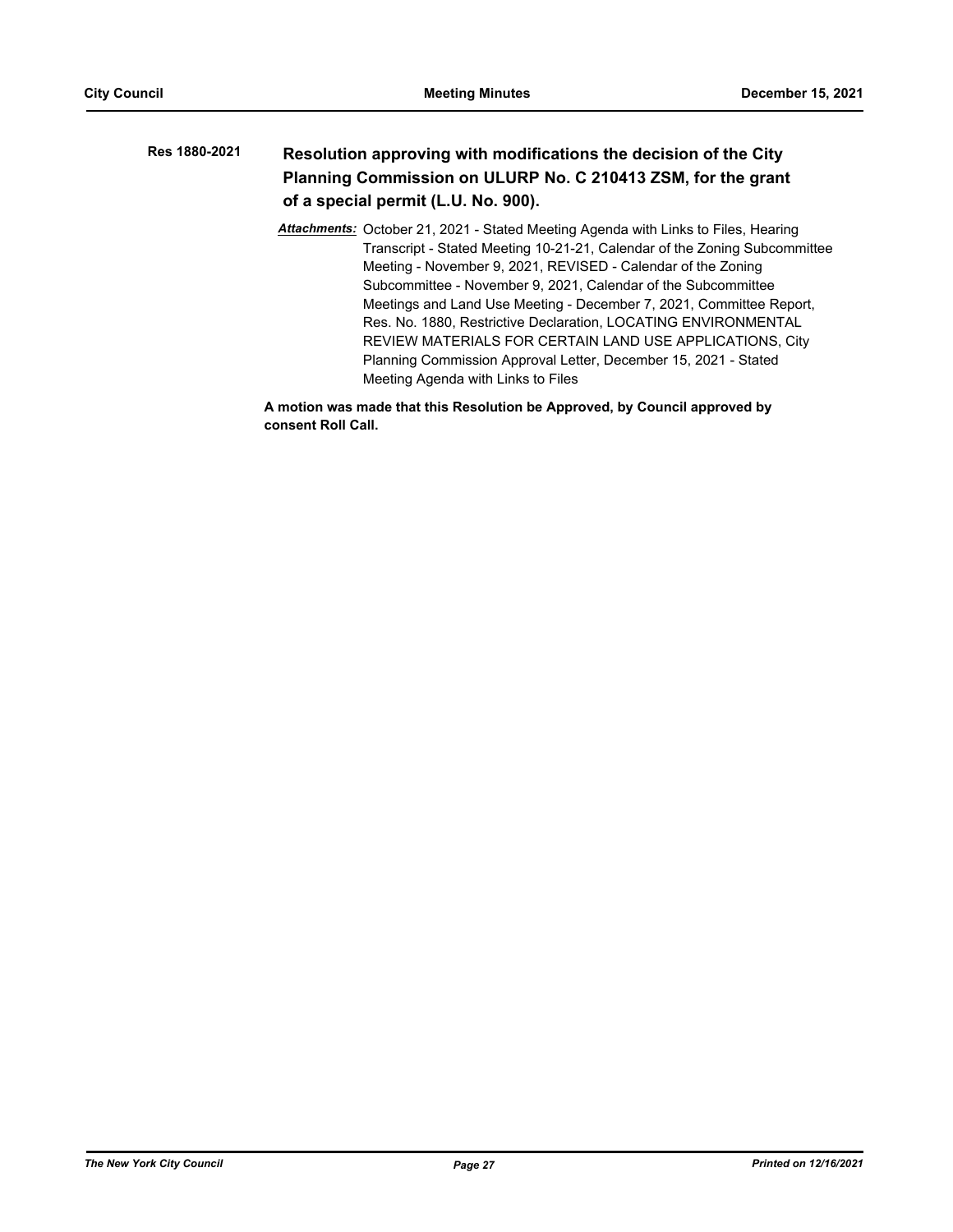**Application No. C 210414 ZSM (175 Park Avenue) submitted by Commodore Owner LLC pursuant to Sections 197-c and 201 of the New York City Charter for the grant of a special permit pursuant to Section 81-644 of the Zoning Resolution to allow an increase in the amount of floor area permitted, up to the amount specified in Row F of the table in Section 81-64 (Special Floor Area Provisions for Qualifying sites) where subway station and/or rail mass transit facility improvements are made in accordance with the provisions of Section 81-292 (Subway station improvements) and Section 74-634 (Subway station improvements in Downtown Brooklyn and in Commercial Districts of 10 FAR and above in Manhattan), in connection with a proposed commercial building, on property located at 175 Park Avenue (Block 1280, Lot 30), within a qualifying site consisting of two zoning lots – Development Site Zoning Lot (Block 1280, Lot 30) and Grand Central Zoning Lot (Block 1280, Lots 1, 54, 154, 8154, 8254, 9001 & 9154), in a C5-3 District, within the Special Midtown District (Grand Central Subdistrict - Grand Central Transit Improvement Zone Subarea), Borough of Manhattan, Community District 5, Council District 4. LU 0901-2021**

> *Attachments:* October 21, 2021 - Stated Meeting Agenda with Links to Files, Hearing Transcript - Stated Meeting 10-21-21, Calendar of the Zoning Subcommittee Meeting - November 9, 2021, REVISED - Calendar of the Zoning Subcommittee - November 9, 2021, Calendar of the Subcommittee Meetings and Land Use Meeting - December 7, 2021, Hearing Testimony - Zoning 11-9-21, December 9, 2021 - Stated Meeting Agenda, Committee Report, Res. No. 1881, Restrictive Declaration, LOCATING ENVIRONMENTAL REVIEW MATERIALS FOR CERTAIN LAND USE APPLICATIONS, City Planning Commission Approval Letter, December 15, 2021 - Stated Meeting Agenda with Links to Files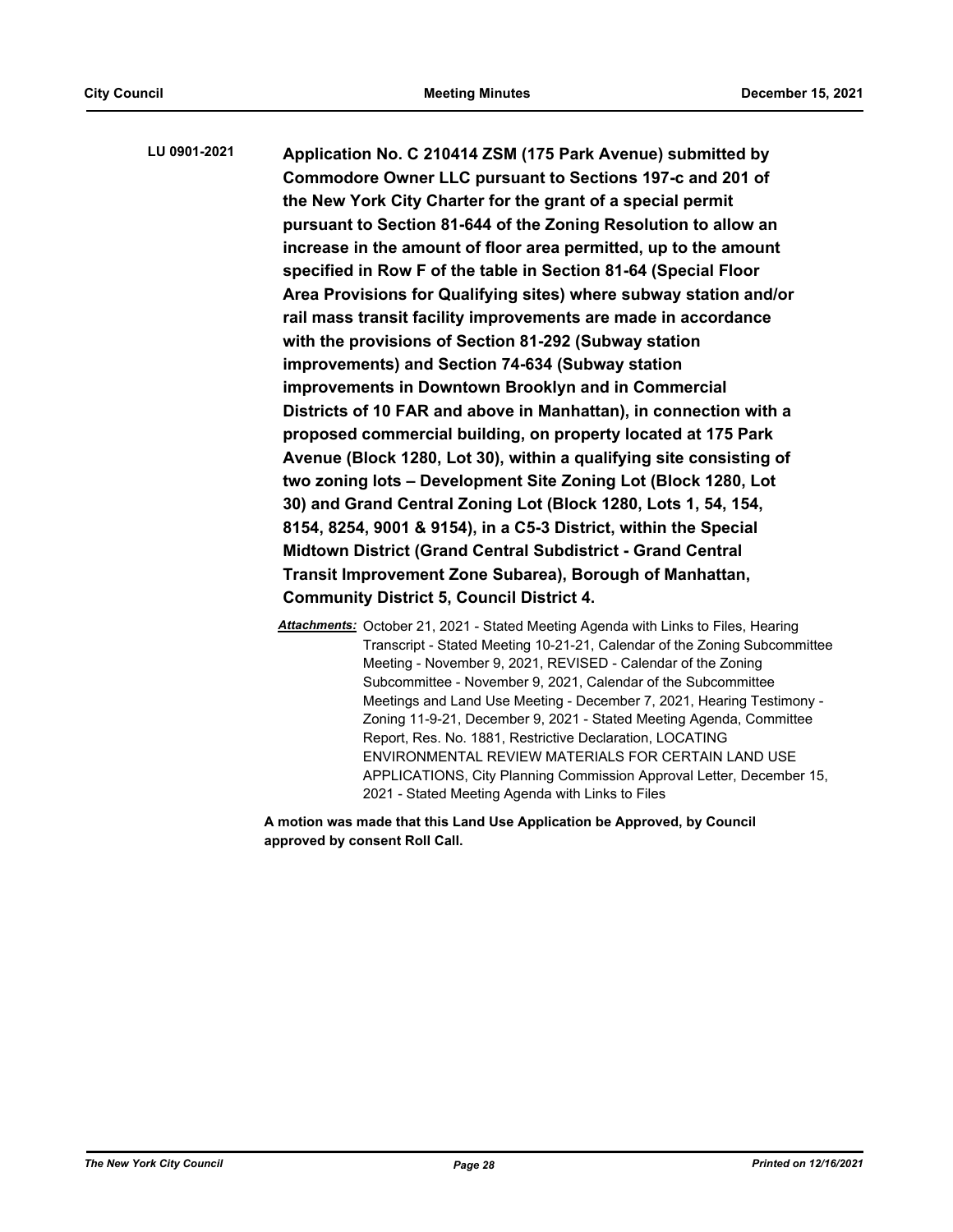#### **Resolution approving with modifications the decision of the City Planning Commission on ULURP No. C 210414 ZSM, for the grant of a special permit (L.U. No. 901). Res 1881-2021**

*Attachments:* October 21, 2021 - Stated Meeting Agenda with Links to Files, Hearing Transcript - Stated Meeting 10-21-21, Calendar of the Zoning Subcommittee Meeting - November 9, 2021, REVISED - Calendar of the Zoning Subcommittee - November 9, 2021, Calendar of the Subcommittee Meetings and Land Use Meeting - December 7, 2021, Committee Report, Res. No. 1881, Restrictive Declaration, LOCATING ENVIRONMENTAL REVIEW MATERIALS FOR CERTAIN LAND USE APPLICATIONS, City Planning Commission Approval Letter, December 15, 2021 - Stated Meeting Agenda with Links to Files

**A motion was made that this Resolution be Approved, by Council approved by consent Roll Call.**

**Application No. C 210415 ZSM (175 Park Avenue) submitted by Commodore Owner, LLC pursuant to Sections 197-c and 201 of the New York City Charter for the grant of a special permit pursuant to Section 81-645 of the Zoning Resolution to allow an increase in the amount of floor area permitted, up to the amount specified in Row G of the table in Section 81-64 (Special Floor Area Provisions for Qualifying sites); and to modify the off-street loading berth requirements of Section 36-62 (Required Accessory Off-street Loading Berths); in connection with a proposed commercial building, on property located at 175 Park Avenue (Block 1280, Lot 30), within a qualifying site consisting of two zoning lots – Development Site Zoning Lot (Block 1280, Lot 30) and Grand Central Zoning Lot (Block 1280, Lots 1, 54, 154, 8154, 8254, 9001 & 9154), in a C5-3 District, within the Special Midtown District (Grand Central Subdistrict), Borough of Manhattan, Community District 5, Council District 4. LU 0902-2021**

> *Attachments:* October 21, 2021 - Stated Meeting Agenda with Links to Files, Hearing Transcript - Stated Meeting 10-21-21, Calendar of the Zoning Subcommittee Meeting - November 9, 2021, REVISED - Calendar of the Zoning Subcommittee - November 9, 2021, Calendar of the Subcommittee Meetings and Land Use Meeting - December 7, 2021, Hearing Testimony - Zoning 11-9-21, December 9, 2021 - Stated Meeting Agenda, Committee Report, Res. No. 1882, Restrictive Declaration, LOCATING ENVIRONMENTAL REVIEW MATERIALS FOR CERTAIN LAND USE APPLICATIONS, City Planning Commission Approval Letter, December 15, 2021 - Stated Meeting Agenda with Links to Files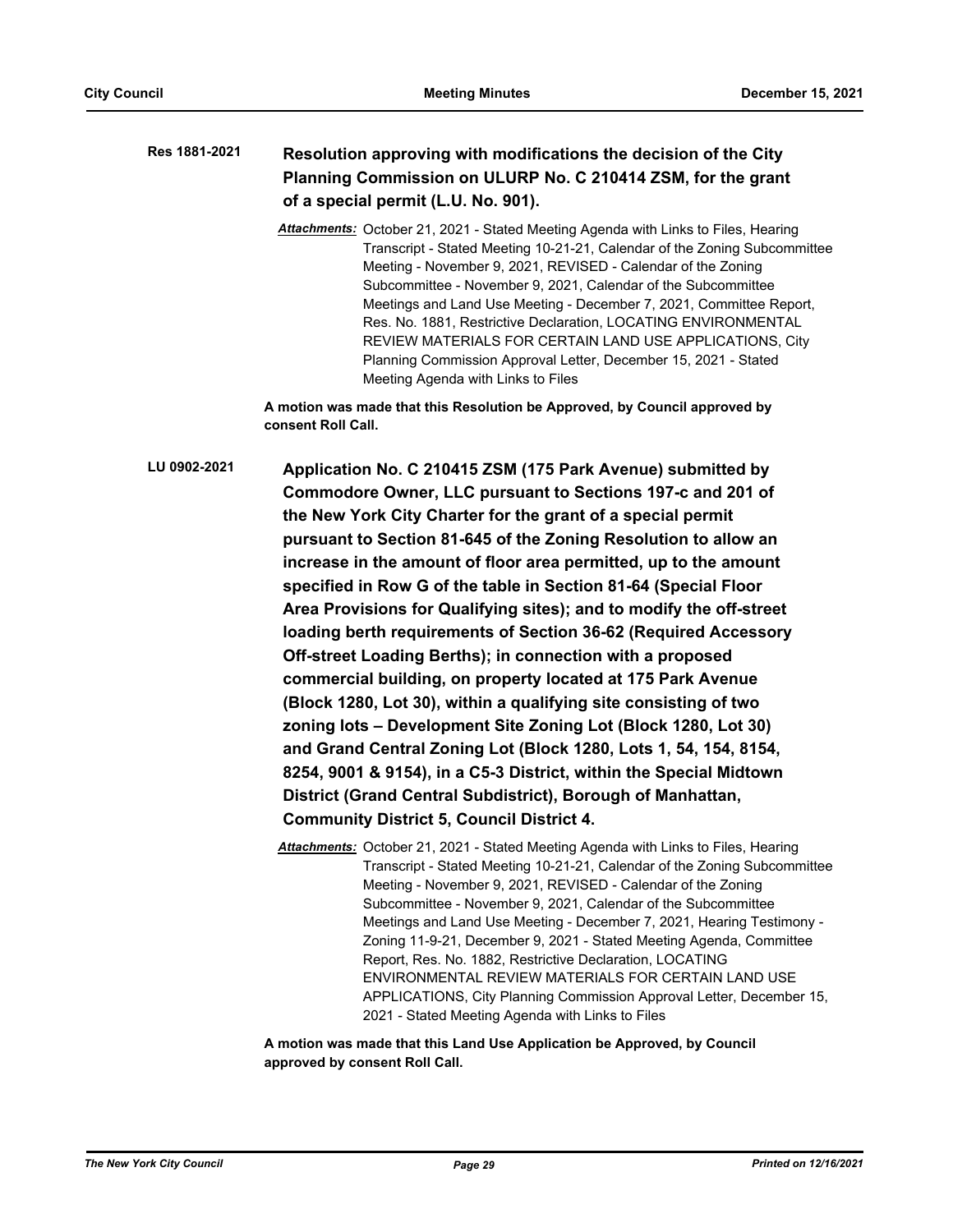#### **Resolution approving with modifications the decision of the City Planning Commission on ULURP No. C 210415 ZSM, for the grant of a special permit (L.U. No. 902). Res 1882-2021**

*Attachments:* October 21, 2021 - Stated Meeting Agenda with Links to Files, Hearing Transcript - Stated Meeting 10-21-21, Calendar of the Zoning Subcommittee Meeting - November 9, 2021, REVISED - Calendar of the Zoning Subcommittee - November 9, 2021, Calendar of the Subcommittee Meetings and Land Use Meeting - December 7, 2021, Committee Report, Res. No. 1882, Restrictive Declaration, LOCATING ENVIRONMENTAL REVIEW MATERIALS FOR CERTAIN LAND USE APPLICATIONS, City Planning Commission Approval Letter, December 15, 2021 - Stated Meeting Agenda with Links to Files

**A motion was made that this Resolution be Approved, by Council approved by consent Roll Call.**

**Application No. C 210416 ZRM (175 Park Avenue) submitted by Commodore Owner LLC, pursuant to Section 201 of the New York City Charter, for an amendment of the Zoning Resolution of the City of New York modifying the provisions of the East Midtown Subdistrict in Article VIII, Chapter 1 (Special Midtown District), Borough of Manhattan, Community District 5, Council District 4. LU 0903-2021**

> *Attachments:* October 21, 2021 - Stated Meeting Agenda with Links to Files, Hearing Transcript - Stated Meeting 10-21-21, Calendar of the Zoning Subcommittee Meeting - November 9, 2021, REVISED - Calendar of the Zoning Subcommittee - November 9, 2021, Calendar of the Subcommittee Meetings and Land Use Meeting - December 7, 2021, Hearing Testimony - Zoning 11-9-21, December 9, 2021 - Stated Meeting Agenda, Committee Report, Res. No. 1883, Restrictive Declaration, LOCATING ENVIRONMENTAL REVIEW MATERIALS FOR CERTAIN LAND USE APPLICATIONS, City Planning Commission Approval Letter, December 15, 2021 - Stated Meeting Agenda with Links to Files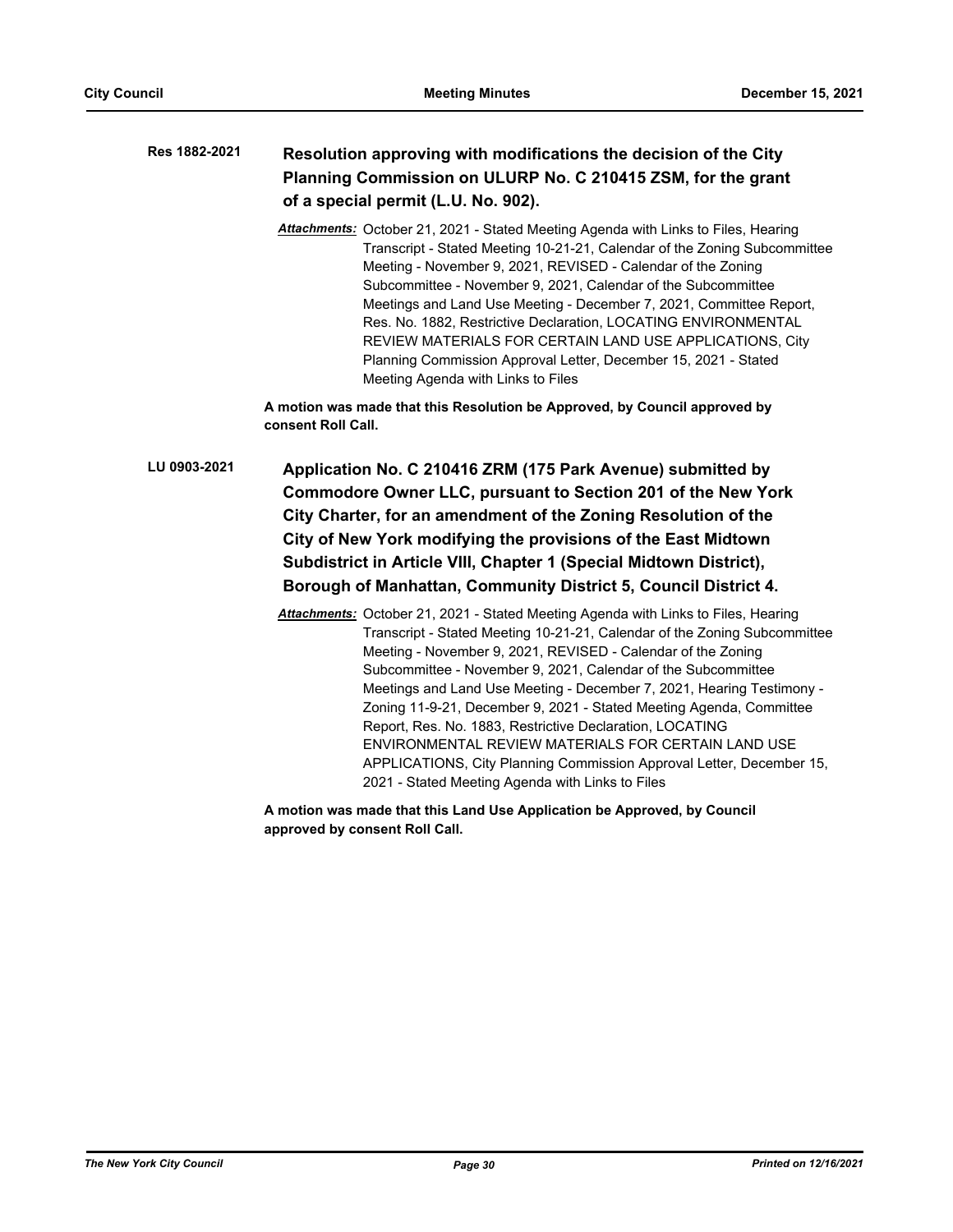#### **Resolution approving the decision of the City Planning Commission on Application No. N 210416 ZRM, for an amendment of the text of the Zoning Resolution (L.U. No. 903). Res 1883-2021**

*Attachments:* October 21, 2021 - Stated Meeting Agenda with Links to Files, Hearing Transcript - Stated Meeting 10-21-21, Calendar of the Zoning Subcommittee Meeting - November 9, 2021, REVISED - Calendar of the Zoning Subcommittee - November 9, 2021, Calendar of the Subcommittee Meetings and Land Use Meeting - December 7, 2021, Committee Report, Res. No. 1883, Restrictive Declaration, LOCATING ENVIRONMENTAL REVIEW MATERIALS FOR CERTAIN LAND USE APPLICATIONS, City Planning Commission Approval Letter, December 15, 2021 - Stated Meeting Agenda with Links to Files

**A motion was made that this Resolution be Approved, by Council approved by consent Roll Call.**

**Application No. C 210417 PPM (175 Park Avenue) submitted by the Department of Citywide Administrative Services pursuant to Section 197-c of the New York City Charter, for the disposition pursuant to zoning of a city owned property located at 175 Park Avenue aka 109 East 42nd Street (Block 1280, Lot 30), Borough of Manhattan, Community District 5, Council District 4. LU 0904-2021**

> *Attachments:* October 21, 2021 - Stated Meeting Agenda with Links to Files, Hearing Transcript - Stated Meeting 10-21-21, Calendar of the Zoning Subcommittee Meeting - November 9, 2021, REVISED - Calendar of the Zoning Subcommittee - November 9, 2021, Calendar of the Subcommittee Meetings and Land Use Meeting - December 7, 2021, Hearing Testimony - Zoning 11-9-21, December 9, 2021 - Stated Meeting Agenda, Committee Report, Res. No. 1884, Restrictive Declaration, LOCATING ENVIRONMENTAL REVIEW MATERIALS FOR CERTAIN LAND USE APPLICATIONS, City Planning Commission Approval Letter, December 15, 2021 - Stated Meeting Agenda with Links to Files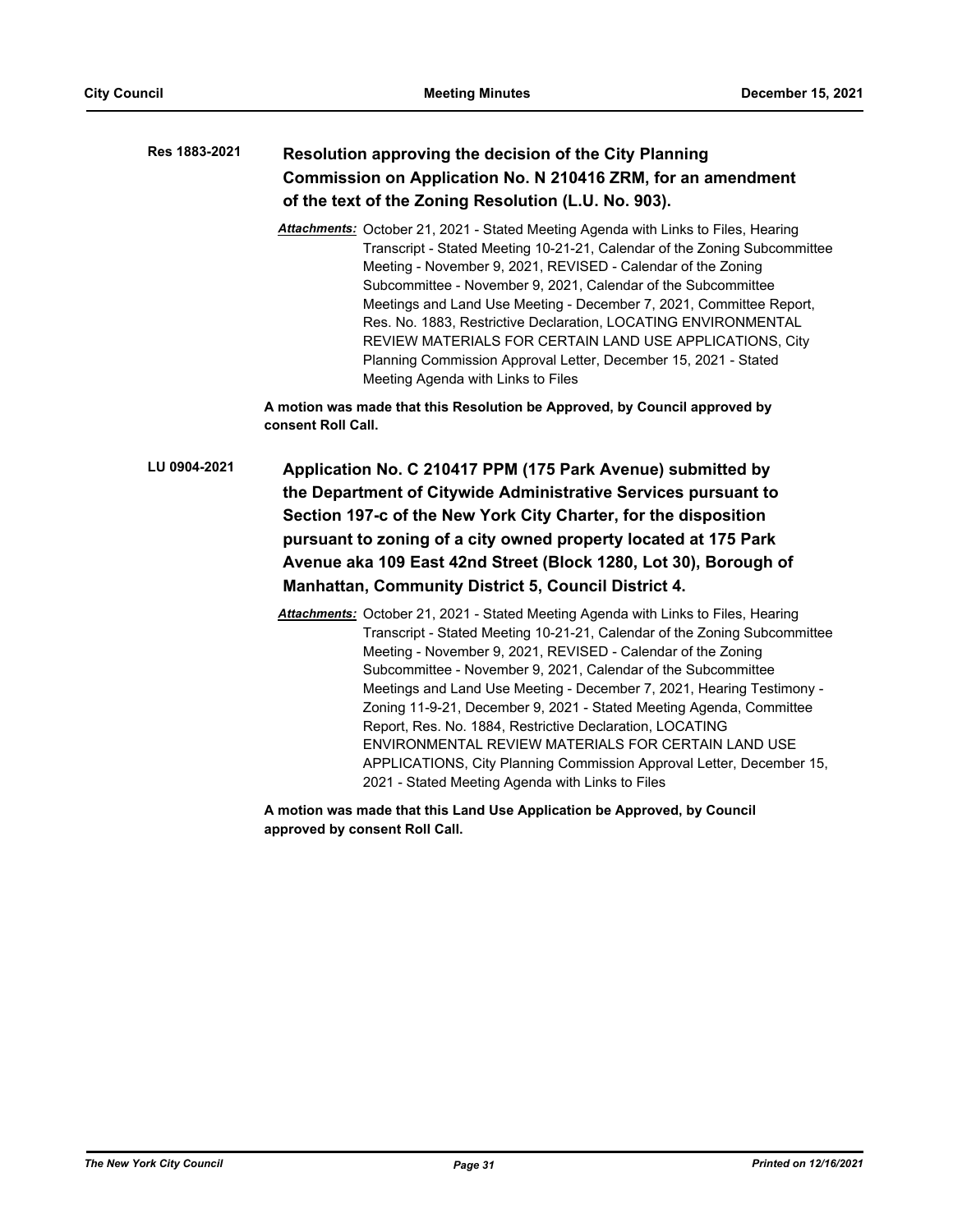# **Resolution approving the decision of the City Planning Commission on Application No. C 210417 PPM, for the disposition of city-owned property, pursuant to zoning (L.U. No. 904). Res 1884-2021**

*Attachments:* October 21, 2021 - Stated Meeting Agenda with Links to Files, Hearing Transcript - Stated Meeting 10-21-21, Calendar of the Zoning Subcommittee Meeting - November 9, 2021, REVISED - Calendar of the Zoning Subcommittee - November 9, 2021, Calendar of the Subcommittee Meetings and Land Use Meeting - December 7, 2021, Committee Report, Res. No. 1884, Restrictive Declaration, LOCATING ENVIRONMENTAL REVIEW MATERIALS FOR CERTAIN LAND USE APPLICATIONS, City Planning Commission Approval Letter, December 15, 2021 - Stated Meeting Agenda with Links to Files

**A motion was made that this Resolution be Approved, by Council approved by consent Roll Call.**

**Application No. C 210438(A) ZSM (250 Water Street) submitted by 250 Seaport District, LLC pursuant to Sections 197-c and 201 of the New York City Charter and proposed for modification pursuant to Section 2-06(c)(1) of the Uniform Land Use Review Procedure for the grant of special permits pursuant to the following sections of the Zoning Resolution: Section 74-743(a)(1) – to allow the distribution of total allowable floor area without regard for zoning lot lines; and Section 74-743(a)(2) – to modify the height and setback requirements of Section 62-341 (Development on land and platforms), Section 35-652 (Maximum height of buildings and setback regulations), and Section 23-662 (Maximum height of buildings and setback regulations), and the street wall location requirements of Section 35-651 (Street wall location); in connection with a proposed mixed use development in a C6-2A District, within a Large-Scale General Development, within the Special Lower Manhattan District, on property located at 250 Water Street (Block 98, Lot 1), Borough of Manhattan, Community District 1, Council District 1. LU 0906-2021**

> *Attachments:* October 21, 2021 - Stated Meeting Agenda with Links to Files, Calendar of the Subcommittee Meetings - October 25 and 26, 2021, Hearing Transcript - Stated Meeting 10-21-21, Hearing Testimony - Zoning 10-25-21, Hearing Transcript - Zoning 10-25-21, Calendar of the Zoning Subcommittee and Land Use Meetings - December 9, 2021, December 9, 2021 - Stated Meeting Agenda, Committee Report, Res. No. 1885, Restrictive Declaration, LOCATING ENVIRONMENTAL REVIEW MATERIALS FOR CERTAIN LAND USE APPLICATIONS, City Planning Commission Approval Letter, December 15, 2021 - Stated Meeting Agenda with Links to Files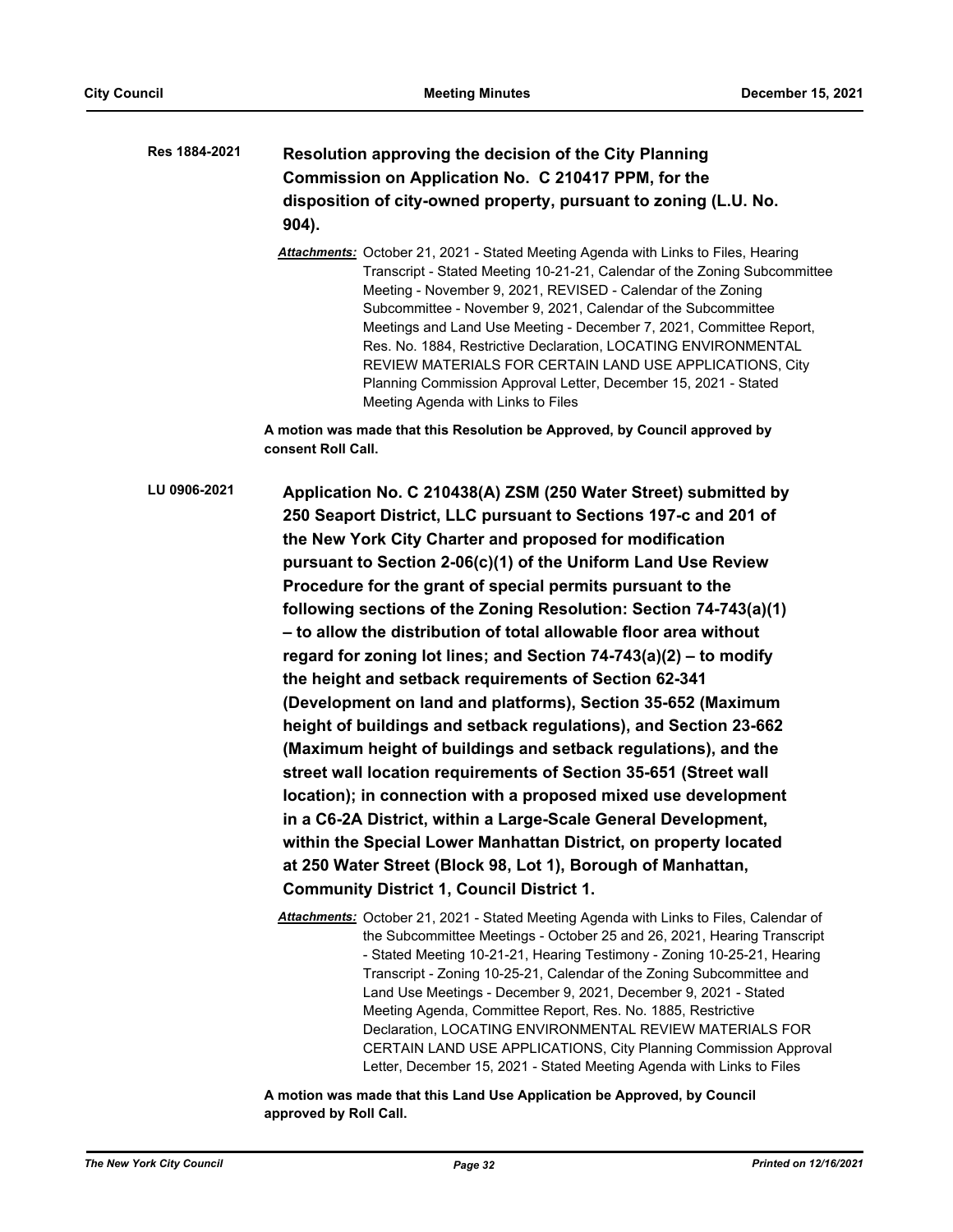| Affirmative: 45 - Speaker Johnson, Adams, Ampry-Samuel, Ayala, Barron, Borelli, Brannan, |
|------------------------------------------------------------------------------------------|
| Brooks-Powers, Cabán, Cabrera, Carr, Chin, Cornegy Jr., Cumbo, D. Diaz,                  |
| Dinowitz, Dromm, Eugene, Feliz, Gennaro, Gibson, Gionai, Grodenchik,                     |
| Koo, Koslowitz, Lander, Levin, Levine, Louis, Maisel, Menchaca, Miller,                  |
| Moya, Powers, Riley, Rivera, Rodriguez, Rose, Rosenthal, Salamanca Jr.,                  |
| Treyger, Ulrich, Vallone, Van Bramer and Vernikov                                        |
|                                                                                          |

- **Negative:** 3 Holden, Kallos and Yeger
- **Non-voting:** 1 Reynoso
	- **Absent:** 2 R. Diaz Sr. and Perkins

#### **Resolution approving with modifications the decision of the City Planning Commission on ULURP No. C 210438(A) ZSM, for the grant of a special permit (L.U. No. 906). Res 1885-2021**

*Attachments:* October 21, 2021 - Stated Meeting Agenda with Links to Files, Calendar of the Subcommittee Meetings - October 25 and 26, 2021, Hearing Transcript - Stated Meeting 10-21-21, Hearing Testimony - Zoning 10-25-21, Hearing Transcript - Zoning 10-25-21, Calendar of the Zoning Subcommittee and Land Use Meetings - December 9, 2021, Committee Report, Res. No. 1885, Restrictive Declaration, LOCATING ENVIRONMENTAL REVIEW MATERIALS FOR CERTAIN LAND USE APPLICATIONS, City Planning Commission Approval Letter, December 15, 2021 - Stated Meeting Agenda with Links to Files

# **A motion was made that this Resolution be Approved, by Council approved by Roll Call.**

- **Affirmative:** Speaker Johnson, Adams, Ampry-Samuel, Ayala, Barron, Borelli, Brannan, Brooks-Powers, Cabán, Cabrera, Carr, Chin, Cornegy Jr., Cumbo, D. Diaz, Dinowitz, Dromm, Eugene, Feliz, Gennaro, Gibson, Gjonaj, Grodenchik, Koo, Koslowitz, Lander, Levin, Levine, Louis, Maisel, Menchaca, Miller, Moya, Powers, Riley, Rivera, Rodriguez, Rose, Rosenthal, Salamanca Jr., Treyger, Ulrich, Vallone, Van Bramer and Vernikov Affirmative: 45 -
	- **Negative:** 3 Holden, Kallos and Yeger
- **Non-voting:** 1 Reynoso
	- **Absent:** 2 R. Diaz Sr. and Perkins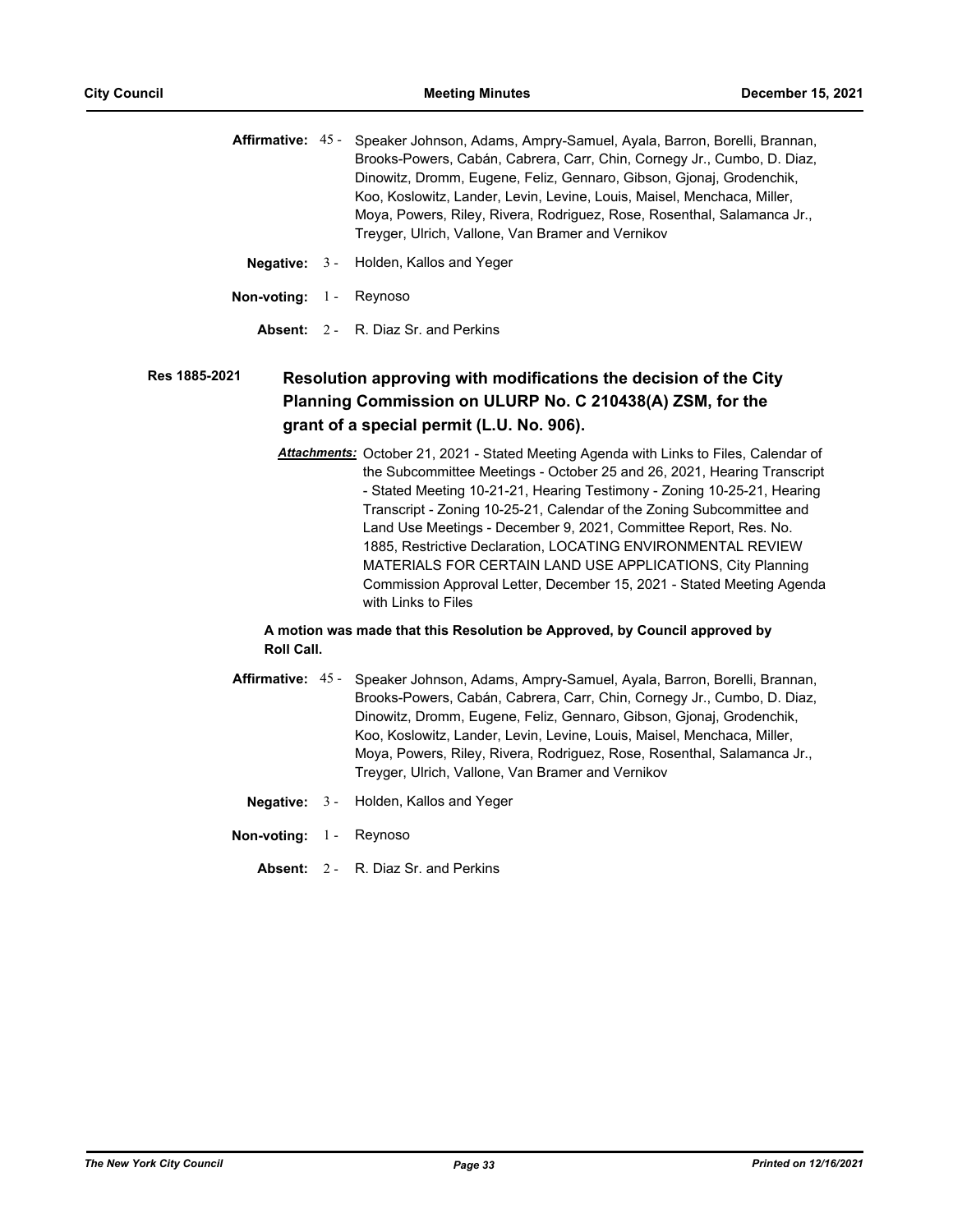**Application No. N 210439 ZRM (250 Water Street) submitted by 250 Seaport District, LLC, pursuant to Section 201 of the New York City Charter, for an amendment of the Zoning Resolution of the City of New York, modifying the provisions of the South Street Seaport Subdistrict in Article IX Chapter 1 (Special Lower Manhattan District), Borough of Manhattan, Community District 1, Council District 1. LU 0907-2021**

> *Attachments:* October 21, 2021 - Stated Meeting Agenda with Links to Files, Calendar of the Subcommittee Meetings - October 25 and 26, 2021, Hearing Transcript - Stated Meeting 10-21-21, Hearing Testimony - Zoning 10-25-21, Hearing Transcript - Zoning 10-25-21, Calendar of the Zoning Subcommittee and Land Use Meetings - December 9, 2021, December 9, 2021 - Stated Meeting Agenda, Committee Report, Res. No. 1886, Restrictive Declaration, LOCATING ENVIRONMENTAL REVIEW MATERIALS FOR CERTAIN LAND USE APPLICATIONS, City Planning Commission Approval Letter, December 15, 2021 - Stated Meeting Agenda with Links to Files

## **A motion was made that this Land Use Application be Approved, by Council approved by Roll Call.**

- Affirmative: 45 Speaker Johnson, Adams, Ampry-Samuel, Ayala, Barron, Borelli, Brannan, Brooks-Powers, Cabán, Cabrera, Carr, Chin, Cornegy Jr., Cumbo, D. Diaz, Dinowitz, Dromm, Eugene, Feliz, Gennaro, Gibson, Gjonaj, Grodenchik, Koo, Koslowitz, Lander, Levin, Levine, Louis, Maisel, Menchaca, Miller, Moya, Powers, Riley, Rivera, Rodriguez, Rose, Rosenthal, Salamanca Jr., Treyger, Ulrich, Vallone, Van Bramer and Vernikov
	- **Negative:** 3 Holden, Kallos and Yeger
- **Non-voting:** 1 Reynoso
	- **Absent:** 2 R. Diaz Sr. and Perkins

#### **Resolution approving with modifications the decision of the City Planning Commission on Application No. N 210439 ZM, for an amendment of the text of the Zoning Resolution (L.U. No. 907). Res 1886-2021**

*Attachments:* October 21, 2021 - Stated Meeting Agenda with Links to Files, Calendar of the Subcommittee Meetings - October 25 and 26, 2021, Hearing Transcript - Stated Meeting 10-21-21, Hearing Testimony - Zoning 10-25-21, Hearing Transcript - Zoning 10-25-21, Calendar of the Zoning Subcommittee and Land Use Meetings - December 9, 2021, Committee Report, Res. No. 1886, Restrictive Declaration, LOCATING ENVIRONMENTAL REVIEW MATERIALS FOR CERTAIN LAND USE APPLICATIONS, City Planning Commission Approval Letter, December 15, 2021 - Stated Meeting Agenda with Links to Files

# **A motion was made that this Resolution be Approved, by Council approved by Roll Call.**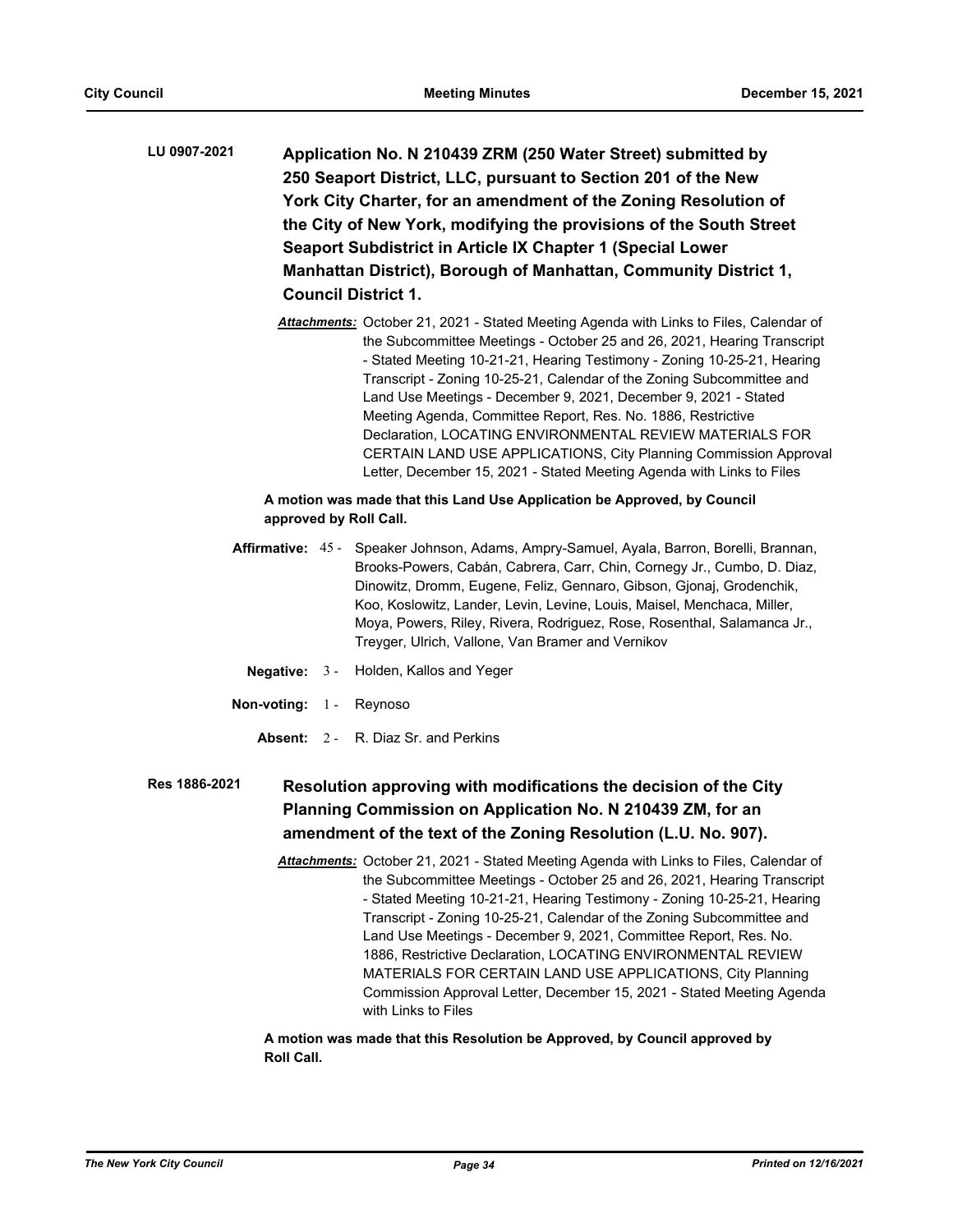|  | Affirmative: 45 - Speaker Johnson, Adams, Ampry-Samuel, Ayala, Barron, Borelli, Brannan, |
|--|------------------------------------------------------------------------------------------|
|  | Brooks-Powers, Cabán, Cabrera, Carr, Chin, Cornegy Jr., Cumbo, D. Diaz,                  |
|  | Dinowitz, Dromm, Eugene, Feliz, Gennaro, Gibson, Gionaj, Grodenchik,                     |
|  | Koo, Koslowitz, Lander, Levin, Levine, Louis, Maisel, Menchaca, Miller,                  |
|  | Moya, Powers, Riley, Rivera, Rodriguez, Rose, Rosenthal, Salamanca Jr.,                  |
|  | Treyger, Ulrich, Vallone, Van Bramer and Vernikov                                        |

- **Negative:** 3 Holden, Kallos and Yeger
- **Non-voting:** 1 Reynoso
	- **Absent:** 2 R. Diaz Sr. and Perkins

**Application No. C 210462 ZMK (Special Brooklyn Navy Yard District) submitted by Building 77 QALICB, Inc. and the NYC Small Business Services pursuant to Sections 197-c and 201 of the New York City Charter for an amendment of the Zoning Map, Section No. 12d, changing from an R6B District to an M2-1 District, changing from an M1-2 District to an M2-1 District, changing from an M3-1 District to an M2-1 District, and establishing a Special Brooklyn Navy Yard District (BNY), Borough of Brooklyn Community District 2, Council District 33. LU 0914-2021**

> *Attachments:* November 10, 2021 - Stated Meeting Agenda with Links to Files, Calendar of the Subcommittee Meetings - November 17 and 18, 2021, Hearing Transcript - Stated Meeting 11-10-21, Hearing Testimony - Zoning 10-25-21, Hearing Transcript - Zoning 10-25-21, Calendar of the Zoning Subcommittee Meeting - December 2, 2021, Calendar of the Subcommittee Meetings and Land Use Meeting - December 7, 2021, December 9, 2021 - Stated Meeting Agenda, Committee Report, Res. No. 1887, LOCATING ENVIRONMENTAL REVIEW MATERIALS FOR CERTAIN LAND USE APPLICATIONS, City Planning Commission Approval Letter, December 15, 2021 - Stated Meeting Agenda with Links to Files

**A motion was made that this Land Use Application be Approved, by Council approved by consent Roll Call.**

**Resolution approving the decision of the City Planning Commission on ULURP No. C 210462 ZMK, a Zoning Map amendment (Preconsidered L.U. No. 914). Res 1887-2021**

> *Attachments:* November 10, 2021 - Stated Meeting Agenda with Links to Files, Calendar of the Subcommittee Meetings - November 17 and 18, 2021, Hearing Transcript - Stated Meeting 11-10-21, Hearing Transcript - Zoning 10-25-21, Calendar of the Zoning Subcommittee Meeting - December 2, 2021, Calendar of the Subcommittee Meetings and Land Use Meeting - December 7, 2021, Committee Report, Res. No. 1887, LOCATING ENVIRONMENTAL REVIEW MATERIALS FOR CERTAIN LAND USE APPLICATIONS, City Planning Commission Approval Letter, December 15, 2021 - Stated Meeting Agenda with Links to Files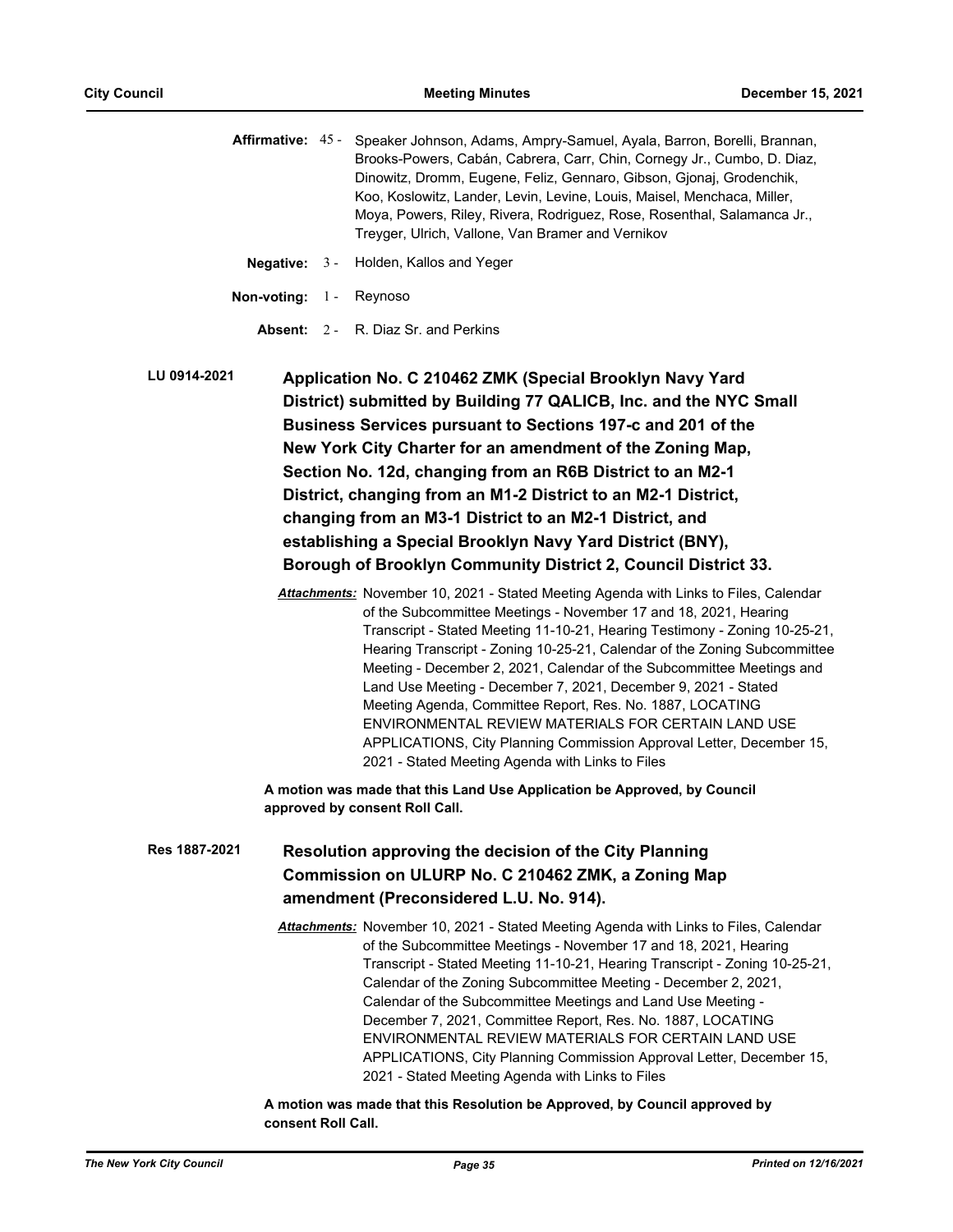| LU 0915-2021 | Application No. N 210463(A) ZRK (Special Brooklyn Navy Yard                                                                                                 |
|--------------|-------------------------------------------------------------------------------------------------------------------------------------------------------------|
|              | District) submitted by Building 77 QALICB, Inc. and NYC Small                                                                                               |
|              | Business Services, pursuant to Section 201 of the New York City                                                                                             |
|              | Charter, for an amendment of the Zoning Resolution of the City of                                                                                           |
|              | New York establishing the Special Brooklyn Navy Yard District                                                                                               |
|              | (Article XIV, Chapter 4) and modifying other related Sections,                                                                                              |
|              | Borough of Brooklyn Community District 2, Council District 33.                                                                                              |
|              | <b>Attachments:</b> November 10, 2021 - Stated Meeting Agenda with Links to Files, Calendar<br>of the Subcommittee Meetings Nevember 17 and 10 2021 Hearing |

of the Subcommittee Meetings - November 17 and 18, 2021, Hearing Transcript - Stated Meeting 11-10-21, Hearing Testimony - Zoning 10-25-21, Hearing Transcript - Zoning 10-25-21, Calendar of the Zoning Subcommittee Meeting - December 2, 2021, Calendar of the Subcommittee Meetings and Land Use Meeting - December 7, 2021, December 9, 2021 - Stated Meeting Agenda, Committee Report, Res. No. 1888, LOCATING ENVIRONMENTAL REVIEW MATERIALS FOR CERTAIN LAND USE APPLICATIONS, City Planning Commission Approval Letter, December 15, 2021 - Stated Meeting Agenda with Links to Files

**A motion was made that this Land Use Application be Approved, by Council approved by consent Roll Call.**

# **Resolution approving with modifications the decision of the City Planning Commission on Application No. N 210463 (A) ZRK, for an amendment of the text of the Zoning Resolution (Preconsidered L.U. No. 915). Res 1888-2021**

*Attachments:* November 10, 2021 - Stated Meeting Agenda with Links to Files, Calendar of the Subcommittee Meetings - November 17 and 18, 2021, Hearing Transcript - Stated Meeting 11-10-21, Hearing Transcript - Zoning 10-25-21, Calendar of the Zoning Subcommittee Meeting - December 2, 2021, Calendar of the Subcommittee Meetings and Land Use Meeting - December 7, 2021, Committee Report, Res. No. 1888, LOCATING ENVIRONMENTAL REVIEW MATERIALS FOR CERTAIN LAND USE APPLICATIONS, City Planning Commission Approval Letter, December 15, 2021 - Stated Meeting Agenda with Links to Files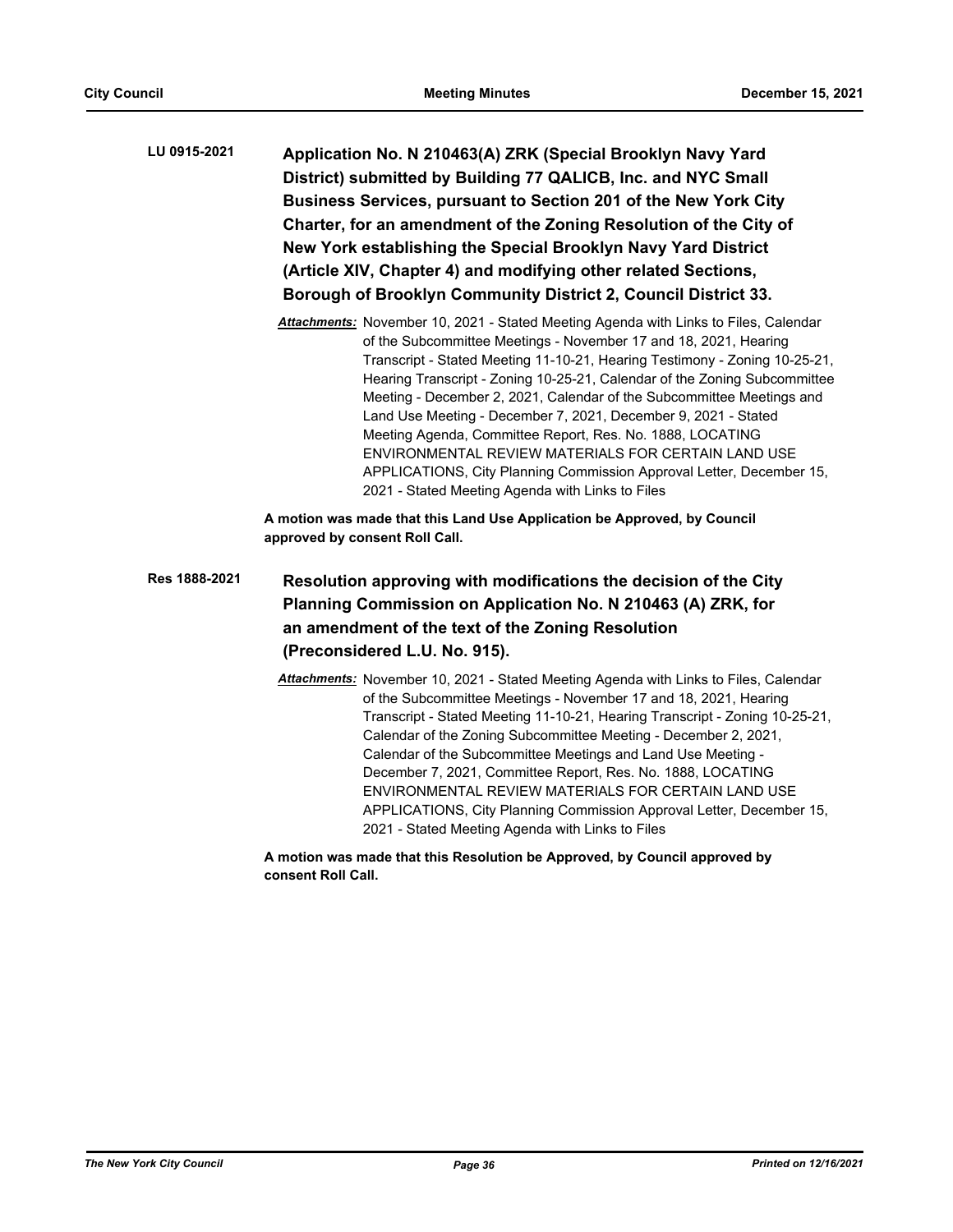| LU 0918-2021 | Application No. C 210422 ZMM (SoHo/NoHo Neighborhood Plan)         |
|--------------|--------------------------------------------------------------------|
|              | submitted by New York City Department of City Planning             |
|              | pursuant to Sections 197-c and 201 of the New York City Charter    |
|              | for an amendment of the Zoning Map, Section Nos.12a & 12c:         |
|              | changing from an M1-5A District to an M1-5/R7X District,           |
|              | changing from an M1-5B District to an M1-5/R7X District,           |
|              | changing from an M1-5A District to an M1-5/R9X District,           |
|              | changing from an M1-5B District to an M1-5/R9X District,           |
|              | changing from an M1-5A District to an M1-6/R10 District, changing  |
|              | from an M1-5B District to an M1-6/R10 District, and establishing a |
|              | Special SoHo-NoHo Mixed Use District (SNX), Borough of             |
|              | Manhattan, Community District 2, Council Districts 1 and 2.        |

*Attachments:* Calendar of the Zoning Subcommittee Meeting - November 9, 2021, REVISED - Calendar of the Zoning Subcommittee - November 9, 2021, November 10, 2021 - Stated Meeting Agenda with Links to Files, Hearing Transcript - Stated Meeting 11-10-21, Calendar of the Zoning Subcommittee and Land Use Meetings - December 9, 2021, Hearing Testimony - Zoning 11-9-21, Hearing Testimony - Zoning 11-9-21 (Con't), Hearing Testimony - Zoning 11-9-21 (Con't), Hearing Testimony - Zoning 11-9-21 (Con't), Committee Report, Res. No. 1889, LOCATING ENVIRONMENTAL REVIEW MATERIALS FOR CERTAIN LAND USE APPLICATIONS, December 9, 2021 - Stated Meeting Agenda, City Planning Commission Approval Letter, December 15, 2021 - Stated Meeting Agenda with Links to Files

# **A motion was made that this Land Use Application be Approved, by Council approved by Roll Call.**

- Affirmative: 43 Speaker Johnson, Adams, Ampry-Samuel, Ayala, Borelli, Brannan, Brooks-Powers, Cabán, Cabrera, Carr, Chin, Cornegy Jr., Cumbo, D. Diaz, Dinowitz, Dromm, Eugene, Feliz, Gennaro, Gibson, Gjonaj, Grodenchik, Koo, Koslowitz, Lander, Levin, Levine, Louis, Maisel, Miller, Moya, Powers, Riley, Rivera, Rodriguez, Rose, Rosenthal, Salamanca Jr., Treyger, Ulrich, Vallone, Van Bramer and Vernikov
	- **Negative:** 5 Barron, Holden, Kallos, Menchaca and Yeger
- **Non-voting:** 1 Reynoso
	- **Absent:** 2 R. Diaz Sr. and Perkins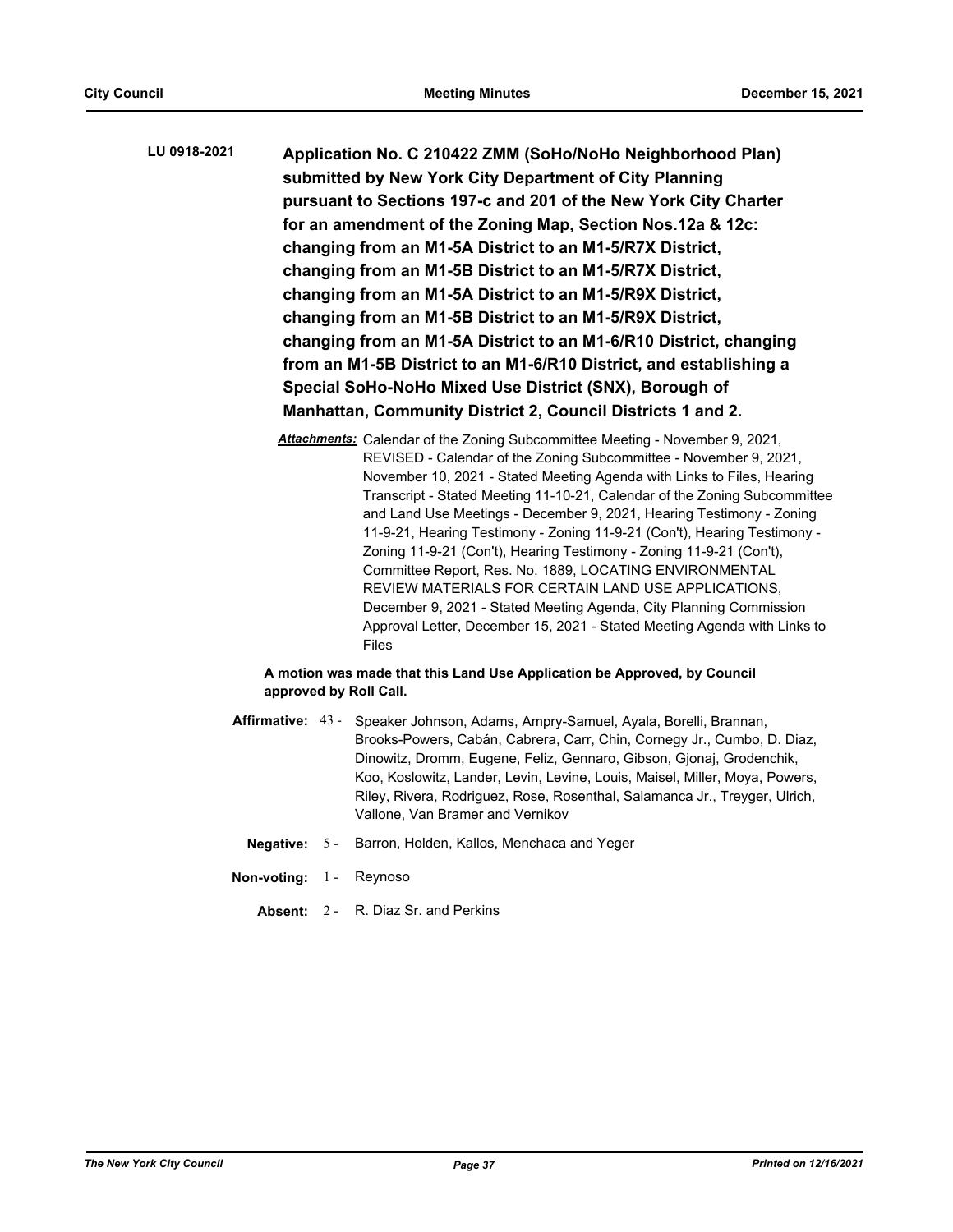### **Resolution approving with modifications the decision of the City Planning Commission on ULURP No. C 210422 ZMM, a Zoning Map amendment (L.U. No. 918). Res 1889-2021**

*Attachments:* Calendar of the Zoning Subcommittee Meeting - November 9, 2021, REVISED - Calendar of the Zoning Subcommittee - November 9, 2021, November 10, 2021 - Stated Meeting Agenda with Links to Files, Hearing Transcript - Stated Meeting 11-10-21, Calendar of the Zoning Subcommittee and Land Use Meetings - December 9, 2021, Committee Report, Res. No. 1889, LOCATING ENVIRONMENTAL REVIEW MATERIALS FOR CERTAIN LAND USE APPLICATIONS, City Planning Commission Approval Letter, December 15, 2021 - Stated Meeting Agenda with Links to Files

# **A motion was made that this Resolution be Approved, by Council approved by Roll Call.**

- Affirmative: 43 Speaker Johnson, Adams, Ampry-Samuel, Ayala, Borelli, Brannan, Brooks-Powers, Cabán, Cabrera, Carr, Chin, Cornegy Jr., Cumbo, D. Diaz, Dinowitz, Dromm, Eugene, Feliz, Gennaro, Gibson, Gjonaj, Grodenchik, Koo, Koslowitz, Lander, Levin, Levine, Louis, Maisel, Miller, Moya, Powers, Riley, Rivera, Rodriguez, Rose, Rosenthal, Salamanca Jr., Treyger, Ulrich, Vallone, Van Bramer and Vernikov
	- **Negative:** 5 Barron, Holden, Kallos, Menchaca and Yeger
- **Non-voting:** 1 Reynoso
	- **Absent:** 2 R. Diaz Sr. and Perkins

**Application No. N 210423 ZRM (SoHo/NoHo Neighborhood Plan) submitted by New York City Department of City Planning, pursuant to Section 201 of the New York City Charter, for an amendment of the Zoning Resolution of the City of New York establishing the Special SoHo-NoHo Mixed Use District (Article XIV, Chapter 3), and modifying APPENDIX F for the purpose of establishing a Mandatory Inclusionary Housing area and other related Sections, Borough of Manhattan, Community District 2, Council Districts 1 and 2. LU 0919-2021**

> *Attachments:* Calendar of the Zoning Subcommittee Meeting - November 9, 2021, REVISED - Calendar of the Zoning Subcommittee - November 9, 2021, November 10, 2021 - Stated Meeting Agenda with Links to Files, Hearing Transcript - Stated Meeting 11-10-21, Calendar of the Zoning Subcommittee and Land Use Meetings - December 9, 2021, Hearing Testimony - Zoning 11-9-21, Hearing Testimony - Zoning 11-9-21 (Con't), Hearing Testimony - Zoning 11-9-21 (Con't), Hearing Testimony - Zoning 11-9-21 (Con't), December 9, 2021 - Stated Meeting Agenda, Committee Report, Res. No. 1890, LOCATING ENVIRONMENTAL REVIEW MATERIALS FOR CERTAIN LAND USE APPLICATIONS, City Planning Commission Approval Letter, December 15, 2021 - Stated Meeting Agenda with Links to Files

**A motion was made that this Land Use Application be Approved, by Council approved by Roll Call.**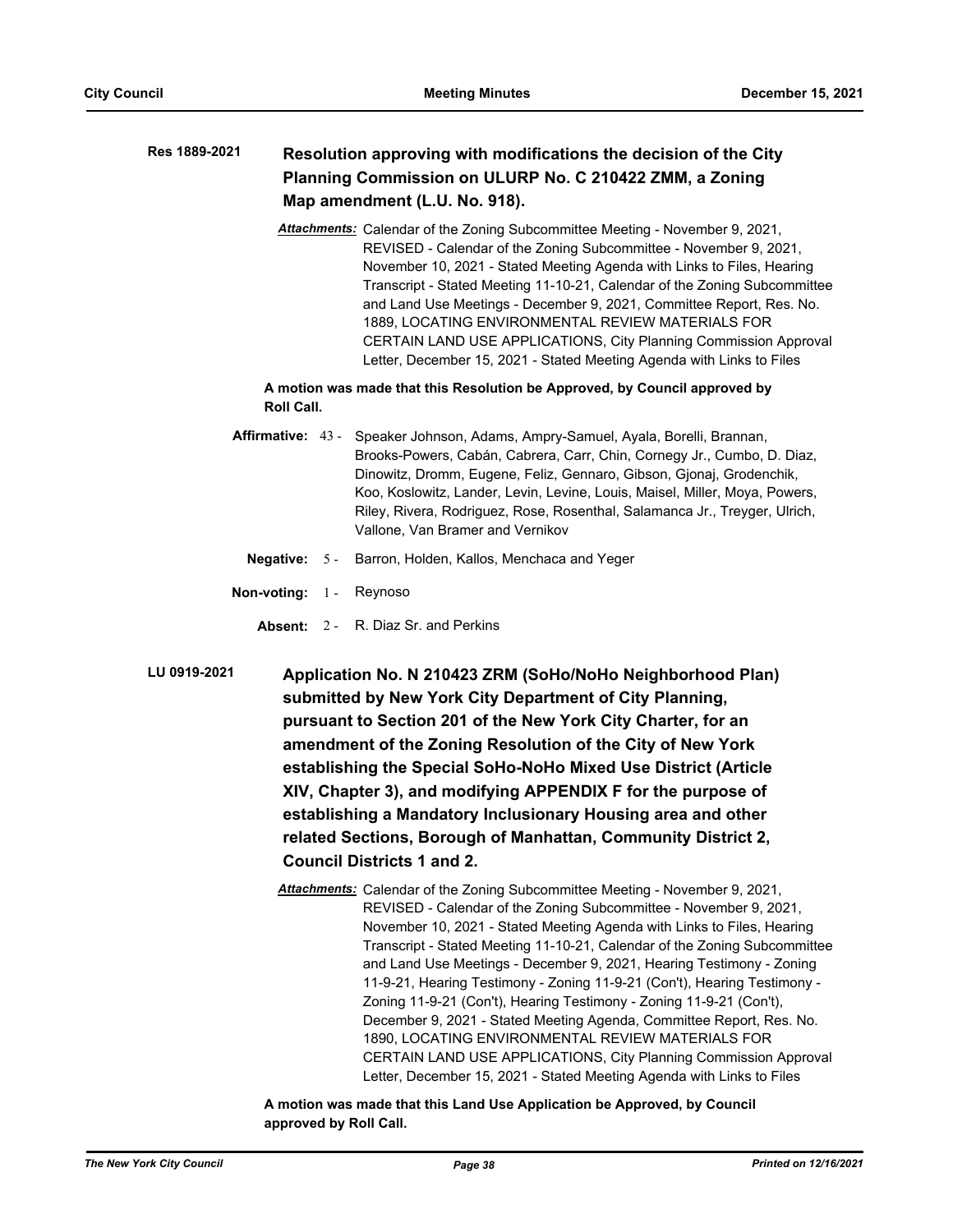Affirmative: 43 - Speaker Johnson, Adams, Ampry-Samuel, Ayala, Borelli, Brannan, Brooks-Powers, Cabán, Cabrera, Carr, Chin, Cornegy Jr., Cumbo, D. Diaz, Dinowitz, Dromm, Eugene, Feliz, Gennaro, Gibson, Gjonaj, Grodenchik, Koo, Koslowitz, Lander, Levin, Levine, Louis, Maisel, Miller, Moya, Powers, Riley, Rivera, Rodriguez, Rose, Rosenthal, Salamanca Jr., Treyger, Ulrich, Vallone, Van Bramer and Vernikov

- **Negative:** 5 Barron, Holden, Kallos, Menchaca and Yeger
- **Non-voting:** 1 Reynoso
	- **Absent:** 2 R. Diaz Sr. and Perkins

### **Resolution approving with modifications the decision of the City Planning Commission on Application No. N 210423 ZRM, for an amendment of the text of the Zoning Resolution (L.U. No. 919). Res 1890-2021**

*Attachments:* Calendar of the Zoning Subcommittee Meeting - November 9, 2021, REVISED - Calendar of the Zoning Subcommittee - November 9, 2021, November 10, 2021 - Stated Meeting Agenda with Links to Files, Hearing Transcript - Stated Meeting 11-10-21, Calendar of the Zoning Subcommittee and Land Use Meetings - December 9, 2021, Committee Report, Res. No. 1890, LOCATING ENVIRONMENTAL REVIEW MATERIALS FOR CERTAIN LAND USE APPLICATIONS, City Planning Commission Approval Letter, December 15, 2021 - Stated Meeting Agenda with Links to Files

- Affirmative: 43 Speaker Johnson, Adams, Ampry-Samuel, Ayala, Borelli, Brannan, Brooks-Powers, Cabán, Cabrera, Carr, Chin, Cornegy Jr., Cumbo, D. Diaz, Dinowitz, Dromm, Eugene, Feliz, Gennaro, Gibson, Gjonaj, Grodenchik, Koo, Koslowitz, Lander, Levin, Levine, Louis, Maisel, Miller, Moya, Powers, Riley, Rivera, Rodriguez, Rose, Rosenthal, Salamanca Jr., Treyger, Ulrich, Vallone, Van Bramer and Vernikov
	- **Negative:** 5 Barron, Holden, Kallos, Menchaca and Yeger
- **Non-voting:** 1 Reynoso
	- **Absent:** 2 R. Diaz Sr. and Perkins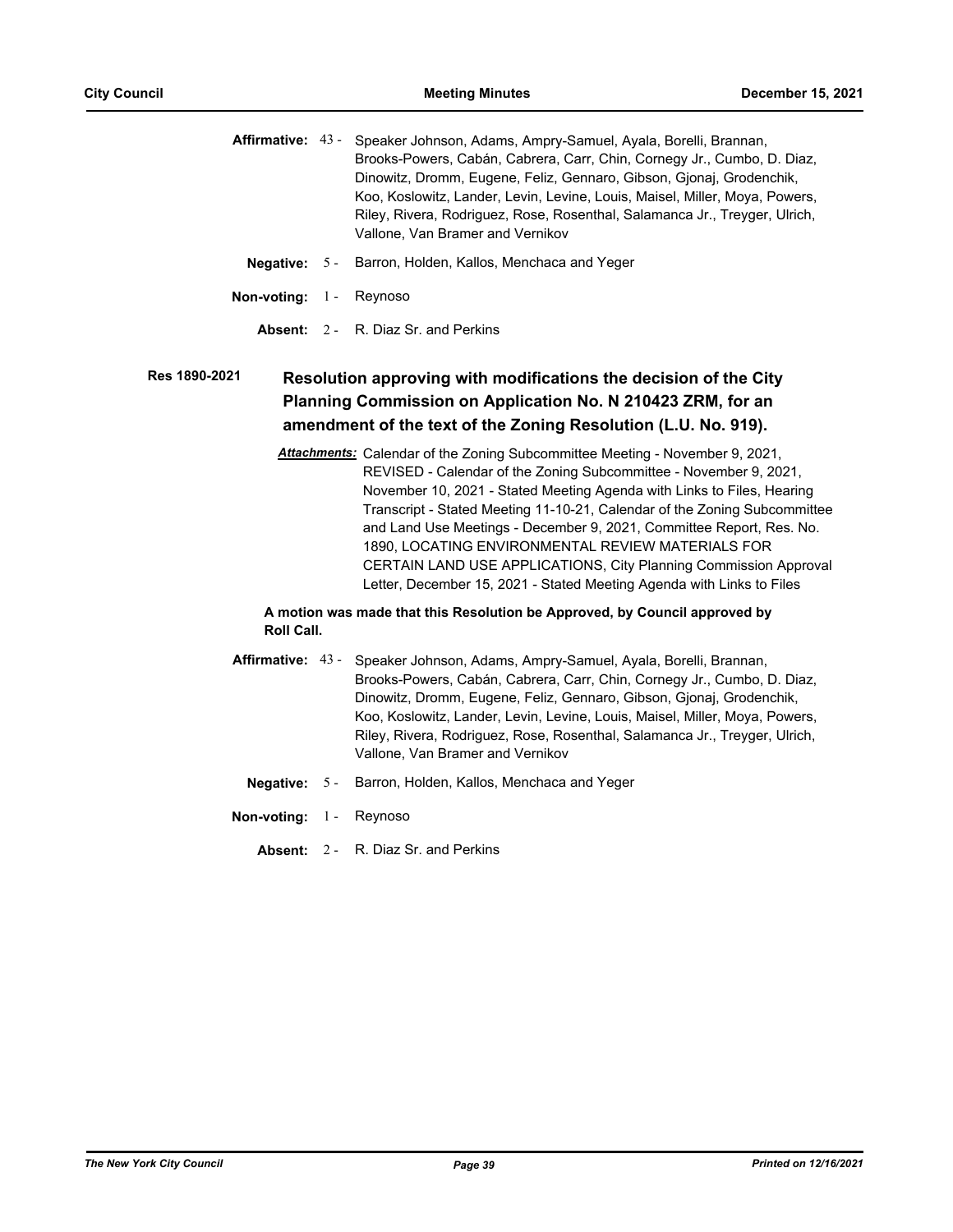**Application No. N 210380 ZRY (Fresh II Zoning Text Amendment) submitted by the Department of City Planning, pursuant to Section 201 of the New York City Charter, for an amendment of the Zoning Resolution of the City of New York, to modify Article VI, Chapter 3 (Special Regulations Applying to FRESH Food Stores) and related Sections, to expand areas in which the program is applicable and to update various requirements, Citywide. LU 0924-2021**

> *Attachments:* November 10, 2021 - Stated Meeting Agenda with Links to Files, Calendar of the Subcommittee Meetings - November 17 and 18, 2021, Hearing Transcript - Stated Meeting 11-10-21, Calendar of the Zoning Subcommittee and Land Use Meetings - December 9, 2021, December 9, 2021 - Stated Meeting Agenda, Committee Report, Res. No. 1891, LOCATING ENVIRONMENTAL REVIEW MATERIALS FOR CERTAIN LAND USE APPLICATIONS, City Planning Commission Approval Letter, City Planning Commission Approval Letter, December 15, 2021 - Stated Meeting Agenda with Links to Files

# **A motion was made that this Land Use Application be Approved, by Council approved by Roll Call.**

- Affirmative: 47 Speaker Johnson, Adams, Ampry-Samuel, Ayala, Barron, Borelli, Brannan, Brooks-Powers, Cabán, Cabrera, Carr, Chin, Cornegy Jr., Cumbo, D. Diaz, Dinowitz, Dromm, Eugene, Feliz, Gennaro, Gibson, Gjonaj, Grodenchik, Holden, Kallos, Koo, Koslowitz, Lander, Levin, Levine, Louis, Maisel, Menchaca, Miller, Moya, Powers, Riley, Rivera, Rodriguez, Rose, Rosenthal, Salamanca Jr., Treyger, Ulrich, Vallone, Van Bramer and Vernikov
	- **Negative:** 1 Yeger
- **Non-voting:** 1 Reynoso
	- **Absent:** 2 R. Diaz Sr. and Perkins

### **Resolution approving with modifications the decision of the City Planning Commission on Application No. N 210380 ZRY, for an amendment of the text of the Zoning Resolution (L.U. No. 924). Res 1891-2021**

*Attachments:* November 10, 2021 - Stated Meeting Agenda with Links to Files, Calendar of the Subcommittee Meetings - November 17 and 18, 2021, Hearing Transcript - Stated Meeting 11-10-21, Calendar of the Zoning Subcommittee and Land Use Meetings - December 9, 2021, Committee Report, Res. No. 1891, LOCATING ENVIRONMENTAL REVIEW MATERIALS FOR CERTAIN LAND USE APPLICATIONS, City Planning Commission Approval Letter, December 15, 2021 - Stated Meeting Agenda with Links to Files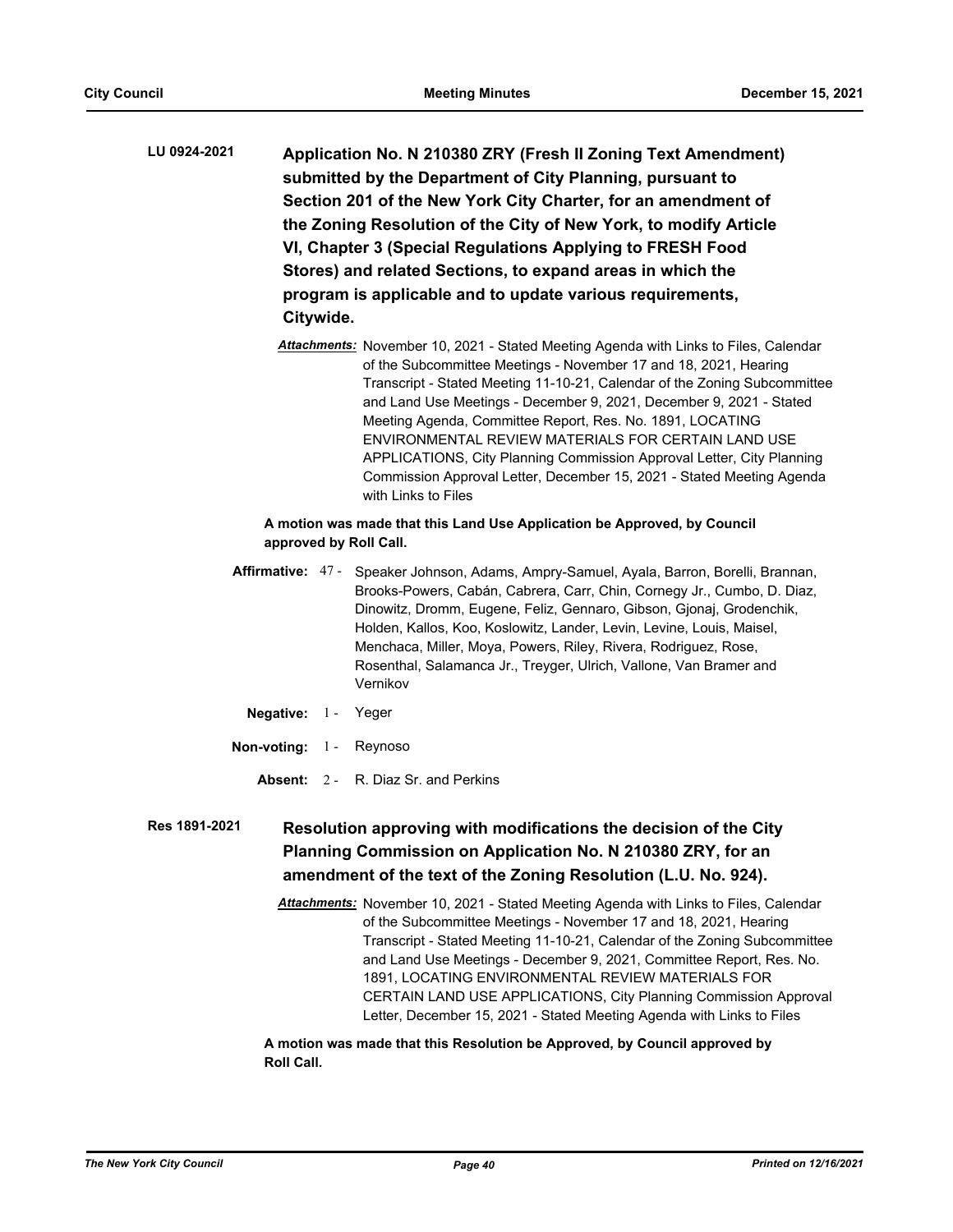|  | Affirmative: 47 - Speaker Johnson, Adams, Ampry-Samuel, Ayala, Barron, Borelli, Brannan, |
|--|------------------------------------------------------------------------------------------|
|  | Brooks-Powers, Cabán, Cabrera, Carr, Chin, Cornegy Jr., Cumbo, D. Diaz,                  |
|  | Dinowitz, Dromm, Eugene, Feliz, Gennaro, Gibson, Gionaj, Grodenchik,                     |
|  | Holden, Kallos, Koo, Koslowitz, Lander, Levin, Levine, Louis, Maisel,                    |
|  | Menchaca, Miller, Moya, Powers, Riley, Rivera, Rodriguez, Rose,                          |
|  | Rosenthal, Salamanca Jr., Treyger, Ulrich, Vallone, Van Bramer and                       |
|  | Vernikov                                                                                 |
|  |                                                                                          |

**Negative:** 1 - Yeger

**Non-voting:** 1 - Reynoso

**Absent:** 2 - R. Diaz Sr. and Perkins

**Application No. C 210164 ZMQ (103-16 Van Wyck Expressway Rezoning) submitted by 10316 Van Wyck Exp LLC pursuant to Sections 197-c and 201 of the New York City Charter for an amendment of the Zoning Map, Section No. 18c changing from an R3A District to an R6B District and establishing within a proposed R6B District a C2-3 District, Borough of Queens, Community District 10, Council District 28. LU 0925-2021**

> *Attachments:* November 10, 2021 - Stated Meeting Agenda with Links to Files, Calendar of the Subcommittee Meetings - November 17 and 18, 2021, Hearing Transcript - Stated Meeting 11-10-21, Calendar of the Zoning Subcommittee Meeting - December 2, 2021, Calendar of the Subcommittee Meetings and Land Use Meeting - December 7, 2021, December 9, 2021 - Stated Meeting Agenda, Committee Report, Res. No. 1892, LOCATING ENVIRONMENTAL REVIEW MATERIALS FOR CERTAIN LAND USE APPLICATIONS, City Planning Commission Approval Letter, December 15, 2021 - Stated Meeting Agenda with Links to Files

**A motion was made that this Land Use Application be Approved, by Council approved by consent Roll Call.**

**Resolution approving the decision of the City Planning Commission on ULURP No. C 210164 ZMQ, a Zoning Map amendment (L.U. No. 925). Res 1892-2021**

> *Attachments:* November 10, 2021 - Stated Meeting Agenda with Links to Files, Calendar of the Subcommittee Meetings - November 17 and 18, 2021, Hearing Transcript - Stated Meeting 11-10-21, Calendar of the Zoning Subcommittee Meeting - December 2, 2021, Calendar of the Subcommittee Meetings and Land Use Meeting - December 7, 2021, Committee Report, Res. No. 1892, LOCATING ENVIRONMENTAL REVIEW MATERIALS FOR CERTAIN LAND USE APPLICATIONS, City Planning Commission Approval Letter, December 15, 2021 - Stated Meeting Agenda with Links to Files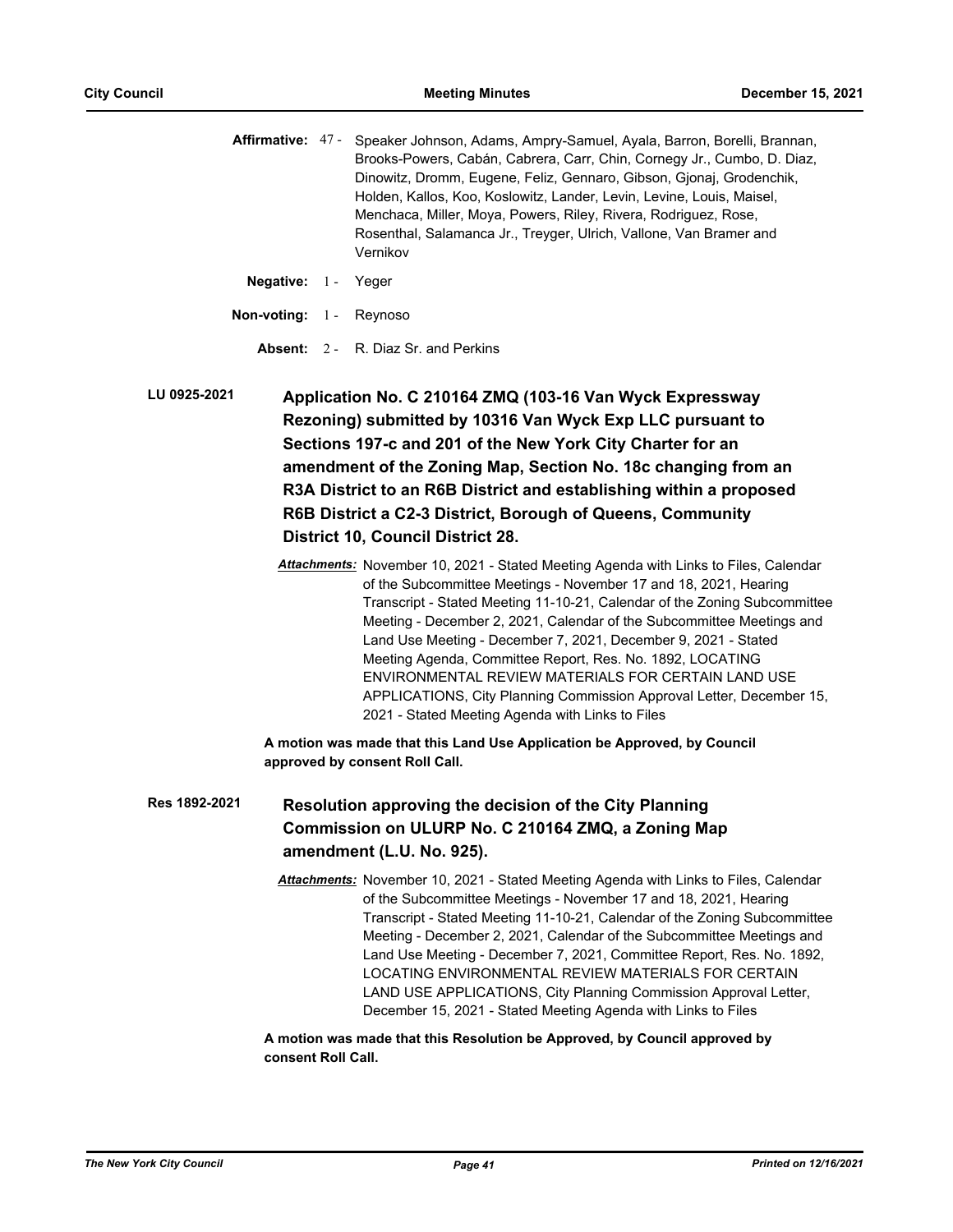| LU 0926-2021  | Application No. N 210165 ZRQ (103-16 Van Wyck Expressway<br>Rezoning) submitted by 10316 Van Wyck Exp LLC pursuant to<br>Section 201 of the New York City Charter, for an amendment of<br>the Zoning Resolution of the City of New York, modifying<br>APPENDIX F for the purpose of establishing a Mandatory<br><b>Inclusionary Housing area, Borough of Queens, Community</b><br><b>District 10, Council District 28.</b>                                                                                                                                                                                                       |
|---------------|----------------------------------------------------------------------------------------------------------------------------------------------------------------------------------------------------------------------------------------------------------------------------------------------------------------------------------------------------------------------------------------------------------------------------------------------------------------------------------------------------------------------------------------------------------------------------------------------------------------------------------|
|               | Attachments: November 10, 2021 - Stated Meeting Agenda with Links to Files, Calendar<br>of the Subcommittee Meetings - November 17 and 18, 2021, Hearing<br>Transcript - Stated Meeting 11-10-21, Calendar of the Zoning Subcommittee<br>Meeting - December 2, 2021, Calendar of the Subcommittee Meetings and<br>Land Use Meeting - December 7, 2021, December 9, 2021 - Stated<br>Meeting Agenda, Committee Report, Res. No. 1893, LOCATING<br>ENVIRONMENTAL REVIEW MATERIALS FOR CERTAIN LAND USE<br>APPLICATIONS, City Planning Commission Approval Letter, December 15,<br>2021 - Stated Meeting Agenda with Links to Files |
|               | A motion was made that this Land Use Application be Approved, by Council<br>approved by consent Roll Call.                                                                                                                                                                                                                                                                                                                                                                                                                                                                                                                       |
| Res 1893-2021 | Resolution approving with modifications the decision of the City<br>Planning Commission on Application No. N 210165 ZRQ, for an<br>amendment of the text of the Zoning Resolution (L.U. No. 926).                                                                                                                                                                                                                                                                                                                                                                                                                                |
|               | Attachments: November 10, 2021 - Stated Meeting Agenda with Links to Files, Calendar<br>of the Subcommittee Meetings - November 17 and 18, 2021, Hearing<br>Transcript - Stated Meeting 11-10-21, Calendar of the Zoning Subcommittee<br>Meeting - December 2, 2021, Calendar of the Subcommittee Meetings and<br>Land Use Meeting - December 7, 2021, Committee Report, Res. No. 1893,<br>LOCATING ENVIRONMENTAL REVIEW MATERIALS FOR CERTAIN<br>LAND USE APPLICATIONS, City Planning Commission Approval Letter,<br>December 15, 2021 - Stated Meeting Agenda with Links to Files                                              |
|               | A motion was made that this Resolution be Approved, by Council approved by                                                                                                                                                                                                                                                                                                                                                                                                                                                                                                                                                       |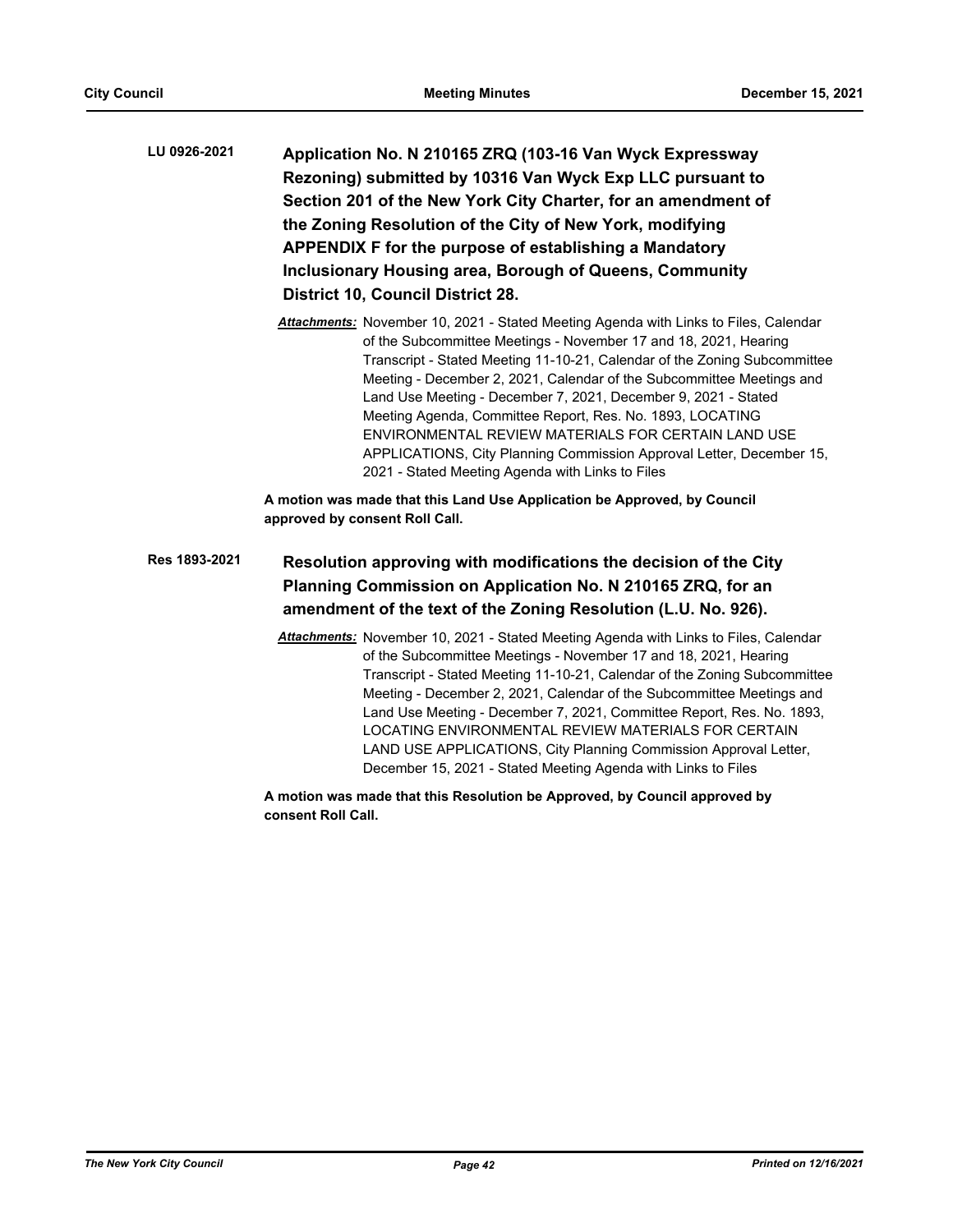| LU 0929-2021 | Application No. C 220062 ZMK (River Ring) submitted by River       |
|--------------|--------------------------------------------------------------------|
|              | Street Partners, LLC, pursuant to Sections 197-c and 201 of the    |
|              | New York City Charter for an amendment of the Zoning Map,          |
|              | Section No. 12c, changing from an M3-1 District to a C6-2 District |
|              | and changing from an M3-1 District to an M1-4 District, Borough    |
|              | of Brooklyn, Community District 1, Council District 33.            |

*Attachments:* Calendar of the Subcommittee Meetings - November 17 and 18, 2021, November 23, 2021 - Stated Meeting Agenda with Links to Files, Hearing Testimony - Zoning 11-18-21, Calendar of the Zoning Subcommittee and Land Use Meetings - December 9, 2021, December 9, 2021 - Stated Meeting Agenda, Committee Report, Res. No. 1894, LOCATING ENVIRONMENTAL REVIEW MATERIALS FOR CERTAIN LAND USE APPLICATIONS, City Planning Commission Approval Letter, December 15, 2021 - Stated Meeting Agenda with Links to Files

**A motion was made that this Land Use Application be Approved, by Council approved by consent Roll Call.**

#### **Resolution approving the decision of the City Planning Commission on ULURP No. C 220062 ZMK, a Zoning Map amendment (Preconsidered L.U. No. 929). Res 1894-2021**

*Attachments:* Calendar of the Subcommittee Meetings - November 17 and 18, 2021, November 23, 2021 - Stated Meeting Agenda with Links to Files, Hearing Testimony - Zoning 11-18-21, Calendar of the Zoning Subcommittee and Land Use Meetings - December 9, 2021, Committee Report, Res. No. 1894, LOCATING ENVIRONMENTAL REVIEW MATERIALS FOR CERTAIN LAND USE APPLICATIONS, City Planning Commission Approval Letter, December 15, 2021 - Stated Meeting Agenda with Links to Files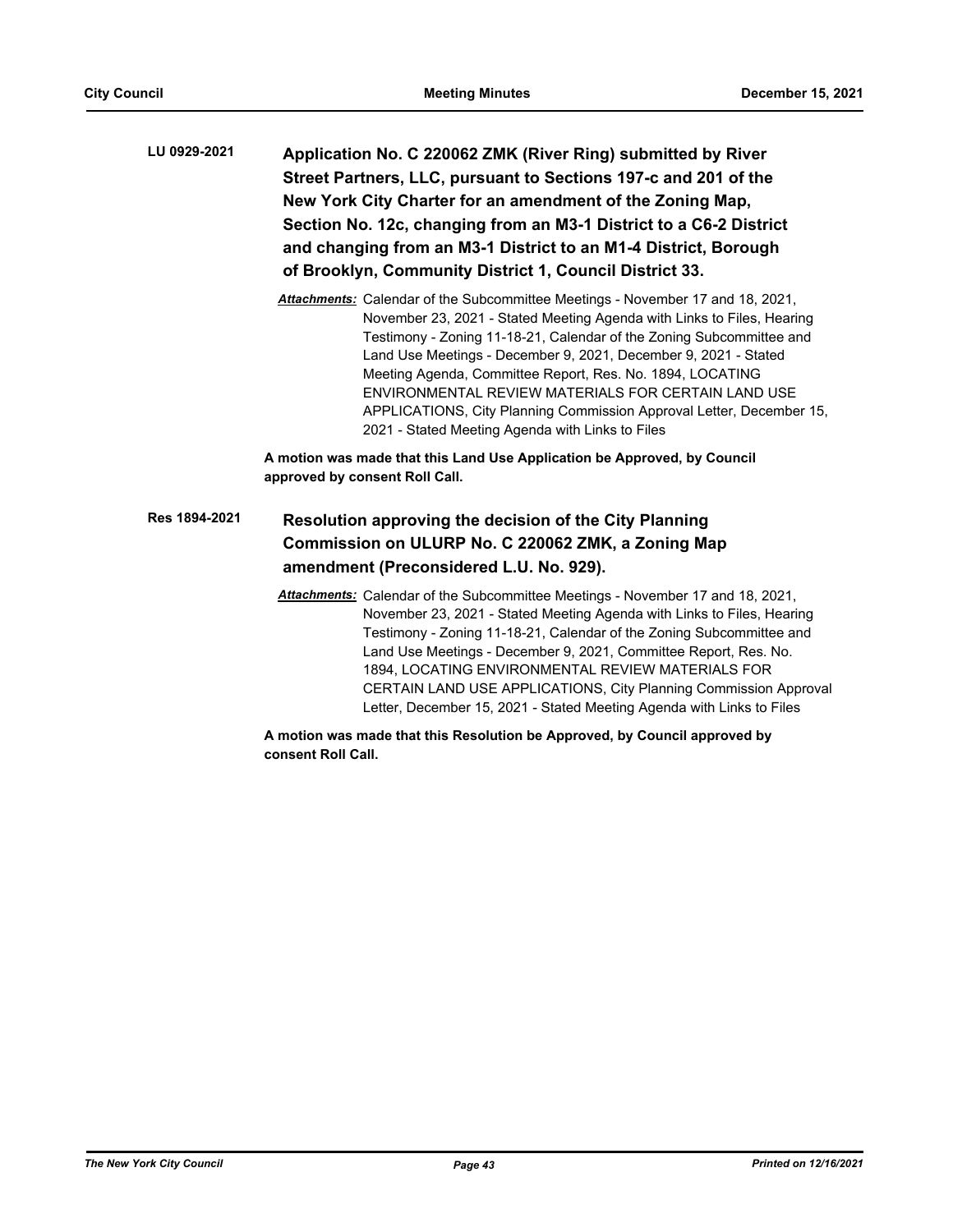- **Application No. N 220063 ZRK (River Ring) submitted by River Street Partners, LLC, pursuant to Section 201 of the New York City Charter, for an amendment of the Zoning Resolution of the City of New York modifying Article VII, Chapter 4 (Special Permits by the City Planning Commission) for the purpose of modifying Large-scale General Development provisions, and modifying APPENDIX F, for the purpose of establishing a Mandatory Inclusionary Housing area, Borough of Brooklyn, Community District 1, Council District 33. LU 0930-2021**
	- *Attachments:* Calendar of the Subcommittee Meetings November 17 and 18, 2021, November 23, 2021 - Stated Meeting Agenda with Links to Files, Hearing Testimony - Zoning 11-18-21, Calendar of the Zoning Subcommittee and Land Use Meetings - December 9, 2021, December 9, 2021 - Stated Meeting Agenda, Res. No. 1895, Committee Report, LOCATING ENVIRONMENTAL REVIEW MATERIALS FOR CERTAIN LAND USE APPLICATIONS, City Planning Commission Approval Letter, December 15, 2021 - Stated Meeting Agenda with Links to Files

**A motion was made that this Land Use Application be Approved, by Council approved by consent Roll Call.**

**Resolution approving with modifications the decision of the City Planning Commission on Application No. N 220063 ZRK, for an amendment of the text of the Zoning Resolution (Preconsidered L.U. No. 930). Res 1895-2021**

> *Attachments:* Calendar of the Subcommittee Meetings - November 17 and 18, 2021, November 23, 2021 - Stated Meeting Agenda with Links to Files, Hearing Testimony - Zoning 11-18-21, Calendar of the Zoning Subcommittee and Land Use Meetings - December 9, 2021, Committee Report, Res. No. 1895, LOCATING ENVIRONMENTAL REVIEW MATERIALS FOR CERTAIN LAND USE APPLICATIONS, City Planning Commission Approval Letter, December 15, 2021 - Stated Meeting Agenda with Links to Files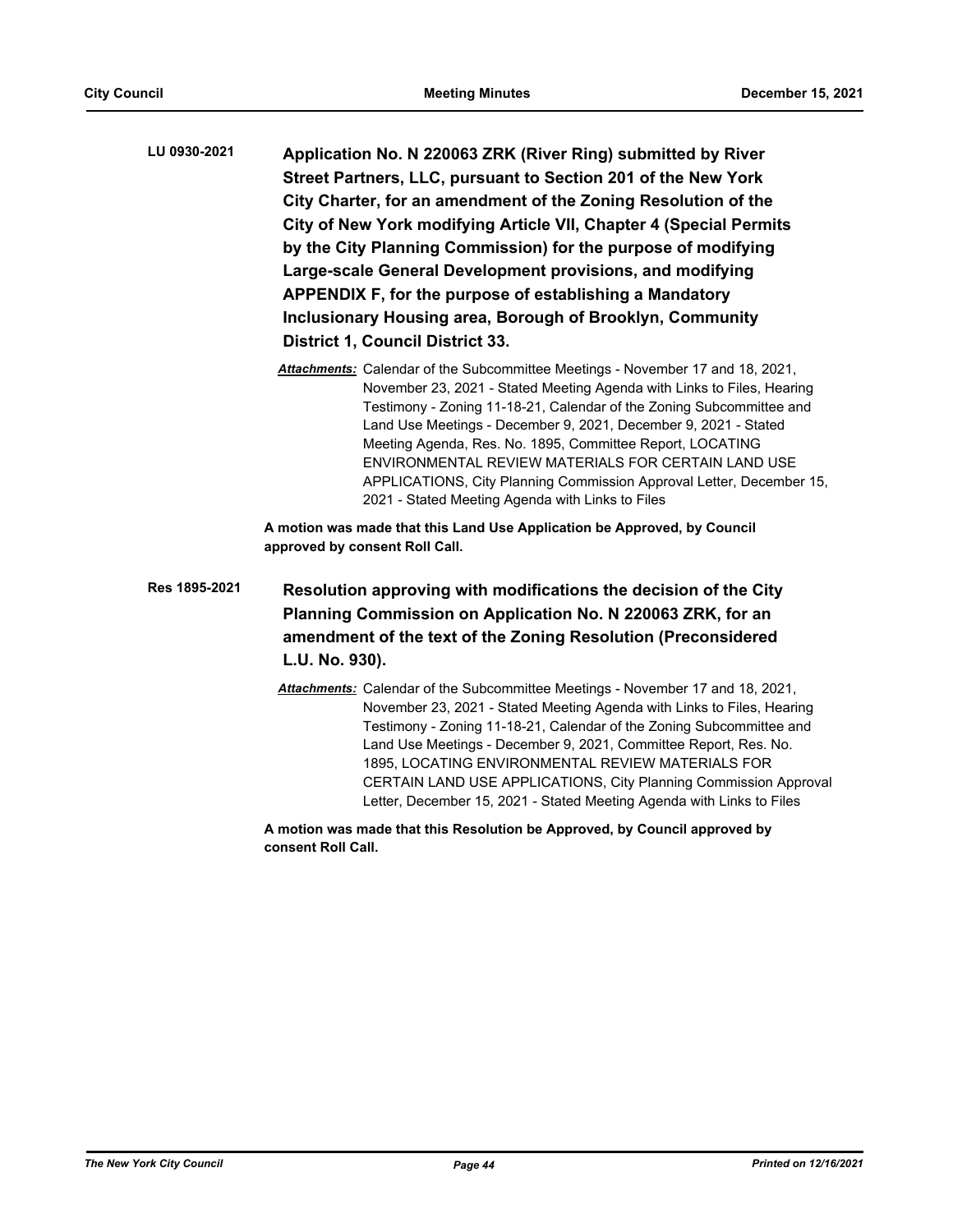- **Application No. C 220061 MLK (River Ring) submitted by River Street Partners LLC pursuant to Section 197-c of the New York City Charter for a landfill of approximately 6,230 square feet located in the East River, in connection with a proposed mixed-use development, within a large-scale general development, on property generally bounded by North 3rd Street, River Street, North 1st Street, a line 200 feet northwesterly of River Street, Grand Ferry Park, and the U.S. Pierhead Line (Block 2355, Lots 1 and 20; Block 2361, Lots 1, 20 and 21; and Block 2376, Lot 50; and the demapped portions of Metropolitan Avenue and North 1st Street), in C6-2 District, Borough of Brooklyn, Community District 1, Council District 33. LU 0932-2021**
	- *Attachments:* November 23, 2021 Stated Meeting Agenda with Links to Files, Calendar of the Zoning Subcommittee Meeting - December 2, 2021, Calendar of the Zoning Subcommittee and Land Use Meetings - December 9, 2021, December 9, 2021 - Stated Meeting Agenda, Committee Report, Res. No. 1896, LOCATING ENVIRONMENTAL REVIEW MATERIALS FOR CERTAIN LAND USE APPLICATIONS, City Planning Commission Approval Letter, December 15, 2021 - Stated Meeting Agenda with Links to Files

# **A motion was made that this Land Use Application be Approved, by Council approved by Roll Call.**

- Affirmative: 48 Speaker Johnson, Adams, Ampry-Samuel, Ayala, Barron, Borelli, Brannan, Brooks-Powers, Cabán, Cabrera, Carr, Chin, Cornegy Jr., Cumbo, D. Diaz, Dinowitz, Dromm, Eugene, Feliz, Gennaro, Gibson, Gjonaj, Grodenchik, Holden, Kallos, Koo, Koslowitz, Lander, Levin, Levine, Louis, Maisel, Menchaca, Miller, Moya, Powers, Riley, Rivera, Rodriguez, Rose, Rosenthal, Salamanca Jr., Treyger, Ulrich, Vallone, Van Bramer, Vernikov and Yeger
- **Non-voting:** 1 Reynoso
	- **Absent:** 2 R. Diaz Sr. and Perkins

### **Resolution approving the decision of the City Planning Commission on ULURP No. C 220061 MLK, for a landfill action (L.U. No. 932). Res 1896-2021**

*Attachments:* November 23, 2021 - Stated Meeting Agenda with Links to Files, Calendar of the Zoning Subcommittee Meeting - December 2, 2021, Calendar of the Zoning Subcommittee and Land Use Meetings - December 9, 2021, Committee Report, Res. No. 1896, LOCATING ENVIRONMENTAL REVIEW MATERIALS FOR CERTAIN LAND USE APPLICATIONS, City Planning Commission Approval Letter, December 15, 2021 - Stated Meeting Agenda with Links to Files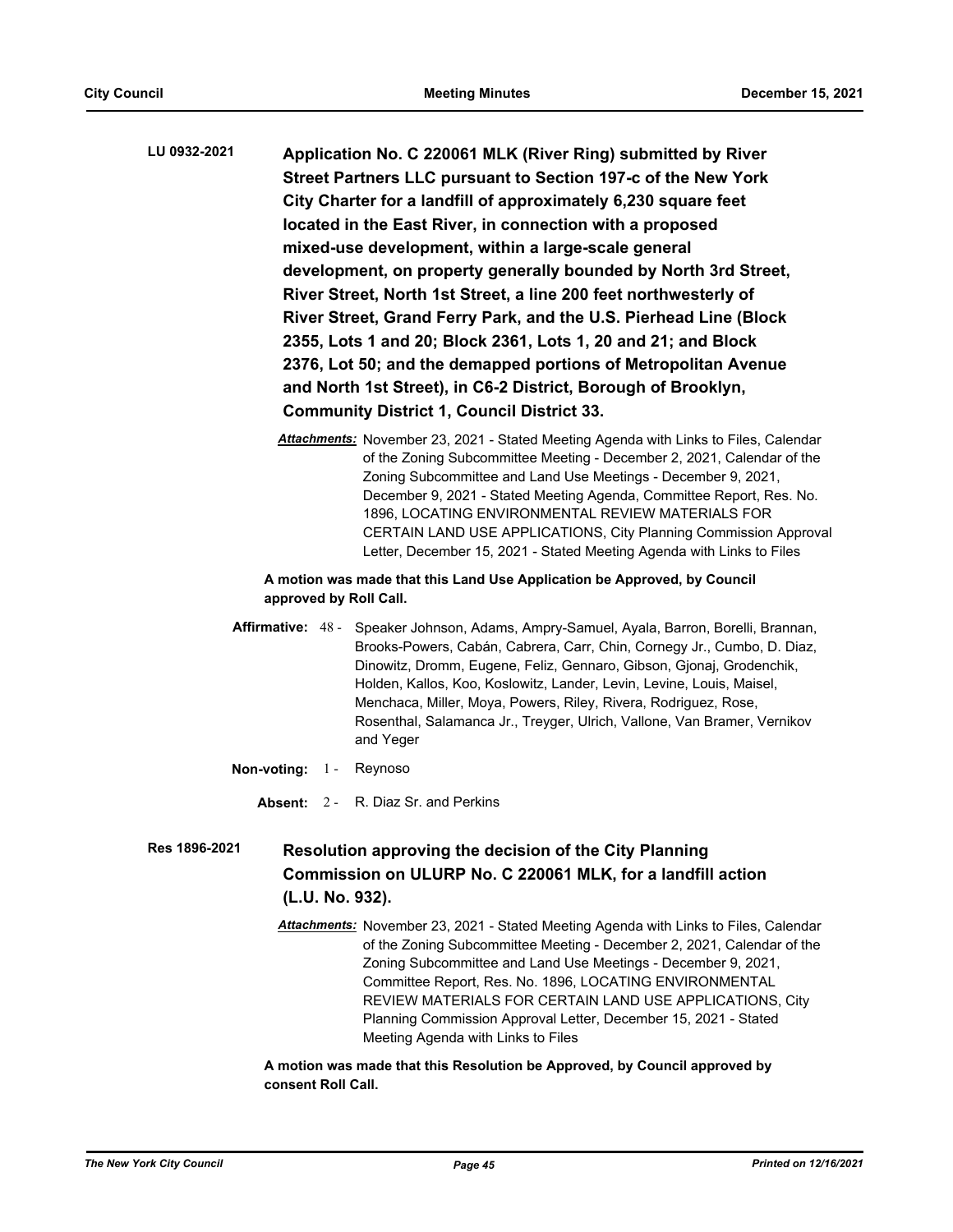**Application No. C 220064 ZSK (River Ring) submitted by River Street Partners LLC pursuant to Sections 197-c and 201 of the New York City Charter for, for the grant of special permits pursuant Zoning Resolution Section 74-743(a)(2) to modify the height and setback, floor area distribution, maximum residential tower size, and maximum width of building walls facing a shoreline requirements of Section 62-341 (Developments on land and platforms); and Section 74-743(a)(13) to allow existing land projecting seaward of the bulkhead line to be replaced or reconstructed with new platforms and such platform be included as part of the upland lot, to allow such new piers and platforms to be considered lot area for the purposes of determining allowable floor area, dwelling units, and other bulk regulations of Section 62-31(b) & (c) (Bulk Computations on Waterfront Zoning Lots), and to waive the requirements of Sections 62-242 (Uses on new piers and platforms), 62-54 (Requirements for Public Access on Piers, and Section 62-63 (Design Requirements for Public Access on Piers and Floating Structures), in connection with a proposed mixed-use development, within a large-scale general development on property generally bounded by North 3rd Street, River Street, North 1st Street, a line 200 feet northwesterly of River Street, Grand Ferry Park, and the U.S. Pierhead Line (Block 2355, Lots 1 and 20; Block 2361, Lots 1, 20 and 21; and Block 2376, Lot 50; and the demapped portions of Metropolitan Avenue and North 1st Street), in a C6-2 District, Borough of Brooklyn, Community District 1, Council District 33. LU 0933-2021**

*Attachments:* November 23, 2021 - Stated Meeting Agenda with Links to Files, Calendar of the Zoning Subcommittee Meeting - December 2, 2021, Calendar of the Zoning Subcommittee and Land Use Meetings - December 9, 2021, December 9, 2021 - Stated Meeting Agenda, Committee Report, Res. No. 1897, LOCATING ENVIRONMENTAL REVIEW MATERIALS FOR CERTAIN LAND USE APPLICATIONS, City Planning Commission Approval Letter, December 15, 2021 - Stated Meeting Agenda with Links to Files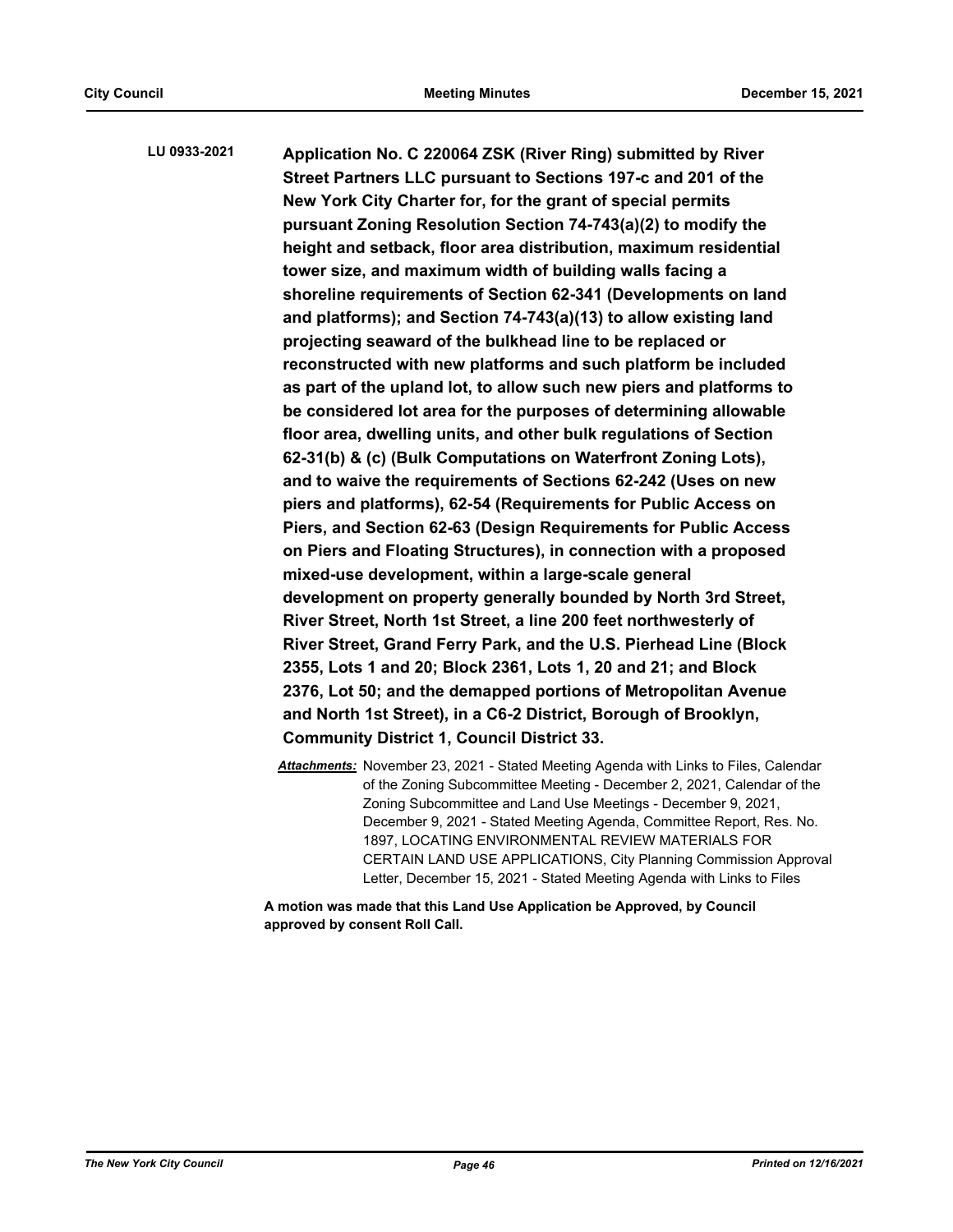| Res 1897-2021 | Resolution approving the decision of the City Planning<br>Commission on ULURP No. C 220064 ZSK, for the grant of a<br>special permit (L.U. No. 933).                                                                                                                                                                                                                                                                                                                                                                                                                                                                                                                                                                                                                                                                                                                                                         |
|---------------|--------------------------------------------------------------------------------------------------------------------------------------------------------------------------------------------------------------------------------------------------------------------------------------------------------------------------------------------------------------------------------------------------------------------------------------------------------------------------------------------------------------------------------------------------------------------------------------------------------------------------------------------------------------------------------------------------------------------------------------------------------------------------------------------------------------------------------------------------------------------------------------------------------------|
|               | Attachments: November 23, 2021 - Stated Meeting Agenda with Links to Files, Calendar<br>of the Zoning Subcommittee Meeting - December 2, 2021, Calendar of the<br>Zoning Subcommittee and Land Use Meetings - December 9, 2021,<br>Committee Report, Res. No. 1897, LOCATING ENVIRONMENTAL<br>REVIEW MATERIALS FOR CERTAIN LAND USE APPLICATIONS, City<br>Planning Commission Approval Letter, December 15, 2021 - Stated<br>Meeting Agenda with Links to Files                                                                                                                                                                                                                                                                                                                                                                                                                                              |
|               | A motion was made that this Resolution be Approved, by Council approved by<br>consent Roll Call.                                                                                                                                                                                                                                                                                                                                                                                                                                                                                                                                                                                                                                                                                                                                                                                                             |
| LU 0934-2021  | Application No. N 220065 ZAK (River Ring) submitted by River<br>Street Partners LLC for the grant of an authorization pursuant to<br>Sections 62-822(a) and 62-132 of the Zoning Resolution to modify<br>the requirements of Section 62-332 (Rear yards and waterfront<br>yards) and Section 62-50 (GENERAL REQUIREMENTS FOR<br>VISUAL CORRIDORS AND WATERFRONT PUBLIC ACCESS<br>AREAS), in connection with a mixed-use development, within a<br>large-scale general development, on property generally bounded<br>by North 3rd Street, River Street, North 1st Street, a line 200 feet<br>northwesterly of River Street, Grand Ferry Park, and the U.S.<br>Pierhead Line (Block 2355, Lots 1 and 20; Block 2361, Lots 1, 20<br>and 21; and Block 2376, Lot 50; and the demapped portions of<br>Metropolitan Avenue and North 1st Street), in a C6-2 District,<br>Borough of Brooklyn, Community District 1. |
|               | Attachments: November 23, 2021 - Stated Meeting Agenda with Links to Files, Calendar<br>of the Zoning Subcommittee Meeting - December 2, 2021, Calendar of the<br>Zoning Subcommittee and Land Use Meetings - December 9, 2021,                                                                                                                                                                                                                                                                                                                                                                                                                                                                                                                                                                                                                                                                              |

December 9, 2021 - Stated Meeting Agenda, Committee Report, Res. No. 1898, LOCATING ENVIRONMENTAL REVIEW MATERIALS FOR CERTAIN LAND USE APPLICATIONS, City Planning Commission Approval Letter, December 15, 2021 - Stated Meeting Agenda with Links to Files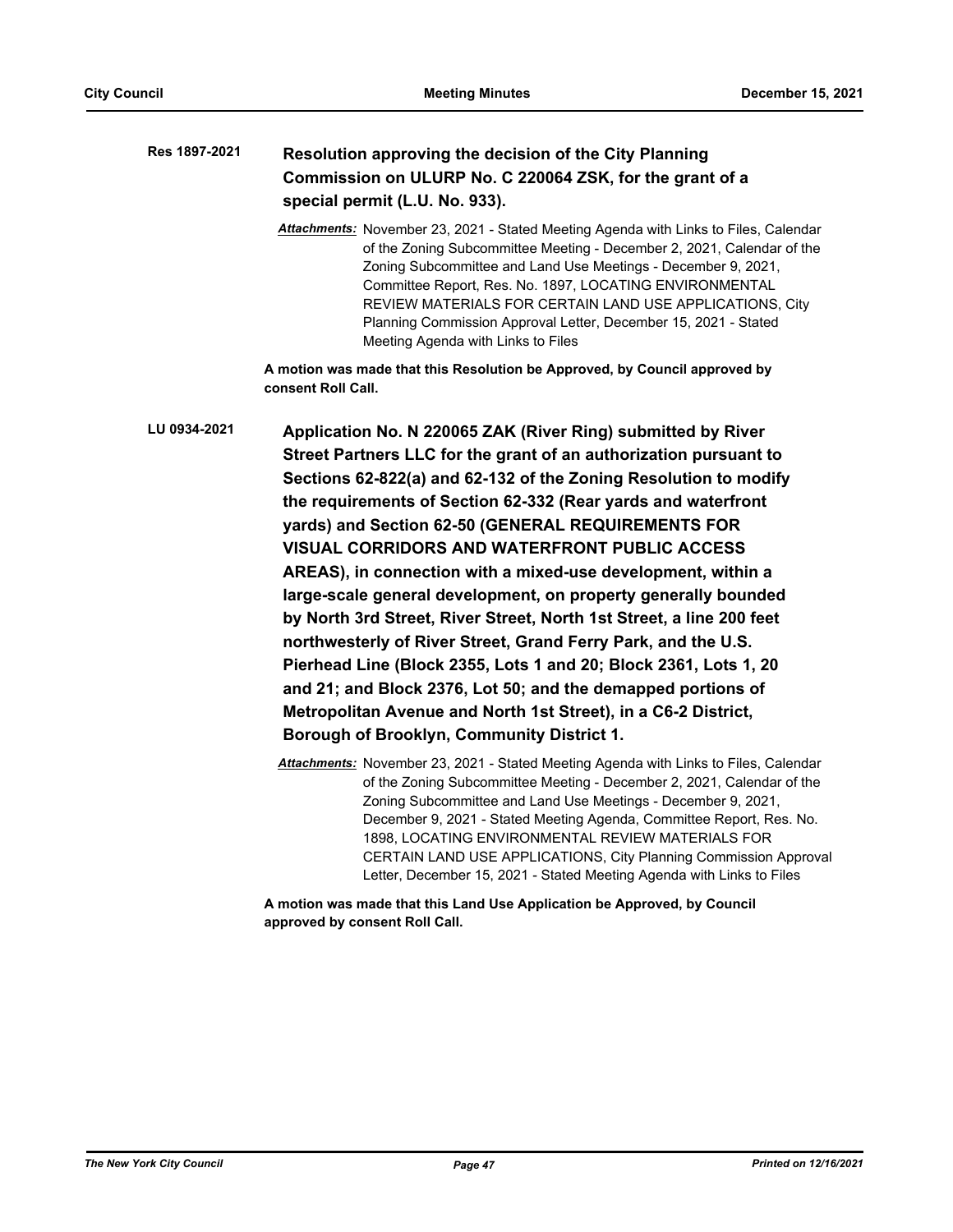**Resolution approving the decision of the City Planning Commission for the grant of an authorization, pursuant to Section 62-822(a) and 62-132 of the Zoning Resolution of the City of New York to modify the requirements of Section 62-332 (Rear yards and waterfront yards) and Section 62-50 (GENERAL REQUIREMENTS FOR VISUAL CORRIDORS AND WATERFRONT PUBLIC ACCESS AREAS), in connection with a mixed-use development, within a large-scale general development, on property generally bounded by North 3rd Street, River Street, North 1st Street, a line 200 feet northwesterly of River Street, Grand Ferry Park, and the U.S. Pierhead Line (Block 2355, Lots 1 and 20; Block 2361, Lots 1, 20 and 21; and Block 2376, Lot 50; and the demapped portions of Metropolitan Avenue\* and North 1st Street), in a C6-2 District, Borough of Brooklyn (Non-ULURP No. N 220065 ZAK; L.U. No. 934). Res 1898-2021**

> *Attachments:* November 23, 2021 - Stated Meeting Agenda with Links to Files, Calendar of the Zoning Subcommittee Meeting - December 2, 2021, Calendar of the Zoning Subcommittee and Land Use Meetings - December 9, 2021, Committee Report, Res. No. 1898, LOCATING ENVIRONMENTAL REVIEW MATERIALS FOR CERTAIN LAND USE APPLICATIONS, City Planning Commission Approval Letter, December 15, 2021 - Stated Meeting Agenda with Links to Files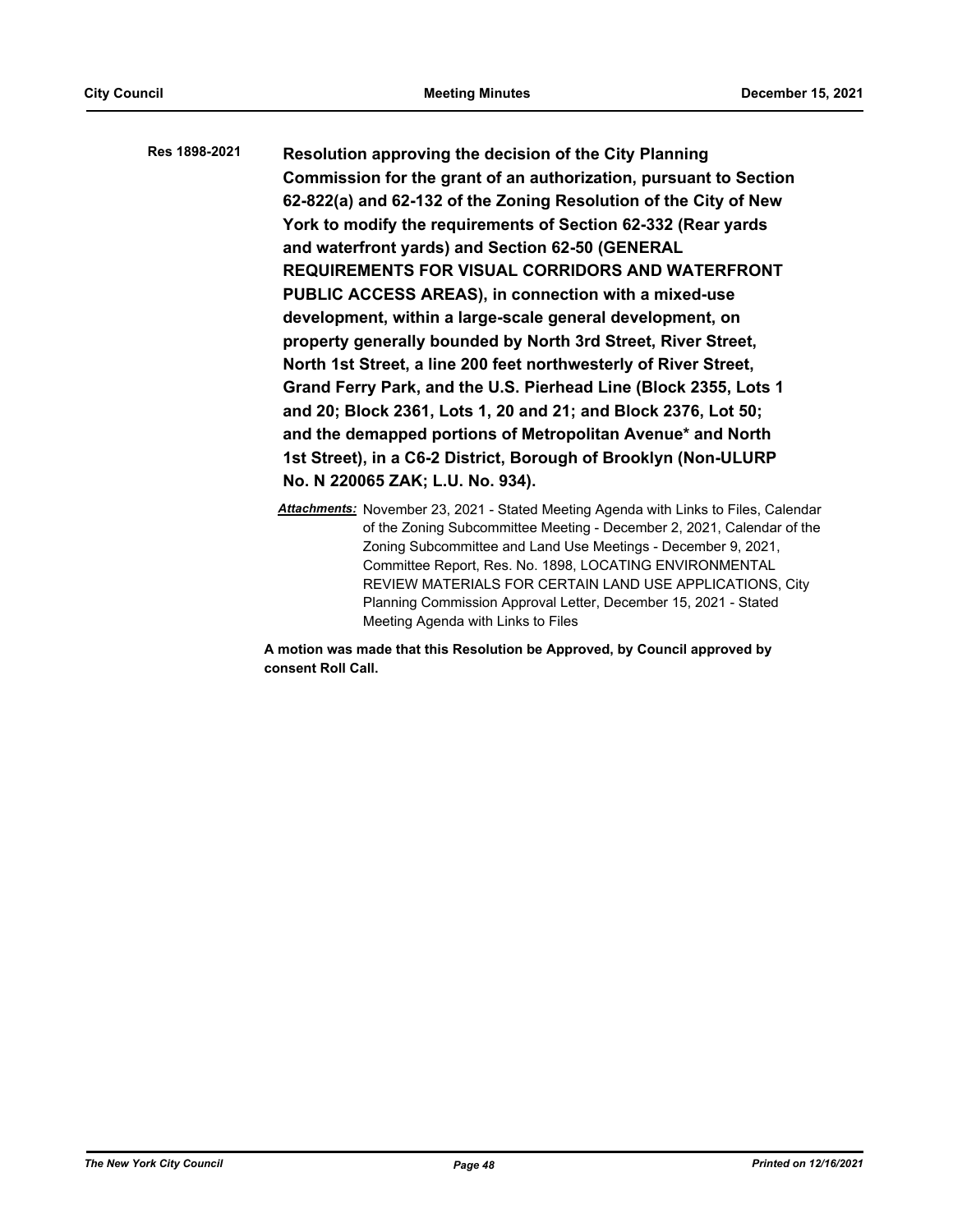| LU 0935-2021  | Application No. C 220070 ZSK (River Ring) submitted by River<br>Street Partners LLC pursuant to Sections 197-c and 201 of the<br>New York City Charter for the grant of a special permit pursuant<br>to Section 74-533 of the Zoning Resolution to reduce the number<br>of required accessory off-street parking spaces from 40 percent<br>to 20 percent, for dwelling units in a development within a Transit<br>Zone, that includes at least 20 percent of all dwelling units as<br>income-restricted housing units, in connection with a proposed<br>mixed-use development, within a large-scale general<br>development, on property generally bounded by North 3rd Street,<br>River Street, North 1st Street, a line 200 feet northwesterly of<br>River Street, Grand Ferry Park, and the U.S. Pierhead Line (Block<br>2355, Lots 1 and 20; Block 2361, Lots 1, 20 and 21; and Block<br>2376, Lot 50; and the demapped portions of Metropolitan Avenue<br>and North 1st Street), in C6-2 District, Borough of Brooklyn,<br><b>Community District 1, Council District 33.</b> |
|---------------|----------------------------------------------------------------------------------------------------------------------------------------------------------------------------------------------------------------------------------------------------------------------------------------------------------------------------------------------------------------------------------------------------------------------------------------------------------------------------------------------------------------------------------------------------------------------------------------------------------------------------------------------------------------------------------------------------------------------------------------------------------------------------------------------------------------------------------------------------------------------------------------------------------------------------------------------------------------------------------------------------------------------------------------------------------------------------------|
|               | Attachments: November 23, 2021 - Stated Meeting Agenda with Links to Files, Calendar<br>of the Zoning Subcommittee Meeting - December 2, 2021, Calendar of the<br>Zoning Subcommittee and Land Use Meetings - December 9, 2021,<br>December 9, 2021 - Stated Meeting Agenda, Committee Report, Res. No.<br>1899, LOCATING ENVIRONMENTAL REVIEW MATERIALS FOR<br>CERTAIN LAND USE APPLICATIONS, City Planning Commission Approval<br>Letter, December 15, 2021 - Stated Meeting Agenda with Links to Files                                                                                                                                                                                                                                                                                                                                                                                                                                                                                                                                                                        |
|               | A motion was made that this Land Use Application be Approved, by Council<br>approved by consent Roll Call.                                                                                                                                                                                                                                                                                                                                                                                                                                                                                                                                                                                                                                                                                                                                                                                                                                                                                                                                                                       |
| Res 1899-2021 | Resolution approving the decision of the City Planning<br>Commission on ULURP No. C 220070 ZSK, for the grant of a<br>special permit (L.U. No. 935).                                                                                                                                                                                                                                                                                                                                                                                                                                                                                                                                                                                                                                                                                                                                                                                                                                                                                                                             |
|               | Attachments: November 23, 2021 - Stated Meeting Agenda with Links to Files, Calendar<br>of the Zoning Subcommittee Meeting - December 2, 2021, Calendar of the<br>Zoning Subcommittee and Land Use Meetings - December 9, 2021,<br>Committee Report, Res. No. 1899, LOCATING ENVIRONMENTAL<br>REVIEW MATERIALS FOR CERTAIN LAND USE APPLICATIONS, City<br>Planning Commission Approval Letter, December 15, 2021 - Stated<br>Meeting Agenda with Links to Files<br>A motion was made that this Resolution be Approved, by Council approved by                                                                                                                                                                                                                                                                                                                                                                                                                                                                                                                                    |
|               | Roll Call.                                                                                                                                                                                                                                                                                                                                                                                                                                                                                                                                                                                                                                                                                                                                                                                                                                                                                                                                                                                                                                                                       |

Affirmative: 48 - Speaker Johnson, Adams, Ampry-Samuel, Ayala, Barron, Borelli, Brannan, Brooks-Powers, Cabán, Cabrera, Carr, Chin, Cornegy Jr., Cumbo, D. Diaz, Dinowitz, Dromm, Eugene, Feliz, Gennaro, Gibson, Gjonaj, Grodenchik, Holden, Kallos, Koo, Koslowitz, Lander, Levin, Levine, Louis, Maisel, Menchaca, Miller, Moya, Powers, Riley, Rivera, Rodriguez, Rose, Rosenthal, Salamanca Jr., Treyger, Ulrich, Vallone, Van Bramer, Vernikov and Yeger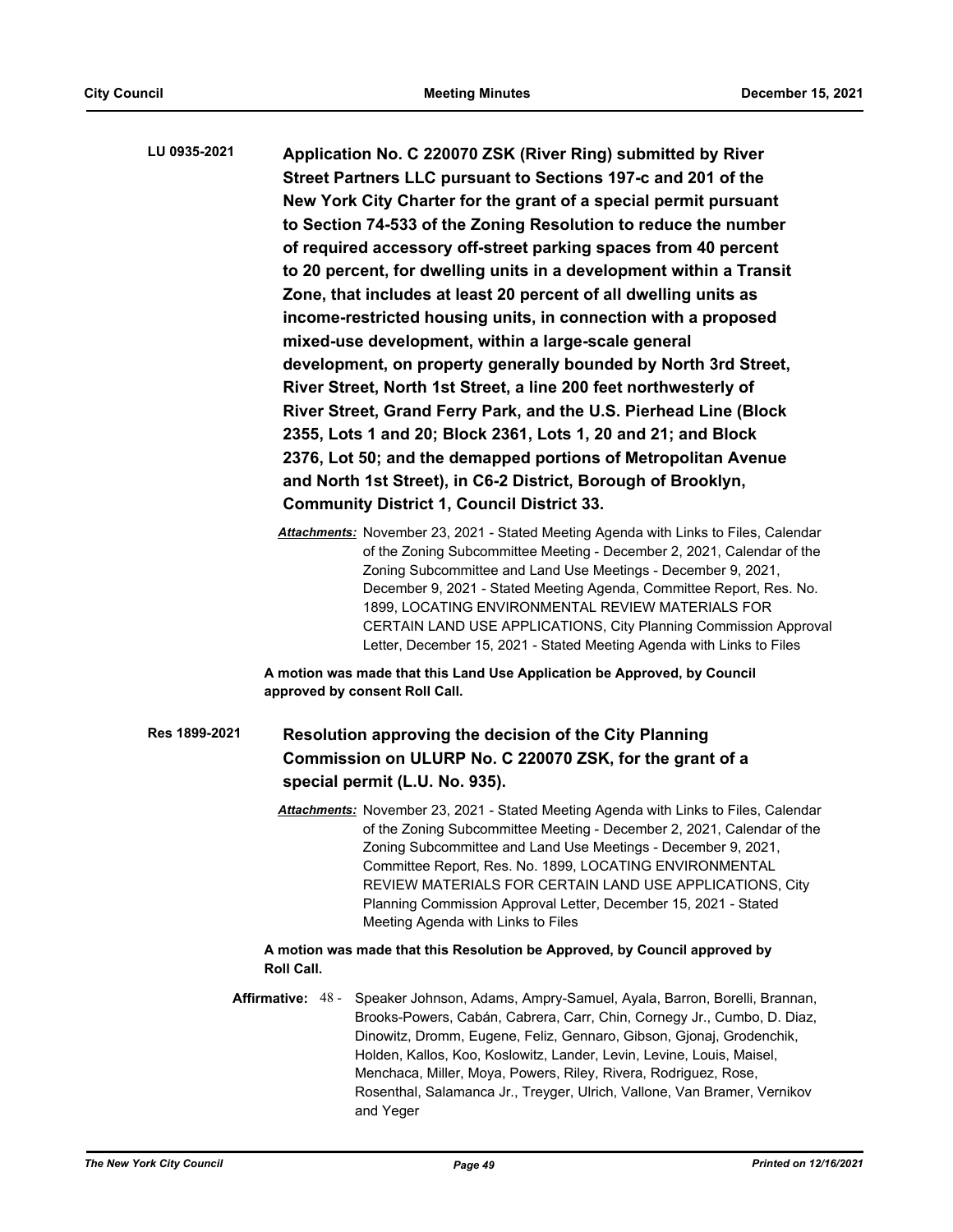**Non-voting:** 1 - Reynoso **Absent:** 2 - R. Diaz Sr. and Perkins

**Application No. C 210425 MMK (River Ring) submitted by River Street Partners LLC pursuant to Sections 197-c and 199 of the New York City Charter and Section 5-430 et seq. of the New York City Administrative Code for an amendment to the City Map involving the elimination, discontinuance and closing of Metropolitan Avenue between River Street and the United States Pierhead Line, the elimination, discontinuance and closing of a portion of North 1st Street from a point 200 feet west of River Street and the United States Pierhead Line, and the adjustment of grades and block dimensions necessitated thereby, including authorization for any acquisition or disposition of real property related thereto, Borough of Brooklyn, Community District 1, Council District 33. LU 0936-2021**

> *Attachments:* November 23, 2021 - Stated Meeting Agenda with Links to Files, Calendar of the Zoning Subcommittee Meeting - December 2, 2021, Calendar of the Zoning Subcommittee and Land Use Meetings - December 9, 2021, December 9, 2021 - Stated Meeting Agenda, Committee Report, Res. No. 1900, LOCATING ENVIRONMENTAL REVIEW MATERIALS FOR CERTAIN LAND USE APPLICATIONS, City Planning Commission Approval Letter, December 15, 2021 - Stated Meeting Agenda with Links to Files

**A motion was made that this Land Use Application be Approved, by Council approved by consent Roll Call.**

**Resolution approving the decision of the City Planning Commission on ULURP No. C 210425 MMK, an amendment to the City Map (L.U. No. 936). Res 1900-2021**

> *Attachments:* November 23, 2021 - Stated Meeting Agenda with Links to Files, Calendar of the Zoning Subcommittee Meeting - December 2, 2021, Calendar of the Zoning Subcommittee and Land Use Meetings - December 9, 2021, Committee Report, Res. No. 1900, LOCATING ENVIRONMENTAL REVIEW MATERIALS FOR CERTAIN LAND USE APPLICATIONS, City Planning Commission Approval Letter, December 15, 2021 - Stated Meeting Agenda with Links to Files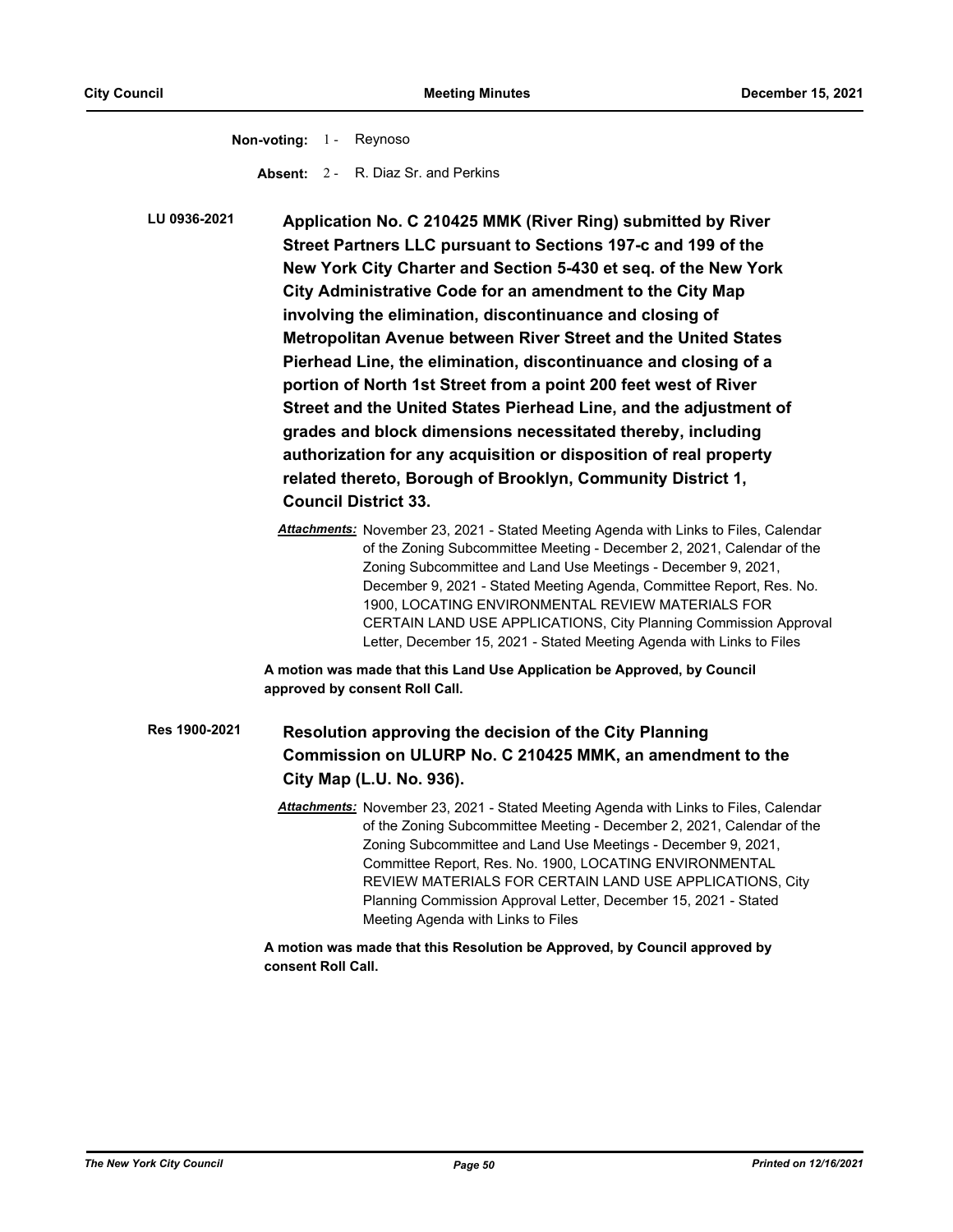| LU 0938-2021 | Application No. N 210232 ZRQ (160-05 Archer Avenue) submitted     |
|--------------|-------------------------------------------------------------------|
|              | by Archer 1 LLC, pursuant to Section 201 of the New York City     |
|              | Charter, for an amendment of the Zoning Resolution of the City of |
|              | New York, modifying Article XI, Chapter 5 (Special Downtown       |
|              | Jamaica District), Borough of Queens, Community District 12,      |
|              | <b>Council District 27.</b>                                       |

*Attachments:* November 23, 2021 - Stated Meeting Agenda with Links to Files, Calendar of the Zoning Subcommittee Meeting - December 2, 2021, Calendar of the Subcommittee Meetings and Land Use Meeting - December 7, 2021, December 9, 2021 - Stated Meeting Agenda, Committee Report, Res. No. 1901, LOCATING ENVIRONMENTAL REVIEW MATERIALS FOR CERTAIN LAND USE APPLICATIONS, City Planning Commission Approval Letter, December 15, 2021 - Stated Meeting Agenda with Links to Files

**A motion was made that this Land Use Application be Approved, by Council approved by consent Roll Call.**

# **Resolution approving with modifications the decision of the City Planning Commission on Application No. N 210232 ZRQ, for an amendment of the text of the Zoning Resolution (L.U. No. 938). Res 1901-2021**

*Attachments:* November 23, 2021 - Stated Meeting Agenda with Links to Files, Calendar of the Zoning Subcommittee Meeting - December 2, 2021, Calendar of the Subcommittee Meetings and Land Use Meeting - December 7, 2021, Committee Report, Res. No. 1901, LOCATING ENVIRONMENTAL REVIEW MATERIALS FOR CERTAIN LAND USE APPLICATIONS, City Planning Commission Approval Letter, December 15, 2021 - Stated Meeting Agenda with Links to Files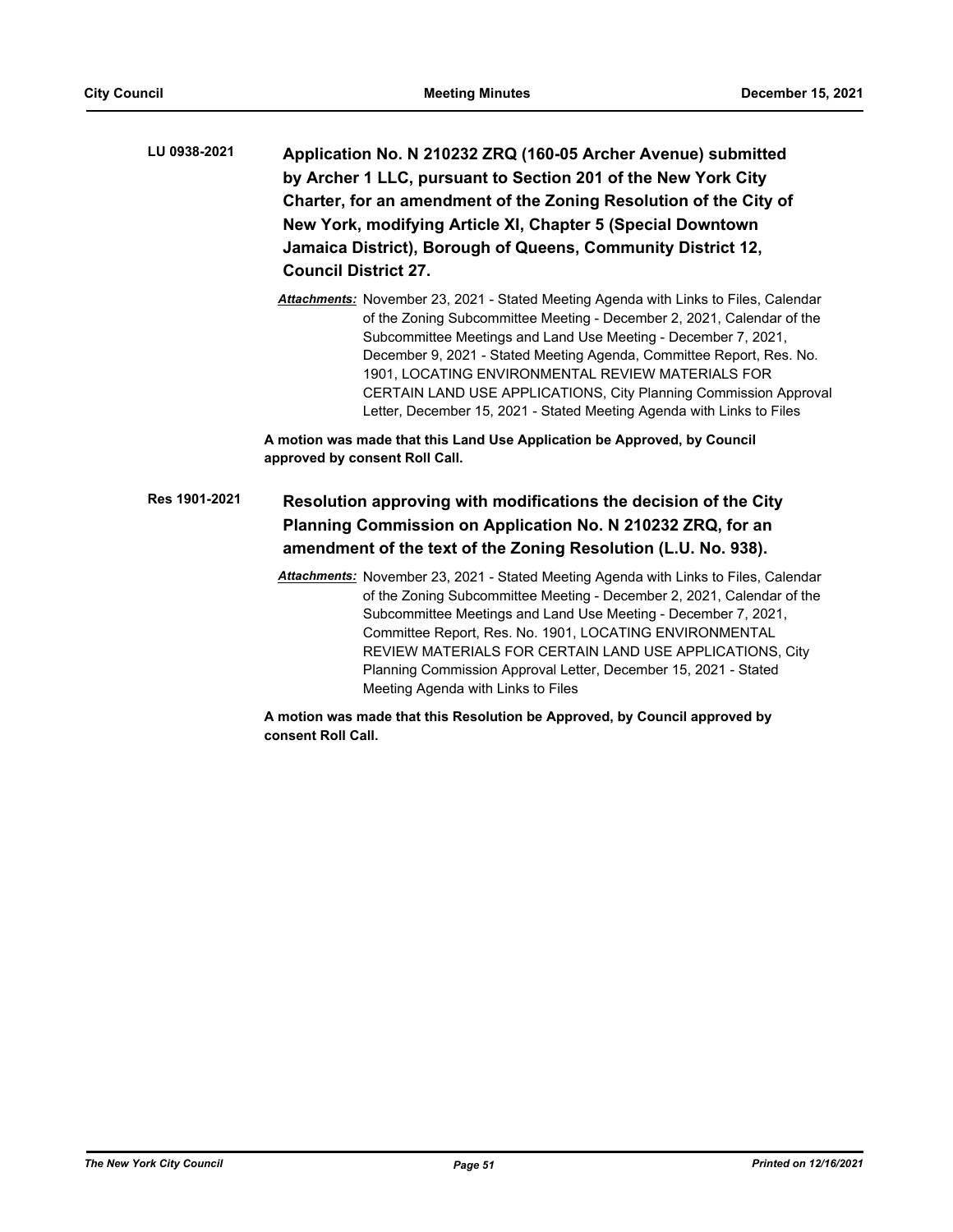| LU 0950-2021 | Application No. C 210166 ZMK (79 Quay Street Rezoning)                 |
|--------------|------------------------------------------------------------------------|
|              | submitted by Quay Plaza, LLC, pursuant to Sections 197-c and           |
|              | 201 of the New York City Charter for an amendment of the Zoning        |
|              | Map, Section No. 12c, by changing from an M1-2/R6A District to         |
|              | an M1-4/R7D District property bounded by a line 100 feet               |
|              | northerly of Quay Street, a line 100 feet westerly of Franklin Street, |
|              | Quay Street, and West Street, as shown on a diagram (for               |
|              | illustrative purposes only) dated June 21, 2021, and subject to the    |
|              | conditions of CEQR Declaration E-622, Borough of Brooklyn,             |
|              | <b>Community District 1, Council District 33.</b>                      |

*Attachments:* Calendar of the Zoning Subcommittee Meeting - December 2, 2021, Calendar of the Subcommittee Meetings and Land Use Meeting - December 7, 2021, Hearing Testimony - Zoning 12-7-21, December 9, 2021 - Stated Meeting Agenda, Committee Report, Res. No. 1902, LOCATING ENVIRONMENTAL REVIEW MATERIALS FOR CERTAIN LAND USE APPLICATIONS, City Planning Commission Approval Letter, December 15, 2021 - Stated Meeting Agenda with Links to Files

**A motion was made that this Land Use Application be Approved, by Council approved by consent Roll Call.**

## **Resolution approving the decision of the City Planning Commission on ULURP No. C 210166 ZMK, a Zoning Map amendment (Preconsidered L.U. No. 950). Res 1902-2021**

*Attachments:* Calendar of the Zoning Subcommittee Meeting - December 2, 2021, Calendar of the Subcommittee Meetings and Land Use Meeting - December 7, 2021, Committee Report, Res. No. 1902, LOCATING ENVIRONMENTAL REVIEW MATERIALS FOR CERTAIN LAND USE APPLICATIONS, City Planning Commission Approval Letter, December 15, 2021 - Stated Meeting Agenda with Links to Files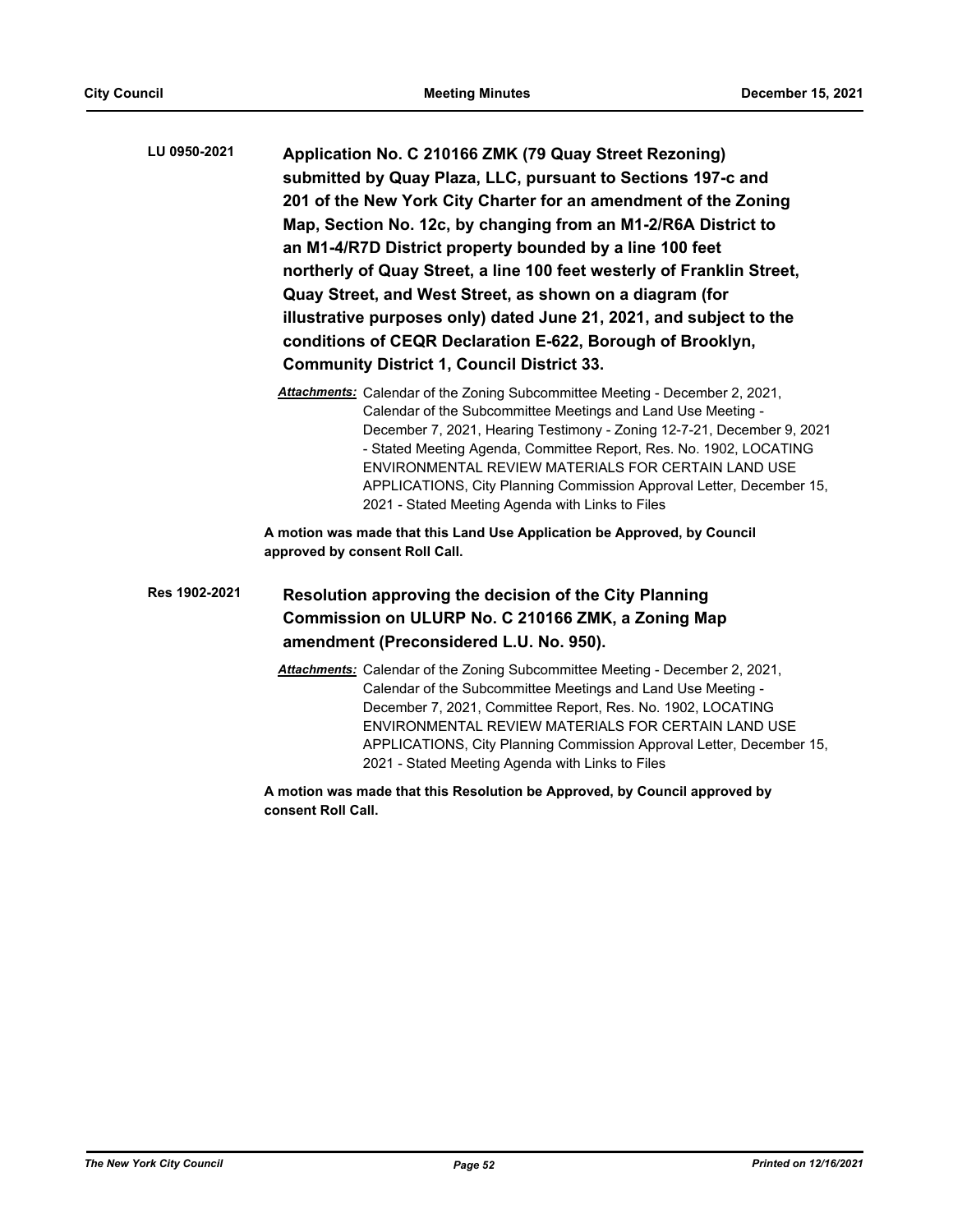| LU 0951-2021 | Application No. N 210167 ZRK (79 Quay Street Rezoning)              |
|--------------|---------------------------------------------------------------------|
|              | submitted by Quay Plaza, LLC, pursuant to Section 201 of the        |
|              | New York City Charter, for an amendment of the Zoning               |
|              | Resolution of the City of New York modifying Article XII, Chapter 3 |
|              | (Special Mixed Use District) and related Sections, and modifying    |
|              | APPENDIX F for the purpose of establishing a Mandatory              |
|              | Inclusionary Housing area, Borough of Brooklyn, Community           |
|              | <b>District 1, Council District 33.</b>                             |
|              |                                                                     |

*Attachments:* Calendar of the Zoning Subcommittee Meeting - December 2, 2021, Calendar of the Subcommittee Meetings and Land Use Meeting - December 7, 2021, Hearing Testimony - Zoning 12-7-21, December 9, 2021 - Stated Meeting Agenda, Committee Report, Res. No. 1903, LOCATING ENVIRONMENTAL REVIEW MATERIALS FOR CERTAIN LAND USE APPLICATIONS, City Planning Commission Approval Letter, December 15, 2021 - Stated Meeting Agenda with Links to Files

**A motion was made that this Land Use Application be Approved, by Council approved by consent Roll Call.**

- **Resolution approving with modifications the decision of the City Planning Commission on Application No. N 210167 ZRK, for an amendment of the text of the Zoning Resolution (Preconsidered L.U. No. 951). Res 1903-2021**
	- *Attachments:* Calendar of the Zoning Subcommittee Meeting December 2, 2021, Calendar of the Subcommittee Meetings and Land Use Meeting - December 7, 2021, Committee Report, Res. No. 1903, LOCATING ENVIRONMENTAL REVIEW MATERIALS FOR CERTAIN LAND USE APPLICATIONS, City Planning Commission Approval Letter, December 15, 2021 - Stated Meeting Agenda with Links to Files

**A motion was made that this Resolution be Approved, by Council approved by consent Roll Call.**

Coupled on General Orders Calendar

Civil Rights & Human Rights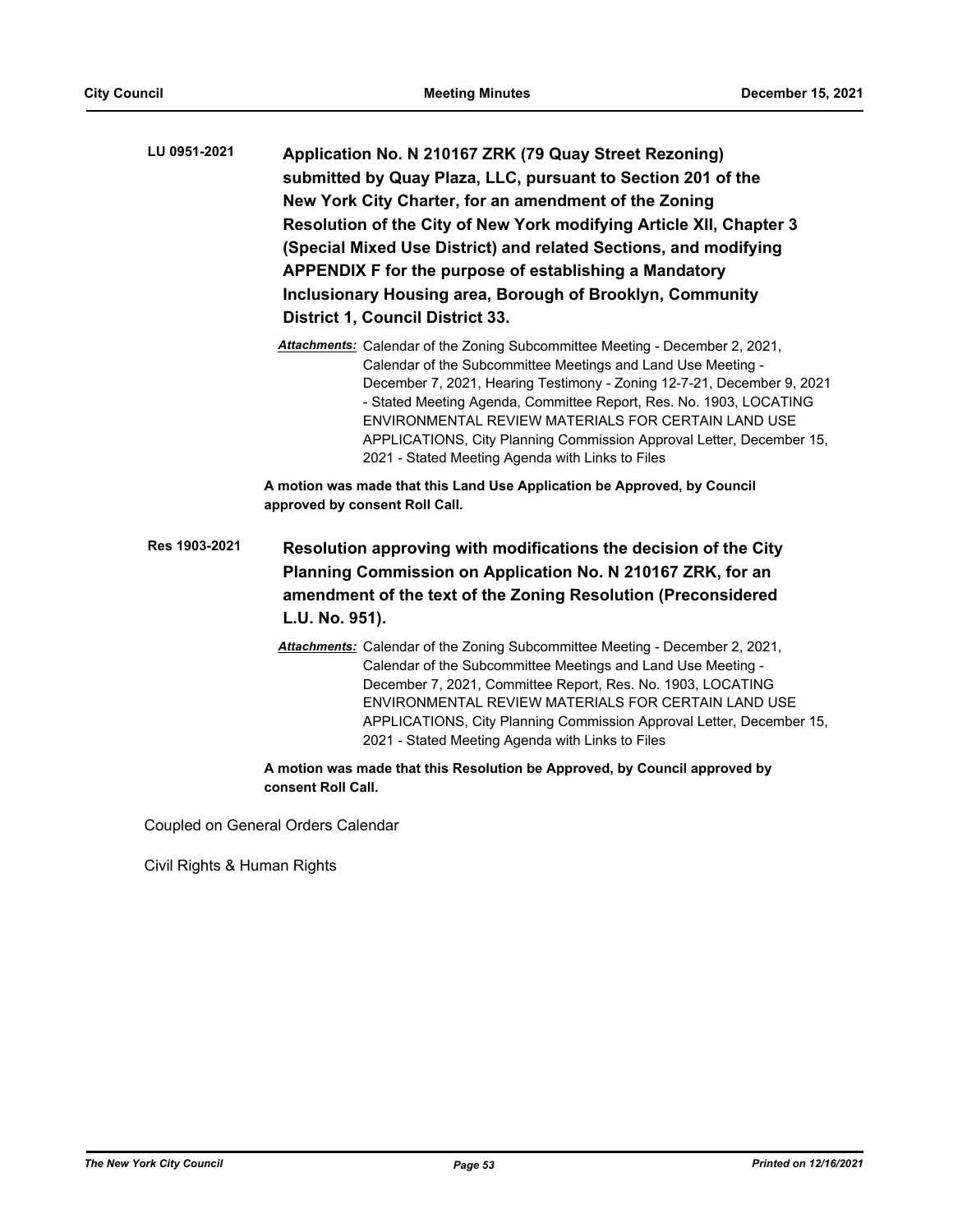## **A Local Law to amend the administrative code of the city of New York, in relation to prohibiting employers from posting job listings without minimum and maximum salary information Int 1208-2018-B**

*Attachments:* Summary of Int. No. 1208-B, Summary of Int. No. 1208-A, Summary of Int. No. 1208, Int. No. 1208, October 31, 2018 - Stated Meeting Agenda with Links to Files, Hearing Transcript - Stated Meeting 10-31-2018, Minutes of the Stated Meeting - October 31, 2018, Proposed Int. No. 1208-A - 11/12/21, Committee Report 12/2/21, Hearing Testimony 12/2/21, Proposed Int. No. 1208-B - 12/10/21, Committee Report 12/14/21, Committee Report - Stated Meeting, Fiscal Impact Statement, December 15, 2021 - Stated Meeting Agenda with Links to Files

#### **A Local Law to amend the administrative code of the city of New York, in relation to open captioning at motion picture theaters Int 2020-2020-A**

*Attachments:* Summary of Int. No. 2020-A, Summary of Int. No. 2020, Int. No. 2020, July 28, 2020 - Stated Meeting Agenda with Links to Files, Hearing Transcript - Stated Meeting 7-28-20, Minutes of the Stated Meeting - July 28, 2020, Committee Report 12/2/21, Hearing Testimony 12/2/21, Proposed Int. No. 2020-A - 12/10/21, Committee Report 12/14/21, Committee Report - Stated Meeting, Fiscal Impact Statement, December 15, 2021 - Stated Meeting Agenda with Links to Files

Consumer Affairs and Business Licensing

# **A Local Law to amend the administrative code of the city of New York, in relation to authorizing the department of consumer and worker protection to issue temporary operating licenses to sidewalk cafe applicants if certain requirements are satisfied Int 2096-2020-A**

*Attachments:* Summary of Int. No. 2096-A, Summary of Int. No. 2096, Int. No. 2096, September 23, 2020 - Stated Meeting Agenda with Links to Files, Hearing Transcript - Stated Meeting 9-23-20, Minutes of the Stated Meeting - September 23, 2020, Committee Report 9/30/20, Hearing Testimony 9/30/20, Hearing Transcript 9/30/20, Proposed Int. No. 2096-A - 12/9/21, Committee Report 12/14/21, Committee Report - Stated Meeting, Fiscal Impact Statement, December 15, 2021 - Stated Meeting Agenda with Links to Files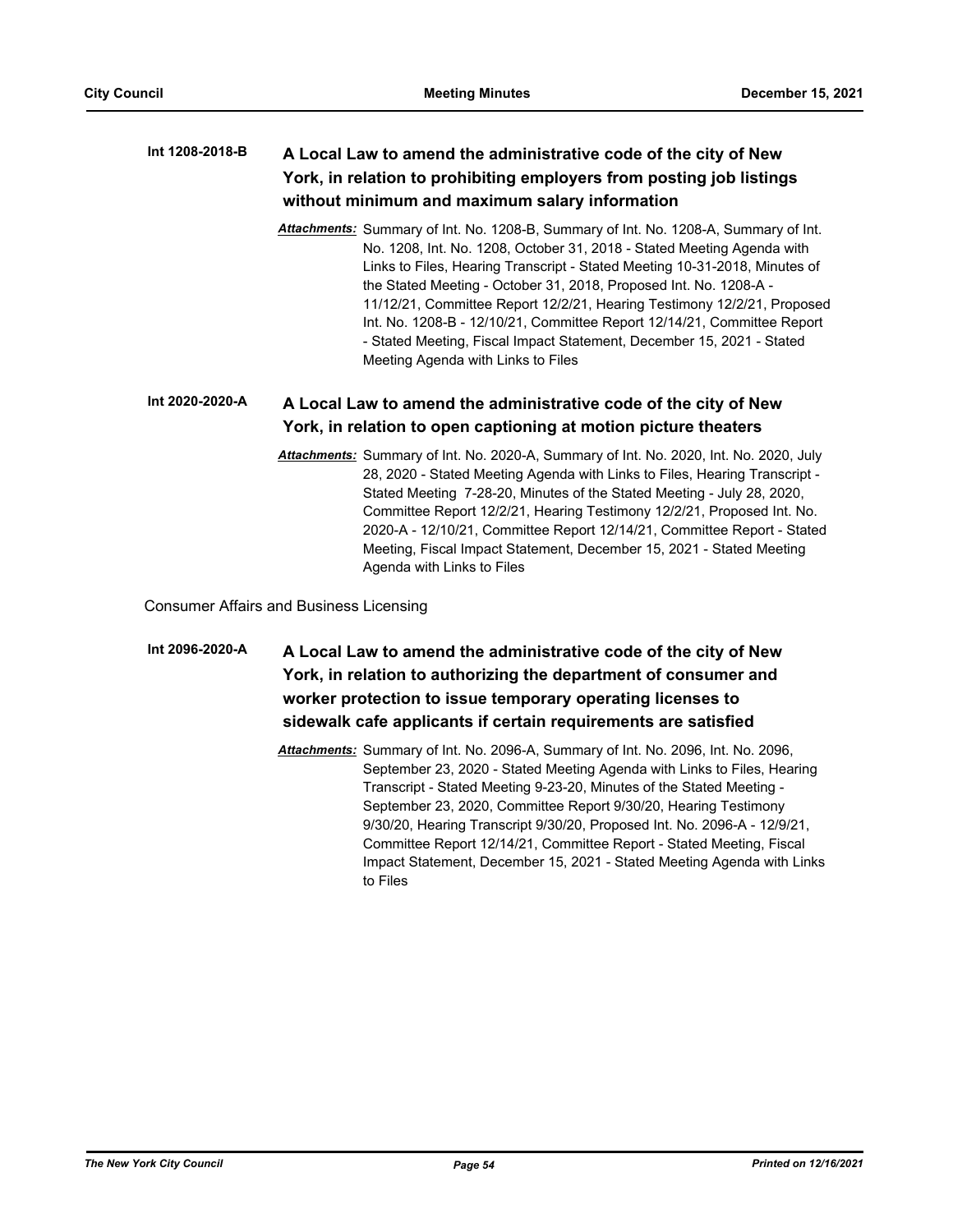### **A Local Law to amend the administrative code of the city of New York, in relation to the preparation of plans in connection with petitions for revocable consents for sidewalk cafes Int 2134-2020**

*Attachments:* Summary of Int. No. 2134, Int. No. 2134, Committee Report 9/30/20, Hearing Testimony 9/30/20, Hearing Transcript 9/30/20, October 15, 2020 - Stated Meeting Agenda with Links to Files, Hearing Transcript - Stated Meeting 10-15-20, Minutes of the Stated Meeting - October 15, 2020, Committee Report 12/14/21, Committee Report - Stated Meeting, Fiscal Impact Statement, December 15, 2021 - Stated Meeting Agenda with Links to Files

# Environmental Protection

# **A Local Law to amend the administrative code of the city of New York, in relation to reducing unnecessary illumination in city-owned spaces Int 0271-2018-A**

*Attachments:* Summary of Int. No. 271-A, Summary of Int. No. 271, Int. No. 271, January 31, 2018 - Stated Meeting Agenda, Hearing Transcript - Stated Meeting 01-31-2018, Minutes of the Stated Meeting - January 31, 2018, Committee Report 12/1/21, Hearing Testimony 12/1/21, Proposed Int. No. 271-A - 12/9/21, Committee Report 12/14/21, Fiscal Impact Statement, Committee Report - Stated Meeting, December 15, 2021 - Stated Meeting Agenda with Links to Files

### **A Local Law to amend the administrative code of the city of New York, in relation to nighttime illumination during peak avian migration periods Int 0274-2018-A**

*Attachments:* Summary of Int. No. 274-A, Summary of Int. No. 274, Int. No. 274, January 31, 2018 - Stated Meeting Agenda, Minutes of the Stated Meeting - January 31, 2018, Hearing Transcript - Stated Meeting 01-31-2018, Committee Report 12/1/21, Hearing Testimony 12/1/21, Proposed Int. No. 274-A - 12/9/21, Committee Report 12/14/21, Fiscal Impact Statement, Committee Report - Stated Meeting, December 15, 2021 - Stated Meeting Agenda with Links to Files

### **A Local Law to amend the administrative code of the city of New York, in relation to the use of substances with certain emissions profiles Int 2317-2021-A**

*Attachments:* Summary of Int. No. 2317-A, Summary of Int. No. 2317, Int. No. 2317, May 27, 2021 - Stated Meeting Agenda with Links to Files, Hearing Transcript - Stated Meeting 5-27-21, Minutes of the Stated Meeting - May 27, 2021, Committee Report 11/17/21, Hearing Testimony 11/17/21, Proposed Int. No. 2317-A - 12/9/21, Committee Report 12/14/21, Fiscal Impact Statement, Committee Report - Stated Meeting, December 15, 2021 - Stated Meeting Agenda with Links to Files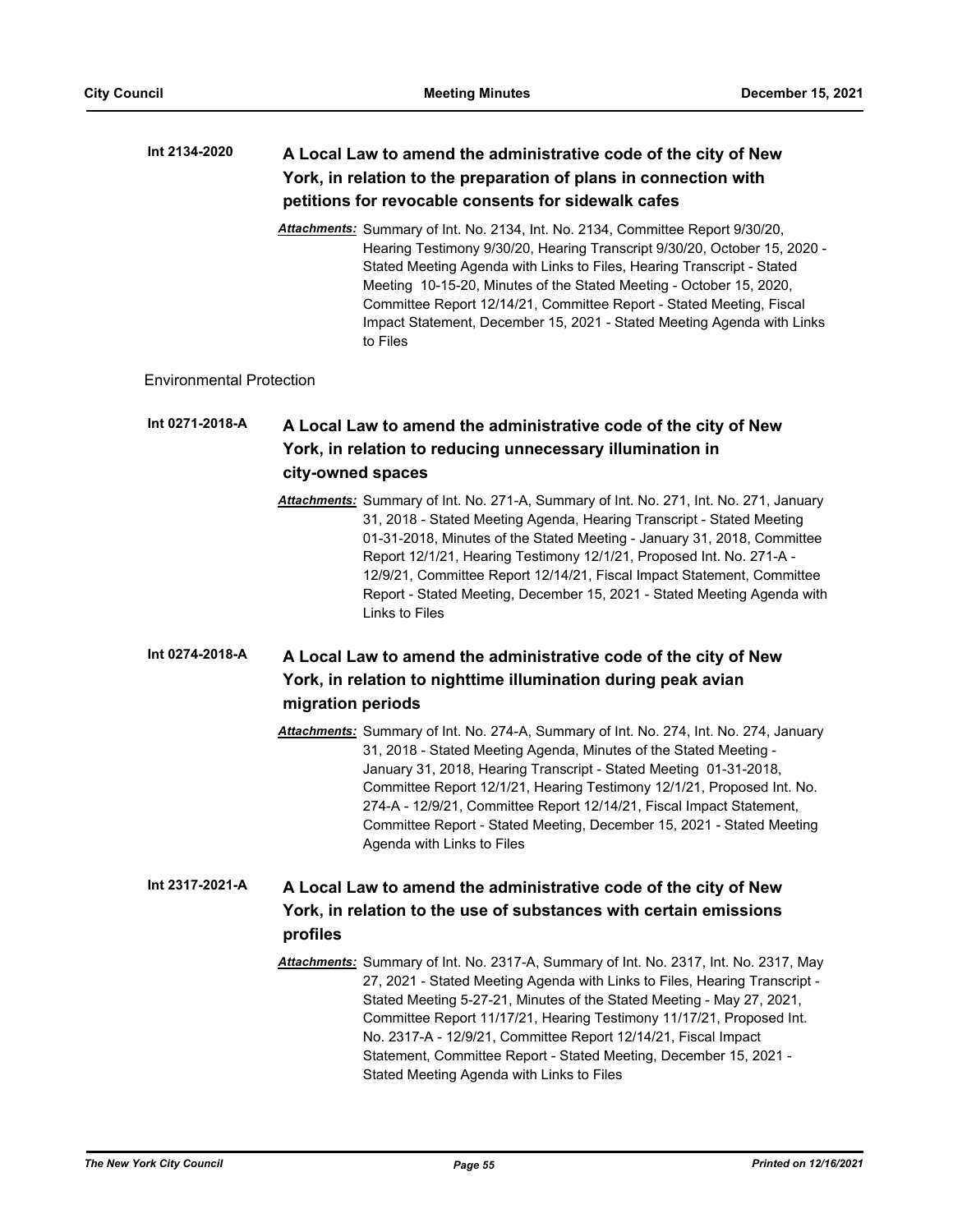Finance

**A Local Law in relation to the date of submission by the mayor of a preliminary management report, the date of submission by the mayor of the preliminary certificate regarding debt and reserves and appropriations and expenditures for capital projects, the date of submission by the mayor of the preliminary budget, the date of publication by the director of the independent budget office of a report on revenues and expenditures, the date of submission by the community boards of statements in regard to the preliminary budget, the date of submission by the commissioner of finance of an estimate of the assessed valuation of real property and statement of real property taxes due, expected to be received, and uncollected, the date of submission by the mayor of a tax benefit report, the date of submission by the borough boards of statements on budget priorities, the date of submission by the borough presidents of proposed modifications of the preliminary budget, the date of publication by the director of the independent budget office of a report analyzing the preliminary budget, and the date of submission by the campaign finance board of estimates of the financial needs of the campaign finance board, relating to the fiscal year two thousand twenty-three Int 2470-2021** *Attachments:* Summary of Int. No. 2470, Int. No. 2470, December 9, 2021 - Stated Meeting Agenda, Committee Report 12/15/21, Fiscal Impact Statement, December 15, 2021 - Stated Meeting Agenda with Links to Files **Resolution approving the new designation and changes in the designation of certain organizations to receive funding in the Expense Budget. Res 1869-2021** *Attachments:* Res. No. 1869, Charts for Resolution, Committee Report, Complete Package, December 15, 2021 - Stated Meeting Agenda with Links to Files **Resolution supporting an undertaking, subject to appropriation, to pay an entity an amount equivalent to any shortfall in loan Res 1870-2021**

**payments by taxi medallion owners who have restructured their debt pursuant to the taxi medallion owner relief program**

*Attachments:* Res. No. 1870, Committee Report, December 15, 2021 - Stated Meeting Agenda with Links to Files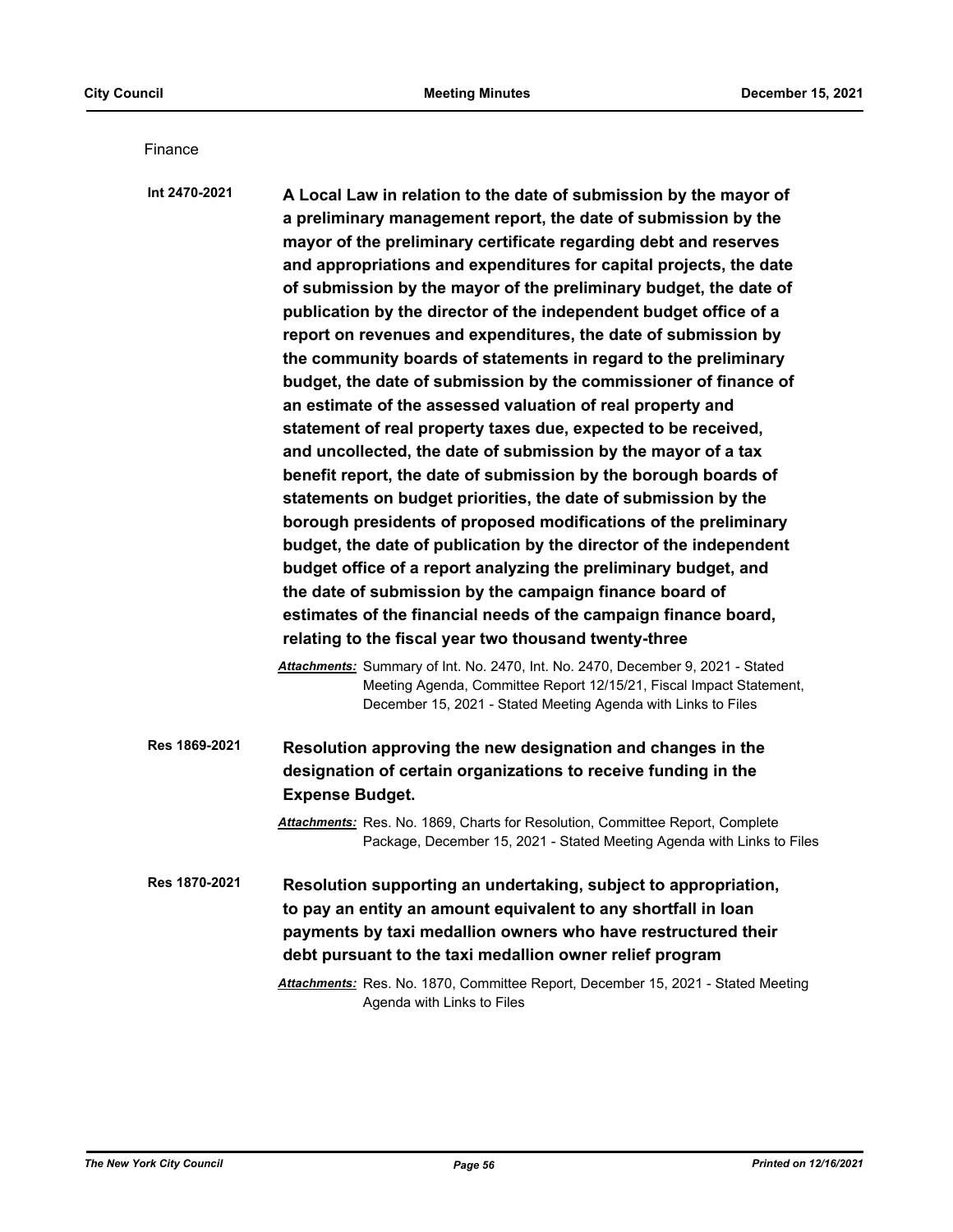| Res 1876-2021 | <b>RESOLUTION APPROVING THE MODIFICATION (MN-1) OF UNITS</b> |
|---------------|--------------------------------------------------------------|
|               | OF APPROPRIATION AND THE TRANSFER OF CITY FUNDS              |
|               | <b>BETWEEN AGENCIES PROPOSED BY THE MAYOR PURSUANT</b>       |
|               | TO SECTION 107(b) OF THE NEW YORK CITY CHARTER.              |

*Attachments:* (MN-1), Memorandum, Res. No. 1876, Committee Report, Complete Package, December 15, 2021 - Stated Meeting Agenda with Links to Files

**RESOLUTION APPROVING A MODIFICATION (MN-2) PURSUANT TO SECTION 107(e) OF THE CHARTER OF THE CITY OF NEW YORK. Res 1877-2021**

**A Local Law to amend the New York city fire code, in relation to the advancement and regulation of energy storage systems and the adoption of current fire safety standards as incorporated in the 2015 edition of the international fire code. Int 2430-2021-A**

> *Attachments:* Summary of Int. No. 2430, Int. No. 2430, October 21, 2021 - Stated Meeting Agenda with Links to Files, Hearing Transcript - Stated Meeting 10-21-21, Committee Report 11/1/21, Hearing Testimony 11/1/21, Hearing Transcript 11/1/21, Proposed Int. No. 2430-A - 12/9/21, Committee Report 12/14/21, Committee Report - Stated Meeting, Fiscal Impact Statement, December 15, 2021 - Stated Meeting Agenda with Links to Files

General Welfare

- **A Local Law to amend the administrative code of the city of New York, in relation to information about the use of psychiatric medication for youth in foster care Int 1358-2019-A**
	- *Attachments:* Summary of Int. No. 1358-A, Summary of Int. No. 1358, Int. No. 1358, January 24, 2019 - Stated Meeting Agenda with Links to Files, Hearing Transcript - Stated Meeting 1-24-19, Committee Report 6/25/19, Hearing Testimony 6/25/19, Hearing Transcript 6/25/19, Proposed Int. No. 1358-A - 12/10/21, Committee Report 12/14/21, Committee Report - Stated Meeting, Fiscal Impact Statement, December 15, 2021 - Stated Meeting Agenda with Links to Files

*Attachments:* (MN-2) - Exhibit A, (MN-2) - Exhibit B, Memorandum, Res. No. 1877, Committee Report, Complete Package, December 15, 2021 - Stated Meeting Agenda with Links to Files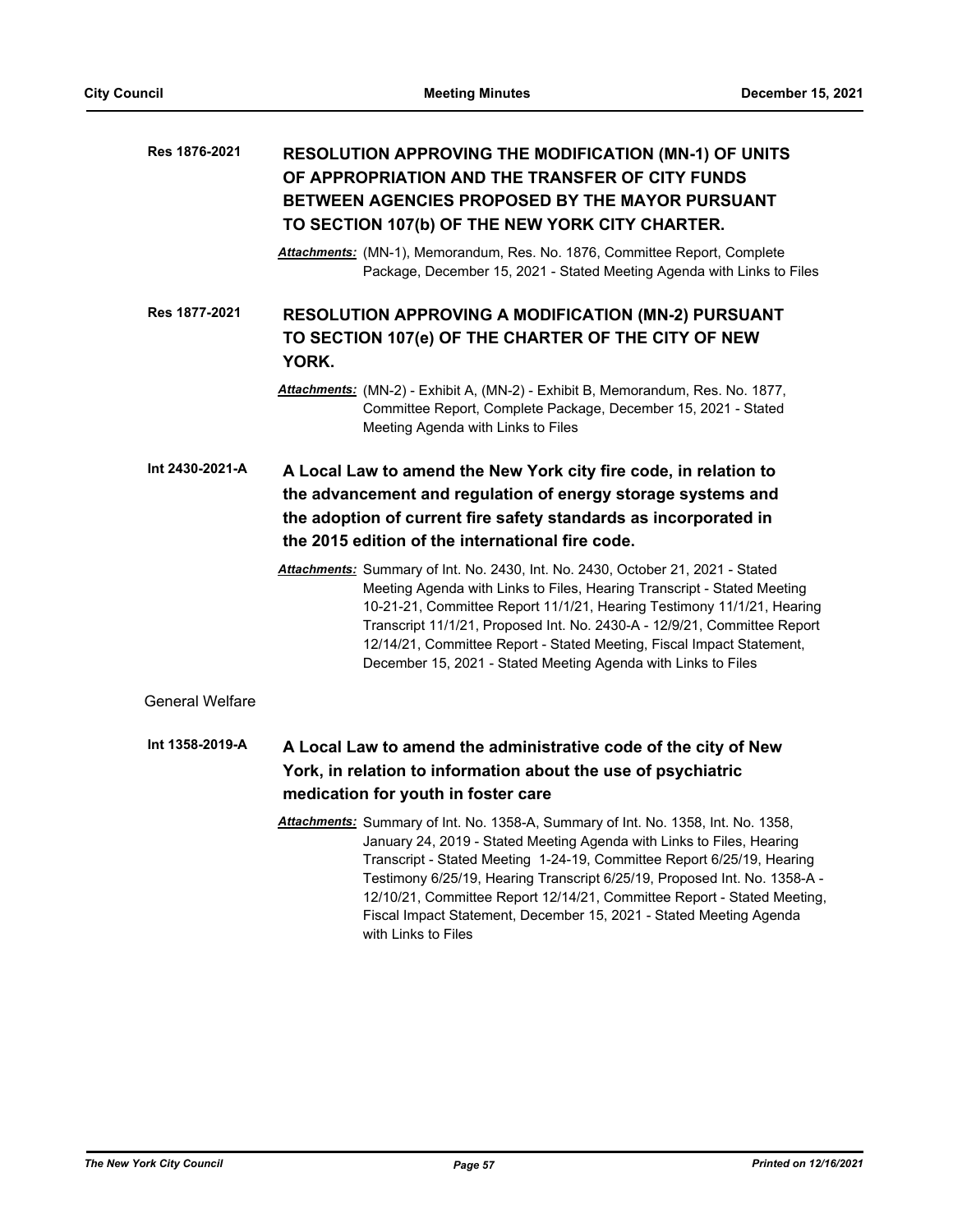### **A Local Law to amend the administrative code of the city of New York, in relation to enhancing the application for and the transparency of the emergency assistance grant program Int 2081-2020-A**

*Attachments:* Summary of Int. No. 2081-A, Summary of Int. No. 2081, Int. No. 2081, September 16, 2020 - Stated Meeting Agenda with Links to Files, Hearing Transcript - Stated Meeting 9-16-20, Minutes of the Stated Meeting - September 16, 2020, Committee Report 9/15/21, Hearing Testimony 9/15/21, Hearing Transcript 9/15/21, Proposed Int. No. 2081-A - 12/10/21, Committee Report 12/14/21, Committee Report - Stated Meeting, Fiscal Impact Statement, December 15, 2021 - Stated Meeting Agenda with Links to Files

# Governmental Operations

# **A Local Law to amend the New York city charter, in relation to establishing an office for neighborhood safety and the prevention of gun violence Int 0066-2018-A**

*Attachments:* Summary of Int. No. 66-A, Summary of Int. No. 66, Int. No. 66, January 31, 2018 - Stated Meeting Agenda, Minutes of the Stated Meeting - January 31, 2018, Hearing Transcript - Stated Meeting 01-31-2018, Committee Report 10/19/21, Hearing Testimony 10/19/21, Hearing Transcript 10/19/21, Proposed Int. No. 66-A - 12/13/21, Committee Report 12/14/21, Committee Report - Stated Meeting, Fiscal Impact Statement, December 15, 2021 - Stated Meeting Agenda with Links to Files

#### **A Local Law to amend the administrative code of the city of New York, in relation to requiring the posting of mayoral executive orders online within one business day of execution Int 2117-2020-A**

*Attachments:* Summary of Int. No. 2117-A, Summary of Int. No. 2117, Int. No. 2117, October 15, 2020 - Stated Meeting Agenda with Links to Files, Hearing Transcript - Stated Meeting 10-15-20, Minutes of the Stated Meeting - October 15, 2020, Proposed Int. No. 2117-A - 12/9/21, Committee Report 12/14/21, Committee Report - Stated Meeting, Fiscal Impact Statement, December 15, 2021 - Stated Meeting Agenda with Links to Files

# **A Local Law to amend the New York city charter and the administrative code of the city of New York, in relation to expanding language access and requiring the inclusion of video content in the voter guide Int 2438-2021-A**

*Attachments:* Summary of Int. No. 2438-A, Summary of Int. No. 2438, Int. No. 2438, October 21, 2021 - Stated Meeting Agenda with Links to Files, Hearing Transcript - Stated Meeting 10-21-21, Committee Report 11/29/21, Hearing Testimony 11/29/21, Proposed Int. No. 2438-A - 12/13/21, Committee Report 12/14/21, Committee Report - Stated Meeting, Fiscal Impact Statement, December 15, 2021 - Stated Meeting Agenda with Links to Files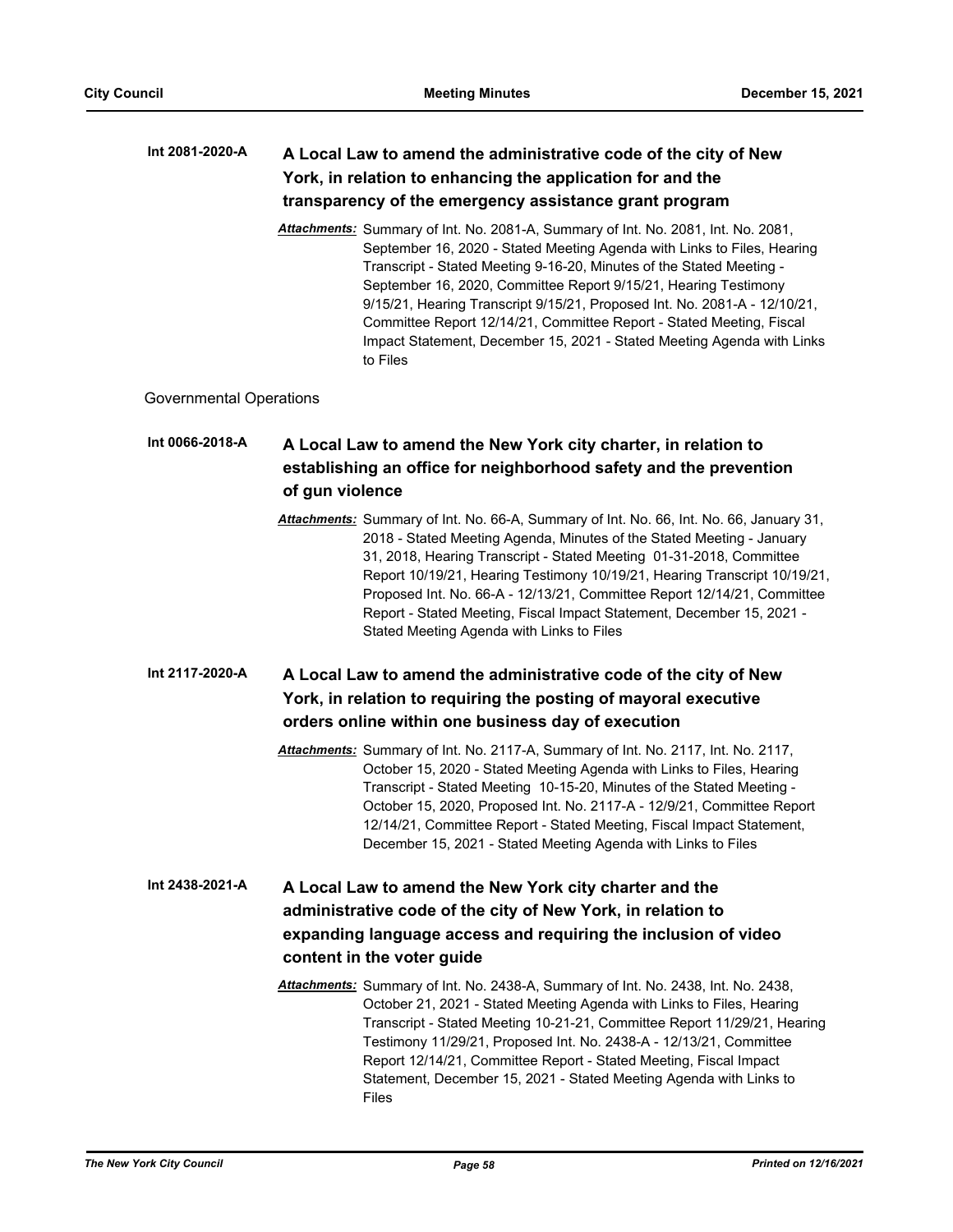**Health** 

#### **A Local Law to amend the administrative code of the city of New York, in relation to requiring added sugar notifications in chain restaurants Int 1326-2019-B**

*Attachments:* Summary of Int. No. 1326-B, Summary of Int. No. 1326-A, Summary of Int. No. 1326, Int. No. 1326, January 9, 2019 - Charter Meeting with Links to Files, Hearing Transcript - Charter Meeting 1-9-19, Minutes of the Charter Meeting - January 9, 2019, Committee Report 2/25/19, Hearing Testimony 2/25/19, Hearing Transcript 2/25/19, Proposed Int. No. 1326-A - 10/3/21, Proposed Int. No. 1326-B - 12/9/21, Committee Report 12/14/21, Committee Report - Stated Meeting, Fiscal Impact Statement, December 15, 2021 - Stated Meeting Agenda with Links to Files

Housing and Buildings

# **A Local Law in relation to the establishment of a task force to study and make recommendations regarding the potential conversion of vacant or commercially unviable office space to other uses Int 2246-2021-A**

*Attachments:* Summary of Int. No. 2246-A, Summary of Int. No. 2246, Int. No. 2246, March 25, 2021 - Stated Meeting Agenda with Links to Files, Hearing Transcript - Stated Meeting 3-25-21, Minutes of the Stated Meeting - March 25, 2021, Committee Report 11/9/21, Hearing Testimony 11/9/21, Hearing Transcript 11/9/21, Proposed Int. No. 2246-A - 12/10/21, Committee Report 12/14/21, Committee Report - Stated Meeting, Fiscal Impact Statement, December 15, 2021 - Stated Meeting Agenda with Links to Files

#### **A Local Law to amend the administrative code of the city of New York, in relation to stove safety knobs. Int 2265-2021-B**

*Attachments:* Summary of Int. No. 2265-B, Summary of Int. No. 2265-A, Summary of Int. No. 2265, Int. No. 2265, April 22, 2021 - Stated Meeting Agenda with Links to Files, Hearing Transcript - Stated Meeting 4-22-21, Minutes of the Stated Meeting - April 22, 2021, Committee Report 9/13/21, Hearing Testimony 9/13/21, Hearing Transcript 9/13/21, Proposed Int. No. 2265-A - 12/2/21, Proposed Int. No. 2265-B - 12/12/21, Committee Report 12/14/21, Committee Report - Stated Meeting, Fiscal Impact Statement, December 15, 2021 - Stated Meeting Agenda with Links to Files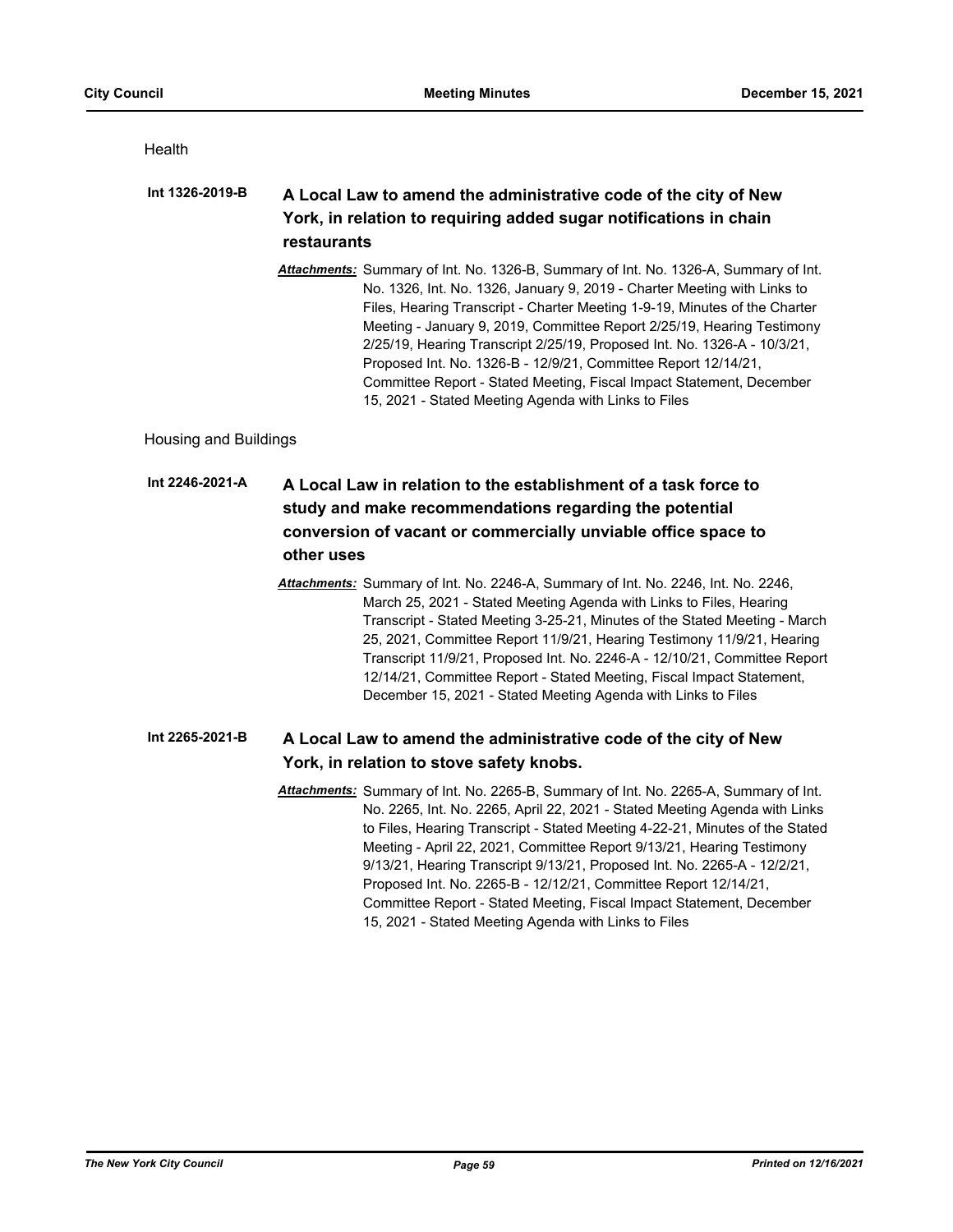| Int 2411-2021-A | A Local Law to amend the New York city charter and the        |
|-----------------|---------------------------------------------------------------|
|                 | administrative code of the city of New York, in relation to   |
|                 | enforcement of provisions of the zoning resolution related to |
|                 | eligibility requirements with respect to the development,     |
|                 | acquisition, rehabilitation, preservation, sale or rental of  |
|                 | affordable housing administered by the department of housing  |
|                 | preservation and development                                  |
|                 |                                                               |

*Attachments:* Summary of Int. No. 2411-A, Summary of Int. No. 2411, Int. No. 2411, October 7, 2021 - Stated Meeting Agenda with Links to Files, Hearing Transcript - Stated Meeting 10-7-21, Committee Report 11/9/21, Hearing Testimony 11/9/21, Hearing Transcript 11/9/21, Minutes of the Stated Meeting - October 7, 2021, Proposed Int. No. 2411-A - 12/10/21, Committee Report 12/14/21, Committee Report - Stated Meeting, Fiscal Impact Statement, December 15, 2021 - Stated Meeting Agenda with Links to Files

# **A Local Law to amend the administrative code of the city of New York, in relation to penalties for failing to certify correction of immediately hazardous conditions and the reinspection of immediately hazardous conditions at construction sites Int 2449-2021-A**

*Attachments:* Summary of Int. No. 2449-A, Summary of Int. No. 2449, Int. No. 2449, Committee Report 11/9/21, Hearing Testimony 11/9/21, Hearing Transcript 11/9/21, November 10, 2021 - Stated Meeting Agenda with Links to Files, Proposed Int. No. 2449-A - 12/10/21, Committee Report 12/14/21, Committee Report - Stated Meeting, Fiscal Impact Statement, December 15, 2021 - Stated Meeting Agenda with Links to Files

### **A Local Law to amend the administrative code of the city of New York, in relation to exemption from taxation of alterations and improvements to multiple dwellings Int 2476-2021**

*Attachments:* Summary of Int. No. 2476, Int. No. 2476, Committee Report 11/29/21, Hearing Testimony 11/29/21, December 9, 2021 - Stated Meeting Agenda, Committee Report 12/14/21, Committee Report - Stated Meeting, Fiscal Impact Statement, December 15, 2021 - Stated Meeting Agenda with Links to Files

Mental Health, Disabilities and Addiction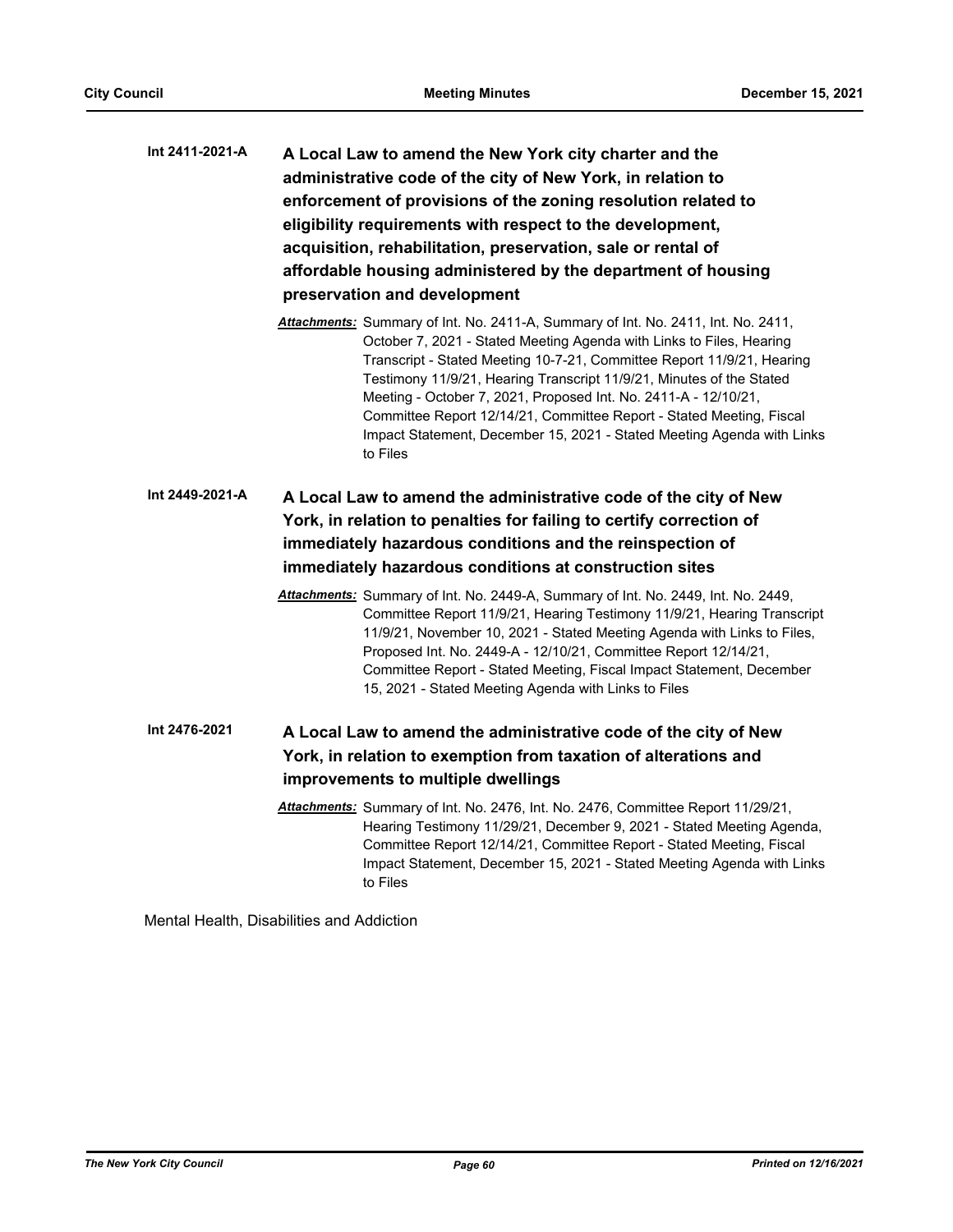#### **A Local Law in relation to reporting on the mental health of New Yorkers during the COVID-19 public health crisis Int 2005-2020-A**

*Attachments:* Summary of Int. No. 2005-A, Summary of Int. No. 2005, Int. No. 2005, July 28, 2020 - Stated Meeting Agenda with Links to Files, Hearing Transcript - Stated Meeting 7-28-20, Minutes of the Stated Meeting - July 28, 2020, Committee Report 9/22/20, Hearing Testimony 9/22/20, Hearing Transcript 9/22/20, Proposed Int. No. 2005-A - 12/9/21, Committee Report 12/14/21, Committee Report - Stated Meeting, Fiscal Impact Statement, December 15, 2021 - Stated Meeting Agenda with Links to Files

Parks and Recreation

# **A Local Law in relation to renaming a park in the Borough of Queens, Archie Spigner Park, and to amend the official map of the city of New York accordingly Int 2462-2021**

*Attachments:* Summary of Int. No. 2462, Int. No. 2462, November 23, 2021 - Stated Meeting Agenda with Links to Files, Committee Report 12/14/21, Committee Report - Stated Meeting, Fiscal Impact Statement, December 15, 2021 - Stated Meeting Agenda with Links to Files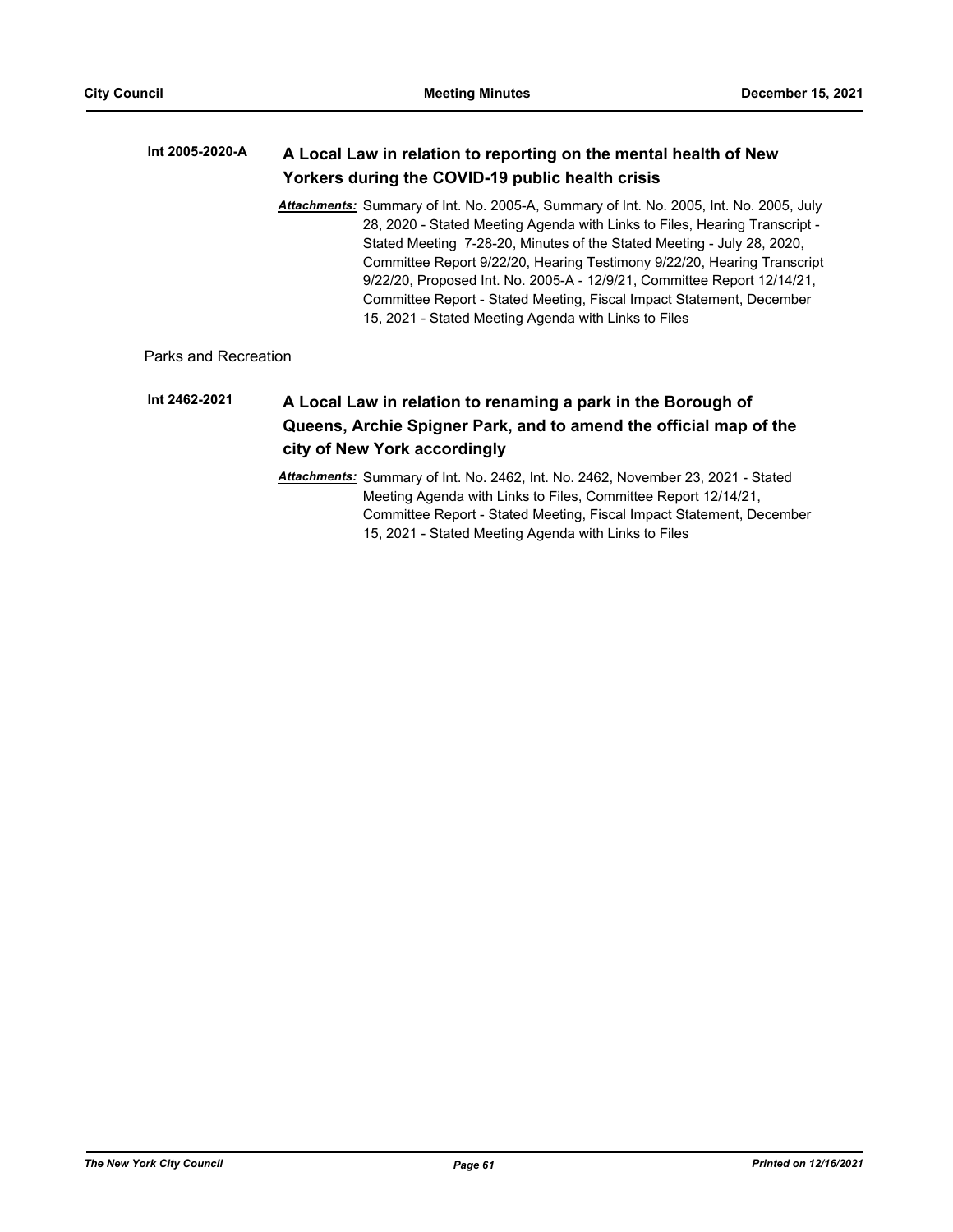**A Local Law in relation to the naming of 199 thoroughfares and public places, Frances Perkins Place, Borough of Manhattan, TIN PAN ALLEY, Borough of Manhattan, Sumner Redstone Way, Borough of Manhattan, Mother Maude Ford Way, Borough of Queens, Alex Pauline Road, Borough of Queens, Alex Pauline Road, Borough of Queens, Boxing Row, Borough of Brooklyn, Weyman Carey Way, Borough of Brooklyn, Police Officer Randolph Holder Way, Borough of Manhattan, Cicely Tyson Way, Borough of Manhattan, Detective Robert A. Cardona Way, Borough of Manhattan, Hector "Macho" Camacho Way, Borough of Manhattan, John Johnson Way, Borough of the Bronx, Robert "Black Rob" Ross Way, Borough of Manhattan, Pura Belpre Way, Borough of Manhattan, Israel Martinez Way, Borough of the Bronx, Mexico-Tenochtitlan, Borough of Manhattan, Melissa Kruppa Way, Borough of Staten Island, Sharon Nearby Way, Borough of Staten Island, FDNY FF Jimmy Martinez Way, Borough of Staten Island, Anton Updale Way, Borough of Staten Island, Sergeant Leif E. Eikeseth Way, Borough of Staten Island, Ira D Hudson Way USN Pearl Harbor KIA, Borough of Staten Island, SGT Donald W. Tinney Jr. Street, Borough of Staten Island, Firefighter James J. Marshall Jr. Lane, Borough of Staten Island, Firefighter James J. Marshall Sr. Lane, Jennifer Diane Caputo Way, Borough of Staten Island, Dr. Ahmad Jaber Way, Borough of Brooklyn, Joseph Joyce Way, Borough of Brooklyn, Justin Wallace Way, Borough of Queens, Deborah Hoyle Way, Borough of Queens, Father Andrew Struzzieri Way, Borough of Queens, Clarence "SPUD" Josey Jr. Way, Borough of Queens, Neville Facey Way, Borough of Queens, Cathy LeBlanc Way, Borough of Queens, Benjamin Wright Way, Borough of Queens, Stephen Cooper Way, Borough of Queens, Darryl E. Greene Way, Borough of Queens, Johnny Pacheco Way, Borough of the Bronx, PFC Buford Brown Way, Borough of the Bronx, Reverend Luciano Soto Way, Borough of the Bronx, Dr. Carolyn G. Williams Way, Borough of the Bronx, Thomasina Bushby Way, Borough of the Bronx, Celia Cruz Salsa Legend, Borough of the Bronx, Sylvester Royer Corner, Borough of the Bronx, William 'Bill' Howard Sr. Way, Borough of Brooklyn, Rev. Dr. Robert E. Cornegy, Sr. Way, Borough of Brooklyn, Dr. Sam Pinn Jr. Way, Borough of Brooklyn, Carmelo Sanchez Way, Borough of the Bronx, Roxanne Reid Way, Borough of the Bronx, Beverly Roberts Way, Borough of the Bronx, Juan Antonio Rossy Way, Borough of the Bronx, John McKelvey Sr. Way Villa Rosa Bonheur, Borough of the Bronx, Tenzing Norgay Sherpa Way, Int 2477-2021**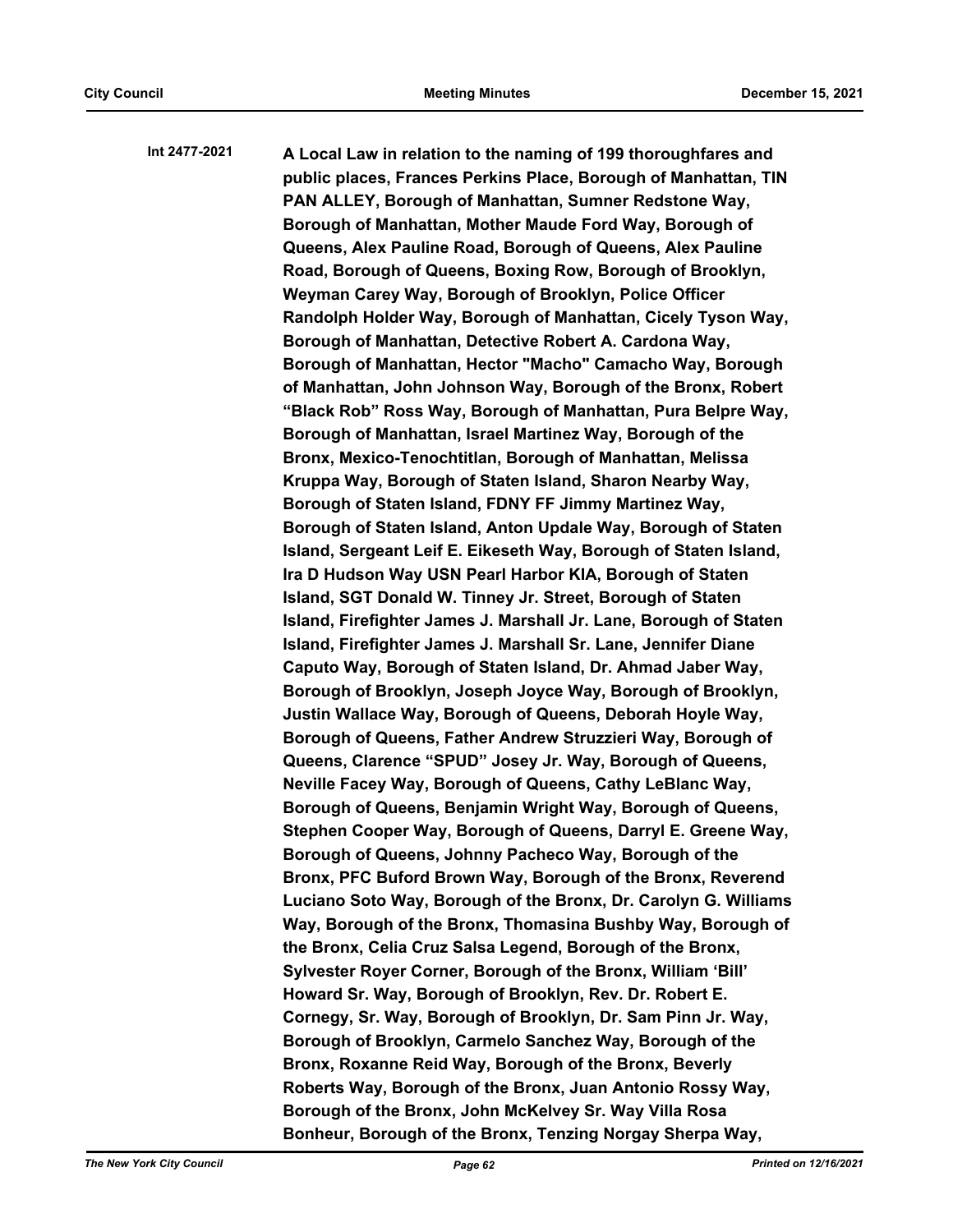**Borough of Queens, Joseph Ricevuto Way, Borough of Queens, Steve Knobel Way, Borough of Queens, Stanley, Kathleen & Robert Rygor Way, Borough of Queens, Monti Castañeda Corner, Borough of Queens, Peter Magnani Way, Borough of Queens, Ebenezer "Ben" Edwards Way, Borough of Brooklyn, Phil Foglia Way, Borough of the Bronx, Joseph Migliucci Way, Borough of the Bronx, Madonia Road, Borough of the Bronx, St. John's Way, Borough of Queens, Little Bangladesh Avenue, Borough of Queens, Eleanor Dowe Blvd, Borough of the Bronx, Curtis Hamilton Way, Borough of the Bronx, Hetty Fox Lane, Borough of the Bronx, Andy "The Barber" Foxe Way, Borough of the Bronx, Winifred A.R. Bama Way, Borough of the Bronx, Bishop Roy Bryant Sr. DD Way, Borough of the Bronx, Hon. Aurelia Greene Way, Borough of the Bronx, Rosella Gregg Way, Borough of the Bronx, Mother Cordelia Gilford Way, Borough of the Bronx, Thomas 'Tommy' A. Solfio Way, Borough of the Bronx, Mario D'Agostino Way, Borough of the Bronx, Conti's Pastry Shoppe Boulevard, Borough of the Bronx, Joe Chiodi Way, Borough of the Bronx, Michael Prince Way, Borough of the Bronx, Ibrahim al-Hamdi Way, Borough of the Bronx, Joseph Oddo Way, Borough of the Bronx, Gjergj Kastrioti Skenderbeu Way, Borough of the Bronx, PePe Cardona Way, Borough of the Bronx, Carmine Palladino Way, Borough of the Bronx, Dominick Schiano Way, Borough of the Bronx, Fan Noli Way, Borough of the Bronx, Melvin "Mel" Doby Memorial Way, Borough of Queens, Reverend Laura G. Lowery Way, Borough of Queens, Union Course Racetrack, Borough of Queens, Maureen Walthers Way, Borough of Queens, Joseph Magnus Way, Borough of Queens, Phil "Scooter" Rizzuto Corner, Borough of Queens, Sarah Whiting Way, Borough of Queens, Ganesh Temple Street, Borough of Queens, Rabbi Dr. Asher Murciano Way, Borough of Queens, Ivan Mrakovcic Way, Borough of Queens, rue Barry Lewis Way, Borough of Queens, Detective Brian Simonsen Way, Borough of Queens, Police Officer FRANK G. MACRI WAY, Borough of Queens, Salvatore "Buddy" Scotto Way, Borough of Brooklyn, Andreas Stylianou Way, Borough of Brooklyn, Joseph Ferris Way, Borough of Brooklyn, Nicholas Heyward Sr. Place, Borough of Brooklyn, Elisa Torres Way, Borough of Brooklyn, District Attorney Kenneth P. Thompson Way, Borough of Brooklyn, Rita's Way, Borough of Brooklyn, Genevieve (Jenny) Eason Way, Borough of Manhattan, David Dinkins Drive, Borough of Manhattan, Rev. Dr. J. G. McCann Way, Borough of Manhattan, Marie Andrée Bichotte Way, Borough of Brooklyn, Frank Scollo**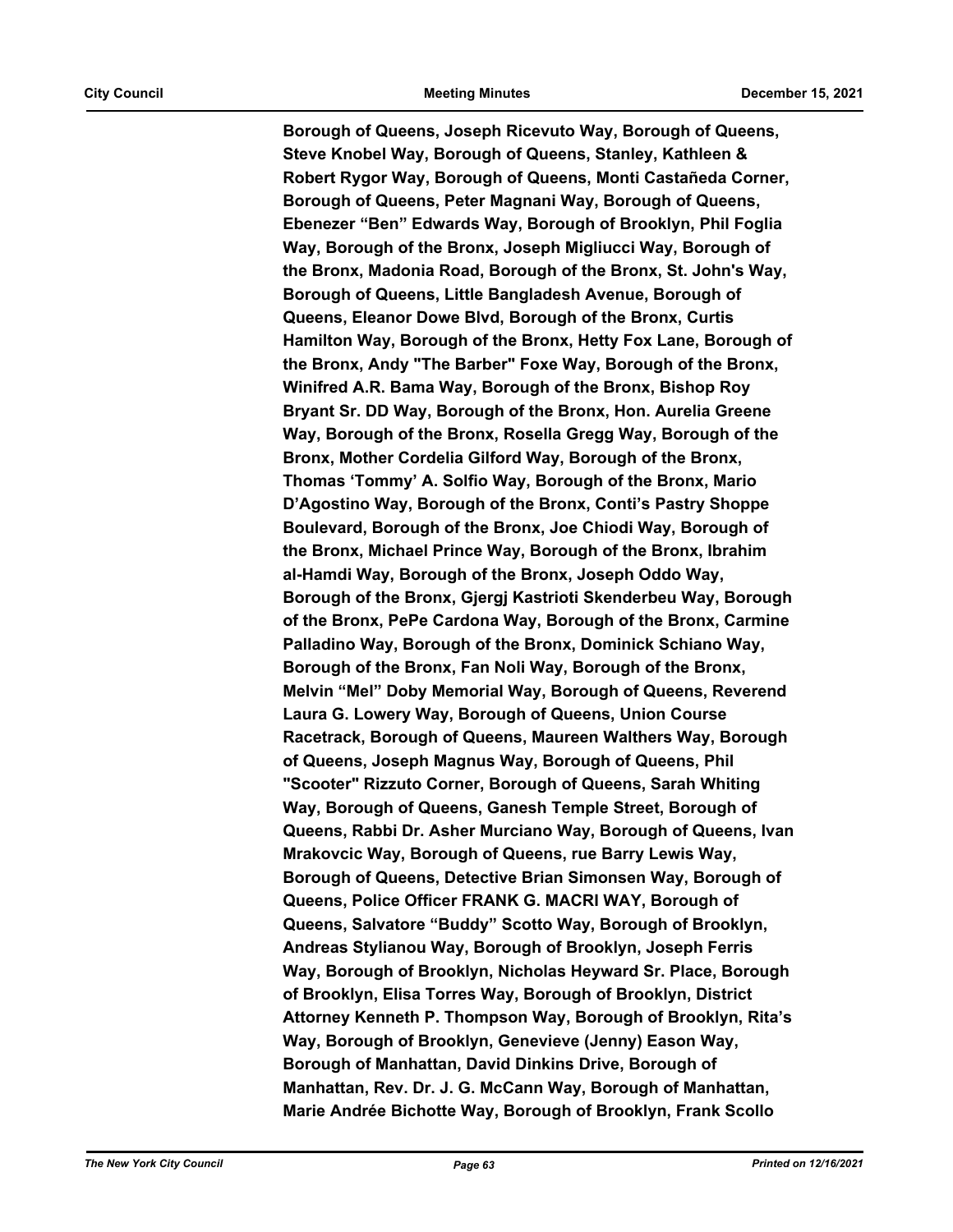**Way, Borough of Brooklyn, The Brooklyn/Bedford Park 9/11 Memorial, Borough of Brooklyn, Patrick Solomita Way, Borough of Brooklyn, John A. Cortese Way, Borough of Brooklyn, Dr. Louis A. Grecco Way, Borough of Staten Island, Louis C. Antonelli Way, Borough of Staten Island, BILL MCCREARY WAY. Borough of Queens, Archie Spigner Way, Borough of Queens, Theresa Irene Merritt Way, Borough of Queens, Robert Oliver, Jr. Way, Borough of Queens, Barbara Jackson Way, Borough of Queens, Ortner Vernon Murray, Borough of Queens, Rodney Johnson Way, Borough of Queens, James Edward Heath Way, Borough of Queens, Michael Perna Way, Borough of Queens, Mary Moody Way, Borough of Queens, Marguerite Henderson Way, Borough of Queens, Ann Petry Place, Borough of Manhattan, Althea Gibson Street, Borough of Manhattan, Judge Sheila Abdus Salaam Way, Borough of Manhattan, Bishop James P. Roberts, Sr. Way, Borough of Manhattan, Rev. Allen James Way, Borough of Manhattan, Bishop C.M. "Sweet Daddy" Grace Lane, Borough of Manhattan, Audre Lorde Way, Borough of Manhattan, Saint Tikhon Way, Borough of Manhattan, Wynn Handman Way, Borough of Manhattan, Ludie Brown Way, Borough of the Bronx, Vonte S. Murray Way, Borough of the Bronx, Onaje Allan Gumbs Way, Borough of the Bronx, Patricia Wiley Way, Borough of the Bronx, Avenues for Justice Way, Borough of Manhattan, Donald Suggs Jr. Way, Borough of Manhattan, Terrence McNally Way, Borough of Manhattan, Rafael "Bullumba" Landestoy Way, Borough of Manhattan, Isaiah Ché Moronta Way, Borough of Manhattan, Edith Prentiss Way, Borough of Manhattan, Coogan's Way, Borough of Manhattan, Gregorio Luperon High School Way, Borough of Manhattan, Hugo Cabrera Way, Borough of Manhattan, Víctor Víctor Way, Borough of Manhattan, Johnny Ventura Way, Borough of Manhattan, Quisqueya Plaza, Borough of Manhattan, Rev. Maggie Howard Way, Borough of Staten Island, Social Activist Joseph N. Gumbs Way, Borough of Staten Island, Bartolomeo Giove Way, Borough of Staten Island, Principal Marie A. Munoz Way, Borough of Staten Island, James "Jim" Smith Way, Borough of Staten Island, Pearl Harbor Cpl. Vincent Kechner Way, Borough of Staten Island, Eric Garner Way, Borough of Staten Island, Little Liberia Way, Borough of Staten Island, Firefighter Sean D. Kenny Way, Borough of Staten Island, Joseph Triffoglio Way, Borough of Staten Island, Nick Troianiello Way, Borough of Staten Island, Detective James V. Nemorin Way, Borough of Staten Island, Detective Rodney J. Andrews Way, Borough of Staten Island, Vincent Gattullo Way, Borough of**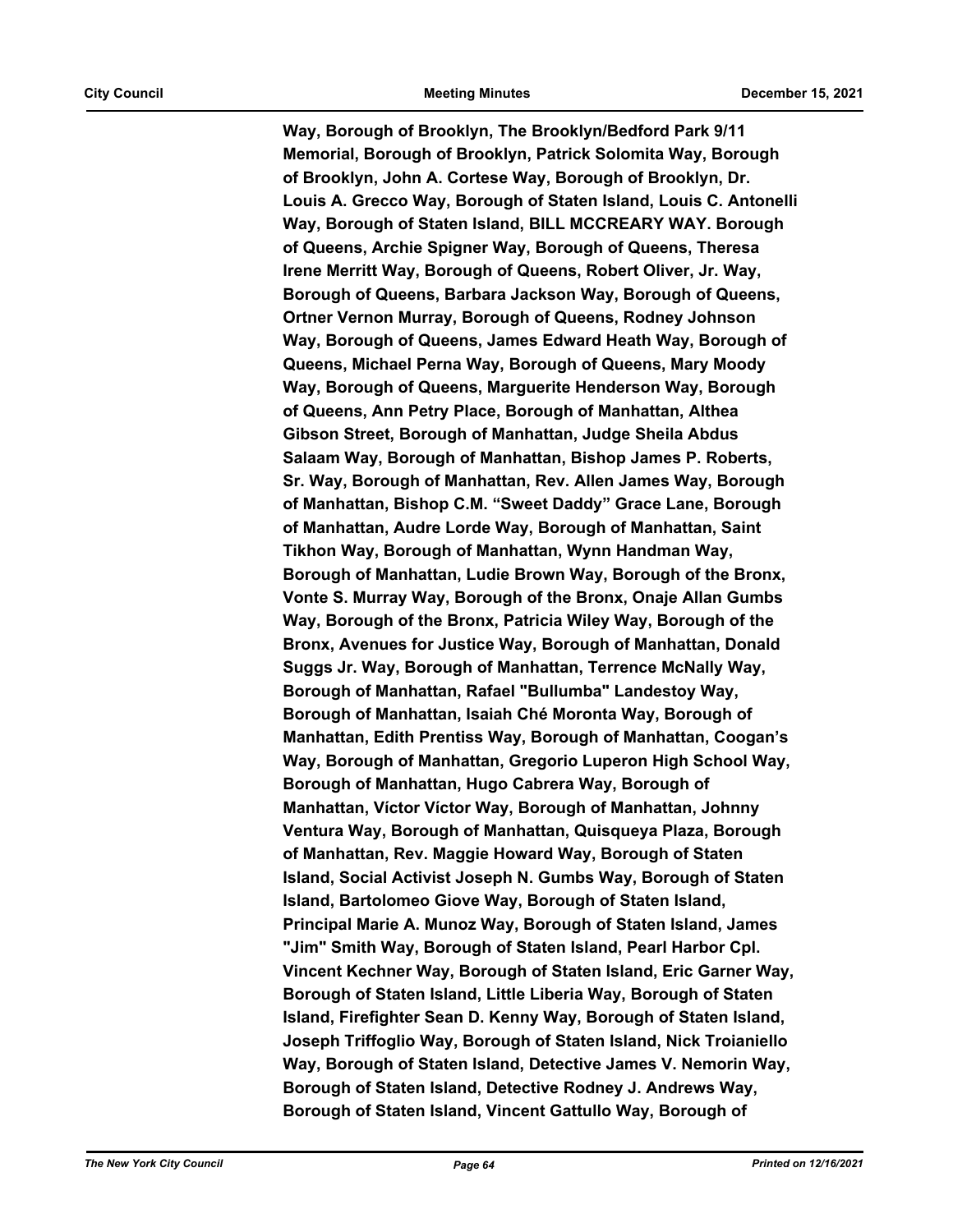**Staten Island, Educator Lawrence E. Ambrosino Way, Borough of Staten Island, Shimon Peres Place , Borough of Manhattan, Jacques d'Amboise Place, Borough of Manhattan, Freddy Perez Way, Borough of the Bronx, George Rodriguez Way, Borough of the Bronx, Ray Santos Way, Borough of the Bronx, Commissioner Louis E. Rios Way, Borough of the Bronx, Danilo Lachapel Way, Borough of the Bronx, The Point Community Development Corporation Way, Borough of the Bronx, Nos Quedamos Way, Borough of the Bronx, Russell M. Alston Way, Borough of the Bronx, Rev. T. Wendell Foster Way, Borough of the Bronx, P.O. Jorge Luis Gonzalez Way, Borough of the Bronx, Luis Angel "Supa" Torres Way, Borough of the Bronx, Grace Maldonado Way, Borough of the Bronx, Carmen Belén Bermúdez Way, Borough of the Bronx, Mrs. Esther 'Marie' Davis Way, Borough of the Bronx, General Colin L. Powell Way, Borough of the Bronx, Charlotte L. Taylor Way, Borough of Brooklyn, Clare Droesch Way, Borough of Queens, Lew M. Simon Way, Borough of Queens, Scott E. Jordan Way, Borough of Queens, Paul Russo Way, Borough of Queens, Claire Shulman Way, Borough of Queens, FERRIGNO PLACE, Borough of Queens, Ann Jawin Way, Borough of Queens, Little Manila Avenue, Borough of Queens, Daniel Andrews Way, Borough of Queens, Prodigy Way, Borough of Queens, Dre's Way, Borough of Queens, Jose Miranda, Sr. Way, Borough of the Bronx, Urban Health Plan Boulevard, Borough of the Bronx, Pietro Sclafani Way, Borough of Brooklyn, Kenneth Casilla Way, Borough of Brooklyn and the repeal of sections 24 and 48 of local law number 24 for the year 2019, section 27 of local law number 26 for the year 2020, Local Law 17 for the year 1993, sections 7, 22, 38, 40, 57, 61, 70, 77, 80 of local law number 14 for the year 2021, section 4 of local law 110 for the year 2017, section 5 of local law 158 for the year 2019 and section 75 of local law number 62 for the year 2003.**

*Attachments:* Summary of Int. No. 2477, Int. No. 2477, Message of Necessity, Committee Report, Committee Report - Stated Meeting, Fiscal Impact Statement, December 15, 2021 - Stated Meeting Agenda with Links to Files

*with Message of Necessity.*

Public Safety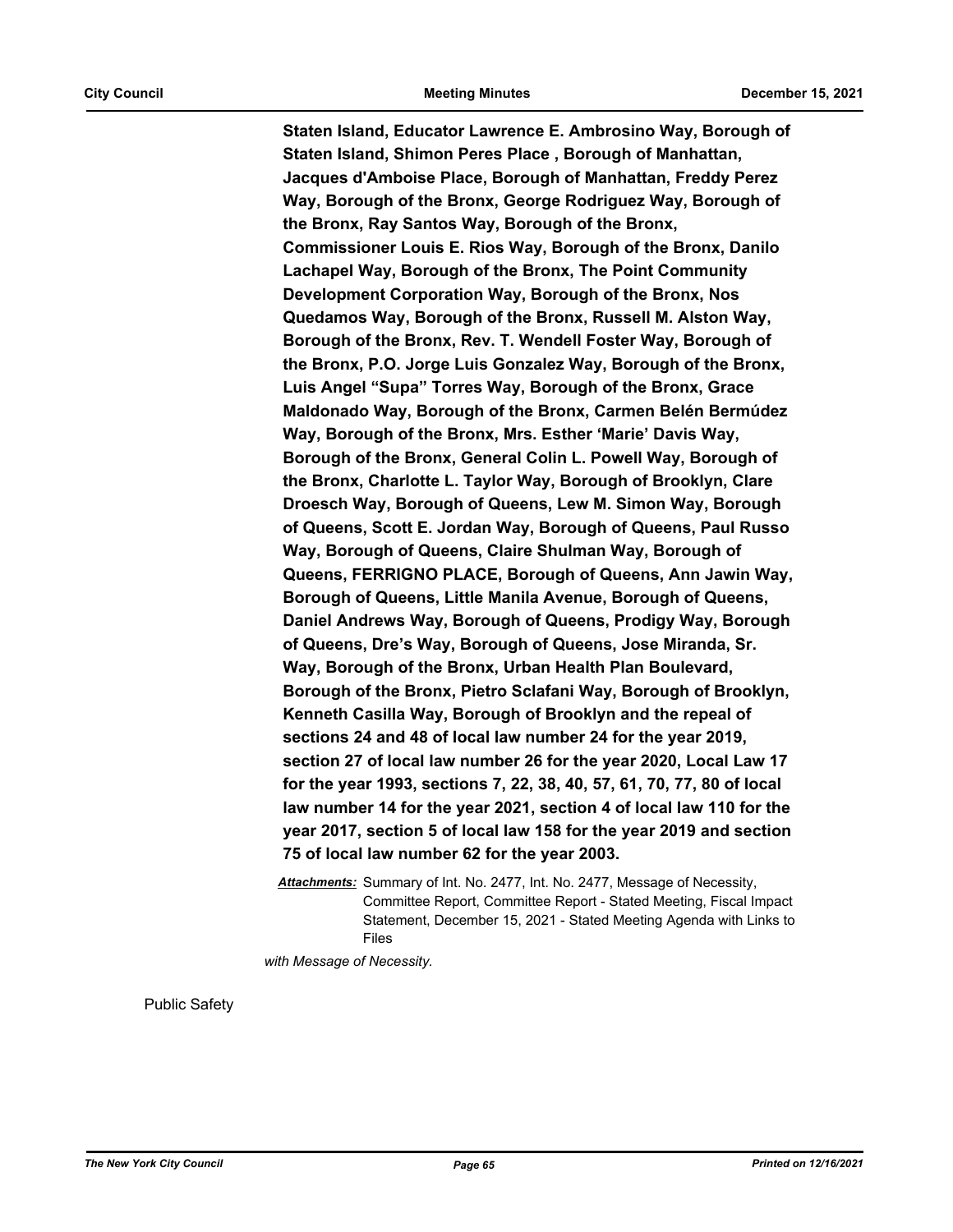- **A Local Law to amend the New York city charter and the administrative code of the city of New York, in relation to police department domestic violence, sexual crimes, and human trafficking training, review, and reporting; and the mayor's office to end domestic and gender based violence fatality review and advisory committees Int 2439-2021-A**
	- *Attachments:* Summary of Int. No. 2439-A, Summary of Int. No. 2439, Int. No. 2439, Committee Report 10/18/21, Hearing Testimony 10/18/21, Hearing Transcript 10/18/21, October 21, 2021 - Stated Meeting Agenda with Links to Files, Hearing Transcript - Stated Meeting 10-21-21, Proposed Int. No. 2439-A - 12/9/21, Committee Report 12/14/21, Committee Report - Stated Meeting, Fiscal Impact Statement, December 15, 2021 - Stated Meeting Agenda with Links to Files

Rules, Privileges, and Elections

### **RESOLUTION APPROVING THE APPOINTMENT BY THE MAYOR OF GAIL B. NAYOWITH AS A MEMBER OF THE NEW YORK CITY BOARD OF HEALTH. Res 1878-2021**

*Attachments:* Mayor's Appointment Letter, Committee Report, Res. No. 1878, December 15, 2021 - Stated Meeting Agenda with Links to Files

# **Technology**

### **A Local Law to amend the administrative code of the city of New York, in relation to reporting on algorithmic tools used by city agencies Int 1806-2019-A**

*Attachments:* Summary of Int. No. 1806-A, Summary of Int. No. 1806, Int. No. 1806, November 26, 2019 - Stated Meeting Agenda, Hearing Transcript - Stated Meeting 11-26-19, Minutes of the Stated Meeting - November 26, 2019, Committee Report 1/22/20, Hearing Testimony 1/22/20, Hearing Transcript 1/22/20, Proposed Int. No. 1806-A - 12/13/21, Committee Report 12/14/21, Committee Report - Stated Meeting, Fiscal Impact Statement, December 15, 2021 - Stated Meeting Agenda with Links to Files

#### **A Local Law to amend the New York city charter, in relation to designating a geospatial information officer Int 2158-2020-A**

*Attachments:* Summary of Int. No. 2158, Int. No. 2158, November 19, 2020 - Stated Meeting Agenda with Links to Files, Hearing Transcript - Stated Meeting 11-19-20, Minutes of the Stated Meeting - November 19, 2020, Committee Report 9/24/21, Hearing Testimony 9/24/21, Hearing Transcript 9/24/21, Proposed Int. No. 2158-A - 12/13/21, Committee Report 12/14/21, Committee Report - Stated Meeting, Fiscal Impact Statement, December 15, 2021 - Stated Meeting Agenda with Links to Files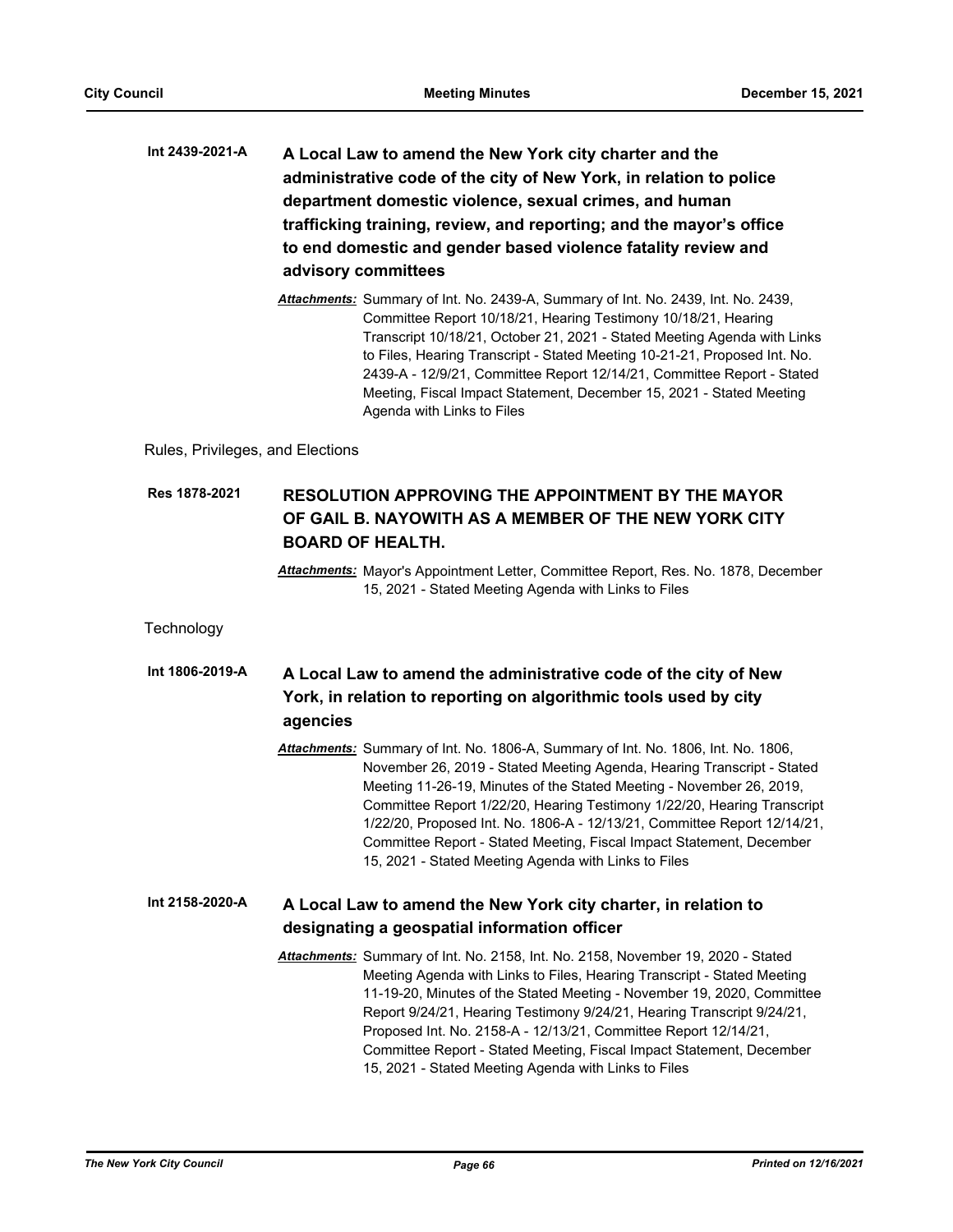Women and Gender Equity

### **A Local Law to amend the administrative code of the city of New York, in relation to establishing a street harassment prevention advisory board Int 2424-2021-B**

*Attachments:* Summary of Int. No. 2424-B, Summary of Int. No. 2424-A, Summary of Int. No. 2424, Int. No. 2424, October 7, 2021 - Stated Meeting Agenda with Links to Files, Hearing Transcript - Stated Meeting 10-7-21, Minutes of the Stated Meeting - October 7, 2021, Proposed Int. No. 2424-A - 11/26/21, Committee Report 11/29/21, Hearing Testimony 11/29/21, Proposed Int. No. 2424-B - 12/9/21, Committee Report 12/14/21, Committee Report - Stated Meeting, Fiscal Impact Statement, December 15, 2021 - Stated Meeting Agenda with Links to Files

General Orders Calendar

### **A Local Law to amend the administrative code of the city of New York, in relation to increasing penalties related to using joint living work quarters for artists contrary to zoning Int 2443-2021-A**

*Attachments:* Summary of Int. No. 2443-A, Summary of Int. No. 2443, Int. No. 2443, Committee Report 11/9/21, REVISED - Calendar of the Zoning Subcommittee - November 9, 2021, November 10, 2021 - Stated Meeting Agenda with Links to Files, Hearing Transcript - Stated Meeting 11-10-21, Calendar of the Zoning Subcommittee and Land Use Meetings - December 9, 2021, Proposed Int. No. 2443-A - 12/8/21, Committee Report - Zoning - 12/9/21, Committee Report - Land Use - 12/9/21, December 9, 2021 - Stated Meeting Agenda, Committee Report - Stated Meeting, Committee Report - Stated Meeting, Fiscal Impact Statement, December 15, 2021 - Stated Meeting Agenda with Links to Files

**Resolution approving an application submitted by the New York City Economic Development Corporation and New York City Department of Parks and Recreation, Application No. 20225010 RSY (Preconsidered L.U. No. 949), authorizing a third amendment to a previously executed agreement between the Mayor and Council establishing a Special Process for City Council Review and Approval of the "Coney Island Amusement Park Project Plan", Community Board 13, Council District 47. Res 1855-2021**

> *Attachments:* Calendar of the Zoning Subcommittee Meeting - December 2, 2021, Calendar of the Subcommittee Meetings and Land Use Meeting - December 7, 2021, December 9, 2021 - Stated Meeting Agenda, Committee Report, Res. No. 1855, December 15, 2021 - Stated Meeting Agenda with Links to Files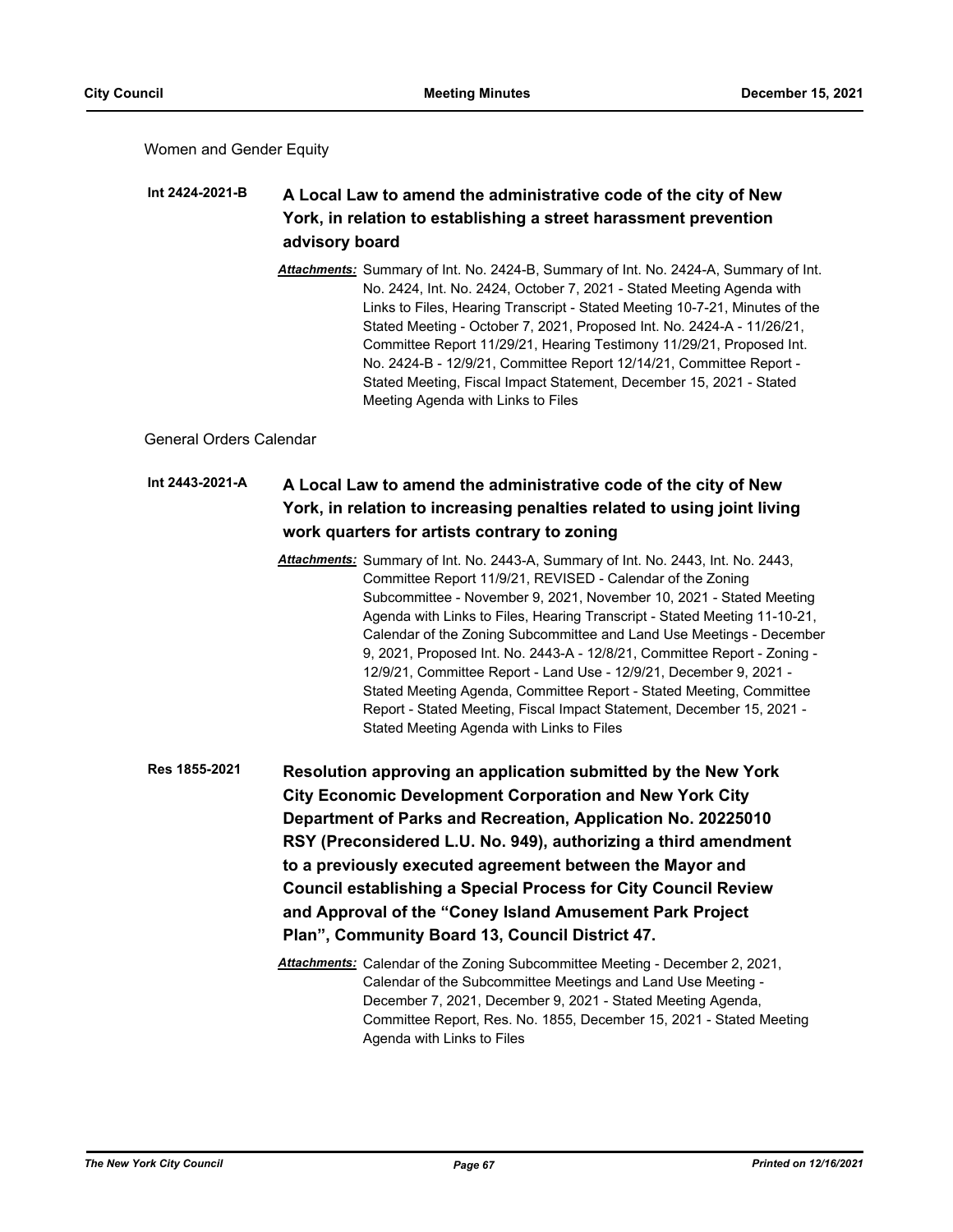### **Resolution approving with modifications the decision of the City Planning Commission on ULURP No. C 210412 ZSM, for the grant of a special permit (L.U. No. 899). Res 1879-2021**

*Attachments:* October 21, 2021 - Stated Meeting Agenda with Links to Files, Hearing Transcript - Stated Meeting 10-21-21, Calendar of the Zoning Subcommittee Meeting - November 9, 2021, REVISED - Calendar of the Zoning Subcommittee - November 9, 2021, Calendar of the Subcommittee Meetings and Land Use Meeting - December 7, 2021, Restrictive Declaration, Committee Report, Res. No. 1879, LOCATING ENVIRONMENTAL REVIEW MATERIALS FOR CERTAIN LAND USE APPLICATIONS, City Planning Commission Approval Letter, December 15, 2021 - Stated Meeting Agenda with Links to Files

# **Resolution approving with modifications the decision of the City Planning Commission on ULURP No. C 210413 ZSM, for the grant of a special permit (L.U. No. 900). Res 1880-2021**

*Attachments:* October 21, 2021 - Stated Meeting Agenda with Links to Files, Hearing Transcript - Stated Meeting 10-21-21, Calendar of the Zoning Subcommittee Meeting - November 9, 2021, REVISED - Calendar of the Zoning Subcommittee - November 9, 2021, Calendar of the Subcommittee Meetings and Land Use Meeting - December 7, 2021, Committee Report, Res. No. 1880, Restrictive Declaration, LOCATING ENVIRONMENTAL REVIEW MATERIALS FOR CERTAIN LAND USE APPLICATIONS, City Planning Commission Approval Letter, December 15, 2021 - Stated Meeting Agenda with Links to Files

# **Resolution approving with modifications the decision of the City Planning Commission on ULURP No. C 210414 ZSM, for the grant of a special permit (L.U. No. 901). Res 1881-2021**

*Attachments:* October 21, 2021 - Stated Meeting Agenda with Links to Files, Hearing Transcript - Stated Meeting 10-21-21, Calendar of the Zoning Subcommittee Meeting - November 9, 2021, REVISED - Calendar of the Zoning Subcommittee - November 9, 2021, Calendar of the Subcommittee Meetings and Land Use Meeting - December 7, 2021, Committee Report, Res. No. 1881, Restrictive Declaration, LOCATING ENVIRONMENTAL REVIEW MATERIALS FOR CERTAIN LAND USE APPLICATIONS, City Planning Commission Approval Letter, December 15, 2021 - Stated Meeting Agenda with Links to Files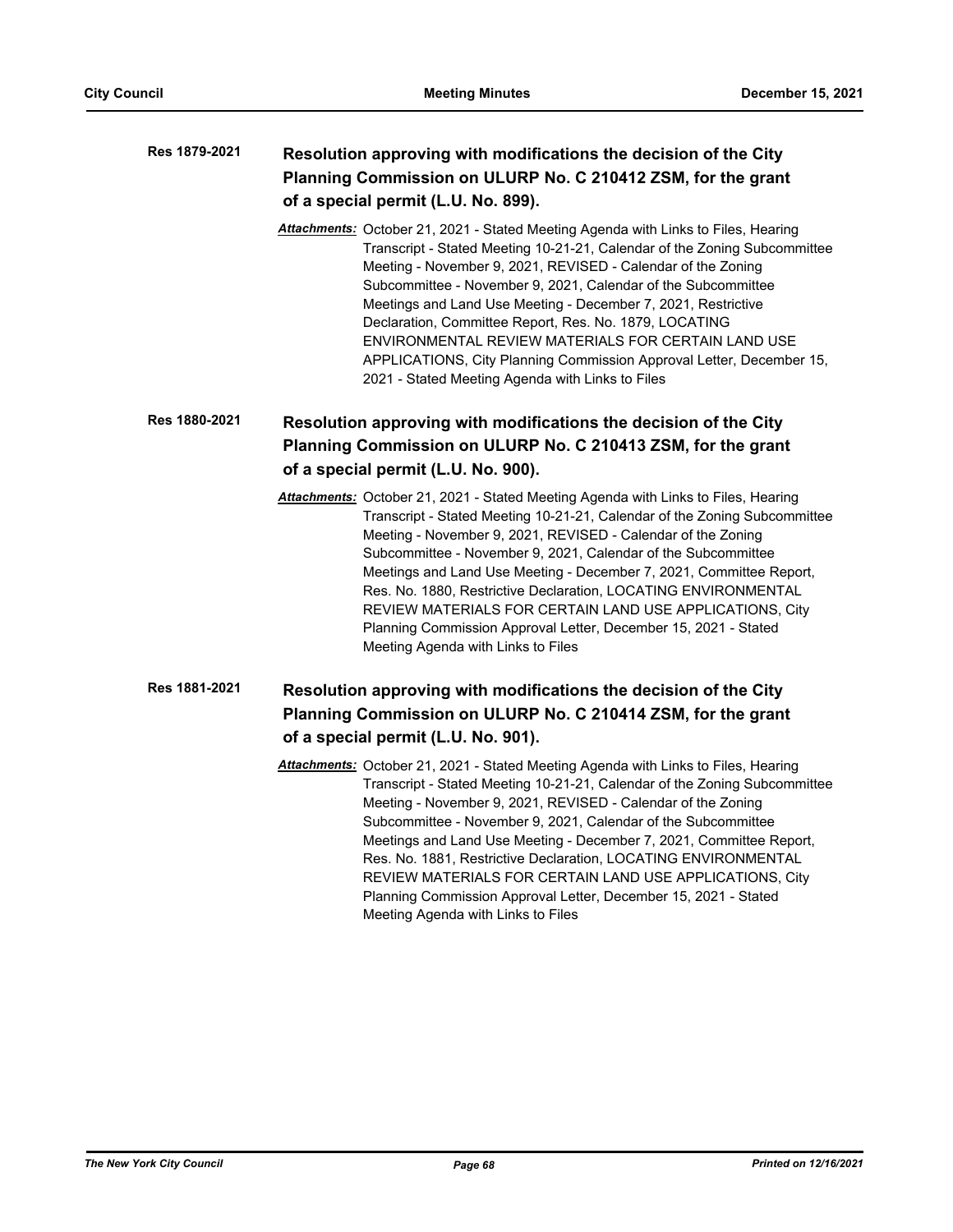### **Resolution approving with modifications the decision of the City Planning Commission on ULURP No. C 210415 ZSM, for the grant of a special permit (L.U. No. 902). Res 1882-2021**

*Attachments:* October 21, 2021 - Stated Meeting Agenda with Links to Files, Hearing Transcript - Stated Meeting 10-21-21, Calendar of the Zoning Subcommittee Meeting - November 9, 2021, REVISED - Calendar of the Zoning Subcommittee - November 9, 2021, Calendar of the Subcommittee Meetings and Land Use Meeting - December 7, 2021, Committee Report, Res. No. 1882, Restrictive Declaration, LOCATING ENVIRONMENTAL REVIEW MATERIALS FOR CERTAIN LAND USE APPLICATIONS, City Planning Commission Approval Letter, December 15, 2021 - Stated Meeting Agenda with Links to Files

# **Resolution approving the decision of the City Planning Commission on Application No. N 210416 ZRM, for an amendment of the text of the Zoning Resolution (L.U. No. 903). Res 1883-2021**

*Attachments:* October 21, 2021 - Stated Meeting Agenda with Links to Files, Hearing Transcript - Stated Meeting 10-21-21, Calendar of the Zoning Subcommittee Meeting - November 9, 2021, REVISED - Calendar of the Zoning Subcommittee - November 9, 2021, Calendar of the Subcommittee Meetings and Land Use Meeting - December 7, 2021, Committee Report, Res. No. 1883, Restrictive Declaration, LOCATING ENVIRONMENTAL REVIEW MATERIALS FOR CERTAIN LAND USE APPLICATIONS, City Planning Commission Approval Letter, December 15, 2021 - Stated Meeting Agenda with Links to Files

# **Resolution approving the decision of the City Planning Commission on Application No. C 210417 PPM, for the disposition of city-owned property, pursuant to zoning (L.U. No. 904). Res 1884-2021**

*Attachments:* October 21, 2021 - Stated Meeting Agenda with Links to Files, Hearing Transcript - Stated Meeting 10-21-21, Calendar of the Zoning Subcommittee Meeting - November 9, 2021, REVISED - Calendar of the Zoning Subcommittee - November 9, 2021, Calendar of the Subcommittee Meetings and Land Use Meeting - December 7, 2021, Committee Report, Res. No. 1884, Restrictive Declaration, LOCATING ENVIRONMENTAL REVIEW MATERIALS FOR CERTAIN LAND USE APPLICATIONS, City Planning Commission Approval Letter, December 15, 2021 - Stated Meeting Agenda with Links to Files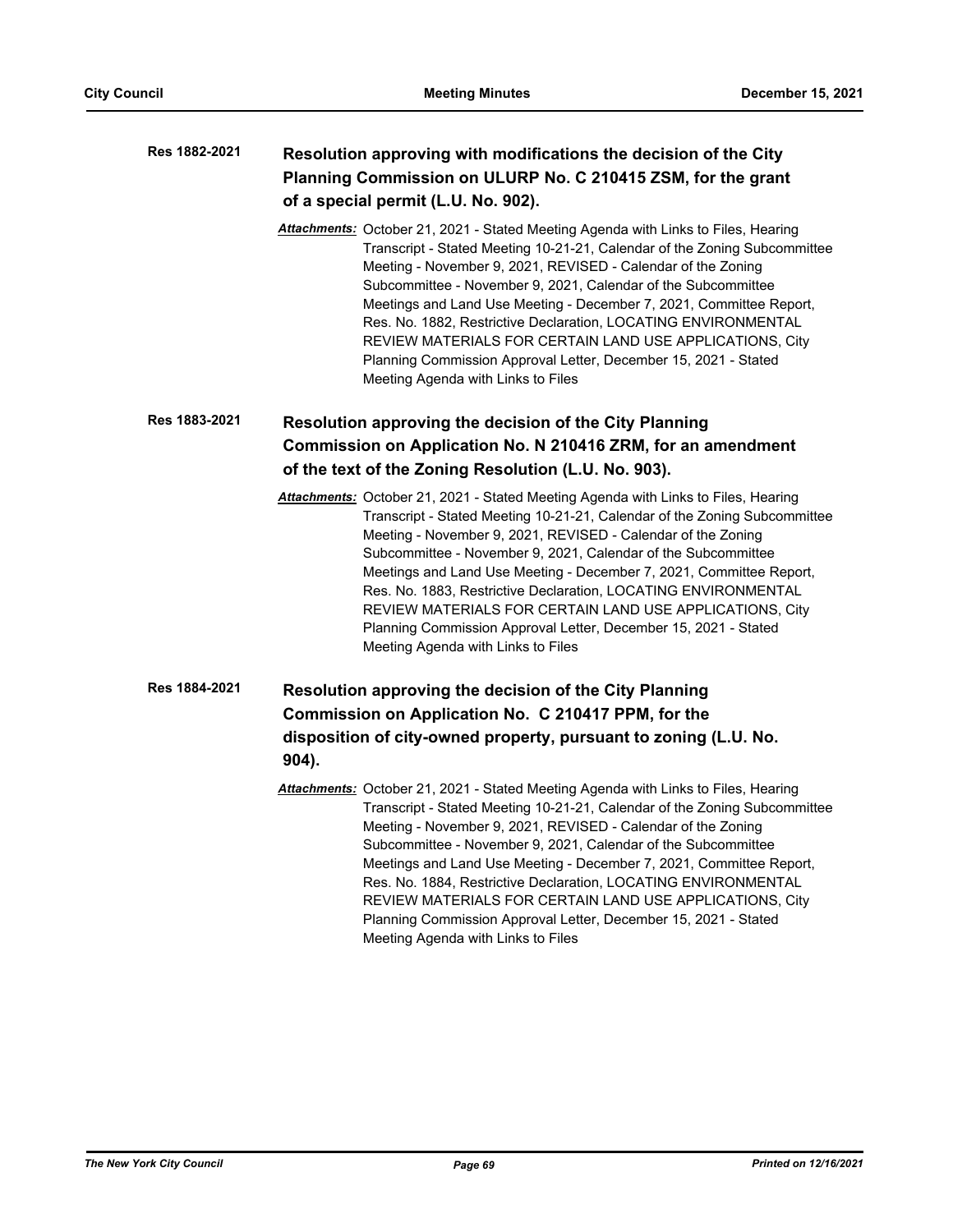### **Resolution approving with modifications the decision of the City Planning Commission on ULURP No. C 210438(A) ZSM, for the grant of a special permit (L.U. No. 906). Res 1885-2021**

*Attachments:* October 21, 2021 - Stated Meeting Agenda with Links to Files, Calendar of the Subcommittee Meetings - October 25 and 26, 2021, Hearing Transcript - Stated Meeting 10-21-21, Hearing Testimony - Zoning 10-25-21, Hearing Transcript - Zoning 10-25-21, Calendar of the Zoning Subcommittee and Land Use Meetings - December 9, 2021, Committee Report, Res. No. 1885, Restrictive Declaration, LOCATING ENVIRONMENTAL REVIEW MATERIALS FOR CERTAIN LAND USE APPLICATIONS, City Planning Commission Approval Letter, December 15, 2021 - Stated Meeting Agenda with Links to Files

## **Resolution approving with modifications the decision of the City Planning Commission on Application No. N 210439 ZM, for an amendment of the text of the Zoning Resolution (L.U. No. 907). Res 1886-2021**

*Attachments:* October 21, 2021 - Stated Meeting Agenda with Links to Files, Calendar of the Subcommittee Meetings - October 25 and 26, 2021, Hearing Transcript - Stated Meeting 10-21-21, Hearing Testimony - Zoning 10-25-21, Hearing Transcript - Zoning 10-25-21, Calendar of the Zoning Subcommittee and Land Use Meetings - December 9, 2021, Committee Report, Res. No. 1886, Restrictive Declaration, LOCATING ENVIRONMENTAL REVIEW MATERIALS FOR CERTAIN LAND USE APPLICATIONS, City Planning Commission Approval Letter, December 15, 2021 - Stated Meeting Agenda with Links to Files

### **Resolution approving the decision of the City Planning Commission on ULURP No. C 210462 ZMK, a Zoning Map amendment (Preconsidered L.U. No. 914). Res 1887-2021**

*Attachments:* November 10, 2021 - Stated Meeting Agenda with Links to Files, Calendar of the Subcommittee Meetings - November 17 and 18, 2021, Hearing Transcript - Stated Meeting 11-10-21, Hearing Transcript - Zoning 10-25-21, Calendar of the Zoning Subcommittee Meeting - December 2, 2021, Calendar of the Subcommittee Meetings and Land Use Meeting - December 7, 2021, Committee Report, Res. No. 1887, LOCATING ENVIRONMENTAL REVIEW MATERIALS FOR CERTAIN LAND USE APPLICATIONS, City Planning Commission Approval Letter, December 15, 2021 - Stated Meeting Agenda with Links to Files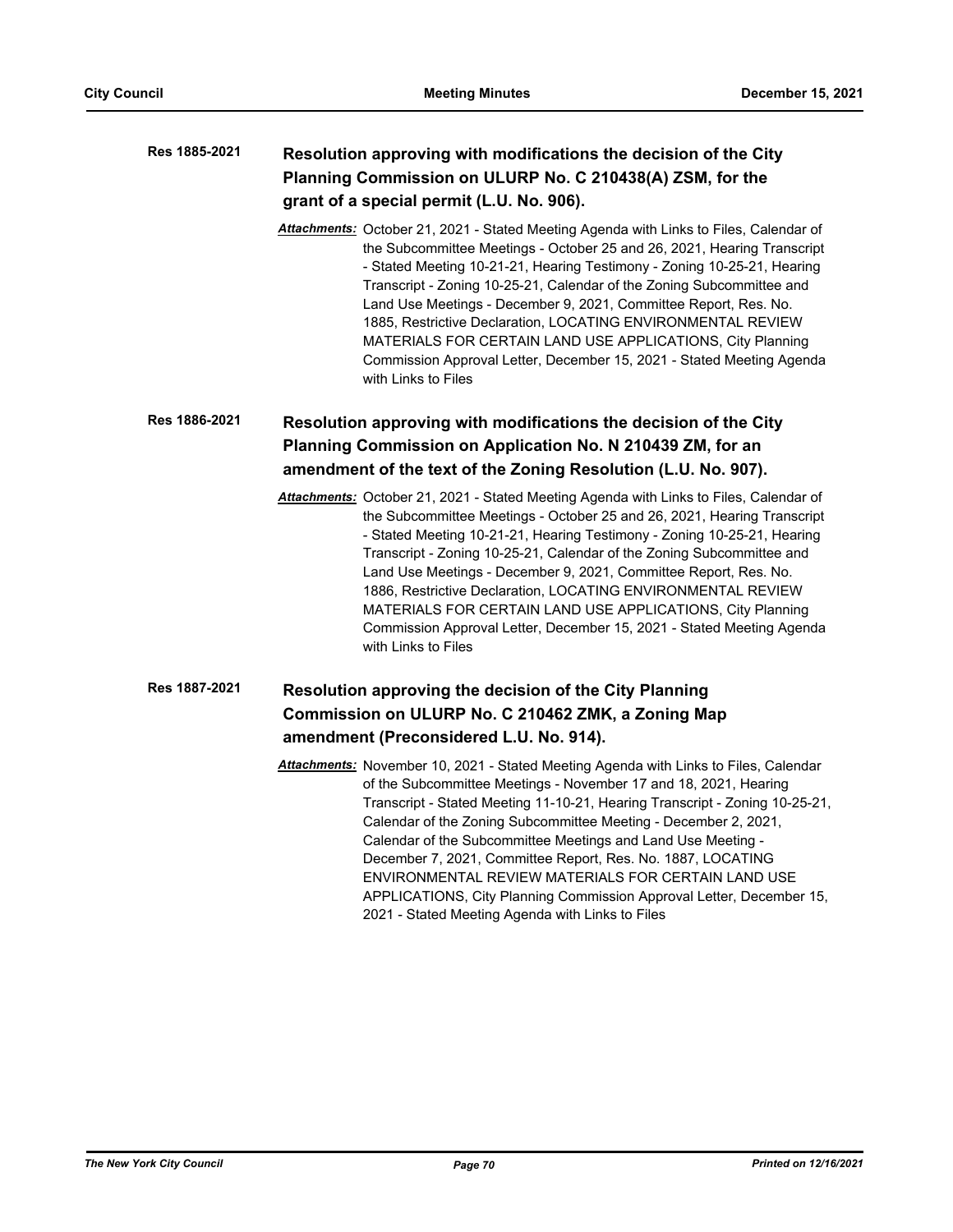| Res 1888-2021 | Resolution approving with modifications the decision of the City |
|---------------|------------------------------------------------------------------|
|               | Planning Commission on Application No. N 210463 (A) ZRK, for     |
|               | an amendment of the text of the Zoning Resolution                |
|               | (Preconsidered L.U. No. 915).                                    |

*Attachments:* November 10, 2021 - Stated Meeting Agenda with Links to Files, Calendar of the Subcommittee Meetings - November 17 and 18, 2021, Hearing Transcript - Stated Meeting 11-10-21, Hearing Transcript - Zoning 10-25-21, Calendar of the Zoning Subcommittee Meeting - December 2, 2021, Calendar of the Subcommittee Meetings and Land Use Meeting - December 7, 2021, Committee Report, Res. No. 1888, LOCATING ENVIRONMENTAL REVIEW MATERIALS FOR CERTAIN LAND USE APPLICATIONS, City Planning Commission Approval Letter, December 15, 2021 - Stated Meeting Agenda with Links to Files

### **Resolution approving with modifications the decision of the City Planning Commission on ULURP No. C 210422 ZMM, a Zoning Map amendment (L.U. No. 918). Res 1889-2021**

*Attachments:* Calendar of the Zoning Subcommittee Meeting - November 9, 2021, REVISED - Calendar of the Zoning Subcommittee - November 9, 2021, November 10, 2021 - Stated Meeting Agenda with Links to Files, Hearing Transcript - Stated Meeting 11-10-21, Calendar of the Zoning Subcommittee and Land Use Meetings - December 9, 2021, Committee Report, Res. No. 1889, LOCATING ENVIRONMENTAL REVIEW MATERIALS FOR CERTAIN LAND USE APPLICATIONS, City Planning Commission Approval Letter, December 15, 2021 - Stated Meeting Agenda with Links to Files

### **Resolution approving with modifications the decision of the City Planning Commission on Application No. N 210423 ZRM, for an amendment of the text of the Zoning Resolution (L.U. No. 919). Res 1890-2021**

*Attachments:* Calendar of the Zoning Subcommittee Meeting - November 9, 2021, REVISED - Calendar of the Zoning Subcommittee - November 9, 2021, November 10, 2021 - Stated Meeting Agenda with Links to Files, Hearing Transcript - Stated Meeting 11-10-21, Calendar of the Zoning Subcommittee and Land Use Meetings - December 9, 2021, Committee Report, Res. No. 1890, LOCATING ENVIRONMENTAL REVIEW MATERIALS FOR CERTAIN LAND USE APPLICATIONS, City Planning Commission Approval Letter, December 15, 2021 - Stated Meeting Agenda with Links to Files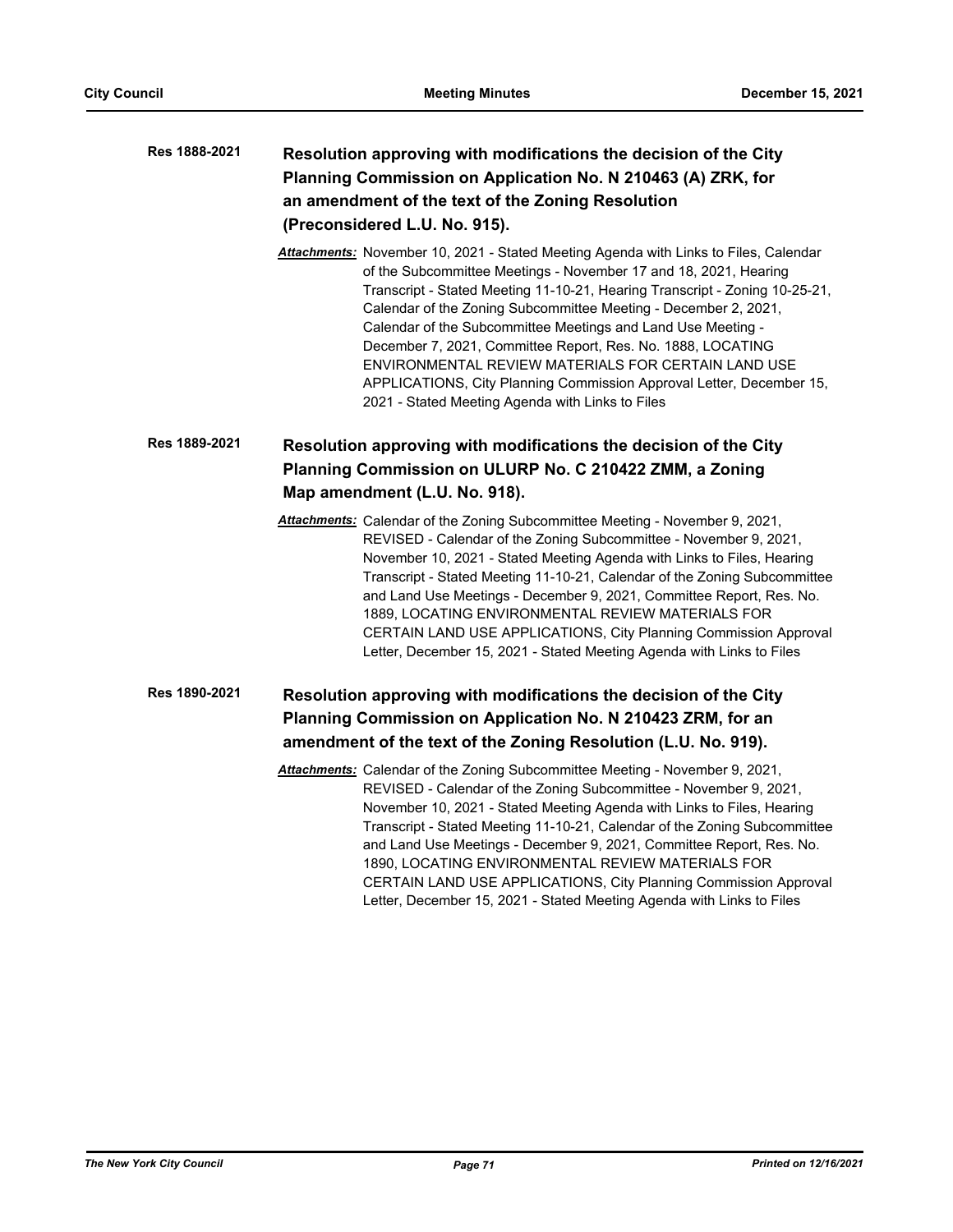| Res 1891-2021 | Resolution approving with modifications the decision of the City<br>Planning Commission on Application No. N 210380 ZRY, for an<br>amendment of the text of the Zoning Resolution (L.U. No. 924).                                                                                                                                                                                                                                                                                                                                                                                   |
|---------------|-------------------------------------------------------------------------------------------------------------------------------------------------------------------------------------------------------------------------------------------------------------------------------------------------------------------------------------------------------------------------------------------------------------------------------------------------------------------------------------------------------------------------------------------------------------------------------------|
|               | Attachments: November 10, 2021 - Stated Meeting Agenda with Links to Files, Calendar<br>of the Subcommittee Meetings - November 17 and 18, 2021, Hearing<br>Transcript - Stated Meeting 11-10-21, Calendar of the Zoning Subcommittee<br>and Land Use Meetings - December 9, 2021, Committee Report, Res. No.<br>1891, LOCATING ENVIRONMENTAL REVIEW MATERIALS FOR<br>CERTAIN LAND USE APPLICATIONS, City Planning Commission Approval<br>Letter, December 15, 2021 - Stated Meeting Agenda with Links to Files                                                                     |
| Res 1892-2021 | Resolution approving the decision of the City Planning                                                                                                                                                                                                                                                                                                                                                                                                                                                                                                                              |
|               | Commission on ULURP No. C 210164 ZMQ, a Zoning Map<br>amendment (L.U. No. 925).                                                                                                                                                                                                                                                                                                                                                                                                                                                                                                     |
|               | Attachments: November 10, 2021 - Stated Meeting Agenda with Links to Files, Calendar<br>of the Subcommittee Meetings - November 17 and 18, 2021, Hearing<br>Transcript - Stated Meeting 11-10-21, Calendar of the Zoning Subcommittee<br>Meeting - December 2, 2021, Calendar of the Subcommittee Meetings and<br>Land Use Meeting - December 7, 2021, Committee Report, Res. No. 1892,<br>LOCATING ENVIRONMENTAL REVIEW MATERIALS FOR CERTAIN<br>LAND USE APPLICATIONS, City Planning Commission Approval Letter,<br>December 15, 2021 - Stated Meeting Agenda with Links to Files |
| Res 1893-2021 | Resolution approving with modifications the decision of the City                                                                                                                                                                                                                                                                                                                                                                                                                                                                                                                    |
|               | Planning Commission on Application No. N 210165 ZRQ, for an<br>amendment of the text of the Zoning Resolution (L.U. No. 926).                                                                                                                                                                                                                                                                                                                                                                                                                                                       |
|               | Attachments: November 10, 2021 - Stated Meeting Agenda with Links to Files, Calendar<br>of the Subcommittee Meetings - November 17 and 18, 2021, Hearing<br>Transcript - Stated Meeting 11-10-21, Calendar of the Zoning Subcommittee<br>Meeting - December 2, 2021, Calendar of the Subcommittee Meetings and<br>Land Use Meeting - December 7, 2021, Committee Report, Res. No. 1893,<br>LOCATING ENVIRONMENTAL REVIEW MATERIALS FOR CERTAIN<br>LAND USE APPLICATIONS, City Planning Commission Approval Letter,<br>December 15, 2021 - Stated Meeting Agenda with Links to Files |
| Res 1894-2021 | Resolution approving the decision of the City Planning                                                                                                                                                                                                                                                                                                                                                                                                                                                                                                                              |
|               | Commission on ULURP No. C 220062 ZMK, a Zoning Map<br>amendment (Preconsidered L.U. No. 929).                                                                                                                                                                                                                                                                                                                                                                                                                                                                                       |
|               | Attachments: Calendar of the Subcommittee Meetings - November 17 and 18, 2021,<br>November 23, 2021 - Stated Meeting Agenda with Links to Files, Hearing<br>Testimony - Zoning 11-18-21, Calendar of the Zoning Subcommittee and<br>Land Use Meetings - December 9, 2021, Committee Report, Res. No.<br>1894, LOCATING ENVIRONMENTAL REVIEW MATERIALS FOR<br>CERTAIN LAND USE APPLICATIONS, City Planning Commission Approval<br>Letter, December 15, 2021 - Stated Meeting Agenda with Links to Files                                                                              |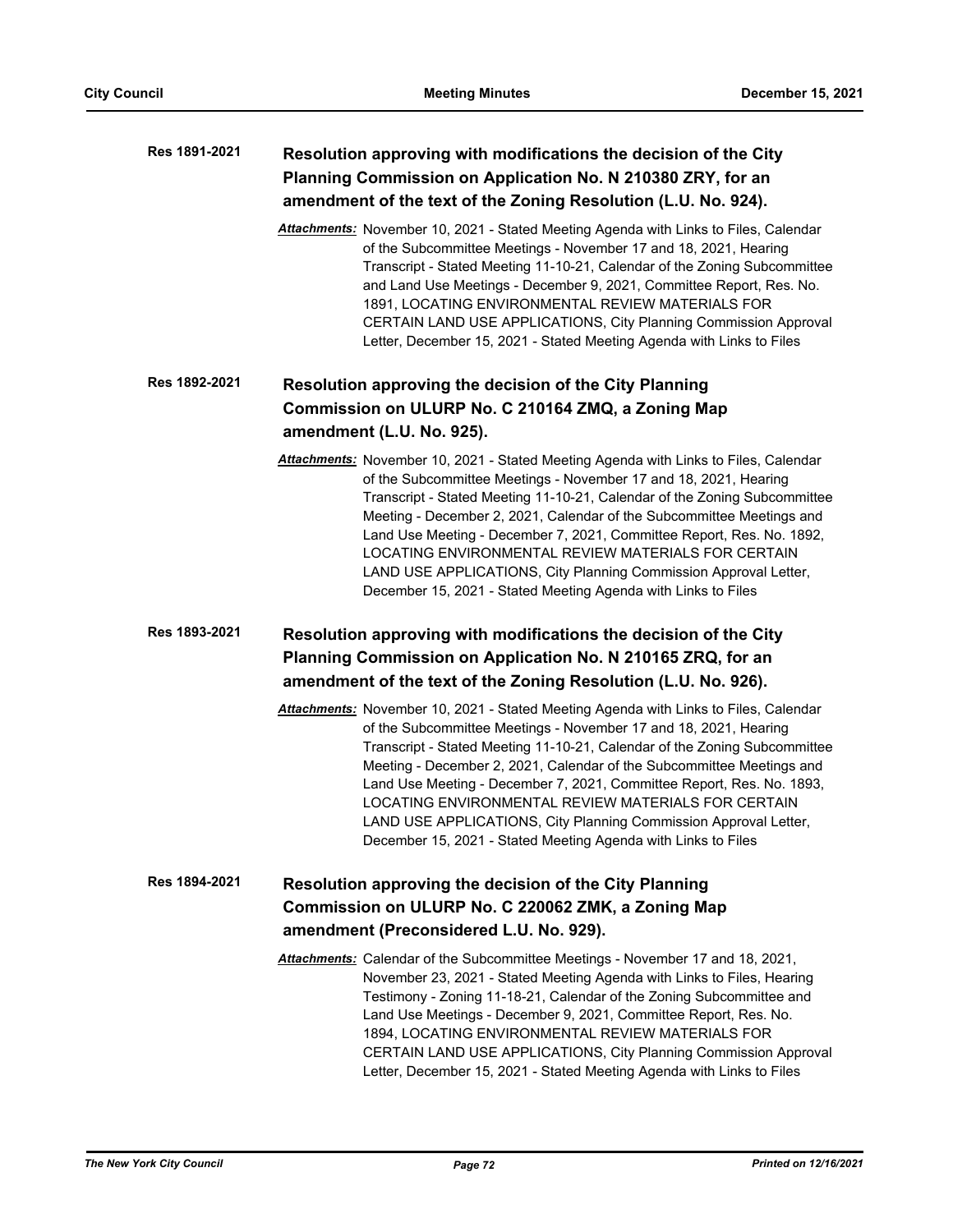## **Resolution approving with modifications the decision of the City Planning Commission on Application No. N 220063 ZRK, for an amendment of the text of the Zoning Resolution (Preconsidered L.U. No. 930). Res 1895-2021**

*Attachments:* Calendar of the Subcommittee Meetings - November 17 and 18, 2021, November 23, 2021 - Stated Meeting Agenda with Links to Files, Hearing Testimony - Zoning 11-18-21, Calendar of the Zoning Subcommittee and Land Use Meetings - December 9, 2021, Committee Report, Res. No. 1895, LOCATING ENVIRONMENTAL REVIEW MATERIALS FOR CERTAIN LAND USE APPLICATIONS, City Planning Commission Approval Letter, December 15, 2021 - Stated Meeting Agenda with Links to Files

### **Resolution approving the decision of the City Planning Commission on ULURP No. C 220061 MLK, for a landfill action (L.U. No. 932). Res 1896-2021**

*Attachments:* November 23, 2021 - Stated Meeting Agenda with Links to Files, Calendar of the Zoning Subcommittee Meeting - December 2, 2021, Calendar of the Zoning Subcommittee and Land Use Meetings - December 9, 2021, Committee Report, Res. No. 1896, LOCATING ENVIRONMENTAL REVIEW MATERIALS FOR CERTAIN LAND USE APPLICATIONS, City Planning Commission Approval Letter, December 15, 2021 - Stated Meeting Agenda with Links to Files

### **Resolution approving the decision of the City Planning Commission on ULURP No. C 220064 ZSK, for the grant of a special permit (L.U. No. 933). Res 1897-2021**

*Attachments:* November 23, 2021 - Stated Meeting Agenda with Links to Files, Calendar of the Zoning Subcommittee Meeting - December 2, 2021, Calendar of the Zoning Subcommittee and Land Use Meetings - December 9, 2021, Committee Report, Res. No. 1897, LOCATING ENVIRONMENTAL REVIEW MATERIALS FOR CERTAIN LAND USE APPLICATIONS, City Planning Commission Approval Letter, December 15, 2021 - Stated Meeting Agenda with Links to Files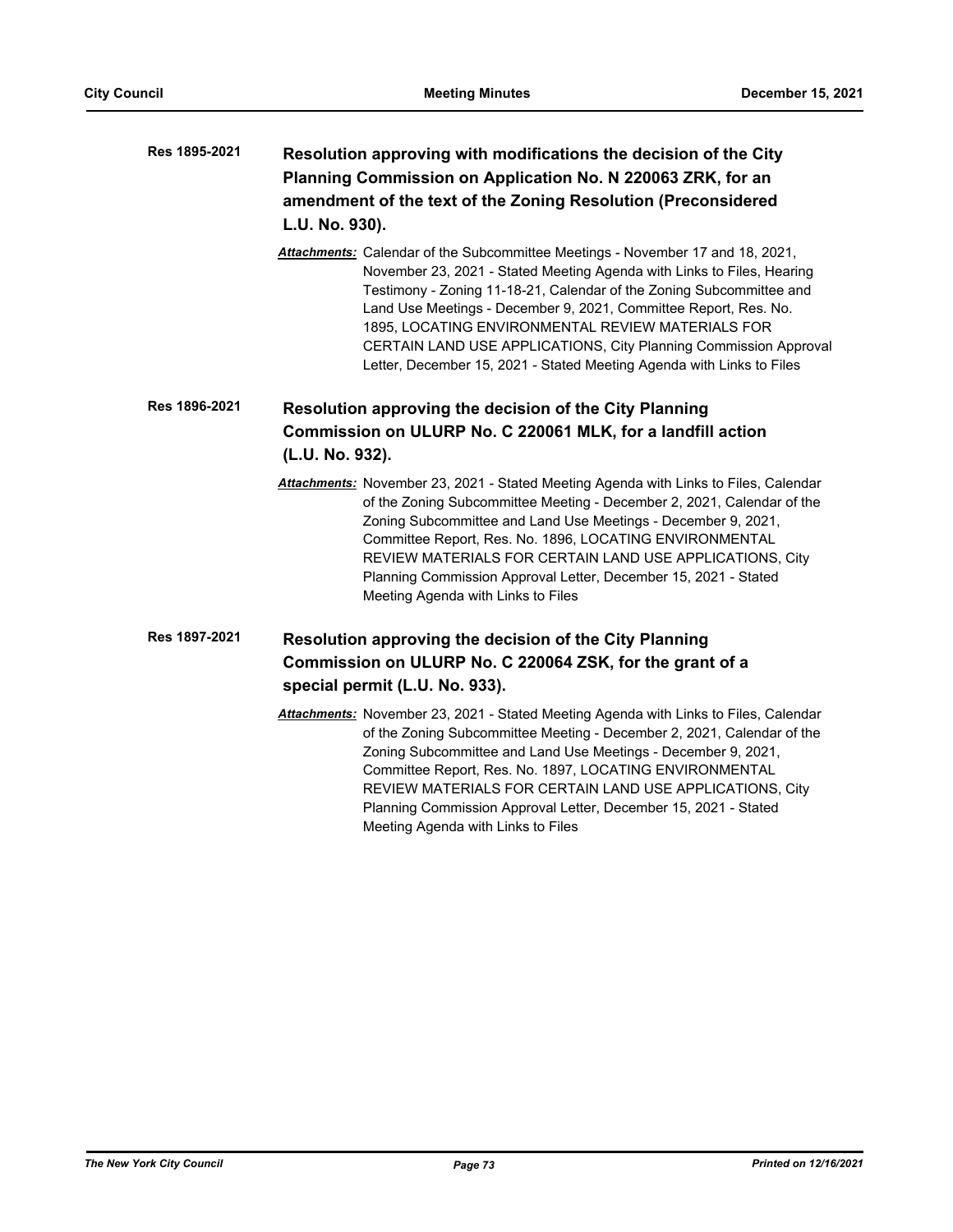| Res 1898-2021 | Resolution approving the decision of the City Planning<br>Commission for the grant of an authorization, pursuant to Section<br>62-822(a) and 62-132 of the Zoning Resolution of the City of New<br>York to modify the requirements of Section 62-332 (Rear yards<br>and waterfront yards) and Section 62-50 (GENERAL<br><b>REQUIREMENTS FOR VISUAL CORRIDORS AND WATERFRONT</b><br>PUBLIC ACCESS AREAS), in connection with a mixed-use<br>development, within a large-scale general development, on<br>property generally bounded by North 3rd Street, River Street,<br>North 1st Street, a line 200 feet northwesterly of River Street,<br>Grand Ferry Park, and the U.S. Pierhead Line (Block 2355, Lots 1<br>and 20; Block 2361, Lots 1, 20 and 21; and Block 2376, Lot 50;<br>and the demapped portions of Metropolitan Avenue* and North<br>1st Street), in a C6-2 District, Borough of Brooklyn (Non-ULURP<br>No. N 220065 ZAK; L.U. No. 934). |
|---------------|-------------------------------------------------------------------------------------------------------------------------------------------------------------------------------------------------------------------------------------------------------------------------------------------------------------------------------------------------------------------------------------------------------------------------------------------------------------------------------------------------------------------------------------------------------------------------------------------------------------------------------------------------------------------------------------------------------------------------------------------------------------------------------------------------------------------------------------------------------------------------------------------------------------------------------------------------------|
|               | <b>Attachments:</b> November 23, 2021 - Stated Meeting Agenda with Links to Files, Calendar<br>of the Zoning Subcommittee Meeting - December 2, 2021, Calendar of the<br>Zoning Subcommittee and Land Use Meetings - December 9, 2021,<br>Committee Report, Res. No. 1898, LOCATING ENVIRONMENTAL<br>REVIEW MATERIALS FOR CERTAIN LAND USE APPLICATIONS, City<br>Planning Commission Approval Letter, December 15, 2021 - Stated<br>Meeting Agenda with Links to Files                                                                                                                                                                                                                                                                                                                                                                                                                                                                                |
| Res 1899-2021 | Resolution approving the decision of the City Planning<br>Commission on ULURP No. C 220070 ZSK, for the grant of a<br>special permit (L.U. No. 935).<br><b>Attachments:</b> November 23, 2021 - Stated Meeting Agenda with Links to Files, Calendar                                                                                                                                                                                                                                                                                                                                                                                                                                                                                                                                                                                                                                                                                                   |
|               | of the Zoning Subcommittee Meeting - December 2, 2021, Calendar of the<br>Zening Cubeammittee and Land Lee Meetings December 0, 2021                                                                                                                                                                                                                                                                                                                                                                                                                                                                                                                                                                                                                                                                                                                                                                                                                  |

Zoning Subcommittee and Land Use Meetings - December 9, 2021, Committee Report, Res. No. 1899, LOCATING ENVIRONMENTAL REVIEW MATERIALS FOR CERTAIN LAND USE APPLICATIONS, City Planning Commission Approval Letter, December 15, 2021 - Stated Meeting Agenda with Links to Files

## **Resolution approving the decision of the City Planning Commission on ULURP No. C 210425 MMK, an amendment to the City Map (L.U. No. 936). Res 1900-2021**

*Attachments:* November 23, 2021 - Stated Meeting Agenda with Links to Files, Calendar of the Zoning Subcommittee Meeting - December 2, 2021, Calendar of the Zoning Subcommittee and Land Use Meetings - December 9, 2021, Committee Report, Res. No. 1900, LOCATING ENVIRONMENTAL REVIEW MATERIALS FOR CERTAIN LAND USE APPLICATIONS, City Planning Commission Approval Letter, December 15, 2021 - Stated Meeting Agenda with Links to Files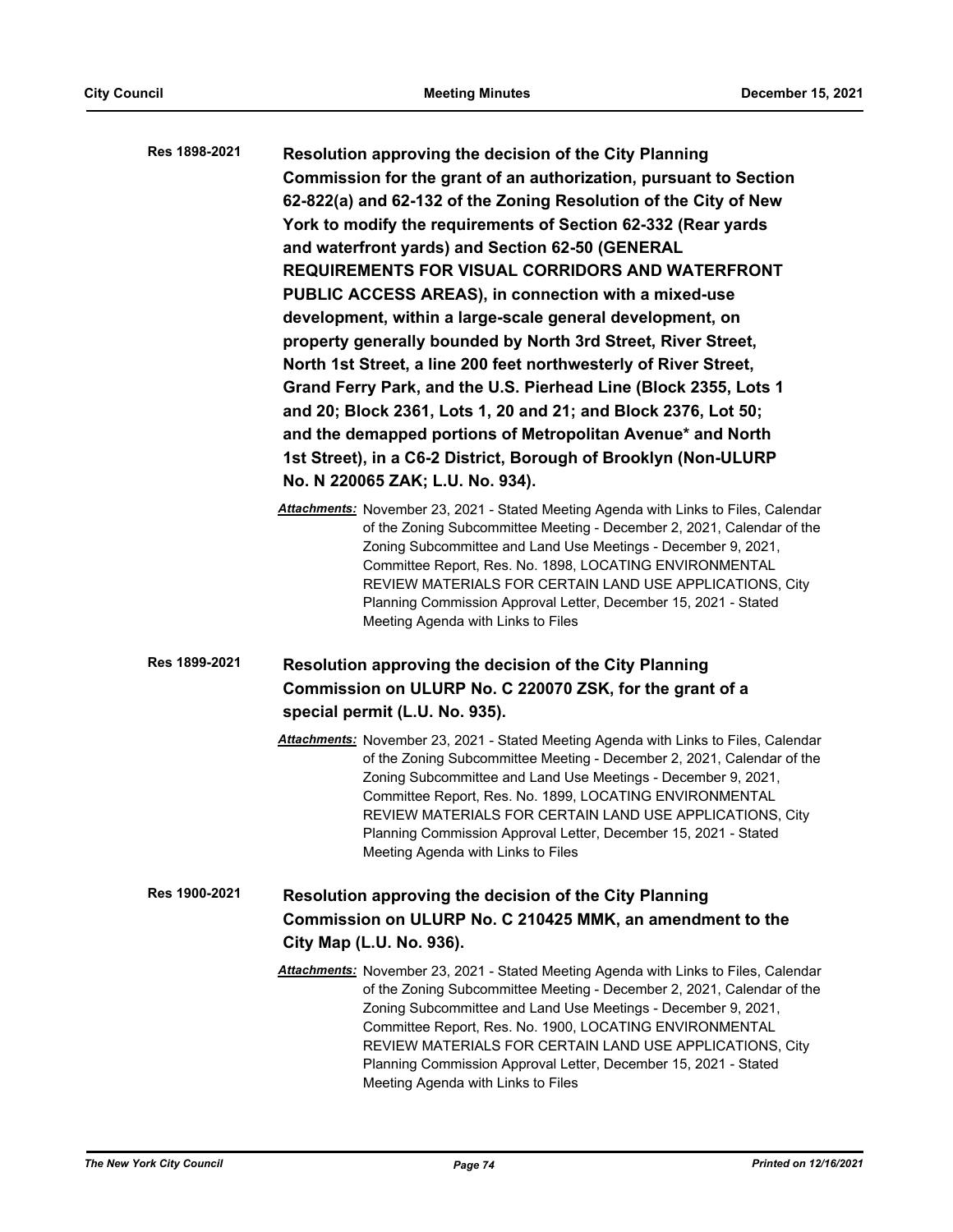| Res 1901-2021             |                | Resolution approving with modifications the decision of the City<br>Planning Commission on Application No. N 210232 ZRQ, for an<br>amendment of the text of the Zoning Resolution (L.U. No. 938).                                                                                                                                                                                                                                                                |
|---------------------------|----------------|------------------------------------------------------------------------------------------------------------------------------------------------------------------------------------------------------------------------------------------------------------------------------------------------------------------------------------------------------------------------------------------------------------------------------------------------------------------|
|                           |                | Attachments: November 23, 2021 - Stated Meeting Agenda with Links to Files, Calendar<br>of the Zoning Subcommittee Meeting - December 2, 2021, Calendar of the<br>Subcommittee Meetings and Land Use Meeting - December 7, 2021,<br>Committee Report, Res. No. 1901, LOCATING ENVIRONMENTAL<br>REVIEW MATERIALS FOR CERTAIN LAND USE APPLICATIONS, City<br>Planning Commission Approval Letter, December 15, 2021 - Stated<br>Meeting Agenda with Links to Files |
| Res 1902-2021             |                | Resolution approving the decision of the City Planning                                                                                                                                                                                                                                                                                                                                                                                                           |
|                           |                | Commission on ULURP No. C 210166 ZMK, a Zoning Map                                                                                                                                                                                                                                                                                                                                                                                                               |
|                           |                | amendment (Preconsidered L.U. No. 950).                                                                                                                                                                                                                                                                                                                                                                                                                          |
|                           |                | Attachments: Calendar of the Zoning Subcommittee Meeting - December 2, 2021,<br>Calendar of the Subcommittee Meetings and Land Use Meeting -<br>December 7, 2021, Committee Report, Res. No. 1902, LOCATING<br>ENVIRONMENTAL REVIEW MATERIALS FOR CERTAIN LAND USE<br>APPLICATIONS, City Planning Commission Approval Letter, December 15,<br>2021 - Stated Meeting Agenda with Links to Files                                                                   |
| Res 1903-2021             |                | Resolution approving with modifications the decision of the City                                                                                                                                                                                                                                                                                                                                                                                                 |
|                           |                | Planning Commission on Application No. N 210167 ZRK, for an                                                                                                                                                                                                                                                                                                                                                                                                      |
|                           |                | amendment of the text of the Zoning Resolution (Preconsidered                                                                                                                                                                                                                                                                                                                                                                                                    |
|                           | L.U. No. 951). |                                                                                                                                                                                                                                                                                                                                                                                                                                                                  |
|                           |                | Attachments: Calendar of the Zoning Subcommittee Meeting - December 2, 2021,<br>Calendar of the Subcommittee Meetings and Land Use Meeting -<br>December 7, 2021, Committee Report, Res. No. 1903, LOCATING<br>ENVIRONMENTAL REVIEW MATERIALS FOR CERTAIN LAND USE<br>APPLICATIONS, City Planning Commission Approval Letter, December 15,<br>2021 - Stated Meeting Agenda with Links to Files                                                                   |
|                           |                | The Majority Leader and Acting President Pro Tempore (Council Member Cumbo) put the<br>question whether the Council would agree with and adopt such reports, which were<br>decided in the affirmative by the following vote:                                                                                                                                                                                                                                     |
| Passed The Consent Agenda |                |                                                                                                                                                                                                                                                                                                                                                                                                                                                                  |
|                           |                | A motion was made that these files be approved by consent vote.                                                                                                                                                                                                                                                                                                                                                                                                  |
| Affirmative: 48 -         |                | Speaker Johnson, Adams, Ampry-Samuel, Ayala, Barron, Borelli, Brannan,<br>Brooks-Powers, Cabán, Cabrera, Carr, Chin, Cornegy Jr., Cumbo, D. Diaz,<br>Dinowitz, Dromm, Eugene, Feliz, Gennaro, Gibson, Gjonaj, Grodenchik,<br>Holden, Kallos, Koo, Koslowitz, Lander, Levin, Levine, Louis, Maisel,<br>Menchaca, Miller, Moya, Powers, Riley, Rivera, Rodriguez, Rose,<br>Rosenthal, Salamanca Jr., Treyger, Ulrich, Vallone, Van Bramer, Vernikov<br>and Yeger   |
| Non-voting:               | $1 -$          | Reynoso                                                                                                                                                                                                                                                                                                                                                                                                                                                          |
| Absent:                   | $2 -$          | R. Diaz Sr. and Perkins                                                                                                                                                                                                                                                                                                                                                                                                                                          |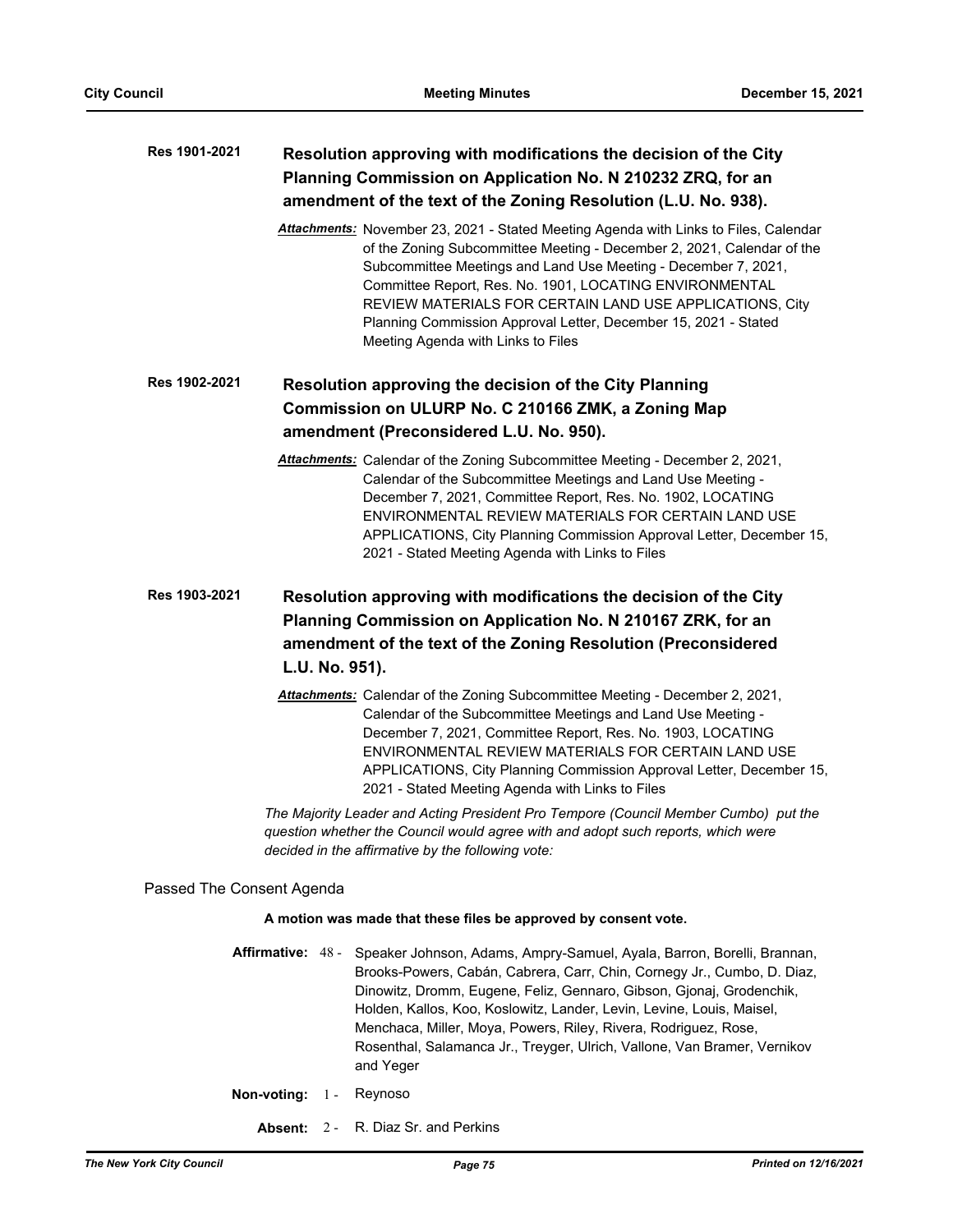*The following files were removed from the General Order Calendar and voted separately:*

*Preconsidered M-358 & Res. No. 1878, VOTE: 45-3-0 Negative: CMs Carr, Vernikov, and the Minority Leader (Council Member Borelli).*

*Int. No. 1208-B, VOTE: 41-7-0 Negative: CMs Carr, Gennaro, Holden, Ulrich, Vernikov, Yeger, and the Minority Leader (Council Member Borelli).*

*Int. No.1326-B, VOTE: 43-5-0 Negative: CMs Carr, Ulrich, Vernikov, Yeger and the Minority Leader (Council Member Borelli).*

*Int 2020-A, VOTE: 40-7-1 Negative: CMs Carr, Gennaro, Holden, Vallone, Vernikov, Yeger and the Minority Leader (Council Member Borelli); Abstain: CM Grodenchik.*

*Int. No. 2096-A, VOTE: 47-1-0 Negative: CM Yeger.*

*Int . No. 2317-A, VOTE: 40-7-1 Negative: CMs Carr, Holden, Ulrich, Vallone, Vernikov, Yeger, and the Minority Leader (Council Member Borelli). Abstain: CM Grodenchik.*

*Int . No. 2411-A, VOTE: 43-5-0 Negative: CMs Carr, Ulrich, Vernikov, Yeger and the Minority Leader (Council Member Borelli).*

*Int. No. No. 2438-A, VOTE: 46-2-0 Negative: CMs Carr and Vernikov.*

*Int. No. 2439-A, VOTE: 47-1-0 Negative: CM Cabán.*

*Int. No. 2443-A, VOTE: 47-1-0 Negative: CM Yeger.*

*Int. No. 2476, VOTE: 45-3-0 Negative: CMs Cabán, Lander, and Levin.*

*Preconsidered Int. No. 2477 with Message of Necessity, VOTE: 47-0-1 Abstain: CM Yeger.* 

*Preconsidered Res. No. 1870, VOTE: 47-1-0 Negative: CM Yeger.*

*L.U. No. 906 & Res. No. 1885, VOTE: 45-3-0 Negative: CMs Holden, Kallos, and Yeger.*

*L.U. No. 907 & Res. No. 1886, VOTE: 45-3-0 Negative: CMs Holden, Kallos, Yeger.*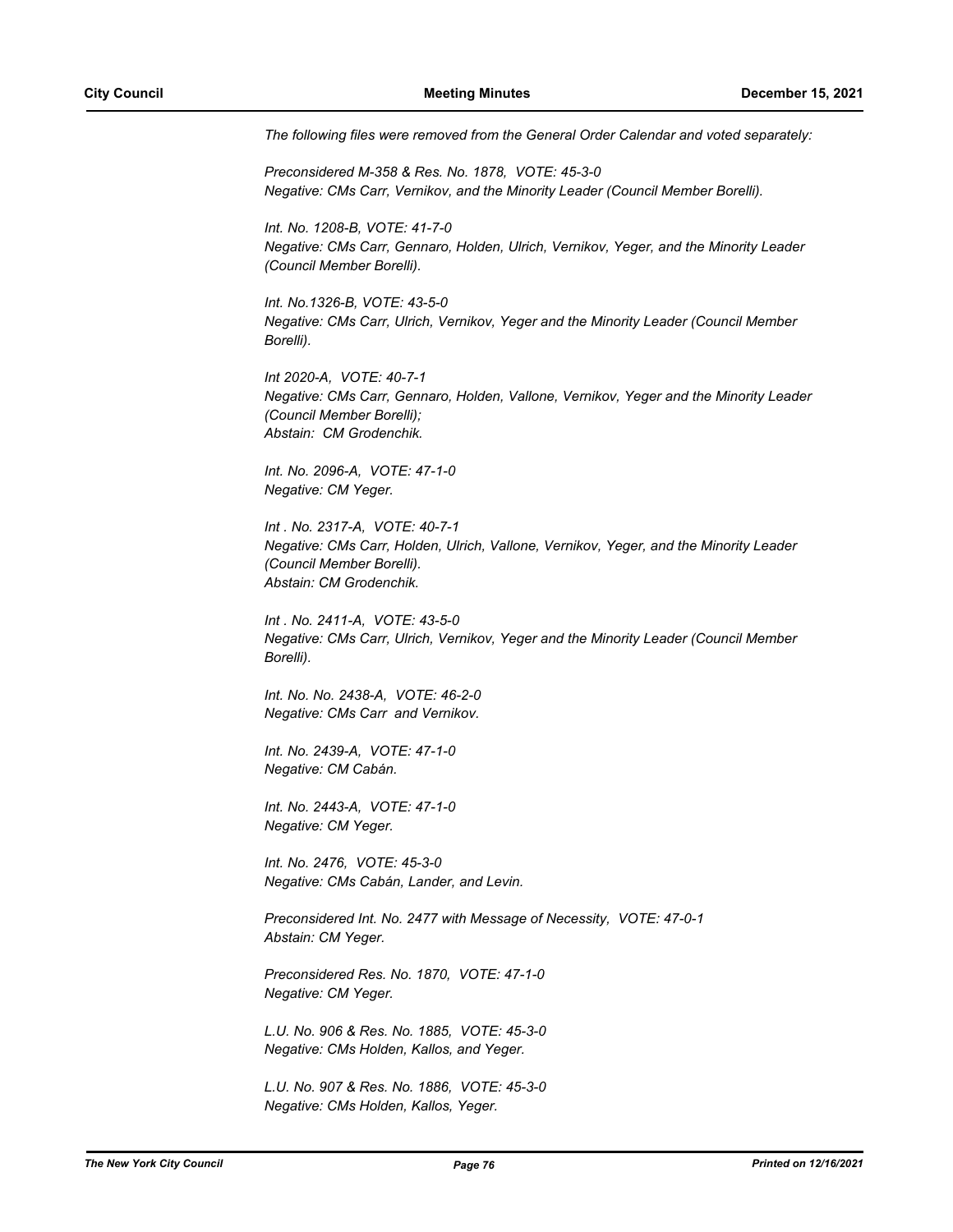*L.U. No. 918 & Res. No. 1889, VOTE: 43-5-0 Negative: CMs Barron, Holden, Kallos, Menchaca and Yeger.*

*L.U. No. 919 & Res. No. 1890, VOTE: 43-5-0 Negative: CMs Barron, Holden, Kallos, Menchaca, and Yeger.*

*L.U. No. 924 & Res. No. 1891, VOTE: 47-1-0 Negative: CM Yeger.*

*See files for individual votes.*

- Introduction & Reading of Bills See Attached 13.
- 14. Discussion of Resolutions
- 15. Resolutions
	- **Resolution declaring May 4th New York City Teachers, Educational Administrators and Education Support Staff Recognition Day in order to recognize and highlight the important work they do to keep our city's schools running and to educate our children and provide a suitable environment for learning. Res 0204-2018**
		- *Attachments:* Res. No. 204, March 7, 2018 Stated Meeting Agenda, Hearing Transcript Stated Meeting 03-07-18, Minutes of the Stated Meeting - March 7, 2018, Committee Report 12/14/21, Committee Report - Stated Meeting, December 15, 2021 - Stated Meeting Agenda with Links to Files

*Pursuant to Rule 8.50 of the Council, the Majority Leader and Acting President Pro Tempore (Council Member Cumbo) called for a voice vote. Hearing no objections, the Majority Leader and Acting President Pro Tempore (Council Member Cumbo) declared the Resolution to be adopted.*

*Adopted unanimously by the Council by voice-vote.*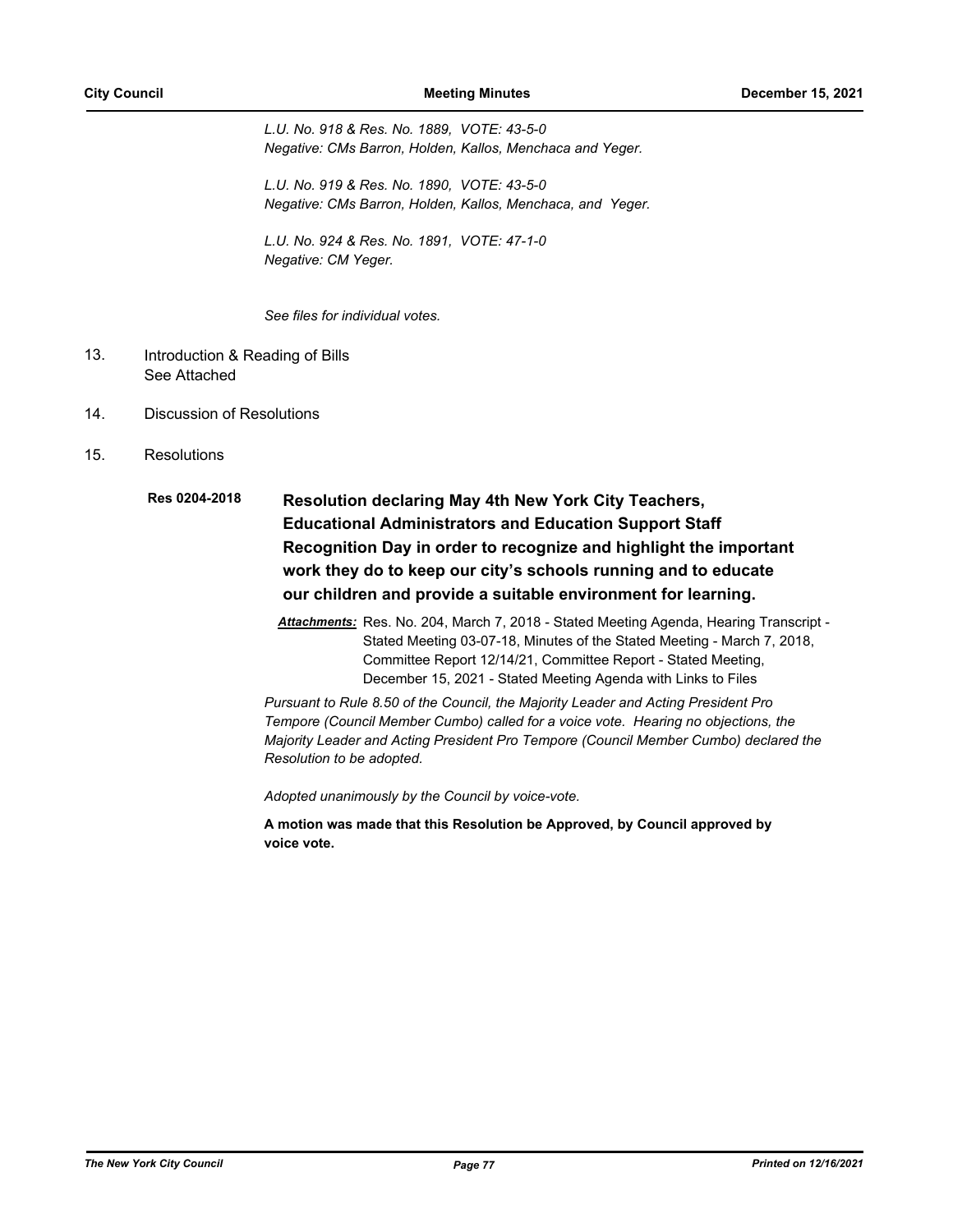# **Resolution calling upon the New York City Department of Education, as well as the New York State and federal governments, to include instruction in peaceful conflict resolution as part of the required curriculum in all schools. Res 0205-2018**

*Attachments:* Res. No. 205, March 7, 2018 - Stated Meeting Agenda, Hearing Transcript - Stated Meeting 03-07-18, Minutes of the Stated Meeting - March 7, 2018, Committee Report 12/14/21, Committee Report - Stated Meeting, December 15, 2021 - Stated Meeting Agenda with Links to Files

*Pursuant to Rule 8.50 of the Council, the Majority Leader and Acting President Pro Tempore (Council Member Cumbo) called for a voice vote. Hearing no objections, the Majority Leader and Acting President Pro Tempore (Council Member Cumbo) declared the Resolution to be adopted.*

*Adopted unanimously by the Council by voice-vote.*

**A motion was made that this Resolution be Approved, by Council approved by voice vote.**

**Absent:** R. Diaz Sr. and Perkins

**Resolution calling upon the State of New York to include in its curriculum requirements, swimming lessons and water safety education to all students in public schools from kindergarten through 12th grade where appropriate and swimming-related instruction, such as water safety and dry land strokes to all students in public schools from kindergarten through 12th grade when their school does not have a pool in the building or is not within 10 miles of a pool where appropriate. Res 0206-2018**

> *Attachments:* Res. No. 206, March 7, 2018 - Stated Meeting Agenda, Hearing Transcript - Stated Meeting 03-07-18, Minutes of the Stated Meeting - March 7, 2018, Committee Report 12/14/21, Committee Report - Stated Meeting, December 15, 2021 - Stated Meeting Agenda with Links to Files

*Pursuant to Rule 8.50 of the Council, the Majority Leader and Acting President Pro Tempore (Council Member Cumbo) called for a voice vote. Hearing no objections, the Majority Leader and Acting President Pro Tempore (Council Member Cumbo) declared the Resolution to be adopted.*

*Adopted unanimously by the Council by voice-vote.*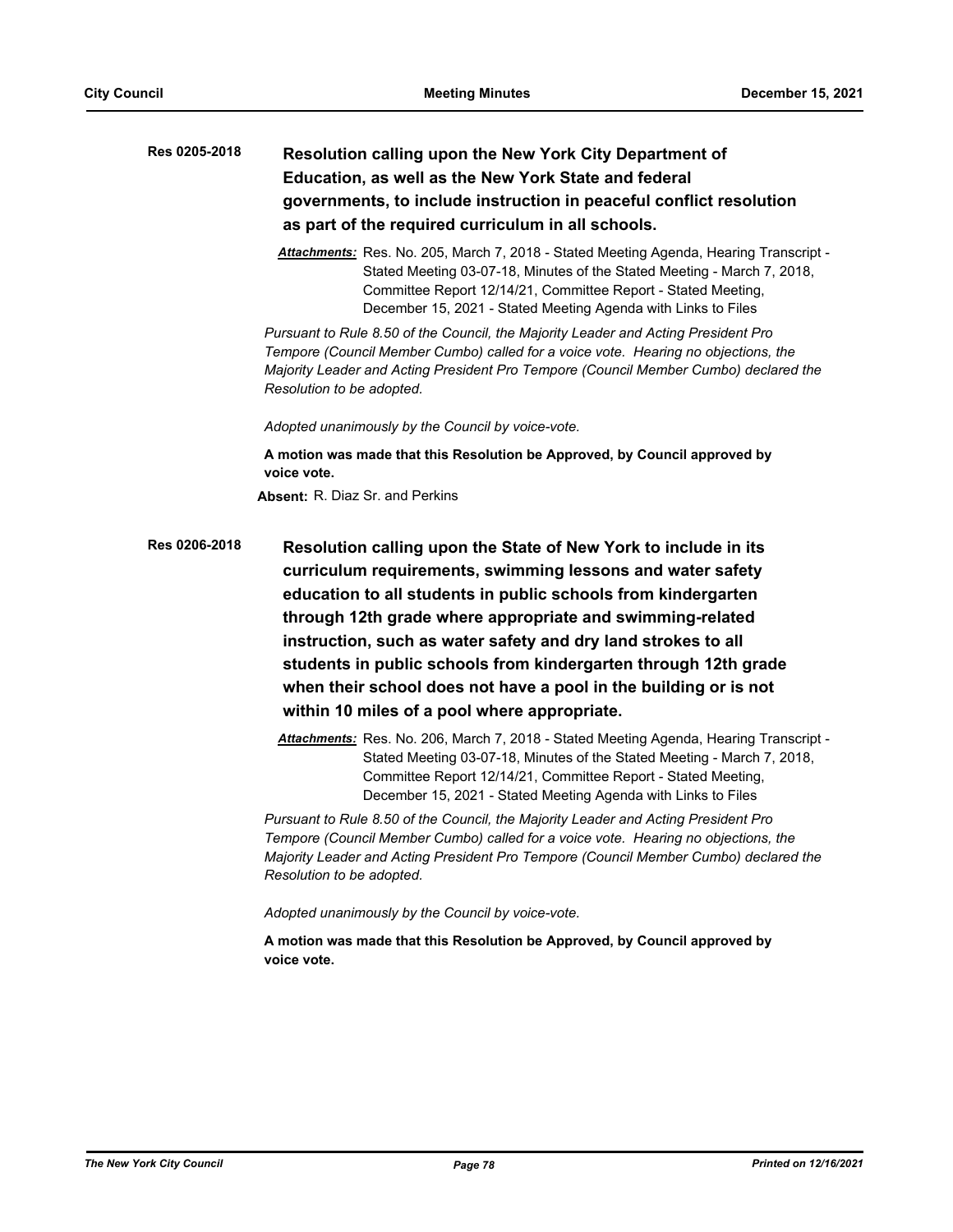# **Resolution calling upon the New York City Department of Education to add the history of Haiti, including the Haitian Revolution and the abolition of slavery, to the public schools' Black History Month curriculum. Res 0207-2018**

*Attachments:* Res. No. 207, March 7, 2018 - Stated Meeting Agenda, Hearing Transcript - Stated Meeting 3/7/18, Minutes of the Stated Meeting - March 7, 2018, Committee Report 12/14/21, Committee Report - Stated Meeting, December 15, 2021 - Stated Meeting Agenda with Links to Files

*Pursuant to Rule 8.50 of the Council, the Majority Leader and Acting President Pro Tempore (Council Member Cumbo) called for a voice vote. Hearing no objections, the Majority Leader and Acting President Pro Tempore (Council Member Cumbo) declared the Resolution to be adopted.*

*Adopted unanimously by the Council by voice-vote.*

**Resolution calling on the New York City Department of Education to acknowledge the participation of Haitian soldiers in the Siege of Savannah and the impact of the Haitian Revolution on the Louisiana Purchase, by adding these events to the public schools' social studies curriculum. Res 0208-2018**

> *Attachments:* Res. No. 208, March 7, 2018 - Stated Meeting Agenda, Hearing Transcript - Stated Meeting 03-07-18, Minutes of the Stated Meeting - March 7, 2018, Committee Report 12/14/21, Committee Report - Stated Meeting, December 15, 2021 - Stated Meeting Agenda with Links to Files

*Pursuant to Rule 8.50 of the Council, the Majority Leader and Acting President Pro Tempore (Council Member Cumbo) called for a voice vote. Hearing no objections, the Majority Leader and Acting President Pro Tempore (Council Member Cumbo) declared the Resolution to be adopted.*

*Adopted unanimously by the Council by voice-vote.*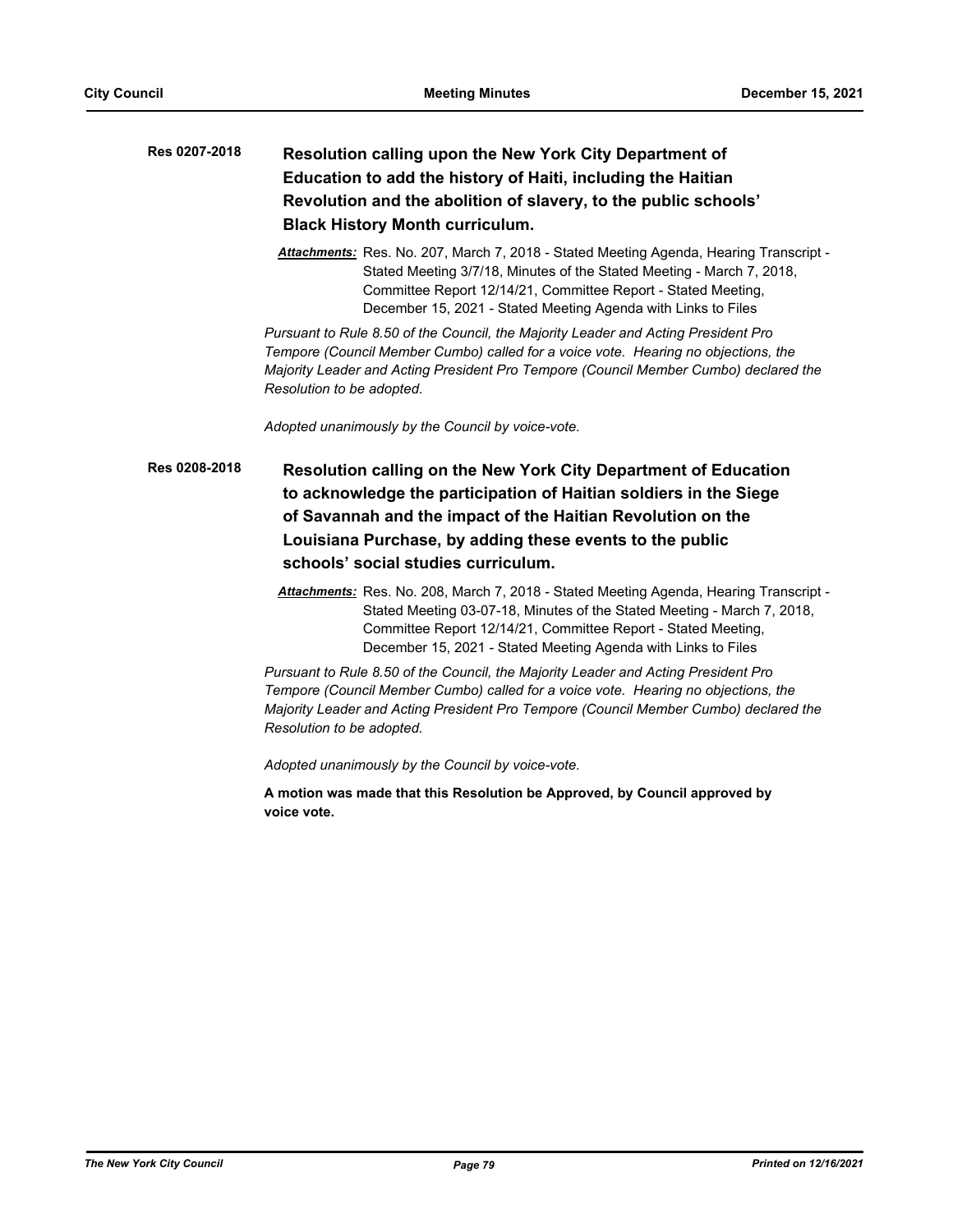### **Resolution calling upon the New York City Department of Education to provide human trafficking prevention training to public school administrators, teachers, and staff. Res 0561-2018**

*Attachments:* Res. No. 561, October 17, 2018 - Stated Meeting Agenda with Links to Files, Hearing Transcript - Stated Meeting 10-17-2018, Minutes of the Stated Meeting - October 17, 2018, Committee Report 12/14/21, Committee Report - Stated Meeting, December 15, 2021 - Stated Meeting Agenda with Links to Files

*Pursuant to Rule 8.50 of the Council, the Majority Leader and Acting President Pro Tempore (Council Member Cumbo) called for a voice vote. Hearing no objections, the Majority Leader and Acting President Pro Tempore (Council Member Cumbo) declared the Resolution to be adopted.*

*Adopted unanimously by the Council by voice-vote.*

**A motion was made that this Resolution be Approved, by Council approved by voice vote.**

- **Resolution calling on the New York State Department of Health to create stand-alone, self-contained isolation centers or units for the treatment of patients with infectious disease due to epidemic, including highly contagious and airborne diseases Res 0638-2018**
	- *Attachments:* Res. No. 638, November 28, 2018 Stated Meeting Agenda with Links to Files, Hearing Transcript - Stated Meeting 11/28/18, Minutes of the Stated Meeting - November 28, 2018, Committee Report 9/30/20, Hearing Testimony 9/30/20, Hearing Transcript 9/30/20, Committee Report 12/14/21, Committee Report - Stated Meeting, December 15, 2021 - Stated Meeting Agenda with Links to Files

*Pursuant to Rule 8.50 of the Council, the Majority Leader and Acting President Pro Tempore (Council Member Cumbo) called for a voice vote. Hearing those in favor, the Majority Leader and Acting President Pro Tempore (Council Member Cumbo) declared the Resolution to be adopted.*

*The following Council Members formally their intent to vote negative on this item: Council Members Carr, Vernikov and the Minority Leader (Council Member Borelli).*

*Adopted by the Council by voice-vote.*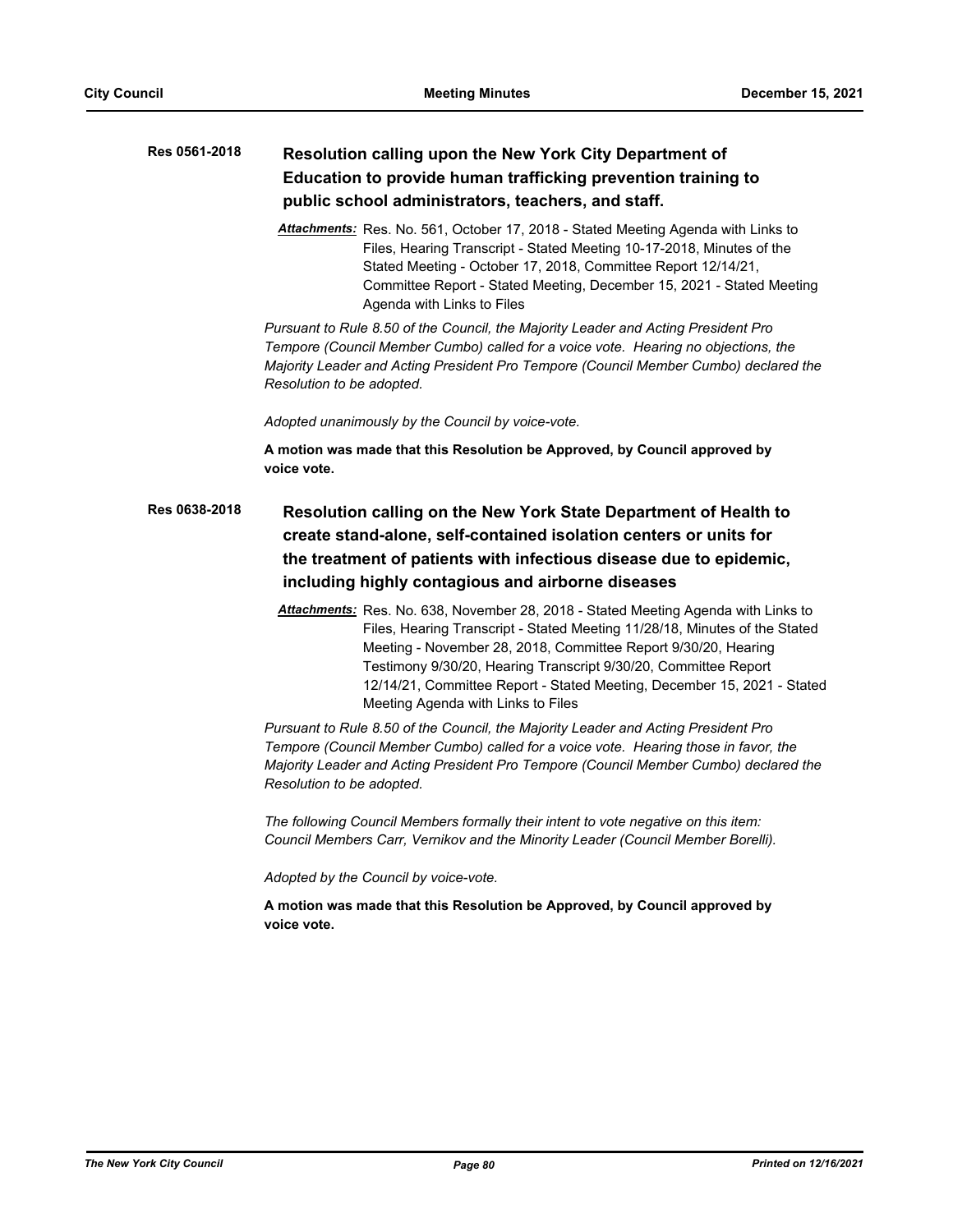#### **Resolution calling on Congress to pass and the President to sign, H.R.235, the Public Housing Emergency Response Act. Res 1201-2019-A**

*Attachments:* Res. No. 1201, December 19, 2019 - Stated Meeting Agenda with Links to Files, Hearing Transcript - Stated Meeting 12-19-19, Minutes of the Stated Meeting - December 19, 2019, Proposed Res. No. 1201-A - 12/14/21, Committee Report 12/14/21, Committee Report - Stated Meeting, December 15, 2021 - Stated Meeting Agenda with Links to Files

*Pursuant to Rule 8.50 of the Council, the Majority Leader and Acting President Pro Tempore (Council Member Cumbo) called for a voice vote. Hearing those in favor, the Majority Leader and Acting President Pro Tempore (Council Member Cumbo) declared the Resolution to be adopted.*

*The following Council Member formally voted his intent to vote negative on this item: Council Member Holden.*

*Adopted by the Council by voice-vote.*

**A motion was made that this Resolution be Approved, by Council approved by voice vote.**

#### **Resolution calling upon the United States Congress to pass and the President to sign the Green New Deal for Public Housing Act. Res 1222-2020**

*Attachments:* Res. No. 1222, January 8, 2020 - Charter Meeting Agenda with Links to Files, Hearing Transcript - Charter Meeting 1-8-20, Minutes of the Charter Meeting - January 8, 2020, Committee Report 12/14/21, Committee Report - Stated Meeting, December 15, 2021 - Stated Meeting Agenda with Links to Files

*Pursuant to Rule 8.50 of the Council, the Majority Leader and Acting President Pro Tempore (Council Member Cumbo) called for a voice vote. Hearing those in favor, the Majority Leader and Acting President Pro Tempore (Council Member Cumbo) declared the Resolution to be adopted.*

*The following 3 Council Members formally their intent to vote negative on this item: Council Members Carr, Holden, and the Minority Leader (Council Member Borelli).*

*Adopted by the Council by voice-vote.*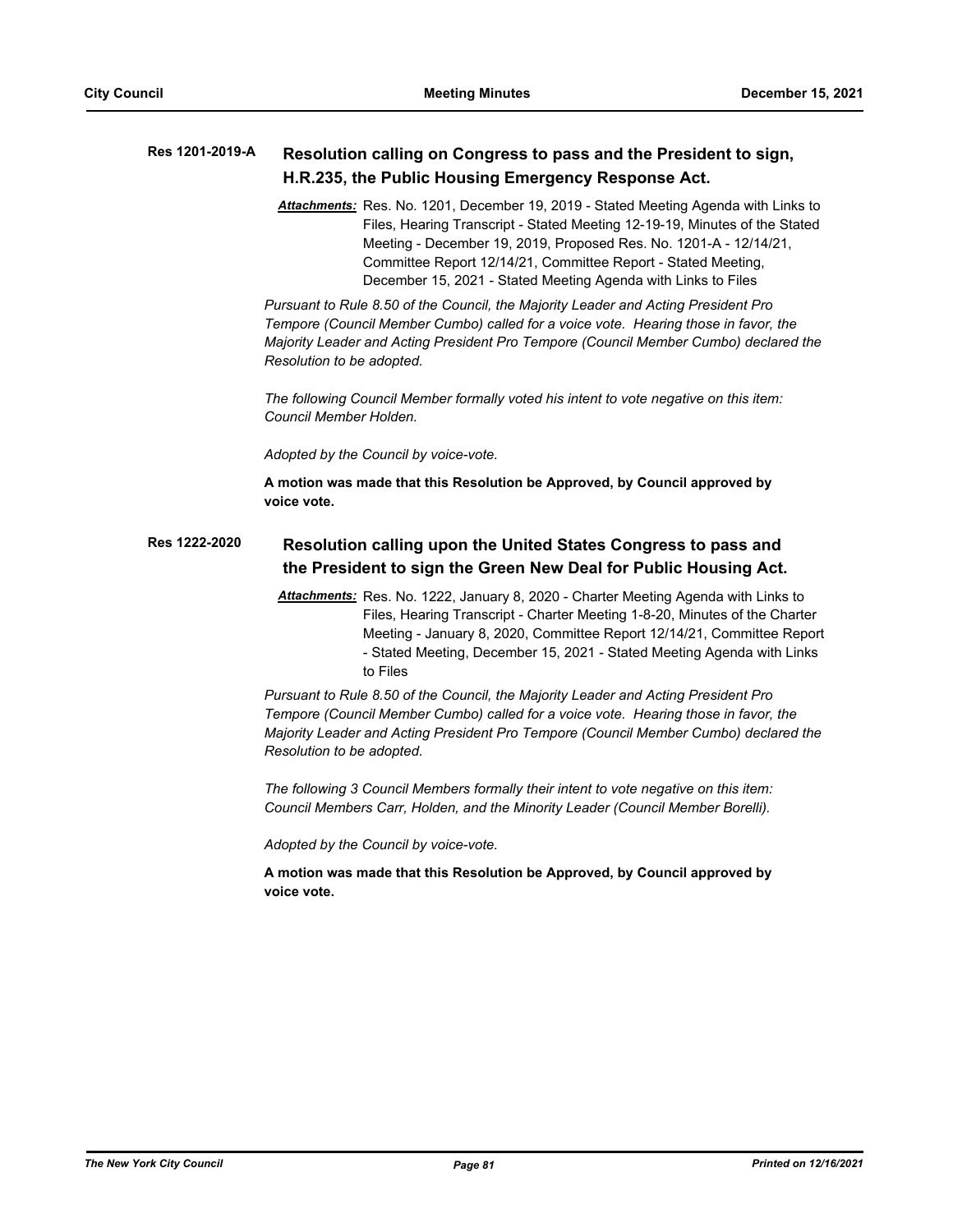- **Resolution calling on the State Legislature to pass, and the Governor to sign, A7284/S6489, known as the Wandering Officers Act, to prohibit the appointment of a person as a police officer if such person has previously been fired as a police officer from any jurisdiction. Res 1782-2021**
	- *Attachments:* Res. No. 1782, November 10, 2021 Stated Meeting Agenda with Links to Files, Hearing Transcript - Stated Meeting 11-10-21, Committee Report 11/22/21, Hearing Testimony 11/22/21, Committee Report 12/14/21, Committee Report - Stated Meeting, December 15, 2021 - Stated Meeting Agenda with Links to Files

*Pursuant to Rule 8.50 of the Council, the Majority Leader and Acting President Pro Tempore (Council Member Cumbo) called for a voice vote. Hearing no objections, the Majority Leader and Acting President Pro Tempore (Council Member Cumbo) declared the Resolution to be adopted.*

*Adopted unanimously by the Council by voice-vote.*

**A motion was made that this Resolution be Approved, by Council approved by voice vote.**

### **Resolution calling upon the New York State Legislature to pass and the Governor to sign A.5573/S.3082, in relation to prohibiting eviction without good cause. Res 1840-2021-A**

*Attachments:* Res. No. 1840, December 9, 2021 - Stated Meeting Agenda, Proposed Res. No. 1840-A - 12/14/21, Committee Report 12/14/21, Committee Report - Stated Meeting, December 15, 2021 - Stated Meeting Agenda with Links to Files

*Pursuant to Rule 8.50 of the Council, the Majority Leader and Acting President Pro Tempore (Council Member Cumbo) called for a voice vote. Hearing those in favor, the Majority Leader and Acting President Pro Tempore (Council Member Cumbo) declared the Resolution to be adopted.*

*The following 7 Council Members formally their intent to vote negative on this item: Council Members Carr, Gjonaj, Grodenchik, Holden, Vernokov., Yeger, and the Minority Leader (Council Member Borelli).*

*Adopted by the Council by voice-vote.*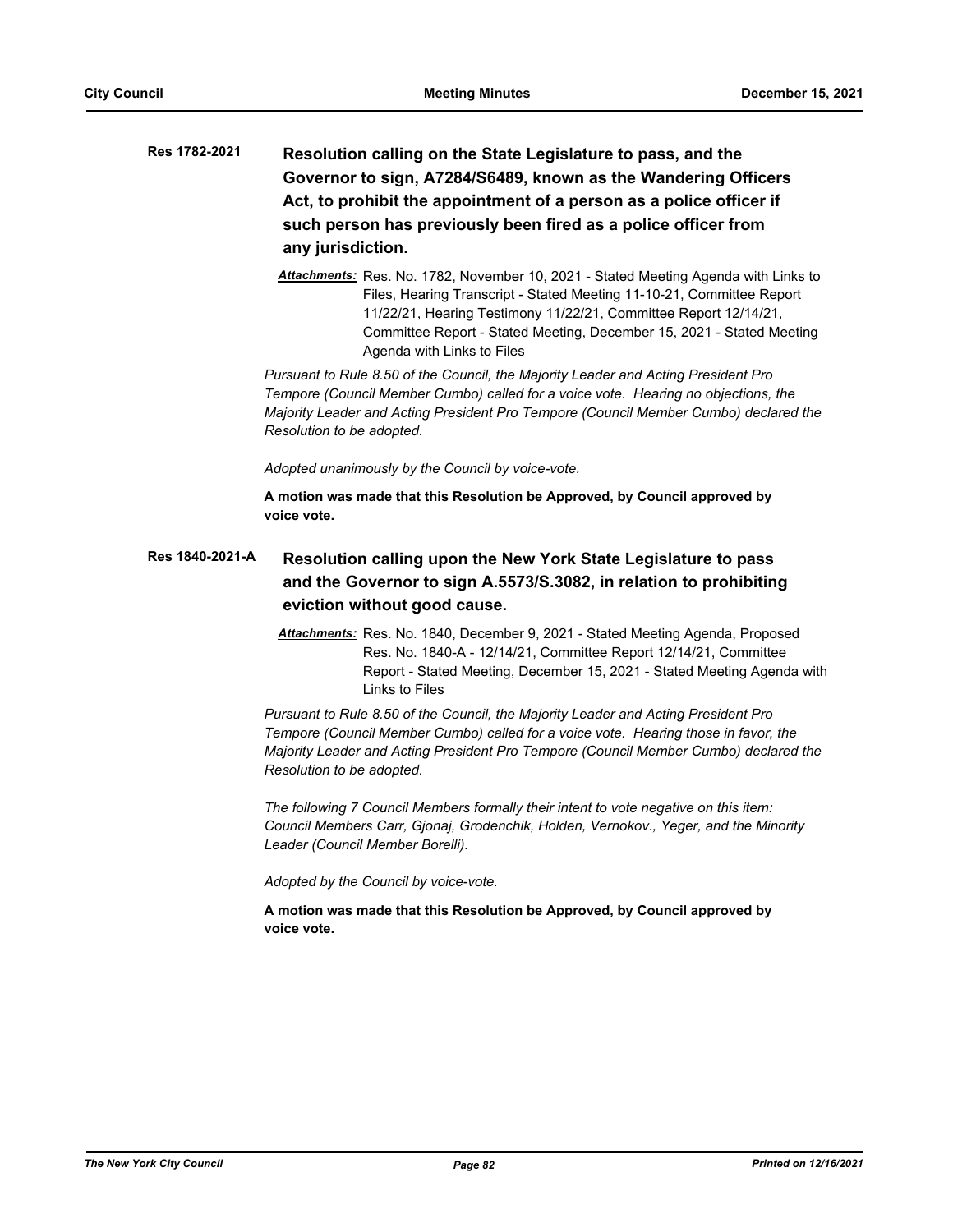#### **Resolution declaring December 8 as Sri Guru Tegh Bahadur Jee Day in the city of New York. Res 1872-2021**

*Attachments:* Res. No. 1872, Committee Report, Committee Report - Stated Meeting, December 15, 2021 - Stated Meeting Agenda with Links to Files

*Pursuant to Rule 8.50 of the Council, the Majority Leader and Acting President Pro Tempore (Council Member Cumbo) called for a voice vote. Hearing no objections, the Majority Leader and Acting President Pro Tempore (Council Member Cumbo) declared the Resolution to be adopted.*

*Adopted unanimously by the Council by voice-vote.*

**A motion was made that this Resolution be Approved, by Council approved by voice vote.**

- 16. General Discussion
- 17. Extension of Remarks

INTRODUCTION AND READING OF BILLS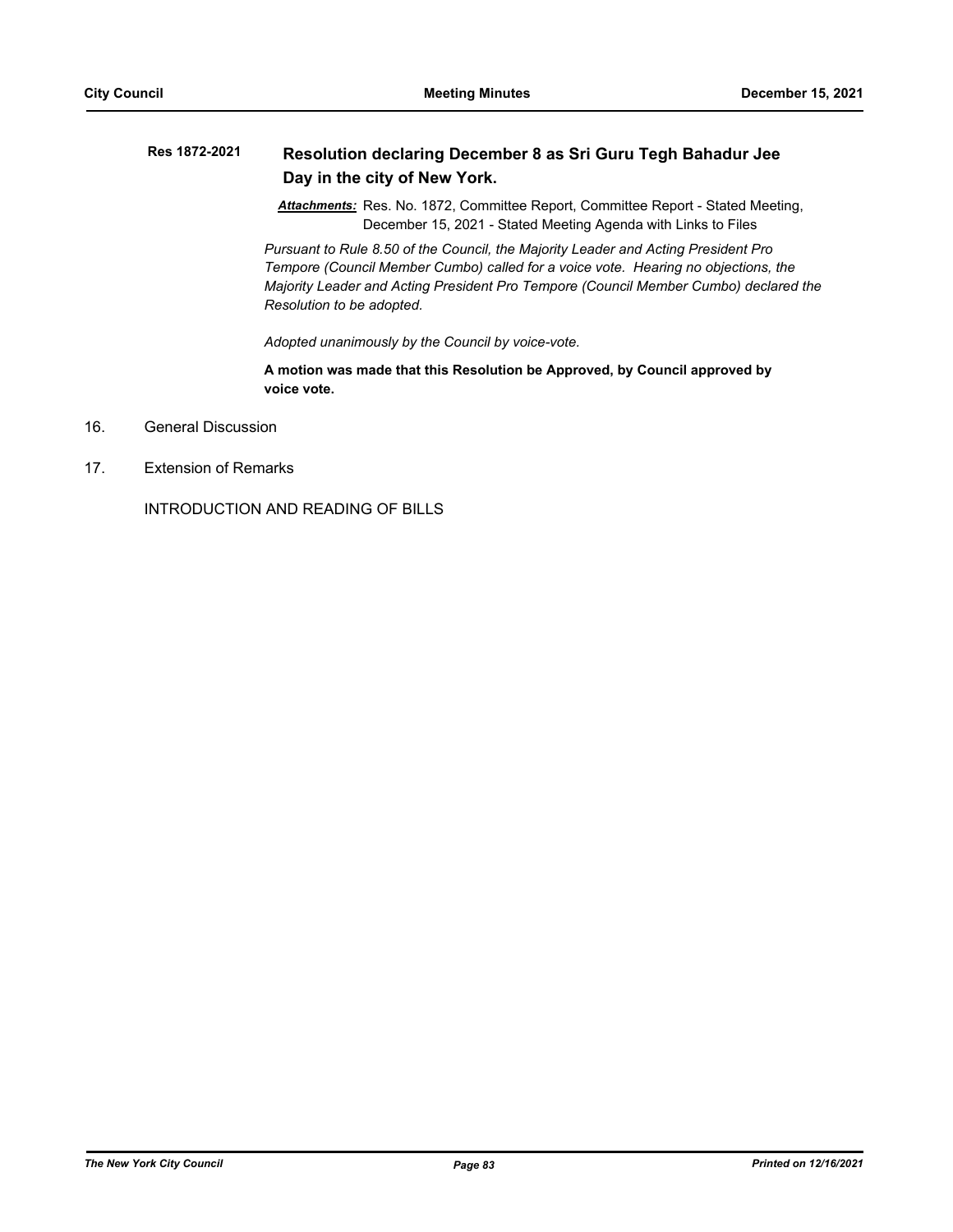**A Local Law in relation to the naming of 199 thoroughfares and public places, Frances Perkins Place, Borough of Manhattan, TIN PAN ALLEY, Borough of Manhattan, Sumner Redstone Way, Borough of Manhattan, Mother Maude Ford Way, Borough of Queens, Alex Pauline Road, Borough of Queens, Alex Pauline Road, Borough of Queens, Boxing Row, Borough of Brooklyn, Weyman Carey Way, Borough of Brooklyn, Police Officer Randolph Holder Way, Borough of Manhattan, Cicely Tyson Way, Borough of Manhattan, Detective Robert A. Cardona Way, Borough of Manhattan, Hector "Macho" Camacho Way, Borough of Manhattan, John Johnson Way, Borough of the Bronx, Robert "Black Rob" Ross Way, Borough of Manhattan, Pura Belpre Way, Borough of Manhattan, Israel Martinez Way, Borough of the Bronx, Mexico-Tenochtitlan, Borough of Manhattan, Melissa Kruppa Way, Borough of Staten Island, Sharon Nearby Way, Borough of Staten Island, FDNY FF Jimmy Martinez Way, Borough of Staten Island, Anton Updale Way, Borough of Staten Island, Sergeant Leif E. Eikeseth Way, Borough of Staten Island, Ira D Hudson Way USN Pearl Harbor KIA, Borough of Staten Island, SGT Donald W. Tinney Jr. Street, Borough of Staten Island, Firefighter James J. Marshall Jr. Lane, Borough of Staten Island, Firefighter James J. Marshall Sr. Lane, Jennifer Diane Caputo Way, Borough of Staten Island, Dr. Ahmad Jaber Way, Borough of Brooklyn, Joseph Joyce Way, Borough of Brooklyn, Justin Wallace Way, Borough of Queens, Deborah Hoyle Way, Borough of Queens, Father Andrew Struzzieri Way, Borough of Queens, Clarence "SPUD" Josey Jr. Way, Borough of Queens, Neville Facey Way, Borough of Queens, Cathy LeBlanc Way, Borough of Queens, Benjamin Wright Way, Borough of Queens, Stephen Cooper Way, Borough of Queens, Darryl E. Greene Way, Borough of Queens, Johnny Pacheco Way, Borough of the Bronx, PFC Buford Brown Way, Borough of the Bronx, Reverend Luciano Soto Way, Borough of the Bronx, Dr. Carolyn G. Williams Way, Borough of the Bronx, Thomasina Bushby Way, Borough of the Bronx, Celia Cruz Salsa Legend, Borough of the Bronx, Sylvester Royer Corner, Borough of the Bronx, William 'Bill' Howard Sr. Way, Borough of Brooklyn, Rev. Dr. Robert E. Cornegy, Sr. Way, Borough of Brooklyn, Dr. Sam Pinn Jr. Way, Borough of Brooklyn, Carmelo Sanchez Way, Borough of the Bronx, Roxanne Reid Way, Borough of the Bronx, Beverly Roberts Way, Borough of the Bronx, Juan Antonio Rossy Way, Borough of the Bronx, John McKelvey Sr. Way Villa Rosa Bonheur, Borough of the Bronx, Tenzing Norgay Sherpa Way, Int 2477-2021**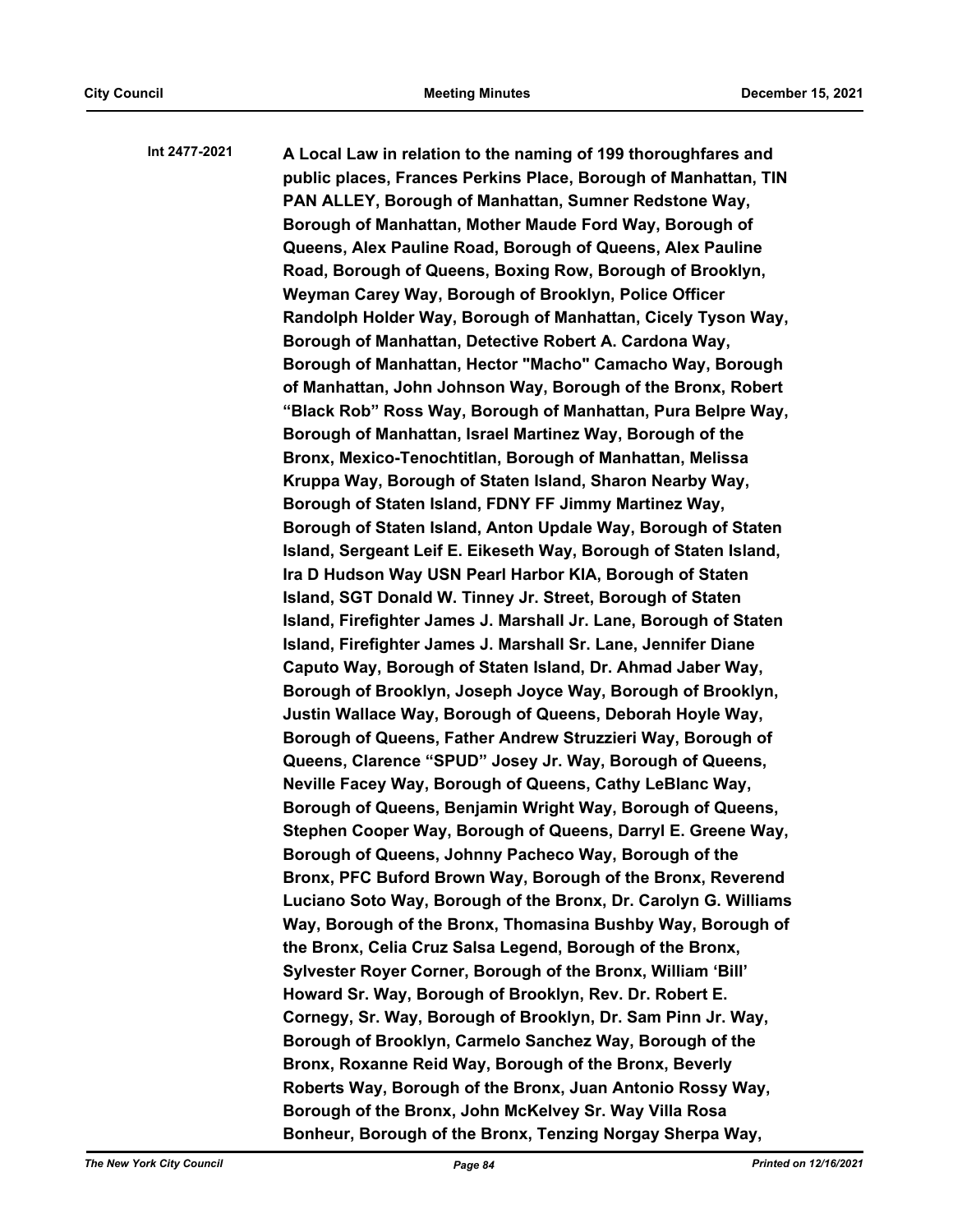**Borough of Queens, Joseph Ricevuto Way, Borough of Queens, Steve Knobel Way, Borough of Queens, Stanley, Kathleen & Robert Rygor Way, Borough of Queens, Monti Castañeda Corner, Borough of Queens, Peter Magnani Way, Borough of Queens, Ebenezer "Ben" Edwards Way, Borough of Brooklyn, Phil Foglia Way, Borough of the Bronx, Joseph Migliucci Way, Borough of the Bronx, Madonia Road, Borough of the Bronx, St. John's Way, Borough of Queens, Little Bangladesh Avenue, Borough of Queens, Eleanor Dowe Blvd, Borough of the Bronx, Curtis Hamilton Way, Borough of the Bronx, Hetty Fox Lane, Borough of the Bronx, Andy "The Barber" Foxe Way, Borough of the Bronx, Winifred A.R. Bama Way, Borough of the Bronx, Bishop Roy Bryant Sr. DD Way, Borough of the Bronx, Hon. Aurelia Greene Way, Borough of the Bronx, Rosella Gregg Way, Borough of the Bronx, Mother Cordelia Gilford Way, Borough of the Bronx, Thomas 'Tommy' A. Solfio Way, Borough of the Bronx, Mario D'Agostino Way, Borough of the Bronx, Conti's Pastry Shoppe Boulevard, Borough of the Bronx, Joe Chiodi Way, Borough of the Bronx, Michael Prince Way, Borough of the Bronx, Ibrahim al-Hamdi Way, Borough of the Bronx, Joseph Oddo Way, Borough of the Bronx, Gjergj Kastrioti Skenderbeu Way, Borough of the Bronx, PePe Cardona Way, Borough of the Bronx, Carmine Palladino Way, Borough of the Bronx, Dominick Schiano Way, Borough of the Bronx, Fan Noli Way, Borough of the Bronx, Melvin "Mel" Doby Memorial Way, Borough of Queens, Reverend Laura G. Lowery Way, Borough of Queens, Union Course Racetrack, Borough of Queens, Maureen Walthers Way, Borough of Queens, Joseph Magnus Way, Borough of Queens, Phil "Scooter" Rizzuto Corner, Borough of Queens, Sarah Whiting Way, Borough of Queens, Ganesh Temple Street, Borough of Queens, Rabbi Dr. Asher Murciano Way, Borough of Queens, Ivan Mrakovcic Way, Borough of Queens, rue Barry Lewis Way, Borough of Queens, Detective Brian Simonsen Way, Borough of Queens, Police Officer FRANK G. MACRI WAY, Borough of Queens, Salvatore "Buddy" Scotto Way, Borough of Brooklyn, Andreas Stylianou Way, Borough of Brooklyn, Joseph Ferris Way, Borough of Brooklyn, Nicholas Heyward Sr. Place, Borough of Brooklyn, Elisa Torres Way, Borough of Brooklyn, District Attorney Kenneth P. Thompson Way, Borough of Brooklyn, Rita's Way, Borough of Brooklyn, Genevieve (Jenny) Eason Way, Borough of Manhattan, David Dinkins Drive, Borough of Manhattan, Rev. Dr. J. G. McCann Way, Borough of Manhattan, Marie Andrée Bichotte Way, Borough of Brooklyn, Frank Scollo**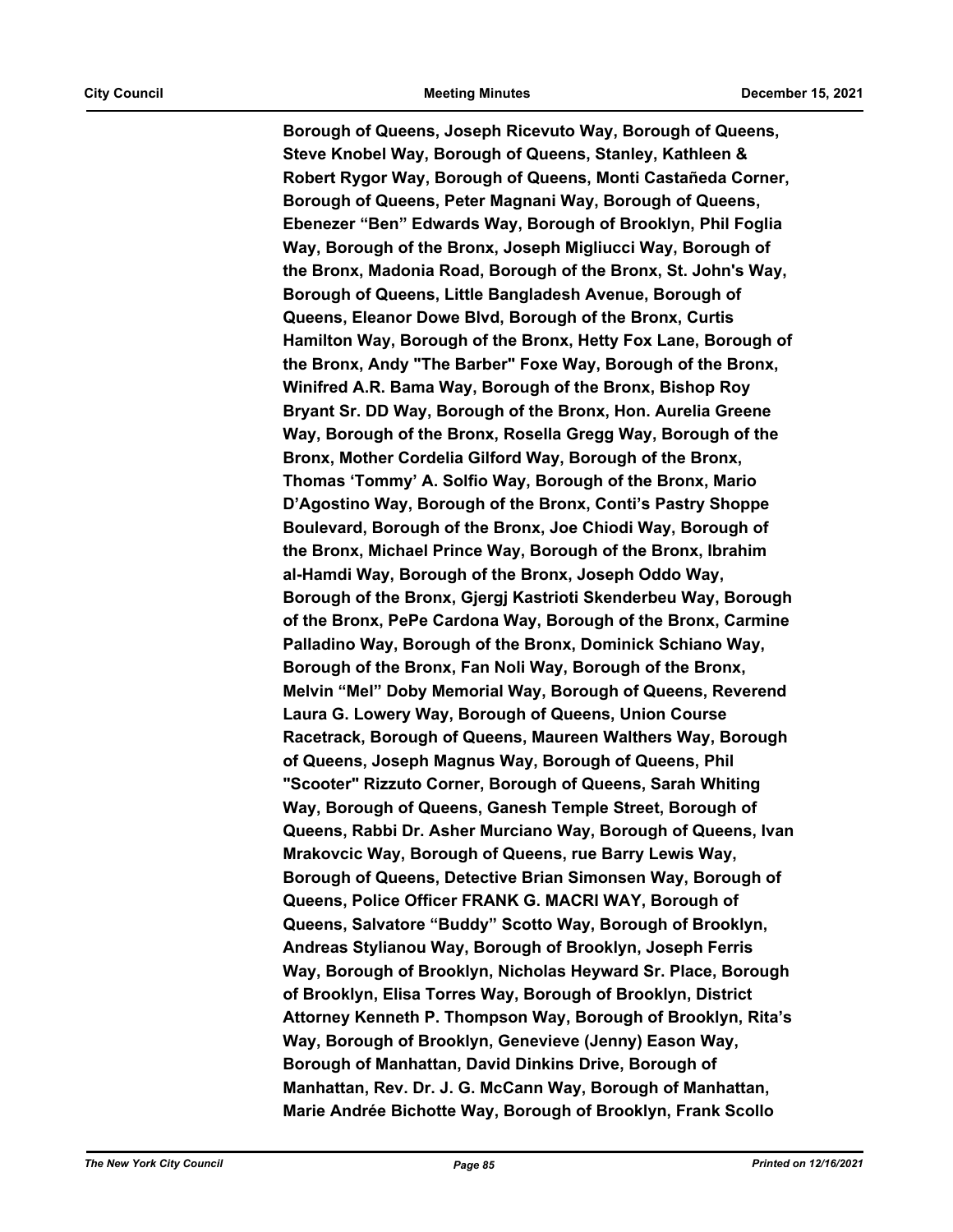**Way, Borough of Brooklyn, The Brooklyn/Bedford Park 9/11 Memorial, Borough of Brooklyn, Patrick Solomita Way, Borough of Brooklyn, John A. Cortese Way, Borough of Brooklyn, Dr. Louis A. Grecco Way, Borough of Staten Island, Louis C. Antonelli Way, Borough of Staten Island, BILL MCCREARY WAY. Borough of Queens, Archie Spigner Way, Borough of Queens, Theresa Irene Merritt Way, Borough of Queens, Robert Oliver, Jr. Way, Borough of Queens, Barbara Jackson Way, Borough of Queens, Ortner Vernon Murray, Borough of Queens, Rodney Johnson Way, Borough of Queens, James Edward Heath Way, Borough of Queens, Michael Perna Way, Borough of Queens, Mary Moody Way, Borough of Queens, Marguerite Henderson Way, Borough of Queens, Ann Petry Place, Borough of Manhattan, Althea Gibson Street, Borough of Manhattan, Judge Sheila Abdus Salaam Way, Borough of Manhattan, Bishop James P. Roberts, Sr. Way, Borough of Manhattan, Rev. Allen James Way, Borough of Manhattan, Bishop C.M. "Sweet Daddy" Grace Lane, Borough of Manhattan, Audre Lorde Way, Borough of Manhattan, Saint Tikhon Way, Borough of Manhattan, Wynn Handman Way, Borough of Manhattan, Ludie Brown Way, Borough of the Bronx, Vonte S. Murray Way, Borough of the Bronx, Onaje Allan Gumbs Way, Borough of the Bronx, Patricia Wiley Way, Borough of the Bronx, Avenues for Justice Way, Borough of Manhattan, Donald Suggs Jr. Way, Borough of Manhattan, Terrence McNally Way, Borough of Manhattan, Rafael "Bullumba" Landestoy Way, Borough of Manhattan, Isaiah Ché Moronta Way, Borough of Manhattan, Edith Prentiss Way, Borough of Manhattan, Coogan's Way, Borough of Manhattan, Gregorio Luperon High School Way, Borough of Manhattan, Hugo Cabrera Way, Borough of Manhattan, Víctor Víctor Way, Borough of Manhattan, Johnny Ventura Way, Borough of Manhattan, Quisqueya Plaza, Borough of Manhattan, Rev. Maggie Howard Way, Borough of Staten Island, Social Activist Joseph N. Gumbs Way, Borough of Staten Island, Bartolomeo Giove Way, Borough of Staten Island, Principal Marie A. Munoz Way, Borough of Staten Island, James "Jim" Smith Way, Borough of Staten Island, Pearl Harbor Cpl. Vincent Kechner Way, Borough of Staten Island, Eric Garner Way, Borough of Staten Island, Little Liberia Way, Borough of Staten Island, Firefighter Sean D. Kenny Way, Borough of Staten Island, Joseph Triffoglio Way, Borough of Staten Island, Nick Troianiello Way, Borough of Staten Island, Detective James V. Nemorin Way, Borough of Staten Island, Detective Rodney J. Andrews Way, Borough of Staten Island, Vincent Gattullo Way, Borough of**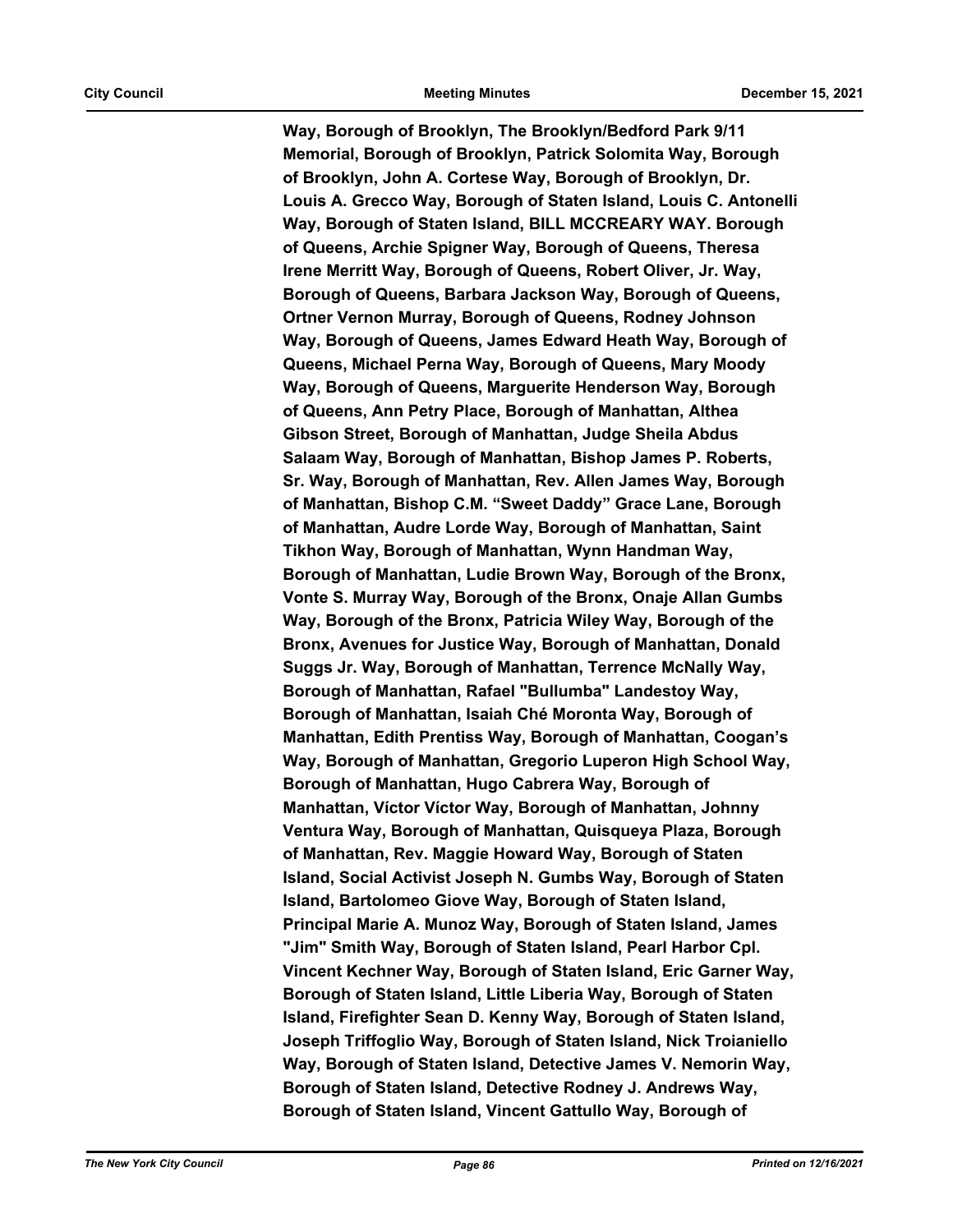**Staten Island, Educator Lawrence E. Ambrosino Way, Borough of Staten Island, Shimon Peres Place , Borough of Manhattan, Jacques d'Amboise Place, Borough of Manhattan, Freddy Perez Way, Borough of the Bronx, George Rodriguez Way, Borough of the Bronx, Ray Santos Way, Borough of the Bronx, Commissioner Louis E. Rios Way, Borough of the Bronx, Danilo Lachapel Way, Borough of the Bronx, The Point Community Development Corporation Way, Borough of the Bronx, Nos Quedamos Way, Borough of the Bronx, Russell M. Alston Way, Borough of the Bronx, Rev. T. Wendell Foster Way, Borough of the Bronx, P.O. Jorge Luis Gonzalez Way, Borough of the Bronx, Luis Angel "Supa" Torres Way, Borough of the Bronx, Grace Maldonado Way, Borough of the Bronx, Carmen Belén Bermúdez Way, Borough of the Bronx, Mrs. Esther 'Marie' Davis Way, Borough of the Bronx, General Colin L. Powell Way, Borough of the Bronx, Charlotte L. Taylor Way, Borough of Brooklyn, Clare Droesch Way, Borough of Queens, Lew M. Simon Way, Borough of Queens, Scott E. Jordan Way, Borough of Queens, Paul Russo Way, Borough of Queens, Claire Shulman Way, Borough of Queens, FERRIGNO PLACE, Borough of Queens, Ann Jawin Way, Borough of Queens, Little Manila Avenue, Borough of Queens, Daniel Andrews Way, Borough of Queens, Prodigy Way, Borough of Queens, Dre's Way, Borough of Queens, Jose Miranda, Sr. Way, Borough of the Bronx, Urban Health Plan Boulevard, Borough of the Bronx, Pietro Sclafani Way, Borough of Brooklyn, Kenneth Casilla Way, Borough of Brooklyn and the repeal of sections 24 and 48 of local law number 24 for the year 2019, section 27 of local law number 26 for the year 2020, Local Law 17 for the year 1993, sections 7, 22, 38, 40, 57, 61, 70, 77, 80 of local law number 14 for the year 2021, section 4 of local law 110 for the year 2017, section 5 of local law 158 for the year 2019 and section 75 of local law number 62 for the year 2003.**

- *Sponsors:* By The Speaker (Council Member Johnson) and Council Members Adams, Ampry-Samuel, Ayala, Borelli, Brannan, Brooks-Powers, Cabrera, Chin, Cornegy Jr., Cumbo, D. Diaz, R. Diaz Sr., Dinowitz, Dromm, Eugene, Feliz, Gennaro, Gibson, Gjonaj, Grodenchik, Holden, Koo, Koslowitz, Lander, Levin, Levine, Louis, Maisel, Miller, Moya, Perkins, Powers, Riley, Rivera, Rodriguez, Rose, Rosenthal, Salamanca Jr., Treyger, Ulrich, Vallone and Van Bramer
- *Attachments:* Summary of Int. No. 2477, Int. No. 2477, Message of Necessity, Committee Report, Committee Report - Stated Meeting, Fiscal Impact Statement, December 15, 2021 - Stated Meeting Agenda with Links to Files

**This Introduction was Referred to Comm by Council to the Committee on Parks and Recreation**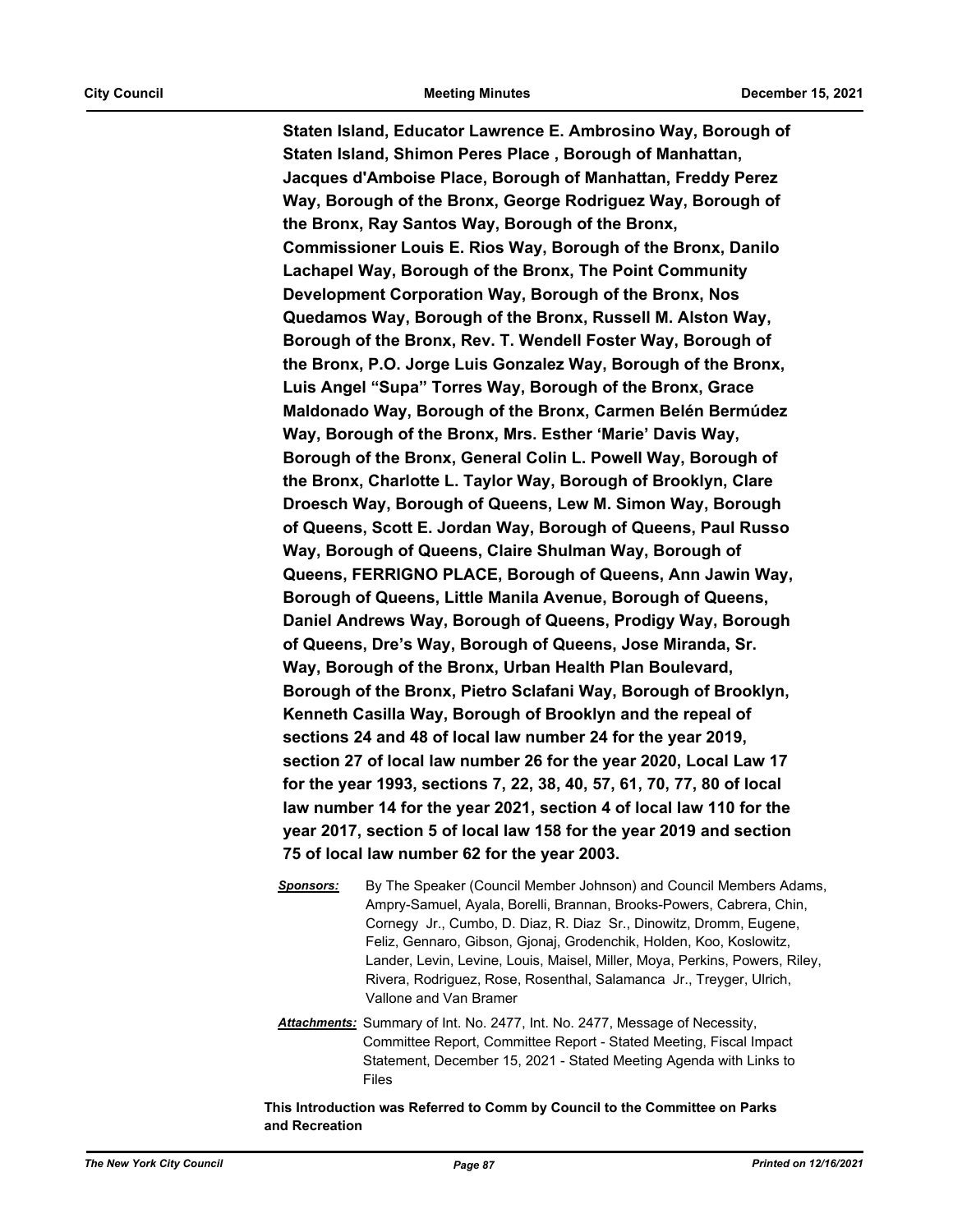| Int 2478-2021 | A Local Law to amend the New York city charter and the<br>administrative code of the city of New York, in relation to<br>establishing an office of climate resiliency                                 |
|---------------|-------------------------------------------------------------------------------------------------------------------------------------------------------------------------------------------------------|
|               | By Council Member Brannan<br><b>Sponsors:</b>                                                                                                                                                         |
|               | Attachments: Summary of Int. No. 2478, Int. No. 2478, December 15, 2021 - Stated<br>Meeting Agenda with Links to Files                                                                                |
|               | This Introduction was Referred to Comm by Council to the Committee on<br><b>Resiliency and Waterfronts</b>                                                                                            |
| Int 2479-2021 | A Local Law to amend the New York city charter, in relation to<br>requiring information about elections for non-municipal offices,<br>ballot proposals and referenda in the voter guide               |
|               | By Council Members Dinowitz, Riley and Powers<br><b>Sponsors:</b>                                                                                                                                     |
|               | <u>Attachments:</u> Summary of Int. No. 2479, Int. No. 2479, December 15, 2021 - Stated<br>Meeting Agenda with Links to Files                                                                         |
|               | This Introduction was Referred to Comm by Council to the Committee on<br><b>Governmental Operations</b>                                                                                               |
| Res 1869-2021 | Resolution approving the new designation and changes in the<br>designation of certain organizations to receive funding in the<br><b>Expense Budget.</b>                                               |
|               | By Council Member Dromm<br><u>Sponsors:</u>                                                                                                                                                           |
|               | Attachments: Res. No. 1869, Charts for Resolution, Committee Report, Complete<br>Package, December 15, 2021 - Stated Meeting Agenda with Links to Files                                               |
|               | This Resolution was Referred to Comm by Council to the Committee on Finance                                                                                                                           |
| Int 2480-2021 | A Local Law to amend the administrative code of the city of New<br>York, in relation to establishing an office of economic analysis<br>and requiring economic analysis of certain proposed local laws |
|               | By Council Members Grodenchik, Rosenthal and Powers<br><b>Sponsors:</b>                                                                                                                               |
|               | Attachments: Summary of Int. No. 2480, Int. No. 2480, December 15, 2021 - Stated<br>Meeting Agenda with Links to Files                                                                                |
|               | This Introduction was Referred to Comm by Council to the Committee on Finance                                                                                                                         |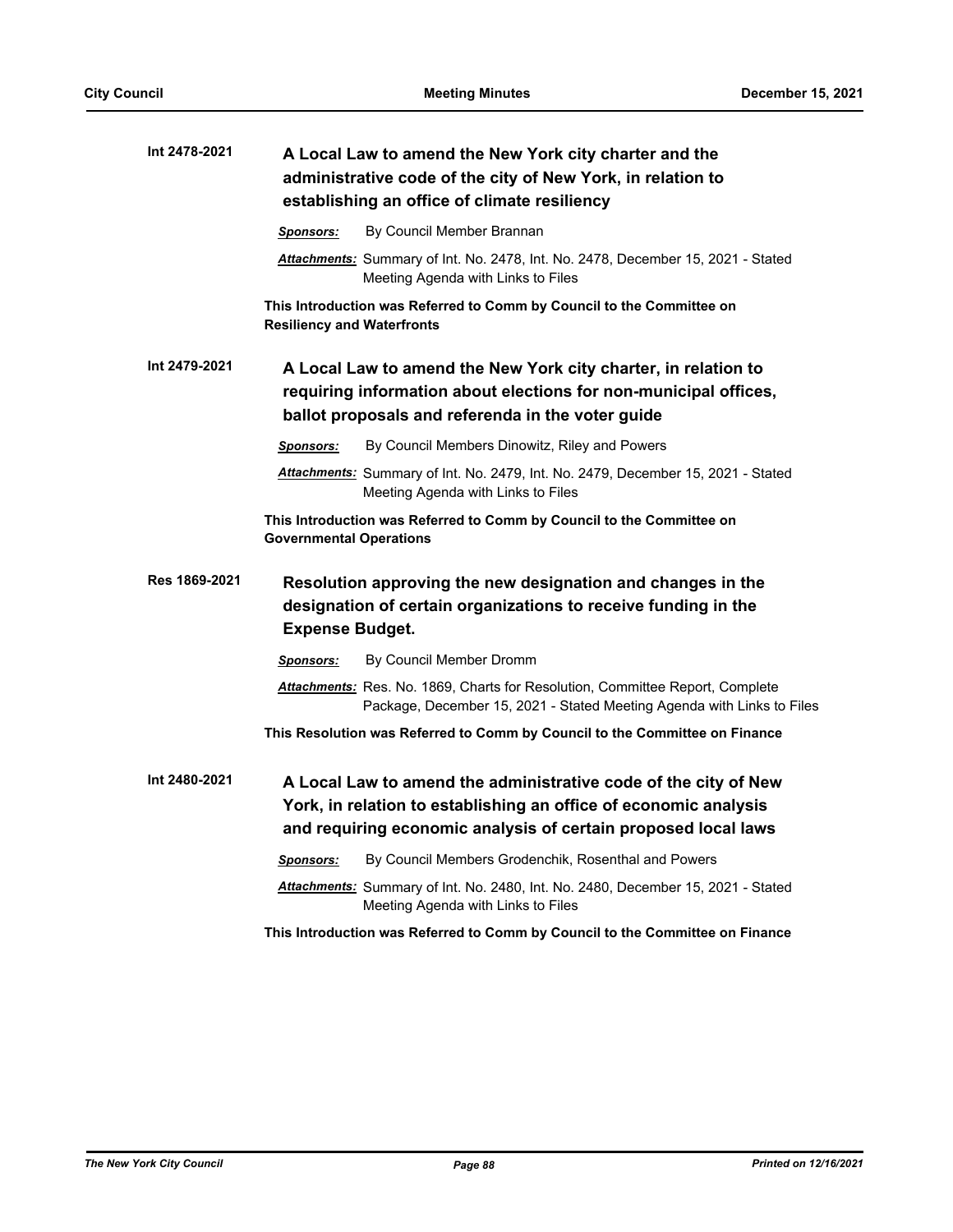| Res 1870-2021 |                     | Resolution supporting an undertaking, subject to appropriation,<br>to pay an entity an amount equivalent to any shortfall in loan<br>payments by taxi medallion owners who have restructured their<br>debt pursuant to the taxi medallion owner relief program                               |
|---------------|---------------------|----------------------------------------------------------------------------------------------------------------------------------------------------------------------------------------------------------------------------------------------------------------------------------------------|
|               | Sponsors:           | By Council Member Lander                                                                                                                                                                                                                                                                     |
|               |                     | Attachments: Res. No. 1870, Committee Report, December 15, 2021 - Stated Meeting<br>Agenda with Links to Files                                                                                                                                                                               |
|               |                     | This Resolution was Referred to Comm by Council to the Committee on Finance                                                                                                                                                                                                                  |
| Res 1871-2021 |                     | Resolution calling upon the New York State Legislature to pass,<br>and the Governor to sign, A.8356/S.7485, which would establish<br>contingency management services for persons with substance<br>use disorders to incentivize abstaining from opioids, stimulants<br>and other substances. |
|               | Sponsors:           | By Council Member Levin                                                                                                                                                                                                                                                                      |
|               |                     | Attachments: Res. No. 1871, December 15, 2021 - Stated Meeting Agenda with Links to<br>Files                                                                                                                                                                                                 |
|               |                     | This Resolution was Referred to Comm by Council to the Committee on Health                                                                                                                                                                                                                   |
| Int 2481-2021 |                     | A Local Law to amend the administrative code of the city of New<br>York, in relation to requiring the police department to report on<br>police-civilian investigative encounters                                                                                                             |
|               | Sponsors:           | By The Public Advocate (Mr. Williams)                                                                                                                                                                                                                                                        |
|               |                     | Attachments: Summary of Int. No. 2481, Int. No. 2481, December 15, 2021 - Stated<br>Meeting Agenda with Links to Files                                                                                                                                                                       |
|               | <b>Safety</b>       | This Introduction was Referred to Comm by Council to the Committee on Public                                                                                                                                                                                                                 |
| Res 1872-2021 |                     | Resolution declaring December 8 as Sri Guru Tegh Bahadur Jee<br>Day in the city of New York.                                                                                                                                                                                                 |
|               | Sponsors:           | By Council Member Vallone (by request of the Mayor)                                                                                                                                                                                                                                          |
|               |                     | <b>Attachments:</b> Res. No. 1872, Committee Report, Committee Report - Stated Meeting,<br>December 15, 2021 - Stated Meeting Agenda with Links to Files                                                                                                                                     |
|               | <b>Human Rights</b> | This Resolution was Referred to Comm by Council to the Committee on Civil and                                                                                                                                                                                                                |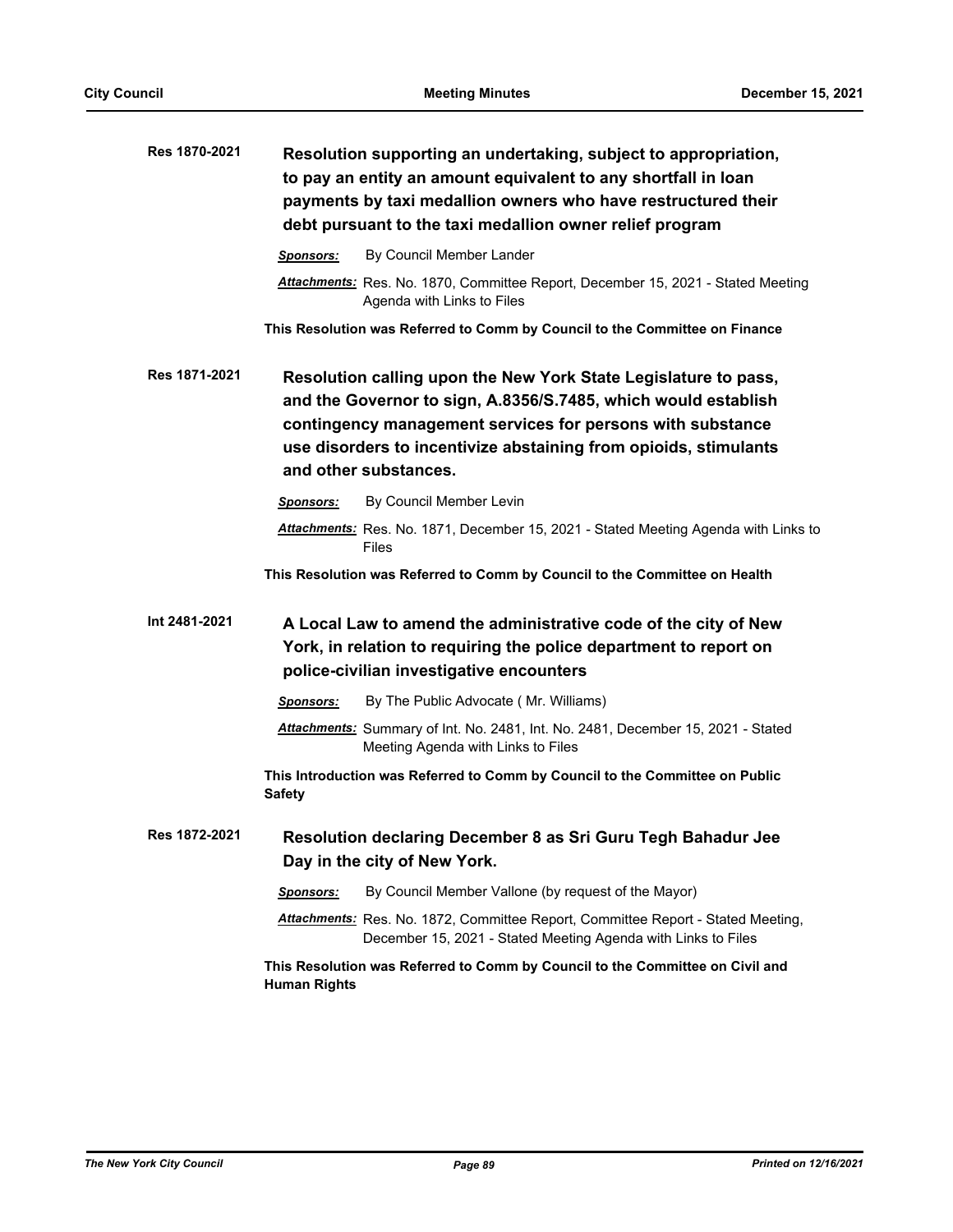| Int 2482-2021 | A Local Law to amend the administrative code of the city of New<br>York, in relation to limiting increases of occupancy fees for<br>self-storage units and restricting the reasons for termination of an<br>occupancy agreement                         |
|---------------|---------------------------------------------------------------------------------------------------------------------------------------------------------------------------------------------------------------------------------------------------------|
|               | By Council Member Yeger<br><b>Sponsors:</b>                                                                                                                                                                                                             |
|               | Attachments: Summary of Int. No. 2482, Int. No. 2482, December 15, 2021 - Stated<br>Meeting Agenda with Links to Files                                                                                                                                  |
|               | This Introduction was Referred to Comm by Council to the Committee on<br><b>Consumer Affairs and Business Licensing</b>                                                                                                                                 |
| Int 2483-2021 | A Local Law to amend the administrative code of the city of New<br>York, in relation to the imposition of interest for the nonpayment<br>of taxes on certain real property for the duration of the COVID-19<br>disaster emergency declared by the state |
|               | By Council Member Yeger<br><b>Sponsors:</b>                                                                                                                                                                                                             |
|               | Attachments: Summary of Int. No. 2483, Int. No. 2483, December 15, 2021 - Stated<br>Meeting Agenda with Links to Files                                                                                                                                  |
|               | This Introduction was Referred to Comm by Council to the Committee on Finance                                                                                                                                                                           |
| Int 2484-2021 | A Local Law to amend the administrative code of the city of New<br>York, in relation to the campaign finance board creating and<br>maintaining reporting system software for the conflicts of interest<br>board with regards to legal defense trusts    |
|               | By Council Member Yeger<br><b>Sponsors:</b>                                                                                                                                                                                                             |
|               | Attachments: Summary of Int. No. 2484, Int. No. 2484, December 15, 2021 - Stated<br>Meeting Agenda with Links to Files                                                                                                                                  |
|               | This Introduction was Referred to Comm by Council to the Committee on<br><b>Governmental Operations</b>                                                                                                                                                 |
| Int 2485-2021 | A Local Law to amend the New York city charter, in relation to<br>removing the requirement for special elections for all municipal<br>offices, except mayor, if the vacancy occurs within 190 days or<br>less of the next primary election              |
|               | By Council Member Yeger<br><b>Sponsors:</b>                                                                                                                                                                                                             |
|               | Attachments: Summary of Int. No. 2485, Int. No. 2485, December 15, 2021 - Stated<br>Meeting Agenda with Links to Files                                                                                                                                  |
|               | This Introduction was Referred to Comm by Council to the Committee on<br><b>Governmental Operations</b>                                                                                                                                                 |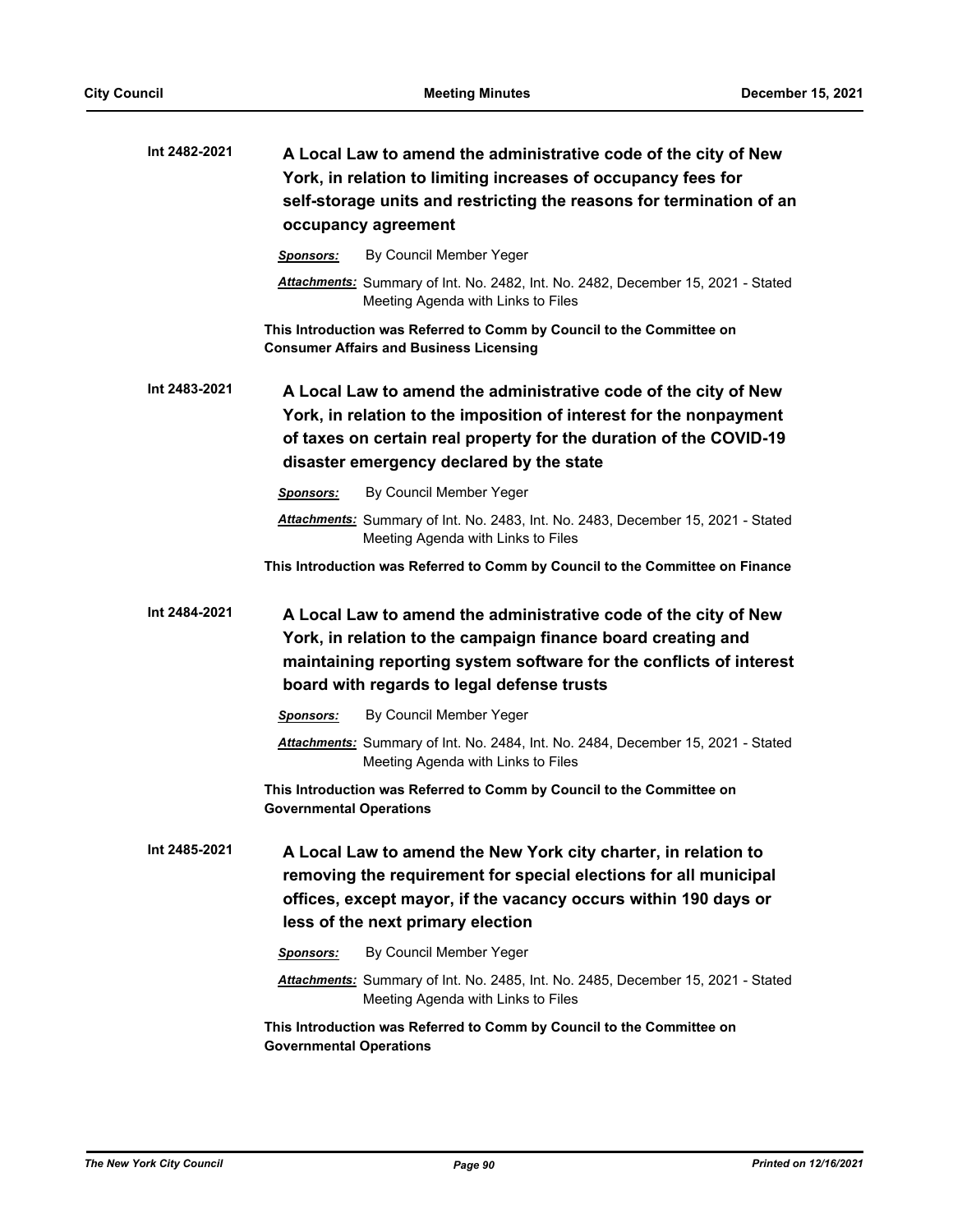| Int 2486-2021 | A Local Law to amend the administrative code of the city of New<br>York, in relation to reports on exterior wall inspections                                                                                                |
|---------------|-----------------------------------------------------------------------------------------------------------------------------------------------------------------------------------------------------------------------------|
|               | By Council Member Yeger<br><b>Sponsors:</b>                                                                                                                                                                                 |
|               | Attachments: Summary of Int. No. 2486, Int. No. 2486                                                                                                                                                                        |
|               | This Introduction was Referred to Comm by Council to the Committee on Housing<br>and Buildings                                                                                                                              |
| Int 2487-2021 | A Local Law in relation to establishing a temporary program to<br>resolve certain outstanding reports and associated unpaid civil<br>penalties required by the department of buildings and reporting in<br>relation thereto |
|               | By Council Member Yeger<br><b>Sponsors:</b>                                                                                                                                                                                 |
|               | Attachments: Summary of Int. No. 2487, Int. No. 2487, December 15, 2021 - Stated<br>Meeting Agenda with Links to Files                                                                                                      |
|               | This Introduction was Referred to Comm by Council to the Committee on Housing<br>and Buildings                                                                                                                              |
| Int 2488-2021 | A Local Law to amend the administrative code of the city of New<br>York, in relation to requiring 311 to provide information about<br>notices of violation                                                                  |
|               | By Council Member Yeger<br>Sponsors:                                                                                                                                                                                        |
|               | Attachments: Summary of Int. No. 2488, Int. No. 2488, December 15, 2021 - Stated<br>Meeting Agenda with Links to Files                                                                                                      |
|               | This Introduction was Referred to Comm by Council to the Committee on<br><b>Technology</b>                                                                                                                                  |
| Int 2489-2021 | A Local Law to amend the administrative code of the city New<br>York, in relation to the penalty for violations of alternate side<br>parking rules                                                                          |
|               | By Council Member Yeger<br><u>Sponsors:</u>                                                                                                                                                                                 |
|               | Attachments: Summary of Int. No. 2489, Int. No. 2489, December 15, 2021 - Stated<br>Meeting Agenda with Links to Files                                                                                                      |
|               | This Introduction was Referred to Comm by Council to the Committee on<br><b>Transportation</b>                                                                                                                              |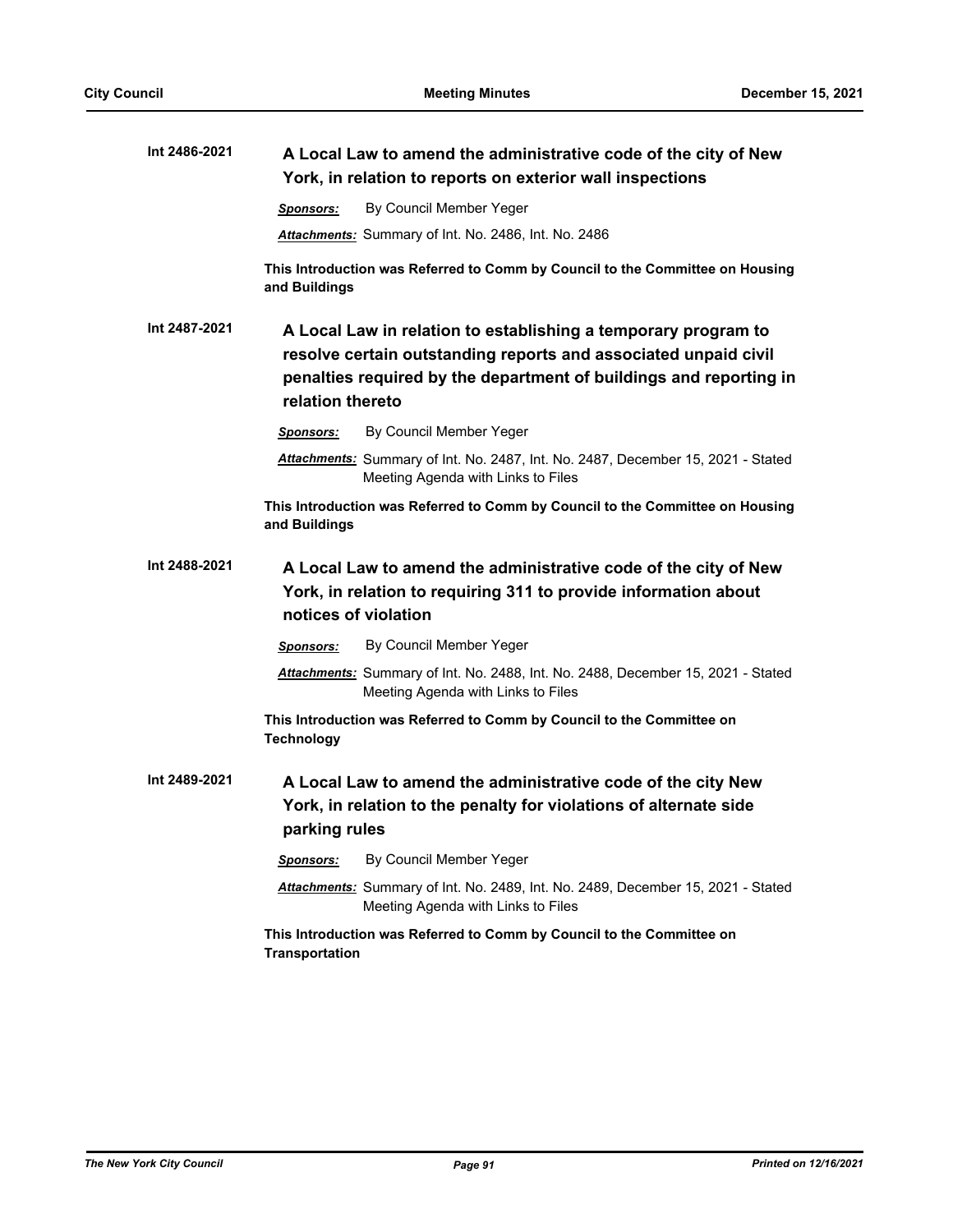| Res 1873-2021 | Resolution to amend chapter II of the Rules of the Council in<br>relation to a prohibition against using funds from operating                                                                                                                                                                                                                                                                                                                                                                                                                                                                                                                                                                                                            |
|---------------|------------------------------------------------------------------------------------------------------------------------------------------------------------------------------------------------------------------------------------------------------------------------------------------------------------------------------------------------------------------------------------------------------------------------------------------------------------------------------------------------------------------------------------------------------------------------------------------------------------------------------------------------------------------------------------------------------------------------------------------|
|               | expenses for certain travel expenses                                                                                                                                                                                                                                                                                                                                                                                                                                                                                                                                                                                                                                                                                                     |
|               | By Council Member Yeger<br><b>Sponsors:</b>                                                                                                                                                                                                                                                                                                                                                                                                                                                                                                                                                                                                                                                                                              |
|               | Attachments: Res. No. 1873, December 15, 2021 - Stated Meeting Agenda with Links to<br>Files                                                                                                                                                                                                                                                                                                                                                                                                                                                                                                                                                                                                                                             |
|               | This Resolution was Referred to Comm by Council to the Committee on Rules,<br><b>Privileges and Elections</b>                                                                                                                                                                                                                                                                                                                                                                                                                                                                                                                                                                                                                            |
| Res 1874-2021 | Resolution to amend chapter II of the Rules of the Council in<br>relation to limiting the salaries of Council employees.                                                                                                                                                                                                                                                                                                                                                                                                                                                                                                                                                                                                                 |
|               | By Council Member Yeger<br>Sponsors:                                                                                                                                                                                                                                                                                                                                                                                                                                                                                                                                                                                                                                                                                                     |
|               | Attachments: Res. No. 1874, December 15, 2021 - Stated Meeting Agenda with Links to<br><b>Files</b>                                                                                                                                                                                                                                                                                                                                                                                                                                                                                                                                                                                                                                      |
|               | This Resolution was Referred to Comm by Council to the Committee on Rules,<br><b>Privileges and Elections</b>                                                                                                                                                                                                                                                                                                                                                                                                                                                                                                                                                                                                                            |
| Res 1875-2021 | Resolution to amend chapter II of the Rules of the Council, in<br>relation to restricting approval of earning outside earned income<br>to the Conflicts of Interest Board.                                                                                                                                                                                                                                                                                                                                                                                                                                                                                                                                                               |
|               | By Council Member Yeger<br>Sponsors:                                                                                                                                                                                                                                                                                                                                                                                                                                                                                                                                                                                                                                                                                                     |
|               | Attachments: Res. No. 1875, December 15, 2021 - Stated Meeting Agenda with Links to<br><b>Files</b>                                                                                                                                                                                                                                                                                                                                                                                                                                                                                                                                                                                                                                      |
|               | This Resolution was Referred to Comm by Council to the Committee on Rules,<br><b>Privileges and Elections</b>                                                                                                                                                                                                                                                                                                                                                                                                                                                                                                                                                                                                                            |
| LU 0958-2021  | Application No. C 210453 ZSM (415 Madison Avenue) submitted<br>by 415 Madison Avenue LLC pursuant to Sections 197-c and 201<br>of the New York City Charter for the grant of a special permit<br>pursuant to Section 81-645 of the Zoning Resolution to allow an<br>increase in the amount of floor area ratio permitted on a qualifying<br>site where an above-grade public concourse, in the form of an<br>open publicly accessible space is provided, in connection with a<br>proposed commercial building, on property located at 415<br>Madison Avenue (Block 1284, Lot 21), in a C5-3 District, within the<br>Special Midtown District (Southern Subarea), Borough of<br><b>Manhattan, Community District, Council District 4.</b> |
|               | By Council Member Salamanca Jr.<br>Sponsors:                                                                                                                                                                                                                                                                                                                                                                                                                                                                                                                                                                                                                                                                                             |
|               | <b>Attachments:</b> December 15, 2021 - Stated Meeting Agenda with Links to Files                                                                                                                                                                                                                                                                                                                                                                                                                                                                                                                                                                                                                                                        |
|               | This Land Use Application was Referred to Comm by Council to the Committee on                                                                                                                                                                                                                                                                                                                                                                                                                                                                                                                                                                                                                                                            |

**Land Use**